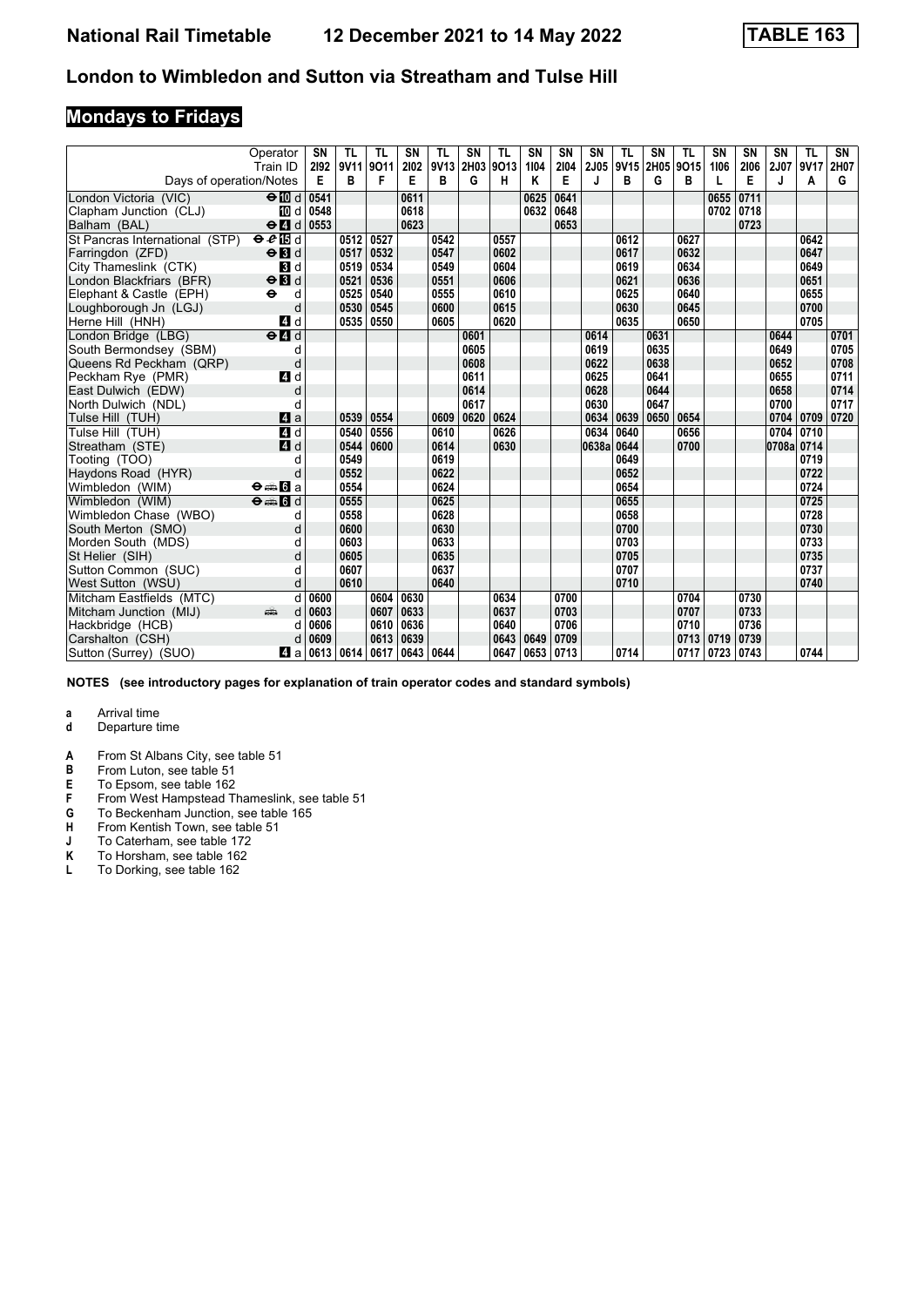# **Mondays to Fridays**

|                                | Operator<br>Train ID                      | TL<br>9017 | <b>SN</b><br>1108 | <b>SN</b><br>2108 | <b>SN</b><br>2J09 | TL<br>9V19 | SN<br>2H09 | TL<br>9019 | SN<br>1110 | <b>SN</b><br>2110 | <b>SN</b><br>2J11 | TL<br>9V21 | <b>SN</b><br>2H11 | <b>TL</b><br>9021 | <b>SN</b><br>1112 | SN<br>2112 | SN<br>2J13 | <b>TL</b><br>9V23 | SN<br>2H13 |
|--------------------------------|-------------------------------------------|------------|-------------------|-------------------|-------------------|------------|------------|------------|------------|-------------------|-------------------|------------|-------------------|-------------------|-------------------|------------|------------|-------------------|------------|
| Days of operation/Notes        |                                           | A          | Κ                 | Е                 | J                 | A          | G          | Α          | L          | Е                 | J                 | Α          | G                 | A                 | Κ                 | E          | J          | Α                 | G          |
| London Victoria (VIC)          | $\Theta$ M d                              |            | 0725              | 0741              |                   |            |            |            | 0755       | 0811              |                   |            |                   |                   | 0825              | 0841       |            |                   |            |
| Clapham Junction (CLJ)         | <b>M</b> d                                |            | 0732              | 0748              |                   |            |            |            | 0802       | 0818              |                   |            |                   |                   | 0832              | 0848       |            |                   |            |
| Balham (BAL)                   | $\Theta$ $\blacksquare$ d                 |            |                   | 0753              |                   |            |            |            |            | 0823              |                   |            |                   |                   |                   | 0853       |            |                   |            |
| St Pancras International (STP) | $eE$ is d                                 | 0657       |                   |                   |                   | 0712       |            | 0727       |            |                   |                   | 0742       |                   | 0757              |                   |            |            | 0812              |            |
| Farringdon (ZFD)               | $\Theta$ <b>N</b> d                       | 0702       |                   |                   |                   | 0717       |            | 0732       |            |                   |                   | 0747       |                   | 0802              |                   |            |            | 0817              |            |
| City Thameslink (CTK)          | <b>B</b> d                                | 0704       |                   |                   |                   | 0719       |            | 0734       |            |                   |                   | 0749       |                   | 0804              |                   |            |            | 0819              |            |
| London Blackfriars (BFR)       | $\Theta$ <b>B</b> d                       | 0706       |                   |                   |                   | 0721       |            | 0736       |            |                   |                   | 0751       |                   | 0806              |                   |            |            | 0821              |            |
| Elephant & Castle (EPH)        | $\ddot{\mathbf{e}}$<br>d                  | 0710       |                   |                   |                   | 0725       |            | 0740       |            |                   |                   | 0755       |                   | 0810              |                   |            |            | 0825              |            |
| Loughborough Jn (LGJ)          | d                                         | 0715       |                   |                   |                   | 0730       |            | 0745       |            |                   |                   | 0800       |                   | 0815              |                   |            |            | 0830              |            |
| Herne Hill (HNH)               | 4 d                                       | 0720       |                   |                   |                   | 0735       |            | 0750       |            |                   |                   | 0805       |                   | 0820              |                   |            |            | 0835              |            |
| London Bridge (LBG)            | $\Theta$ <sup><math>\Omega</math></sup> d |            |                   |                   | 0714              |            | 0731       |            |            |                   | 0744              |            | 0801              |                   |                   |            | 0815       |                   | 0831       |
| South Bermondsey (SBM)         | d                                         |            |                   |                   | 0719              |            | 0735       |            |            |                   | 0749              |            | 0805              |                   |                   |            | 0819       |                   | 0835       |
| Queens Rd Peckham (QRP)        | d                                         |            |                   |                   | 0722              |            | 0738       |            |            |                   | 0752              |            | 0808              |                   |                   |            | 0822       |                   | 0838       |
| Peckham Rve (PMR)              | 4 d                                       |            |                   |                   | 0725              |            | 0741       |            |            |                   | 0755              |            | 0811              |                   |                   |            | 0825       |                   | 0841       |
| East Dulwich (EDW)             | d                                         |            |                   |                   | 0728              |            | 0744       |            |            |                   | 0758              |            | 0814              |                   |                   |            | 0828       |                   | 0844       |
| North Dulwich (NDL)            | d                                         |            |                   |                   | 0730              |            | 0747       |            |            |                   | 0800              |            | 0817              |                   |                   |            | 0830       |                   | 0847       |
| Tulse Hill (TUH)               | ZI a                                      | 0724       |                   |                   | 0734              | 0739       | 0750       | 0754       |            |                   | 0804              | 0809       | 0820              | 0824              |                   |            | 0834       | 0839              | 0850       |
| Tulse Hill (TUH)               | 4d                                        | 0726       |                   |                   | 0734              | 0740       |            | 0756       |            |                   | 0804              | 0810       |                   | 0827              |                   |            | 0834       | 0840              |            |
| Streatham (STE)                | ZI d                                      | 0730       |                   |                   | 0737a             | 0744       |            | 0800       |            |                   | 0808a             | 0814       |                   | 0830              |                   |            | 0838a 0844 |                   |            |
| Tooting (TOO)                  | d                                         |            |                   |                   |                   | 0749       |            |            |            |                   |                   | 0819       |                   |                   |                   |            |            | 0849              |            |
| Haydons Road (HYR)             | d                                         |            |                   |                   |                   | 0752       |            |            |            |                   |                   | 0822       |                   |                   |                   |            |            | 0852              |            |
| Wimbledon (WIM)                | $\Theta = \blacksquare$ $\blacksquare$ a  |            |                   |                   |                   | 0754       |            |            |            |                   |                   | 0824       |                   |                   |                   |            |            | 0854              |            |
| Wimbledon (WIM)                | $\Theta = \blacksquare$ $\blacksquare$ d  |            |                   |                   |                   | 0755       |            |            |            |                   |                   | 0825       |                   |                   |                   |            |            | 0855              |            |
| Wimbledon Chase (WBO)          | d                                         |            |                   |                   |                   | 0758       |            |            |            |                   |                   | 0828       |                   |                   |                   |            |            | 0858              |            |
| South Merton (SMO)             | d                                         |            |                   |                   |                   | 0800       |            |            |            |                   |                   | 0830       |                   |                   |                   |            |            | 0900              |            |
| Morden South (MDS)             | d                                         |            |                   |                   |                   | 0803       |            |            |            |                   |                   | 0833       |                   |                   |                   |            |            | 0903              |            |
| St Helier (SIH)                | d                                         |            |                   |                   |                   | 0805       |            |            |            |                   |                   | 0835       |                   |                   |                   |            |            | 0905              |            |
| Sutton Common (SUC)            | d                                         |            |                   |                   |                   | 0807       |            |            |            |                   |                   | 0837       |                   |                   |                   |            |            | 0907              |            |
| West Sutton (WSU)              | d                                         |            |                   |                   |                   | 0810       |            |            |            |                   |                   | 0840       |                   |                   |                   |            |            | 0910              |            |
| Mitcham Eastfields (MTC)       |                                           | 0734       |                   | 0800              |                   |            |            | 0804       |            | 0830              |                   |            |                   | 0834              |                   | 0900       |            |                   |            |
| Mitcham Junction (MIJ)         | am                                        | 0737       |                   | 0803              |                   |            |            | 0807       |            | 0833              |                   |            |                   | 0837              |                   | 0903       |            |                   |            |
| Hackbridge (HCB)               |                                           | 0740       |                   | 0806              |                   |            |            | 0810       |            | 0836              |                   |            |                   | 0840              |                   | 0906       |            |                   |            |
| Carshalton (CSH)               |                                           | 0743       | 0750              | 0809              |                   |            |            | 0813       | 0819       | 0839              |                   |            |                   | 0843              | 0849              | 0909       |            |                   |            |
| Sutton (Surrey) (SUO)          | Z1 a                                      | 0747       | 0753              | 0813              |                   | 0814       |            | 0817       | 0823 0843  |                   |                   | 0844       |                   | 0847              | 0853              | 0913       |            | 0914              |            |

**NOTES (see introductory pages for explanation of train operator codes and standard symbols)**

- **d** Departure time
- **A** From St Albans City, see table 51<br>**E** To Epsom, see table 162
- **E** To Epsom, see table 162<br>**G** To Beckenham Junction,
- **6** To Beckenham Junction, see table 165
- **J** To Caterham, see table 172
- **.** To Caterham, see table 172<br>**K** To Horsham, see table 162<br>**L** To Dorking, see table 162
- To Dorking, see table 162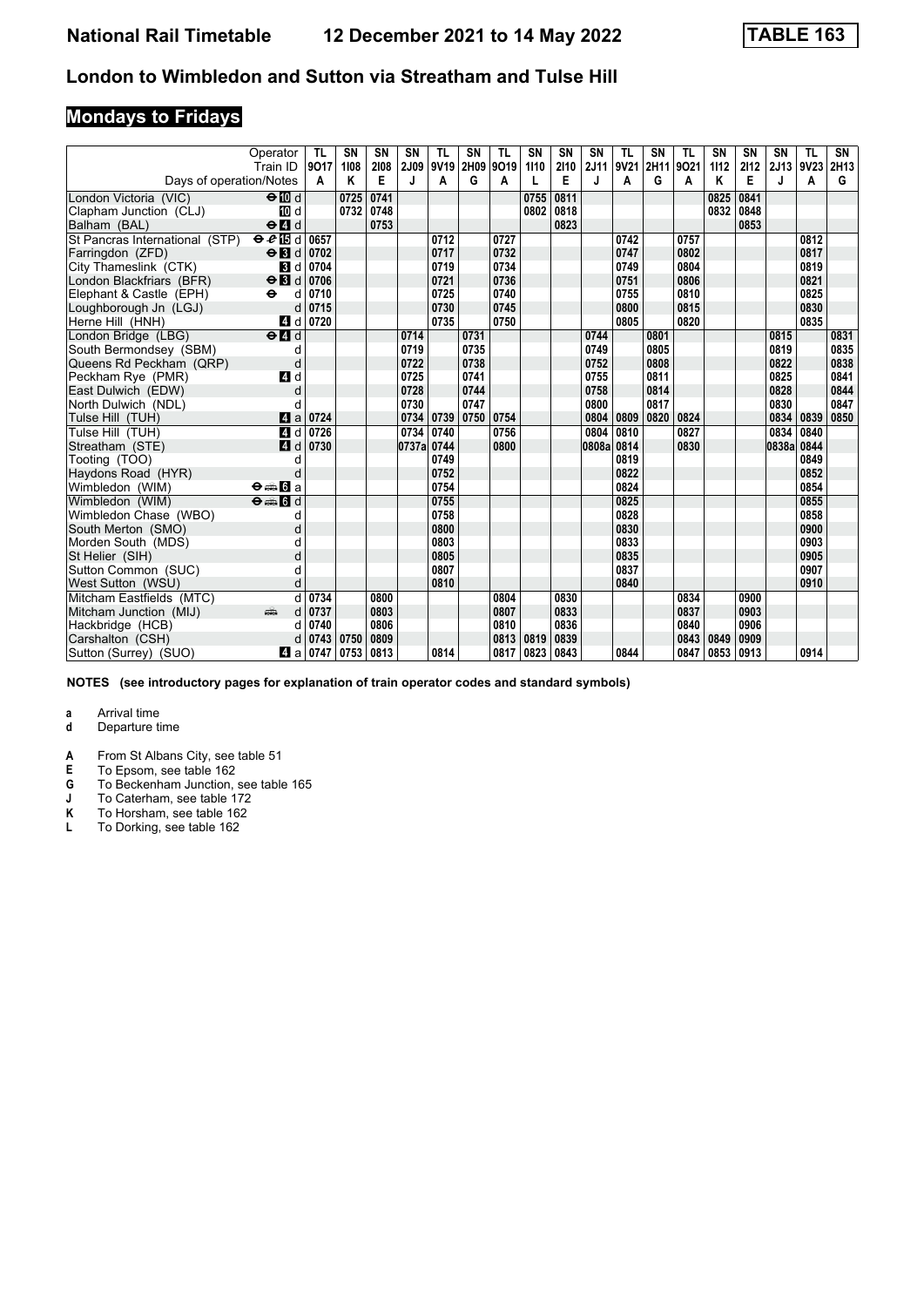# **Mondays to Fridays**

|                                | Operator<br>Train ID                                                                                                                                                                                                          | TL<br>9023 | <b>SN</b><br>1114 | SN<br>2114 | <b>SN</b><br>2J15 | TL<br>9V25 | SN<br>2H15 | TL<br>9025 | SN<br>1116 | <b>SN</b><br>2116 | SN<br>2J17 | TL<br>9V27 | <b>SN</b><br>2H17 | <b>TL</b><br>9027 | <b>SN</b><br>1118 | SN<br>2118 | SN<br>2J19 | <b>TL</b><br>9V29 | SN<br>2H19 |
|--------------------------------|-------------------------------------------------------------------------------------------------------------------------------------------------------------------------------------------------------------------------------|------------|-------------------|------------|-------------------|------------|------------|------------|------------|-------------------|------------|------------|-------------------|-------------------|-------------------|------------|------------|-------------------|------------|
| Days of operation/Notes        |                                                                                                                                                                                                                               | Α          | L                 | E          | J                 | A          | G          | Α          | Κ          | Е                 | J          | Α          | G                 | A                 |                   | E          | J.         | Α                 | G          |
| London Victoria (VIC)          | $\Theta$ III d                                                                                                                                                                                                                |            | 0855              | 0911       |                   |            |            |            | 0925       | 0941              |            |            |                   |                   | 0955              | 1011       |            |                   |            |
| Clapham Junction (CLJ)         | <b>M</b> d                                                                                                                                                                                                                    |            | 0902              | 0919       |                   |            |            |            | 0932       | 0948              |            |            |                   |                   | 1002              | 1018       |            |                   |            |
| Balham (BAL)                   | $\Theta$ $\blacksquare$ d                                                                                                                                                                                                     |            |                   | 0924       |                   |            |            |            |            | 0953              |            |            |                   |                   |                   | 1023       |            |                   |            |
| St Pancras International (STP) | $e$ and                                                                                                                                                                                                                       | 0827       |                   |            |                   | 0842       |            | 0857       |            |                   |            | 0912       |                   | 0927              |                   |            |            | 0942              |            |
| Farringdon (ZFD)               | $\Theta$ $\blacksquare$                                                                                                                                                                                                       | 0832       |                   |            |                   | 0847       |            | 0902       |            |                   |            | 0917       |                   | 0932              |                   |            |            | 0947              |            |
| City Thameslink (CTK)          | $\blacksquare$                                                                                                                                                                                                                | 0834       |                   |            |                   | 0849       |            | 0904       |            |                   |            | 0919       |                   | 0934              |                   |            |            | 0949              |            |
| London Blackfriars (BFR)       | $\Theta$ <b>B</b> d                                                                                                                                                                                                           | 0836       |                   |            |                   | 0851       |            | 0906       |            |                   |            | 0921       |                   | 0936              |                   |            |            | 0951              |            |
| Elephant & Castle (EPH)        | $\ddot{\mathbf{e}}$<br>d                                                                                                                                                                                                      | 0840       |                   |            |                   | 0855       |            | 0910       |            |                   |            | 0925       |                   | 0940              |                   |            |            | 0955              |            |
| Loughborough Jn (LGJ)          | d                                                                                                                                                                                                                             | 0845       |                   |            |                   | 0900       |            | 0915       |            |                   |            | 0930       |                   | 0945              |                   |            |            | 1000              |            |
| Herne Hill (HNH)               | 4 d                                                                                                                                                                                                                           | 0850       |                   |            |                   | 0905       |            | 0920       |            |                   |            | 0935       |                   | 0950              |                   |            |            | 1005              |            |
| London Bridge (LBG)            | $\Theta$ <sup><math>\Omega</math></sup> d                                                                                                                                                                                     |            |                   |            | 0844              |            | 0901       |            |            |                   | 0914       |            | 0931              |                   |                   |            | 0944       |                   | 1001       |
| South Bermondsey (SBM)         | d                                                                                                                                                                                                                             |            |                   |            | 0849              |            | 0905       |            |            |                   | 0919       |            | 0935              |                   |                   |            | 0949       |                   | 1005       |
| Queens Rd Peckham (QRP)        | d                                                                                                                                                                                                                             |            |                   |            | 0852              |            | 0908       |            |            |                   | 0922       |            | 0938              |                   |                   |            | 0952       |                   | 1008       |
| Peckham Rye (PMR)              | 4 d                                                                                                                                                                                                                           |            |                   |            | 0855              |            | 0911       |            |            |                   | 0925       |            | 0941              |                   |                   |            | 0955       |                   | 1011       |
| East Dulwich (EDW)             | d                                                                                                                                                                                                                             |            |                   |            | 0858              |            | 0914       |            |            |                   | 0928       |            | 0944              |                   |                   |            | 0958       |                   | 1014       |
| North Dulwich (NDL)            | d                                                                                                                                                                                                                             |            |                   |            | 0900              |            | 0917       |            |            |                   | 0930       |            | 0947              |                   |                   |            | 1000       |                   | 1017       |
| Tulse Hill (TUH)               | ZI a                                                                                                                                                                                                                          | 0854       |                   |            | 0904              | 0909       | 0920       | 0924       |            |                   | 0934       | 0939       | 0950              | 0954              |                   |            | 1004       | 1009              | 1020       |
| Tulse Hill (TUH)               | 41 d                                                                                                                                                                                                                          | 0857       |                   |            | 0904              | 0910       |            | 0927       |            |                   | 0934       | 0940       |                   | 0956              |                   |            | 1004       | 1010              |            |
| Streatham (STE)                | 4 <sup>d</sup>                                                                                                                                                                                                                | 0900       |                   |            | 0908a             | 0914       |            | 0930       |            |                   | 0938a      | 0944       |                   | 1000              |                   |            | 1008a      | 1014              |            |
| Tooting (TOO)                  | d                                                                                                                                                                                                                             |            |                   |            |                   | 0919       |            |            |            |                   |            | 0949       |                   |                   |                   |            |            | 1019              |            |
| Haydons Road (HYR)             | d                                                                                                                                                                                                                             |            |                   |            |                   | 0922       |            |            |            |                   |            | 0952       |                   |                   |                   |            |            | 1022              |            |
| Wimbledon (WIM)                | $\Theta = \blacksquare$ $\blacksquare$ a                                                                                                                                                                                      |            |                   |            |                   | 0924       |            |            |            |                   |            | 0954       |                   |                   |                   |            |            | 1024              |            |
| Wimbledon (WIM)                | $\Theta = \Pi d$                                                                                                                                                                                                              |            |                   |            |                   | 0925       |            |            |            |                   |            | 0955       |                   |                   |                   |            |            | 1025              |            |
| Wimbledon Chase (WBO)          | d                                                                                                                                                                                                                             |            |                   |            |                   | 0928       |            |            |            |                   |            | 0958       |                   |                   |                   |            |            | 1028              |            |
| South Merton (SMO)             | d                                                                                                                                                                                                                             |            |                   |            |                   | 0930       |            |            |            |                   |            | 1000       |                   |                   |                   |            |            | 1030              |            |
| Morden South (MDS)             | d                                                                                                                                                                                                                             |            |                   |            |                   | 0933       |            |            |            |                   |            | 1003       |                   |                   |                   |            |            | 1033              |            |
| St Helier (SIH)                | d                                                                                                                                                                                                                             |            |                   |            |                   | 0935       |            |            |            |                   |            | 1005       |                   |                   |                   |            |            | 1035              |            |
| Sutton Common (SUC)            | d                                                                                                                                                                                                                             |            |                   |            |                   | 0937       |            |            |            |                   |            | 1007       |                   |                   |                   |            |            | 1037              |            |
| West Sutton (WSU)              | d                                                                                                                                                                                                                             |            |                   |            |                   | 0940       |            |            |            |                   |            | 1010       |                   |                   |                   |            |            | 1040              |            |
| Mitcham Eastfields (MTC)       | d                                                                                                                                                                                                                             | 0904       |                   | 0930       |                   |            |            | 0934       |            | 1000              |            |            |                   | 1004              |                   | 1030       |            |                   |            |
| Mitcham Junction (MIJ)         | and the second second second second the second second second second second second second second second second second second second second second second second second second second second second second second second second | 0907       |                   | 0933       |                   |            |            | 0937       |            | 1003              |            |            |                   | 1007              |                   | 1033       |            |                   |            |
| Hackbridge (HCB)               | C                                                                                                                                                                                                                             | 0910       |                   | 0936       |                   |            |            | 0940       |            | 1006              |            |            |                   | 1010              |                   | 1036       |            |                   |            |
| Carshalton (CSH)               |                                                                                                                                                                                                                               | 0913       | 0919              | 0939       |                   |            |            | 0943       | 0949       | 1009              |            |            |                   | 1013              | 1019              | 1039       |            |                   |            |
| Sutton (Surrey) (SUO)          | 41 a                                                                                                                                                                                                                          | 0917       | 0923              | 0943       |                   | 0944       |            | 0947       | 0953       | 1013              |            | 1014       |                   | 1017              | 1023              | 1043       |            | 1044              |            |

**NOTES (see introductory pages for explanation of train operator codes and standard symbols)**

- **d** Departure time
- **A** From St Albans City, see table 51<br>**E** To Epsom, see table 162
- **E** To Epsom, see table 162<br>**G** To Beckenham Junction,
- **6** To Beckenham Junction, see table 165
- **J** To Caterham, see table 172
- **.** To Caterham, see table 172<br>**K** To Horsham, see table 162<br>**L** To Dorking, see table 162
- To Dorking, see table 162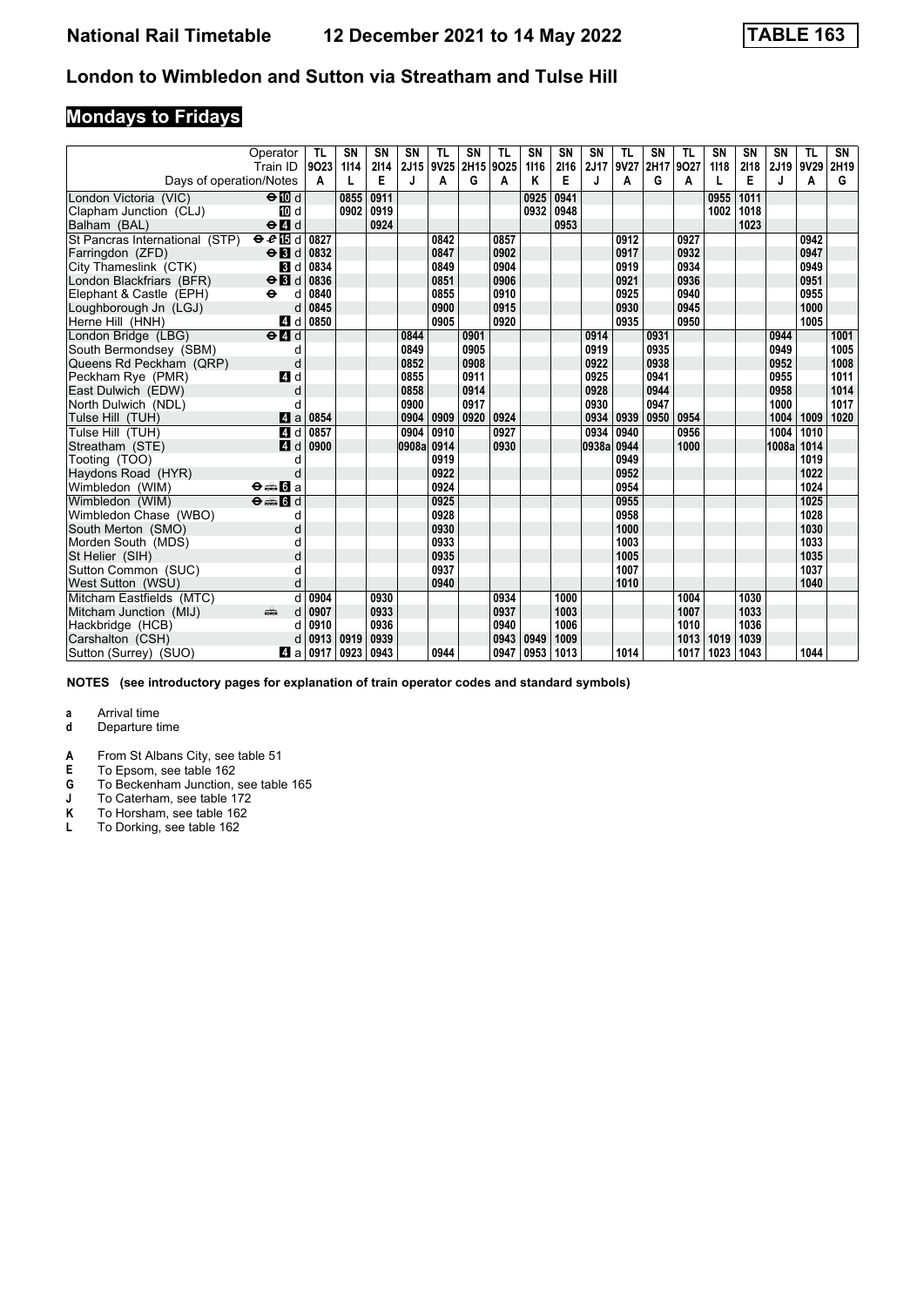# **Mondays to Fridays**

|                                | Operator<br>Train ID                            | TL<br>9029 | <b>SN</b><br>1120 | SN<br>2120 | <b>SN</b><br>2J21 | <b>TL</b><br>9V31 | SN<br>2H21 | TL<br>9031   | SN<br>1122   | SΝ<br>2122 | <b>SN</b><br>2J23 | TL<br>9V33 | SN<br>2H23 | <b>TL</b><br>9033 | <b>SN</b><br>1124 | <b>SN</b><br>2124 | <b>SN</b><br><b>2J25</b> | <b>TL</b><br>9V35 2H25 | SN   |
|--------------------------------|-------------------------------------------------|------------|-------------------|------------|-------------------|-------------------|------------|--------------|--------------|------------|-------------------|------------|------------|-------------------|-------------------|-------------------|--------------------------|------------------------|------|
| Days of operation/Notes        |                                                 | А          | Κ                 | E          | J                 | A                 | G          | A            | L            | Е          | J                 | A          | G          | A                 | Κ                 | Е                 | J                        | Α                      | G    |
|                                | $\Theta$ M d                                    |            | 1025              | 1041       |                   |                   |            |              |              | 1111       |                   |            |            |                   | 1125              |                   |                          |                        |      |
| London Victoria (VIC)          | <b>M</b> d                                      |            | 1032              | 1048       |                   |                   |            |              | 1055<br>1102 | 1118       |                   |            |            |                   | 1132              | 1141<br>1148      |                          |                        |      |
| Clapham Junction (CLJ)         | $\Theta$ <sup><math>\blacksquare</math> d</sup> |            |                   | 1053       |                   |                   |            |              |              | 1123       |                   |            |            |                   |                   | 1153              |                          |                        |      |
| Balham (BAL)                   |                                                 |            |                   |            |                   |                   |            |              |              |            |                   | 1042       |            | 1057              |                   |                   |                          |                        |      |
| St Pancras International (STP) | $eE$ is d                                       | 0957       |                   |            |                   | 1012              |            | 1027<br>1032 |              |            |                   |            |            |                   |                   |                   |                          | 1112                   |      |
| Farringdon (ZFD)               | $\Theta$ $\blacksquare$                         | 1002       |                   |            |                   | 1017              |            |              |              |            |                   | 1047       |            | 1102              |                   |                   |                          | 1117                   |      |
| City Thameslink (CTK)          | <b>B</b> d                                      | 1004       |                   |            |                   | 1019              |            | 1034         |              |            |                   | 1049       |            | 1104              |                   |                   |                          | 1119                   |      |
| London Blackfriars (BFR)       | $\Theta$ <b>B</b> d                             | 1006       |                   |            |                   | 1021              |            | 1036         |              |            |                   | 1051       |            | 1106              |                   |                   |                          | 1121                   |      |
| Elephant & Castle (EPH)        | $\ddot{\mathbf{e}}$<br>d                        | 1010       |                   |            |                   | 1025              |            | 1040         |              |            |                   | 1055       |            | 1110              |                   |                   |                          | 1125                   |      |
| Loughborough Jn (LGJ)          | d                                               | 1015       |                   |            |                   | 1030              |            | 1045         |              |            |                   | 1100       |            | 1115              |                   |                   |                          | 1130                   |      |
| Herne Hill (HNH)               | ZI d                                            | 1020       |                   |            |                   | 1035              |            | 1050         |              |            |                   | 1105       |            | 1120              |                   |                   |                          | 1135                   |      |
| London Bridge (LBG)            | $\Theta$ <sup><math>\Omega</math></sup> d       |            |                   |            | 1014              |                   | 1031       |              |              |            | 1044              |            | 1101       |                   |                   |                   | 1114                     |                        | 1131 |
| South Bermondsey (SBM)         | d                                               |            |                   |            | 1019              |                   | 1035       |              |              |            | 1049              |            | 1105       |                   |                   |                   | 1119                     |                        | 1135 |
| Queens Rd Peckham (QRP)        | d                                               |            |                   |            | 1022              |                   | 1038       |              |              |            | 1052              |            | 1108       |                   |                   |                   | 1122                     |                        | 1138 |
| Peckham Rve (PMR)              | 4 d                                             |            |                   |            | 1025              |                   | 1041       |              |              |            | 1055              |            | 1111       |                   |                   |                   | 1125                     |                        | 1141 |
| East Dulwich (EDW)             | d                                               |            |                   |            | 1028              |                   | 1044       |              |              |            | 1058              |            | 1114       |                   |                   |                   | 1128                     |                        | 1144 |
| North Dulwich (NDL)            | d                                               |            |                   |            | 1030              |                   | 1047       |              |              |            | 1100              |            | 1117       |                   |                   |                   | 1130                     |                        | 1147 |
| Tulse Hill (TUH)               | 4a                                              | 1024       |                   |            | 1034              | 1039              | 1050       | 1054         |              |            | 1104              | 1109       | 1120       | 1124              |                   |                   | 1134                     | 1139                   | 1150 |
| Tulse Hill (TUH)               | $\blacksquare$                                  | 1026       |                   |            | 1034              | 1040              |            | 1056         |              |            | 1104              | 1110       |            | 1126              |                   |                   | 1134                     | 1140                   |      |
| Streatham (STE)                | 4d                                              | 1030       |                   |            | 1038a             | 1044              |            | 1100         |              |            | 1108a             | 1114       |            | 1130              |                   |                   | 1138al                   | 1144                   |      |
| Tooting (TOO)                  | d                                               |            |                   |            |                   | 1049              |            |              |              |            |                   | 1119       |            |                   |                   |                   |                          | 1149                   |      |
| Haydons Road (HYR)             | d                                               |            |                   |            |                   | 1052              |            |              |              |            |                   | 1122       |            |                   |                   |                   |                          | 1152                   |      |
| Wimbledon (WIM)                | <b>⊖⊯Ba</b>                                     |            |                   |            |                   | 1054              |            |              |              |            |                   | 1124       |            |                   |                   |                   |                          | 1154                   |      |
| Wimbledon (WIM)                | $\Theta = \blacksquare$ $\blacksquare$ d        |            |                   |            |                   | 1055              |            |              |              |            |                   | 1125       |            |                   |                   |                   |                          | 1155                   |      |
| Wimbledon Chase (WBO)          | d                                               |            |                   |            |                   | 1058              |            |              |              |            |                   | 1128       |            |                   |                   |                   |                          | 1158                   |      |
| South Merton (SMO)             | d                                               |            |                   |            |                   | 1100              |            |              |              |            |                   | 1130       |            |                   |                   |                   |                          | 1200                   |      |
| Morden South (MDS)             | d                                               |            |                   |            |                   | 1103              |            |              |              |            |                   | 1133       |            |                   |                   |                   |                          | 1203                   |      |
| St Helier (SIH)                |                                                 |            |                   |            |                   | 1105              |            |              |              |            |                   | 1135       |            |                   |                   |                   |                          | 1205                   |      |
| Sutton Common (SUC)            | d                                               |            |                   |            |                   | 1107              |            |              |              |            |                   | 1137       |            |                   |                   |                   |                          | 1207                   |      |
| West Sutton (WSU)              | d                                               |            |                   |            |                   | 1110              |            |              |              |            |                   | 1140       |            |                   |                   |                   |                          | 1210                   |      |
| Mitcham Eastfields (MTC)       | d                                               | 1034       |                   | 1100       |                   |                   |            | 1104         |              | 1130       |                   |            |            | 1134              |                   | 1200              |                          |                        |      |
| Mitcham Junction (MIJ)         | and a series                                    | 1037       |                   | 1103       |                   |                   |            | 1107         |              | 1133       |                   |            |            | 1137              |                   | 1203              |                          |                        |      |
| Hackbridge (HCB)               | C                                               | 1040       |                   | 1106       |                   |                   |            | 1110         |              | 1136       |                   |            |            | 1140              |                   | 1206              |                          |                        |      |
| Carshalton (CSH)               | C                                               | 1043       | 1049              | 1109       |                   |                   |            | 1113         | 1119         | 1139       |                   |            |            | 1143              | 1149              | 1209              |                          |                        |      |
| Sutton (Surrey) (SUO)          | Z1 a                                            | 1047       | 1053              | 1113       |                   | 1114              |            | 1117         | 1123         | 1143       |                   | 1144       |            | 1147              | 1153              | 1213              |                          | 1214                   |      |

**NOTES (see introductory pages for explanation of train operator codes and standard symbols)**

- **d** Departure time
- **A** From St Albans City, see table 51<br>**E** To Epsom, see table 162
- **E** To Epsom, see table 162<br>**G** To Beckenham Junction,
- **6** To Beckenham Junction, see table 165
- **J** To Caterham, see table 172
- **.** To Caterham, see table 172<br>**K** To Horsham, see table 162<br>**L** To Dorking, see table 162
- To Dorking, see table 162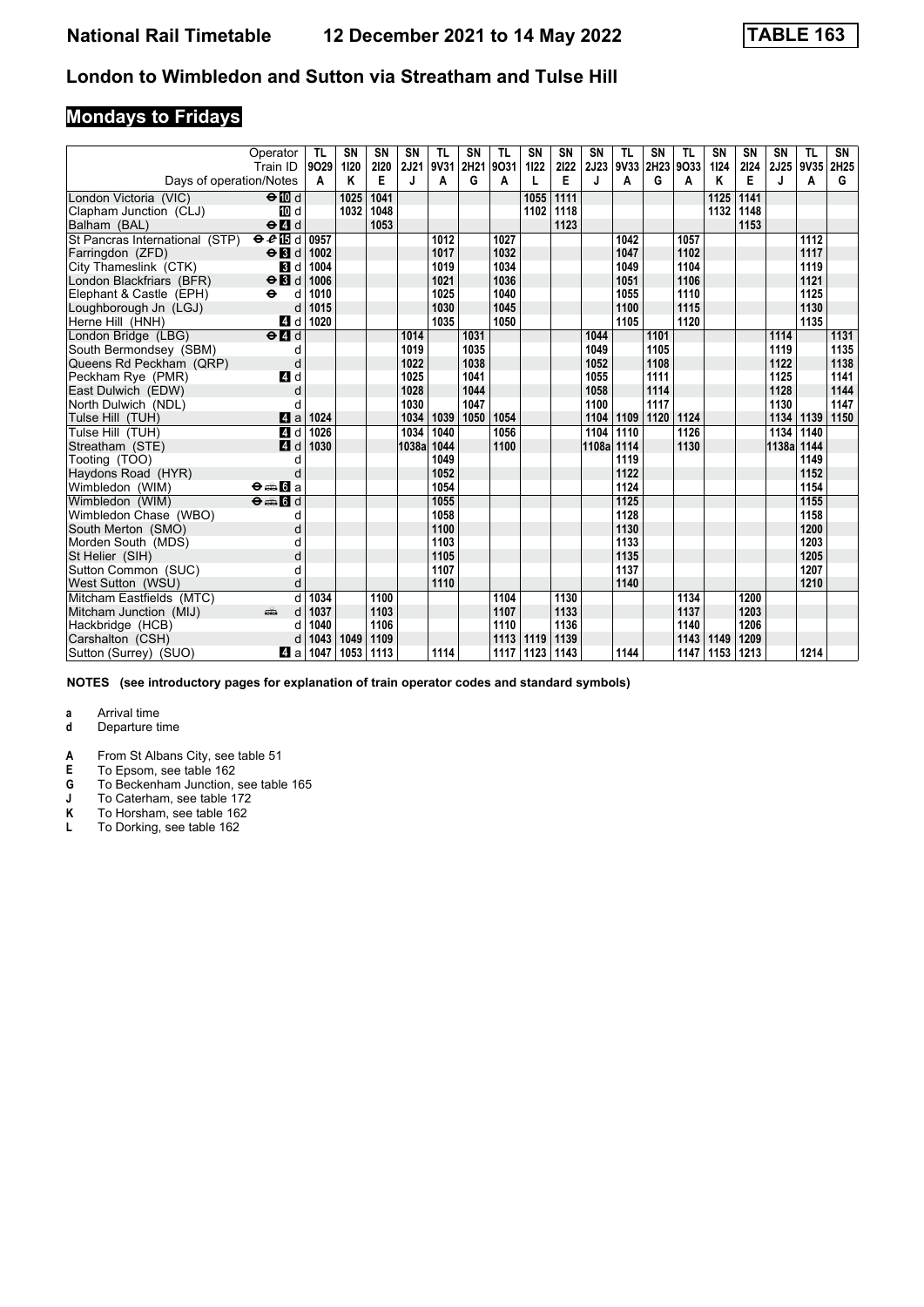# **Mondays to Fridays**

|                                | Operator<br>Train ID                      | TL<br>9035 | <b>SN</b><br>1126 | SN<br>2126 | <b>SN</b><br>2J27 | TL<br>9V37 | SN<br>2H27 | TL<br>9037 | SN<br>1128 | SΝ<br>2128 | <b>SN</b><br>2J29 | TL<br>9V39 | SN<br>2H29 | <b>TL</b><br>9039 | <b>SN</b><br>1130 | <b>SN</b><br>2130 | <b>SN</b><br>2J31 | <b>TL</b><br>9V41 | SN<br>2H31 |
|--------------------------------|-------------------------------------------|------------|-------------------|------------|-------------------|------------|------------|------------|------------|------------|-------------------|------------|------------|-------------------|-------------------|-------------------|-------------------|-------------------|------------|
| Days of operation/Notes        |                                           | A          |                   | E          | J                 | A          | G          | A          | Κ          | Е          | J                 | A          | G          | A                 |                   | Е                 | J                 | A                 | G          |
| London Victoria (VIC)          | $\Theta$ III d                            |            | 1155              | 1211       |                   |            |            |            | 1225       | 1241       |                   |            |            |                   | 1255              | 1311              |                   |                   |            |
| Clapham Junction (CLJ)         | [10] d                                    |            | 1202              | 1218       |                   |            |            |            | 1232       | 1248       |                   |            |            |                   | 1302              | 1318              |                   |                   |            |
| Balham (BAL)                   | $\Theta$ <sup><math>d</math></sup>        |            |                   | 1223       |                   |            |            |            |            | 1254       |                   |            |            |                   |                   | 1323              |                   |                   |            |
| St Pancras International (STP) | $eE$ is d                                 | 1127       |                   |            |                   | 1142       |            | 1157       |            |            |                   | 1212       |            | 1227              |                   |                   |                   | 1242              |            |
| Farringdon (ZFD)               | $\Theta$ <b>B</b> d                       | 1132       |                   |            |                   | 1147       |            | 1202       |            |            |                   | 1217       |            | 1232              |                   |                   |                   | 1247              |            |
| City Thameslink (CTK)          | <b>B</b> d                                | 1134       |                   |            |                   | 1149       |            | 1204       |            |            |                   | 1219       |            | 1234              |                   |                   |                   | 1249              |            |
| London Blackfriars (BFR)       | $\Theta$ <b>B</b> d                       | 1136       |                   |            |                   | 1151       |            | 1206       |            |            |                   | 1221       |            | 1236              |                   |                   |                   | 1251              |            |
| Elephant & Castle (EPH)        | $\bullet$<br>d                            | 1140       |                   |            |                   | 1155       |            | 1210       |            |            |                   | 1225       |            | 1240              |                   |                   |                   | 1255              |            |
| Loughborough Jn (LGJ)          | d                                         | 1145       |                   |            |                   | 1200       |            | 1215       |            |            |                   | 1230       |            | 1245              |                   |                   |                   | 1300              |            |
| Herne Hill (HNH)               | 4 d                                       | 1150       |                   |            |                   | 1205       |            | 1220       |            |            |                   | 1235       |            | 1250              |                   |                   |                   | 1305              |            |
| London Bridge (LBG)            | $\Theta$ <sup><math>\Omega</math></sup> d |            |                   |            | 1144              |            | 1201       |            |            |            | 1214              |            | 1231       |                   |                   |                   | 1244              |                   | 1301       |
| South Bermondsey (SBM)         | d                                         |            |                   |            | 1149              |            | 1205       |            |            |            | 1219              |            | 1235       |                   |                   |                   | 1249              |                   | 1305       |
| Queens Rd Peckham (QRP)        | d                                         |            |                   |            | 1152              |            | 1208       |            |            |            | 1222              |            | 1238       |                   |                   |                   | 1252              |                   | 1308       |
| Peckham Rye (PMR)              | 4 d                                       |            |                   |            | 1155              |            | 1211       |            |            |            | 1225              |            | 1241       |                   |                   |                   | 1255              |                   | 1311       |
| East Dulwich (EDW)             | d                                         |            |                   |            | 1158              |            | 1214       |            |            |            | 1228              |            | 1244       |                   |                   |                   | 1258              |                   | 1314       |
| North Dulwich (NDL)            | C                                         |            |                   |            | 1200              |            | 1217       |            |            |            | 1230              |            | 1247       |                   |                   |                   | 1300              |                   | 1317       |
| Tulse Hill (TUH)               | ZI a                                      | 1154       |                   |            | 1204              | 1209       | 1220       | 1224       |            |            | 1234              | 1239       | 1250       | 1254              |                   |                   | 1304              | 1309              | 1320       |
| Tulse Hill (TUH)               | 4 d                                       | 1156       |                   |            | 1204              | 1210       |            | 1226       |            |            | 1234              | 1240       |            | 1256              |                   |                   | 1304              | 1310              |            |
| Streatham (STE)                | 4d                                        | 1200       |                   |            | 1208a             | 1214       |            | 1230       |            |            | 1238a             | 1244       |            | 1300              |                   |                   | 1308a 1314        |                   |            |
| Tooting (TOO)                  | d                                         |            |                   |            |                   | 1219       |            |            |            |            |                   | 1249       |            |                   |                   |                   |                   | 1319              |            |
| Haydons Road (HYR)             | d                                         |            |                   |            |                   | 1222       |            |            |            |            |                   | 1252       |            |                   |                   |                   |                   | 1322              |            |
| Wimbledon (WIM)                | $\Theta = \blacksquare$ $\blacksquare$ a  |            |                   |            |                   | 1224       |            |            |            |            |                   | 1254       |            |                   |                   |                   |                   | 1324              |            |
| Wimbledon (WIM)                | $\Theta = \blacksquare$ $\blacksquare$ d  |            |                   |            |                   | 1225       |            |            |            |            |                   | 1255       |            |                   |                   |                   |                   | 1325              |            |
| Wimbledon Chase (WBO)          | d                                         |            |                   |            |                   | 1228       |            |            |            |            |                   | 1258       |            |                   |                   |                   |                   | 1328              |            |
| South Merton (SMO)             | d                                         |            |                   |            |                   | 1230       |            |            |            |            |                   | 1300       |            |                   |                   |                   |                   | 1330              |            |
| Morden South (MDS)             | d                                         |            |                   |            |                   | 1233       |            |            |            |            |                   | 1303       |            |                   |                   |                   |                   | 1333              |            |
| St Helier (SIH)                | d                                         |            |                   |            |                   | 1235       |            |            |            |            |                   | 1305       |            |                   |                   |                   |                   | 1335              |            |
| Sutton Common (SUC)            | d                                         |            |                   |            |                   | 1237       |            |            |            |            |                   | 1307       |            |                   |                   |                   |                   | 1337              |            |
| West Sutton (WSU)              | d                                         |            |                   |            |                   | 1240       |            |            |            |            |                   | 1310       |            |                   |                   |                   |                   | 1340              |            |
| Mitcham Eastfields (MTC)       | d                                         | 1204       |                   | 1230       |                   |            |            | 1234       |            | 1301       |                   |            |            | 1304              |                   | 1330              |                   |                   |            |
| Mitcham Junction (MIJ)         | din 1<br>d                                | 1207       |                   | 1233       |                   |            |            | 1237       |            | 1304       |                   |            |            | 1307              |                   | 1333              |                   |                   |            |
| Hackbridge (HCB)               | C                                         | 1210       |                   | 1236       |                   |            |            | 1240       |            | 1307       |                   |            |            | 1310              |                   | 1336              |                   |                   |            |
| Carshalton (CSH)               | C                                         | 1213       | 1219              | 1239       |                   |            |            | 1243       | 1249       | 1309       |                   |            |            | 1313              | 1319              | 1339              |                   |                   |            |
| Sutton (Surrey) (SUO)          | Z1 a                                      | 1217       | 1223              | 1243       |                   | 1244       |            | 1247       | 1253       | 1313       |                   | 1314       |            | 1317              | 1323              | 1343              |                   | 1344              |            |

**NOTES (see introductory pages for explanation of train operator codes and standard symbols)**

- **d** Departure time
- **A** From St Albans City, see table 51<br>**E** To Epsom, see table 162
- **E** To Epsom, see table 162<br>**G** To Beckenham Junction,
- **6** To Beckenham Junction, see table 165
- **J** To Caterham, see table 172
- **.** To Caterham, see table 172<br>**K** To Horsham, see table 162<br>**L** To Dorking, see table 162
- To Dorking, see table 162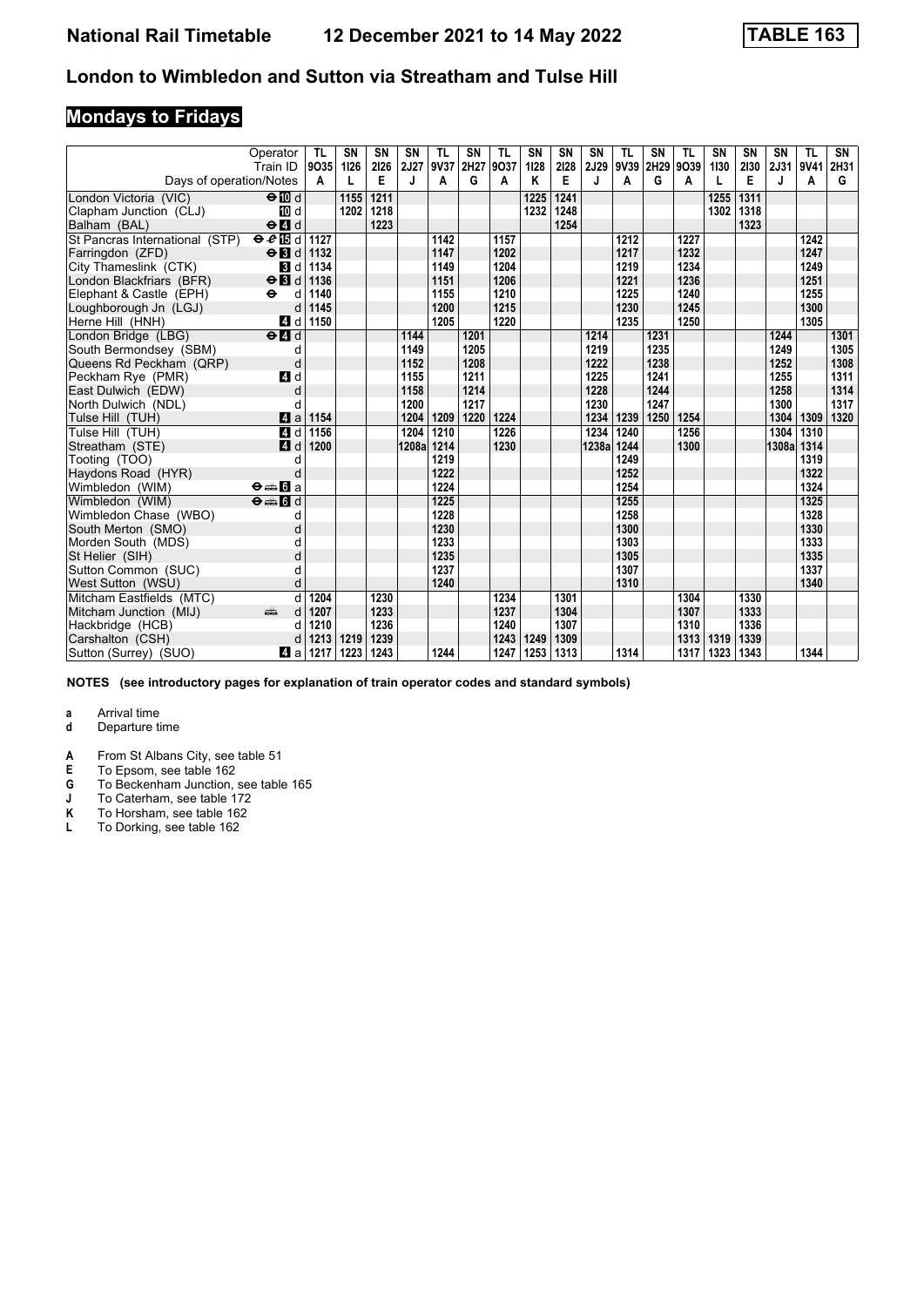# **Mondays to Fridays**

|                                | Operator<br>Train ID                                                                                                                                                                                                               | TL<br>9041 | <b>SN</b><br>1132 | <b>SN</b><br>2132 | SN<br>2J33 | TL<br>9V43 | SN   | TL<br>2H33 9O43 | SN<br>1134 | <b>SN</b><br>2134 | <b>SN</b><br>2J35 | TL<br>9V45 | <b>SN</b><br>2H35 | <b>TL</b><br>9045 | SN<br>1136 | SN<br>2136 | SN<br>2J37 | <b>TL</b><br>9V47 | SN<br>2H37 |
|--------------------------------|------------------------------------------------------------------------------------------------------------------------------------------------------------------------------------------------------------------------------------|------------|-------------------|-------------------|------------|------------|------|-----------------|------------|-------------------|-------------------|------------|-------------------|-------------------|------------|------------|------------|-------------------|------------|
| Days of operation/Notes        |                                                                                                                                                                                                                                    | A          | Κ                 | Е                 | J          | A          | G    | Α               | L          | E                 | J                 | Α          | G                 | A                 | Κ          | Е          | J          | Α                 | G          |
| London Victoria (VIC)          | $\Theta$ III d                                                                                                                                                                                                                     |            | 1325              | 1341              |            |            |      |                 | 1355       | 1411              |                   |            |                   |                   | 1425       | 1441       |            |                   |            |
| Clapham Junction (CLJ)         | 10 d                                                                                                                                                                                                                               |            | 1332              | 1348              |            |            |      |                 | 1402       | 1418              |                   |            |                   |                   | 1432       | 1448       |            |                   |            |
| Balham (BAL)                   | $\Theta$ $\blacksquare$ d                                                                                                                                                                                                          |            |                   | 1353              |            |            |      |                 |            | 1423              |                   |            |                   |                   |            | 1453       |            |                   |            |
| St Pancras International (STP) | $eE$ is d                                                                                                                                                                                                                          | 1257       |                   |                   |            | 1312       |      | 1327            |            |                   |                   | 1342       |                   | 1357              |            |            |            | 1412              |            |
| Farringdon (ZFD)               | $\Theta$ $\blacksquare$                                                                                                                                                                                                            | 1302       |                   |                   |            | 1317       |      | 1332            |            |                   |                   | 1347       |                   | 1402              |            |            |            | 1417              |            |
| City Thameslink (CTK)          | <b>B</b> d                                                                                                                                                                                                                         | 1304       |                   |                   |            | 1319       |      | 1334            |            |                   |                   | 1349       |                   | 1404              |            |            |            | 1419              |            |
| London Blackfriars (BFR)       | $\Theta$ <b>B</b> d                                                                                                                                                                                                                | 1306       |                   |                   |            | 1321       |      | 1336            |            |                   |                   | 1351       |                   | 1406              |            |            |            | 1421              |            |
| Elephant & Castle (EPH)        | $\ddot{\mathbf{e}}$<br>d                                                                                                                                                                                                           | 1310       |                   |                   |            | 1325       |      | 1340            |            |                   |                   | 1355       |                   | 1410              |            |            |            | 1425              |            |
| Loughborough Jn (LGJ)          | d                                                                                                                                                                                                                                  | 1315       |                   |                   |            | 1330       |      | 1345            |            |                   |                   | 1400       |                   | 1415              |            |            |            | 1430              |            |
| Herne Hill (HNH)               | ZI d                                                                                                                                                                                                                               | 1320       |                   |                   |            | 1335       |      | 1350            |            |                   |                   | 1405       |                   | 1420              |            |            |            | 1435              |            |
| London Bridge (LBG)            | $\Theta$ <sup><math>d</math></sup>                                                                                                                                                                                                 |            |                   |                   | 1314       |            | 1331 |                 |            |                   | 1344              |            | 1401              |                   |            |            | 1414       |                   | 1431       |
| South Bermondsey (SBM)         | d                                                                                                                                                                                                                                  |            |                   |                   | 1319       |            | 1335 |                 |            |                   | 1349              |            | 1405              |                   |            |            | 1419       |                   | 1435       |
| Queens Rd Peckham (QRP)        | d                                                                                                                                                                                                                                  |            |                   |                   | 1322       |            | 1338 |                 |            |                   | 1352              |            | 1408              |                   |            |            | 1422       |                   | 1438       |
| Peckham Rye (PMR)              | 4 d                                                                                                                                                                                                                                |            |                   |                   | 1325       |            | 1341 |                 |            |                   | 1355              |            | 1411              |                   |            |            | 1425       |                   | 1441       |
| East Dulwich (EDW)             | d                                                                                                                                                                                                                                  |            |                   |                   | 1328       |            | 1344 |                 |            |                   | 1358              |            | 1414              |                   |            |            | 1428       |                   | 1444       |
| North Dulwich (NDL)            | d                                                                                                                                                                                                                                  |            |                   |                   | 1330       |            | 1347 |                 |            |                   | 1400              |            | 1417              |                   |            |            | 1430       |                   | 1447       |
| Tulse Hill (TUH)               | ZI a                                                                                                                                                                                                                               | 1324       |                   |                   | 1334       | 1339       | 1350 | 1354            |            |                   | 1404              | 1409       | 1420              | 1424              |            |            | 1434       | 1439              | 1450       |
| Tulse Hill (TUH)               | ZI d                                                                                                                                                                                                                               | 1326       |                   |                   | 1334       | 1340       |      | 1356            |            |                   | 1404              | 1410       |                   | 1426              |            |            | 1434       | 1440              |            |
| Streatham (STE)                | 4 <sup>d</sup>                                                                                                                                                                                                                     | 1330       |                   |                   | 1338a      | 1344       |      | 1400            |            |                   | 1408a             | 1414       |                   | 1430              |            |            | 1438al     | 1444              |            |
| Tooting (TOO)                  | d                                                                                                                                                                                                                                  |            |                   |                   |            | 1349       |      |                 |            |                   |                   | 1419       |                   |                   |            |            |            | 1449              |            |
| Haydons Road (HYR)             | d                                                                                                                                                                                                                                  |            |                   |                   |            | 1352       |      |                 |            |                   |                   | 1422       |                   |                   |            |            |            | 1452              |            |
| Wimbledon (WIM)                | $\Theta = \blacksquare$ $\blacksquare$ a                                                                                                                                                                                           |            |                   |                   |            | 1354       |      |                 |            |                   |                   | 1424       |                   |                   |            |            |            | 1454              |            |
| Wimbledon (WIM)                | $\Theta = \blacksquare$ $\blacksquare$ $\blacksquare$                                                                                                                                                                              |            |                   |                   |            | 1355       |      |                 |            |                   |                   | 1425       |                   |                   |            |            |            | 1455              |            |
| Wimbledon Chase (WBO)          | d                                                                                                                                                                                                                                  |            |                   |                   |            | 1358       |      |                 |            |                   |                   | 1428       |                   |                   |            |            |            | 1458              |            |
| South Merton (SMO)             | d                                                                                                                                                                                                                                  |            |                   |                   |            | 1400       |      |                 |            |                   |                   | 1430       |                   |                   |            |            |            | 1500              |            |
| Morden South (MDS)             | d                                                                                                                                                                                                                                  |            |                   |                   |            | 1403       |      |                 |            |                   |                   | 1433       |                   |                   |            |            |            | 1503              |            |
| St Helier (SIH)                | d                                                                                                                                                                                                                                  |            |                   |                   |            | 1405       |      |                 |            |                   |                   | 1435       |                   |                   |            |            |            | 1505              |            |
| Sutton Common (SUC)            | d                                                                                                                                                                                                                                  |            |                   |                   |            | 1407       |      |                 |            |                   |                   | 1437       |                   |                   |            |            |            | 1507              |            |
| West Sutton (WSU)              | d                                                                                                                                                                                                                                  |            |                   |                   |            | 1410       |      |                 |            |                   |                   | 1440       |                   |                   |            |            |            | 1510              |            |
| Mitcham Eastfields (MTC)       | d                                                                                                                                                                                                                                  | 1334       |                   | 1400              |            |            |      | 1404            |            | 1430              |                   |            |                   | 1434              |            | 1500       |            |                   |            |
| Mitcham Junction (MIJ)         | and the second second second second the second second second second second second second second second second second second second second second second second second second second second second second second second second<br>d | 1337       |                   | 1403              |            |            |      | 1407            |            | 1433              |                   |            |                   | 1437              |            | 1503       |            |                   |            |
| Hackbridge (HCB)               | d                                                                                                                                                                                                                                  | 1340       |                   | 1406              |            |            |      | 1410            |            | 1436              |                   |            |                   | 1440              |            | 1506       |            |                   |            |
| Carshalton (CSH)               |                                                                                                                                                                                                                                    | 1343       | 1349              | 1409              |            |            |      | 1413            | 1419       | 1439              |                   |            |                   | 1443              | 1449       | 1509       |            |                   |            |
| Sutton (Surrey) (SUO)          | Z1 a                                                                                                                                                                                                                               | 1347       | 1353              | 1413              |            | 1414       |      | 1417            | 1423       | 1443              |                   | 1444       |                   | 1447              | 1453       | 1513       |            | 1514              |            |

**NOTES (see introductory pages for explanation of train operator codes and standard symbols)**

- **d** Departure time
- **A** From St Albans City, see table 51<br>**E** To Epsom, see table 162
- **E** To Epsom, see table 162<br>**G** To Beckenham Junction,
- **6** To Beckenham Junction, see table 165
- **J** To Caterham, see table 172
- **.** To Caterham, see table 172<br>**K** To Horsham, see table 162<br>**L** To Dorking, see table 162
- To Dorking, see table 162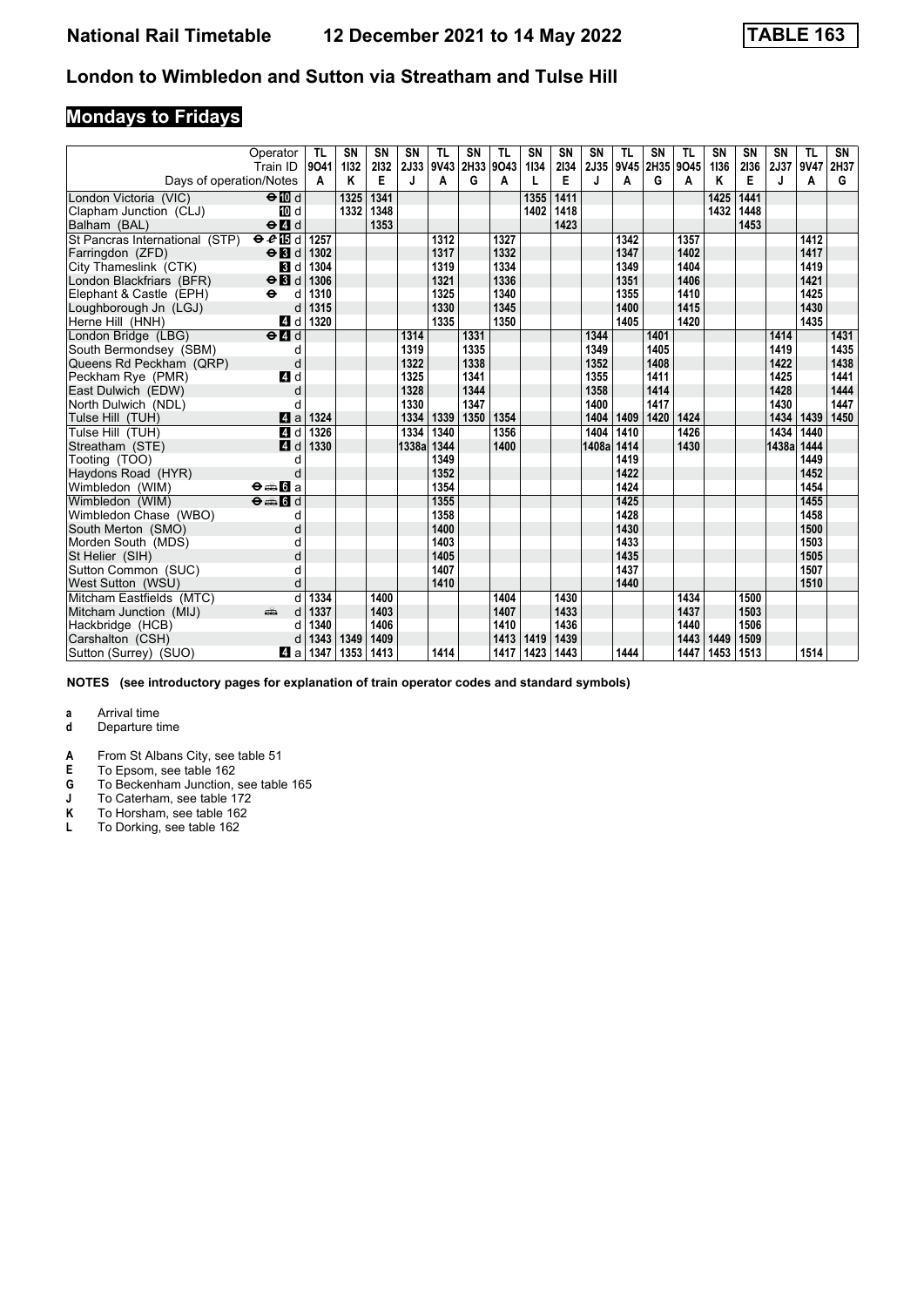# **Mondays to Fridays**

|                                | Operator<br>Train ID                            | TL<br>9047 | <b>SN</b><br>1138 | SN<br>2138 | <b>SN</b><br>2J39 | TL<br>9V49 | SN<br>2H39 9O49 | TL   | SN<br>1140 | SΝ<br>2140 | <b>SN</b><br>2J41 | TL<br>9V51 | SN<br>2H41 | <b>TL</b><br>9051 | <b>SN</b><br>1142 | SN<br>2142 | <b>SN</b><br>2J43 | <b>TL</b><br>9V53 2H43 | SN   |
|--------------------------------|-------------------------------------------------|------------|-------------------|------------|-------------------|------------|-----------------|------|------------|------------|-------------------|------------|------------|-------------------|-------------------|------------|-------------------|------------------------|------|
| Days of operation/Notes        |                                                 | A          |                   | Е          | J                 | A          | G               | A    | Κ          | Е          | J                 | A          | G          | A                 |                   | Е          | J                 | A                      | G    |
| London Victoria (VIC)          | $\Theta$ III d                                  |            | 1455              | 1511       |                   |            |                 |      | 1525       | 1541       |                   |            |            |                   | 1555              | 1612       |                   |                        |      |
| Clapham Junction (CLJ)         | [10] d                                          |            | 1502              | 1518       |                   |            |                 |      | 1532       | 1548       |                   |            |            |                   | 1602              | 1619       |                   |                        |      |
| Balham (BAL)                   | $\Theta$ <sup><math>\blacksquare</math> d</sup> |            |                   | 1523       |                   |            |                 |      |            | 1553       |                   |            |            |                   |                   | 1624       |                   |                        |      |
| St Pancras International (STP) | $eE$ is d                                       | 1427       |                   |            |                   | 1442       |                 | 1457 |            |            |                   | 1512       |            | 1527              |                   |            |                   | 1542                   |      |
| Farringdon (ZFD)               | $\Theta$ <b>B</b> d                             | 1432       |                   |            |                   | 1447       |                 | 1502 |            |            |                   | 1517       |            | 1532              |                   |            |                   | 1547                   |      |
| City Thameslink (CTK)          | <b>B</b> d                                      | 1434       |                   |            |                   | 1449       |                 | 1504 |            |            |                   | 1519       |            | 1534              |                   |            |                   | 1549                   |      |
| London Blackfriars (BFR)       | $\Theta$ <b>B</b> d                             | 1436       |                   |            |                   | 1451       |                 | 1506 |            |            |                   | 1521       |            | 1536              |                   |            |                   | 1551                   |      |
| Elephant & Castle (EPH)        | $\ddot{\mathbf{e}}$<br>d                        | 1440       |                   |            |                   | 1455       |                 | 1510 |            |            |                   | 1525       |            | 1540              |                   |            |                   | 1555                   |      |
| Loughborough Jn (LGJ)          | d                                               | 1445       |                   |            |                   | 1500       |                 | 1515 |            |            |                   | 1530       |            | 1545              |                   |            |                   | 1600                   |      |
| Herne Hill (HNH)               | 4 d                                             | 1450       |                   |            |                   | 1505       |                 | 1520 |            |            |                   | 1535       |            | 1550              |                   |            |                   | 1605                   |      |
| London Bridge (LBG)            | $\Theta$ <sup><math>\Omega</math></sup> d       |            |                   |            | 1444              |            | 1501            |      |            |            | 1514              |            | 1531       |                   |                   |            | 1544              |                        | 1601 |
| South Bermondsey (SBM)         | d                                               |            |                   |            | 1449              |            | 1505            |      |            |            | 1519              |            | 1535       |                   |                   |            | 1549              |                        | 1605 |
| Queens Rd Peckham (QRP)        | d                                               |            |                   |            | 1452              |            | 1508            |      |            |            | 1522              |            | 1538       |                   |                   |            | 1552              |                        | 1608 |
| Peckham Rye (PMR)              | 4 d                                             |            |                   |            | 1455              |            | 1511            |      |            |            | 1525              |            | 1541       |                   |                   |            | 1555              |                        | 1611 |
| East Dulwich (EDW)             | d                                               |            |                   |            | 1458              |            | 1514            |      |            |            | 1528              |            | 1544       |                   |                   |            | 1558              |                        | 1614 |
| North Dulwich (NDL)            | C                                               |            |                   |            | 1500              |            | 1517            |      |            |            | 1530              |            | 1547       |                   |                   |            | 1600              |                        | 1617 |
| Tulse Hill (TUH)               | ZI a                                            | 1454       |                   |            | 1504              | 1509       | 1520            | 1524 |            |            | 1534              | 1539       | 1550       | 1554              |                   |            | 1604              | 1609                   | 1620 |
| Tulse Hill (TUH)               | $\blacksquare$ d                                | 1456       |                   |            | 1504              | 1510       |                 | 1526 |            |            | 1534              | 1540       |            | 1556              |                   |            | 1604              | 1610                   |      |
| Streatham (STE)                | 4d                                              | 1500       |                   |            | 1508a             | 1514       |                 | 1530 |            |            | 1538a             | 1544       |            | 1600              |                   |            | 1608a 1614        |                        |      |
| Tooting (TOO)                  | d                                               |            |                   |            |                   | 1519       |                 |      |            |            |                   | 1549       |            |                   |                   |            |                   | 1619                   |      |
| Haydons Road (HYR)             | d                                               |            |                   |            |                   | 1522       |                 |      |            |            |                   | 1552       |            |                   |                   |            |                   | 1622                   |      |
| Wimbledon (WIM)                | $\Theta = \blacksquare$ $\blacksquare$ a        |            |                   |            |                   | 1524       |                 |      |            |            |                   | 1554       |            |                   |                   |            |                   | 1624                   |      |
| Wimbledon (WIM)                | $\Theta = \blacksquare$ $\blacksquare$ d        |            |                   |            |                   | 1525       |                 |      |            |            |                   | 1555       |            |                   |                   |            |                   | 1625                   |      |
| Wimbledon Chase (WBO)          | d                                               |            |                   |            |                   | 1528       |                 |      |            |            |                   | 1558       |            |                   |                   |            |                   | 1628                   |      |
| South Merton (SMO)             | d                                               |            |                   |            |                   | 1530       |                 |      |            |            |                   | 1600       |            |                   |                   |            |                   | 1630                   |      |
| Morden South (MDS)             | d                                               |            |                   |            |                   | 1533       |                 |      |            |            |                   | 1603       |            |                   |                   |            |                   | 1633                   |      |
| St Helier (SIH)                | d                                               |            |                   |            |                   | 1535       |                 |      |            |            |                   | 1605       |            |                   |                   |            |                   | 1635                   |      |
| Sutton Common (SUC)            | d                                               |            |                   |            |                   | 1537       |                 |      |            |            |                   | 1607       |            |                   |                   |            |                   | 1637                   |      |
| West Sutton (WSU)              | d                                               |            |                   |            |                   | 1540       |                 |      |            |            |                   | 1610       |            |                   |                   |            |                   | 1640                   |      |
| Mitcham Eastfields (MTC)       |                                                 | 1504       |                   | 1530       |                   |            |                 | 1534 |            | 1600       |                   |            |            | 1604              |                   | 1630       |                   |                        |      |
| Mitcham Junction (MIJ)         | din 1                                           | 1507       |                   | 1533       |                   |            |                 | 1537 |            | 1603       |                   |            |            | 1607              |                   | 1633       |                   |                        |      |
| Hackbridge (HCB)               | C                                               | 1510       |                   | 1536       |                   |            |                 | 1540 |            | 1606       |                   |            |            | 1610              |                   | 1636       |                   |                        |      |
| Carshalton (CSH)               | C                                               | 1513       | 1519              | 1539       |                   |            |                 | 1543 | 1549       | 1609       |                   |            |            | 1613              | 1619              | 1639       |                   |                        |      |
| Sutton (Surrey) (SUO)          | Z1 a                                            | 1517       | 1523              | 1543       |                   | 1544       |                 | 1547 | 1553       | 1613       |                   | 1614       |            | 1617              | 1623              | 1643       |                   | 1644                   |      |

**NOTES (see introductory pages for explanation of train operator codes and standard symbols)**

- **d** Departure time
- **A** From St Albans City, see table 51<br>**E** To Epsom, see table 162
- **E** To Epsom, see table 162<br>**G** To Beckenham Junction,
- **6** To Beckenham Junction, see table 165
- **J** To Caterham, see table 172
- **.** To Caterham, see table 172<br>**K** To Horsham, see table 162<br>**L** To Dorking, see table 162
- To Dorking, see table 162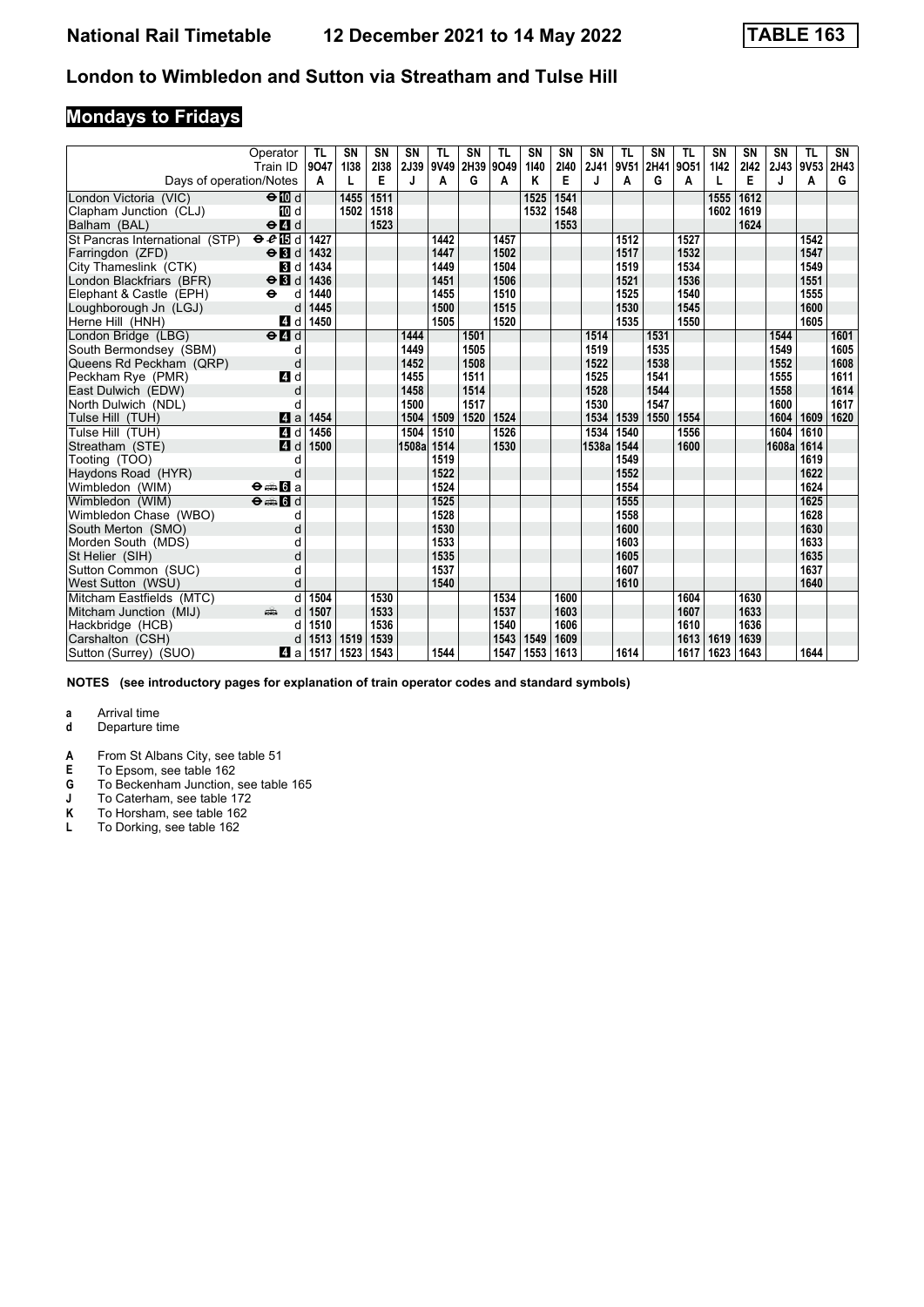# **Mondays to Fridays**

|                                | Operator<br>Train ID                                                                                                                                                                                                               | TL<br>9053 | SN<br>1144 | SN<br>2144 | SN<br>2J45 | TL<br>9V55 | SN   | TL<br>2H45 9O55 | SN<br>1146 | <b>SN</b><br>2146 | SN<br>2J47 | TL<br>9V57 | <b>SN</b><br>2H47 | <b>TL</b><br>9057 | SN<br>1148 | SN<br>2148 | SN<br>2J49 | <b>TL</b><br>9V59 | SN<br>2H49 |
|--------------------------------|------------------------------------------------------------------------------------------------------------------------------------------------------------------------------------------------------------------------------------|------------|------------|------------|------------|------------|------|-----------------|------------|-------------------|------------|------------|-------------------|-------------------|------------|------------|------------|-------------------|------------|
| Days of operation/Notes        |                                                                                                                                                                                                                                    | A          | Κ          | E          | J          | A          | G    | Α               | L          | Е                 | J          | Α          | G                 | A                 | Κ          | Е          | J          | Α                 | G          |
| London Victoria (VIC)          | $\Theta$ M d                                                                                                                                                                                                                       |            | 1625       | 1641       |            |            |      |                 | 1655       | 1711              |            |            |                   |                   | 1725       | 1741       |            |                   |            |
| Clapham Junction (CLJ)         | 10 d                                                                                                                                                                                                                               |            | 1632       | 1648       |            |            |      |                 | 1702       | 1718              |            |            |                   |                   | 1732       | 1748       |            |                   |            |
| Balham (BAL)                   | $\Theta$ $\blacksquare$ d                                                                                                                                                                                                          |            |            | 1653       |            |            |      |                 |            | 1723              |            |            |                   |                   |            | 1753       |            |                   |            |
| St Pancras International (STP) | $\Theta$ $\ell$ is d                                                                                                                                                                                                               | 1557       |            |            |            | 1612       |      | 1627            |            |                   |            | 1642       |                   | 1657              |            |            |            | 1712              |            |
| Farringdon (ZFD)               | $\Theta$ $\blacksquare$                                                                                                                                                                                                            | 1602       |            |            |            | 1617       |      | 1632            |            |                   |            | 1647       |                   | 1702              |            |            |            | 1717              |            |
| City Thameslink (CTK)          | <b>B</b> d                                                                                                                                                                                                                         | 1604       |            |            |            | 1619       |      | 1634            |            |                   |            | 1649       |                   | 1704              |            |            |            | 1719              |            |
| London Blackfriars (BFR)       | $\Theta$ <b>B</b> d                                                                                                                                                                                                                | 1606       |            |            |            | 1621       |      | 1636            |            |                   |            | 1651       |                   | 1706              |            |            |            | 1721              |            |
| Elephant & Castle (EPH)        | $\ddot{\mathbf{e}}$<br>d                                                                                                                                                                                                           | 1610       |            |            |            | 1625       |      | 1640            |            |                   |            | 1655       |                   | 1710              |            |            |            | 1725              |            |
| Loughborough Jn (LGJ)          | d                                                                                                                                                                                                                                  | 1615       |            |            |            | 1630       |      | 1645            |            |                   |            | 1700       |                   | 1715              |            |            |            | 1730              |            |
| Herne Hill (HNH)               | ZI d                                                                                                                                                                                                                               | 1620       |            |            |            | 1635       |      | 1650            |            |                   |            | 1705       |                   | 1720              |            |            |            | 1735              |            |
| London Bridge (LBG)            | $\Theta$ <sup><math>\Omega</math></sup> d                                                                                                                                                                                          |            |            |            | 1614       |            | 1631 |                 |            |                   | 1644       |            | 1701              |                   |            |            | 1714       |                   | 1731       |
| South Bermondsey (SBM)         | d                                                                                                                                                                                                                                  |            |            |            | 1619       |            | 1635 |                 |            |                   | 1649       |            | 1705              |                   |            |            | 1719       |                   | 1735       |
| Queens Rd Peckham (QRP)        | d                                                                                                                                                                                                                                  |            |            |            | 1622       |            | 1638 |                 |            |                   | 1652       |            | 1708              |                   |            |            | 1722       |                   | 1738       |
| Peckham Rye (PMR)              | 4 d                                                                                                                                                                                                                                |            |            |            | 1625       |            | 1641 |                 |            |                   | 1655       |            | 1711              |                   |            |            | 1725       |                   | 1741       |
| East Dulwich (EDW)             | d                                                                                                                                                                                                                                  |            |            |            | 1628       |            | 1644 |                 |            |                   | 1658       |            | 1714              |                   |            |            | 1728       |                   | 1744       |
| North Dulwich (NDL)            | d                                                                                                                                                                                                                                  |            |            |            | 1630       |            | 1647 |                 |            |                   | 1700       |            | 1717              |                   |            |            | 1730       |                   | 1747       |
| Tulse Hill (TUH)               | 4a                                                                                                                                                                                                                                 | 1624       |            |            | 1634       | 1639       | 1650 | 1654            |            |                   | 1704       | 1709       | 1720              | 1724              |            |            | 1734       | 1739              | 1750       |
| Tulse Hill (TUH)               | $\blacksquare$                                                                                                                                                                                                                     | 1626       |            |            | 1634       | 1640       |      | 1656            |            |                   | 1704       | 1710       |                   | 1726              |            |            | 1734       | 1740              |            |
| Streatham (STE)                | 4 <sup>d</sup>                                                                                                                                                                                                                     | 1630       |            |            | 1638a      | 1644       |      | 1700            |            |                   | 1708a      | 1714       |                   | 1730              |            |            | 1738a 1744 |                   |            |
| Tooting (TOO)                  | d                                                                                                                                                                                                                                  |            |            |            |            | 1649       |      |                 |            |                   |            | 1719       |                   |                   |            |            |            | 1749              |            |
| Haydons Road (HYR)             | d                                                                                                                                                                                                                                  |            |            |            |            | 1652       |      |                 |            |                   |            | 1722       |                   |                   |            |            |            | 1752              |            |
| Wimbledon (WIM)                | $\Theta = \blacksquare$ $\blacksquare$ a                                                                                                                                                                                           |            |            |            |            | 1654       |      |                 |            |                   |            | 1724       |                   |                   |            |            |            | 1754              |            |
| Wimbledon (WIM)                | $\Theta = \blacksquare$ $\blacksquare$ $\blacksquare$                                                                                                                                                                              |            |            |            |            | 1655       |      |                 |            |                   |            | 1725       |                   |                   |            |            |            | 1755              |            |
| Wimbledon Chase (WBO)          | d                                                                                                                                                                                                                                  |            |            |            |            | 1658       |      |                 |            |                   |            | 1728       |                   |                   |            |            |            | 1758              |            |
| South Merton (SMO)             | d                                                                                                                                                                                                                                  |            |            |            |            | 1700       |      |                 |            |                   |            | 1730       |                   |                   |            |            |            | 1800              |            |
| Morden South (MDS)             | d                                                                                                                                                                                                                                  |            |            |            |            | 1703       |      |                 |            |                   |            | 1733       |                   |                   |            |            |            | 1803              |            |
| St Helier (SIH)                | d                                                                                                                                                                                                                                  |            |            |            |            | 1705       |      |                 |            |                   |            | 1735       |                   |                   |            |            |            | 1805              |            |
| Sutton Common (SUC)            | d                                                                                                                                                                                                                                  |            |            |            |            | 1707       |      |                 |            |                   |            | 1737       |                   |                   |            |            |            | 1807              |            |
| West Sutton (WSU)              | d                                                                                                                                                                                                                                  |            |            |            |            | 1710       |      |                 |            |                   |            | 1740       |                   |                   |            |            |            | 1810              |            |
| Mitcham Eastfields (MTC)       | d                                                                                                                                                                                                                                  | 1634       |            | 1700       |            |            |      | 1704            |            | 1730              |            |            |                   | 1734              | 1743       | 1800       |            |                   |            |
| Mitcham Junction (MIJ)         | and the second second second second the second second second second second second second second second second second second second second second second second second second second second second second second second second<br>d | 1637       |            | 1703       |            |            |      | 1707            |            | 1733              |            |            |                   | 1737              | 1746       | 1803       |            |                   |            |
| Hackbridge (HCB)               | d                                                                                                                                                                                                                                  | 1640       |            | 1706       |            |            |      | 1710            |            | 1736              |            |            |                   | 1740              | 1749       | 1806       |            |                   |            |
| Carshalton (CSH)               |                                                                                                                                                                                                                                    | 1643       | 1649       | 1709       |            |            |      | 1713            | 1719       | 1739              |            |            |                   | 1743              | 1752       | 1809       |            |                   |            |
| Sutton (Surrey) (SUO)          | Z1 a                                                                                                                                                                                                                               | 1647       | 1653       | 1713       |            | 1714       |      | 1717            | 1723       | 1743              |            | 1744       |                   | 1747              | 1755       | 1813       |            | 1814              |            |

**NOTES (see introductory pages for explanation of train operator codes and standard symbols)**

- **d** Departure time
- **A** From St Albans City, see table 51<br>**E** To Epsom, see table 162
- **E** To Epsom, see table 162<br>**G** To Beckenham Junction,
- **6** To Beckenham Junction, see table 165
- **J** To Caterham, see table 172
- **.** To Caterham, see table 172<br>**K** To Horsham, see table 162<br>**L** To Dorking, see table 162
- To Dorking, see table 162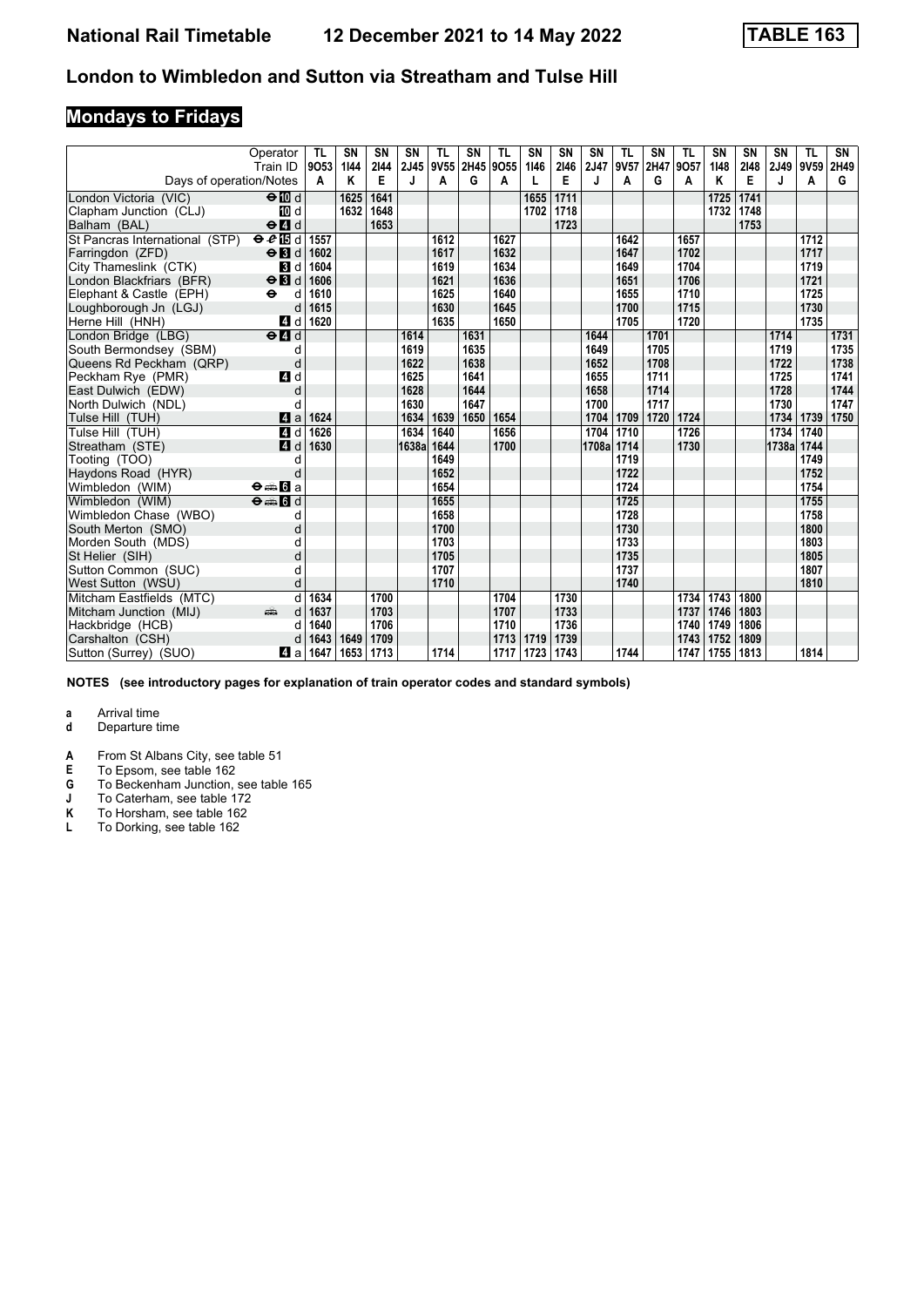# **Mondays to Fridays**

|                                | Operator<br>Train ID                                                                                                                                                                                                               | TL<br>9059 | <b>SN</b><br>1150 | SN<br>2150 | SN<br>2J51 | <b>TL</b><br>9V61 | <b>SN</b><br>2H51 | TL<br>9061 | <b>SN</b><br>1152 | SN<br>2152 | <b>SN</b><br>2J93 | TL<br>9V63 | <b>SN</b><br><b>2H53</b> | <b>TL</b><br>9063 | SN<br>1154 | SN<br>2J55 | TL<br>9V65 | <b>SN</b><br>2H <sub>55</sub> | TL.<br>9065 |
|--------------------------------|------------------------------------------------------------------------------------------------------------------------------------------------------------------------------------------------------------------------------------|------------|-------------------|------------|------------|-------------------|-------------------|------------|-------------------|------------|-------------------|------------|--------------------------|-------------------|------------|------------|------------|-------------------------------|-------------|
| Days of operation/Notes        |                                                                                                                                                                                                                                    | A          | L                 | E          | J          | A                 | G                 | Α          | Κ                 | Е          | C                 | Α          | G                        | A                 |            | J          | A          | G                             | A           |
| London Victoria (VIC)          | $\Theta$ III d                                                                                                                                                                                                                     |            | 1755              | 1811       |            |                   |                   |            | 1826              | 1841       |                   |            |                          |                   | 1855       |            |            |                               |             |
| Clapham Junction (CLJ)         | III d                                                                                                                                                                                                                              |            | 1802              | 1818       |            |                   |                   |            | 1833              | 1848       |                   |            |                          |                   | 1902       |            |            |                               |             |
| Balham (BAL)                   | $\Theta$ $\blacksquare$ d                                                                                                                                                                                                          |            |                   | 1823       |            |                   |                   |            |                   | 1853       |                   |            |                          |                   |            |            |            |                               |             |
| St Pancras International (STP) | $eE$ in d                                                                                                                                                                                                                          | 1727       |                   |            |            | 1742              |                   | 1757       |                   |            |                   | 1812       |                          | 1827              |            |            | 1842       |                               | 1857        |
| Farringdon (ZFD)               | $\Theta$ <b>B</b> d                                                                                                                                                                                                                | 1732       |                   |            |            | 1747              |                   | 1802       |                   |            |                   | 1817       |                          | 1832              |            |            | 1847       |                               | 1902        |
| City Thameslink (CTK)          | <b>B</b> d                                                                                                                                                                                                                         | 1734       |                   |            |            | 1749              |                   | 1804       |                   |            |                   | 1819       |                          | 1834              |            |            | 1849       |                               | 1904        |
| London Blackfriars (BFR)       | $\Theta$ <b>B</b> d                                                                                                                                                                                                                | 1736       |                   |            |            | 1751              |                   | 1806       |                   |            |                   | 1821       |                          | 1836              |            |            | 1851       |                               | 1906        |
| Elephant & Castle (EPH)        | $\ddot{\mathbf{e}}$<br>d                                                                                                                                                                                                           | 1740       |                   |            |            | 1755              |                   | 1810       |                   |            |                   | 1825       |                          | 1840              |            |            | 1855       |                               | 1910        |
| Loughborough Jn (LGJ)          | d                                                                                                                                                                                                                                  | 1745       |                   |            |            | 1800              |                   | 1815       |                   |            |                   | 1830       |                          | 1845              |            |            | 1900       |                               | 1915        |
| Herne Hill (HNH)               | 4 d                                                                                                                                                                                                                                | 1750       |                   |            |            | 1805              |                   | 1820       |                   |            |                   | 1835       |                          | 1850              |            |            | 1905       |                               | 1920        |
| London Bridge (LBG)            | $\Theta$ <sup><math>\Omega</math></sup> d                                                                                                                                                                                          |            |                   |            | 1744       |                   | 1801              |            |                   |            | 1814              |            | 1831                     |                   |            | 1844       |            | 1901                          |             |
| South Bermondsey (SBM)         | d                                                                                                                                                                                                                                  |            |                   |            | 1749       |                   | 1805              |            |                   |            | 1819              |            | 1835                     |                   |            | 1849       |            | 1905                          |             |
| Queens Rd Peckham (QRP)        | d                                                                                                                                                                                                                                  |            |                   |            | 1752       |                   | 1808              |            |                   |            | 1822              |            | 1838                     |                   |            | 1852       |            | 1908                          |             |
| Peckham Rye (PMR)              | 4 d                                                                                                                                                                                                                                |            |                   |            | 1755       |                   | 1811              |            |                   |            | 1825              |            | 1841                     |                   |            | 1855       |            | 1911                          |             |
| East Dulwich (EDW)             | d                                                                                                                                                                                                                                  |            |                   |            | 1758       |                   | 1814              |            |                   |            | 1828              |            | 1844                     |                   |            | 1858       |            | 1914                          |             |
| North Dulwich (NDL)            | d                                                                                                                                                                                                                                  |            |                   |            | 1800       |                   | 1817              |            |                   |            | 1830              |            | 1847                     |                   |            | 1900       |            | 1917                          |             |
| Tulse Hill (TUH)               | ZI a                                                                                                                                                                                                                               | 1754       |                   |            | 1804       | 1809              | 1820              | 1824       |                   |            | 1834              | 1839       | 1850                     | 1854              |            | 1904       | 1909       | 1920                          | 1924        |
| Tulse Hill (TUH)               | 4 d                                                                                                                                                                                                                                | 1756       |                   |            | 1804       | 1810              |                   | 1826       |                   |            | 1834              | 1840       |                          | 1856              |            | 1904       | 1910       |                               | 1926        |
| Streatham (STE)                | 4 <sup>d</sup>                                                                                                                                                                                                                     | 1800       |                   |            | 1808a      | 1814              |                   | 1830       |                   |            | 1838a             | 1844       |                          | 1900              |            | 1908a      | 1914       |                               | 1930        |
| Tooting (TOO)                  | d                                                                                                                                                                                                                                  |            |                   |            |            | 1819              |                   |            |                   |            |                   | 1849       |                          |                   |            |            | 1919       |                               |             |
| Haydons Road (HYR)             | d                                                                                                                                                                                                                                  |            |                   |            |            | 1822              |                   |            |                   |            |                   | 1852       |                          |                   |            |            | 1922       |                               |             |
| Wimbledon (WIM)                | $\Theta = \blacksquare$ $\blacksquare$ a                                                                                                                                                                                           |            |                   |            |            | 1824              |                   |            |                   |            |                   | 1854       |                          |                   |            |            | 1924       |                               |             |
| Wimbledon (WIM)                | $\Theta = \blacksquare$ $\blacksquare$ d                                                                                                                                                                                           |            |                   |            |            | 1825              |                   |            |                   |            |                   | 1855       |                          |                   |            |            | 1925       |                               |             |
| Wimbledon Chase (WBO)          | d                                                                                                                                                                                                                                  |            |                   |            |            | 1828              |                   |            |                   |            |                   | 1858       |                          |                   |            |            | 1928       |                               |             |
| South Merton (SMO)             | d                                                                                                                                                                                                                                  |            |                   |            |            | 1830              |                   |            |                   |            |                   | 1900       |                          |                   |            |            | 1930       |                               |             |
| Morden South (MDS)             | d                                                                                                                                                                                                                                  |            |                   |            |            | 1833              |                   |            |                   |            |                   | 1903       |                          |                   |            |            | 1933       |                               |             |
| St Helier (SIH)                | d                                                                                                                                                                                                                                  |            |                   |            |            | 1835              |                   |            |                   |            |                   | 1905       |                          |                   |            |            | 1935       |                               |             |
| Sutton Common (SUC)            | d                                                                                                                                                                                                                                  |            |                   |            |            | 1837              |                   |            |                   |            |                   | 1907       |                          |                   |            |            | 1937       |                               |             |
| West Sutton (WSU)              | d                                                                                                                                                                                                                                  |            |                   |            |            | 1840              |                   |            |                   |            |                   | 1910       |                          |                   |            |            | 1940       |                               |             |
| Mitcham Eastfields (MTC)       | d                                                                                                                                                                                                                                  | 1804       | 1813              | 1830       |            |                   |                   | 1834       | 1843              | 1900       |                   |            |                          | 1904              | 1913       |            |            |                               | 1934        |
| Mitcham Junction (MIJ)         | and the second second second second the second second second second second second second second second second second second second second second second second second second second second second second second second second<br>d | 1807       | 1816              | 1833       |            |                   |                   | 1837       | 1846              | 1903       |                   |            |                          | 1907              | 1916       |            |            |                               | 1937        |
| Hackbridge (HCB)               | d                                                                                                                                                                                                                                  | 1810       | 1819              | 1836       |            |                   |                   | 1840       | 1849              | 1906       |                   |            |                          | 1910              | 1919       |            |            |                               | 1940        |
| Carshalton (CSH)               |                                                                                                                                                                                                                                    | 1813       | 1822              | 1839       |            |                   |                   | 1843       | 1852              | 1909       |                   |            |                          | 1913              | 1922       |            |            |                               | 1943        |
| Sutton (Surrey) (SUO)          | 41 a                                                                                                                                                                                                                               | 1817       | 1825              | 1843       |            | 1844              |                   | 1847       | 1855              | 1913       |                   | 1914       |                          | 1917              | 1925       |            | 1944       |                               | 1947        |

**NOTES (see introductory pages for explanation of train operator codes and standard symbols)**

- **d** Departure time
- **A** From St Albans City, see table 51<br>**C** To Selhurst, see table 164
- **C** To Selhurst, see table 164<br>**E** To Epsom, see table 162
- 
- **E** To Epsom, see table 162<br>**G** To Beckenham Junction, s<br>**J** To Caterham, see table 1 To Beckenham Junction, see table 165
- **-** To Caterham, see table 172<br>**K** To Horsham, see table 162
- **K** To Horsham, see table 162<br>**L** To Dorking, see table 162
- To Dorking, see table 162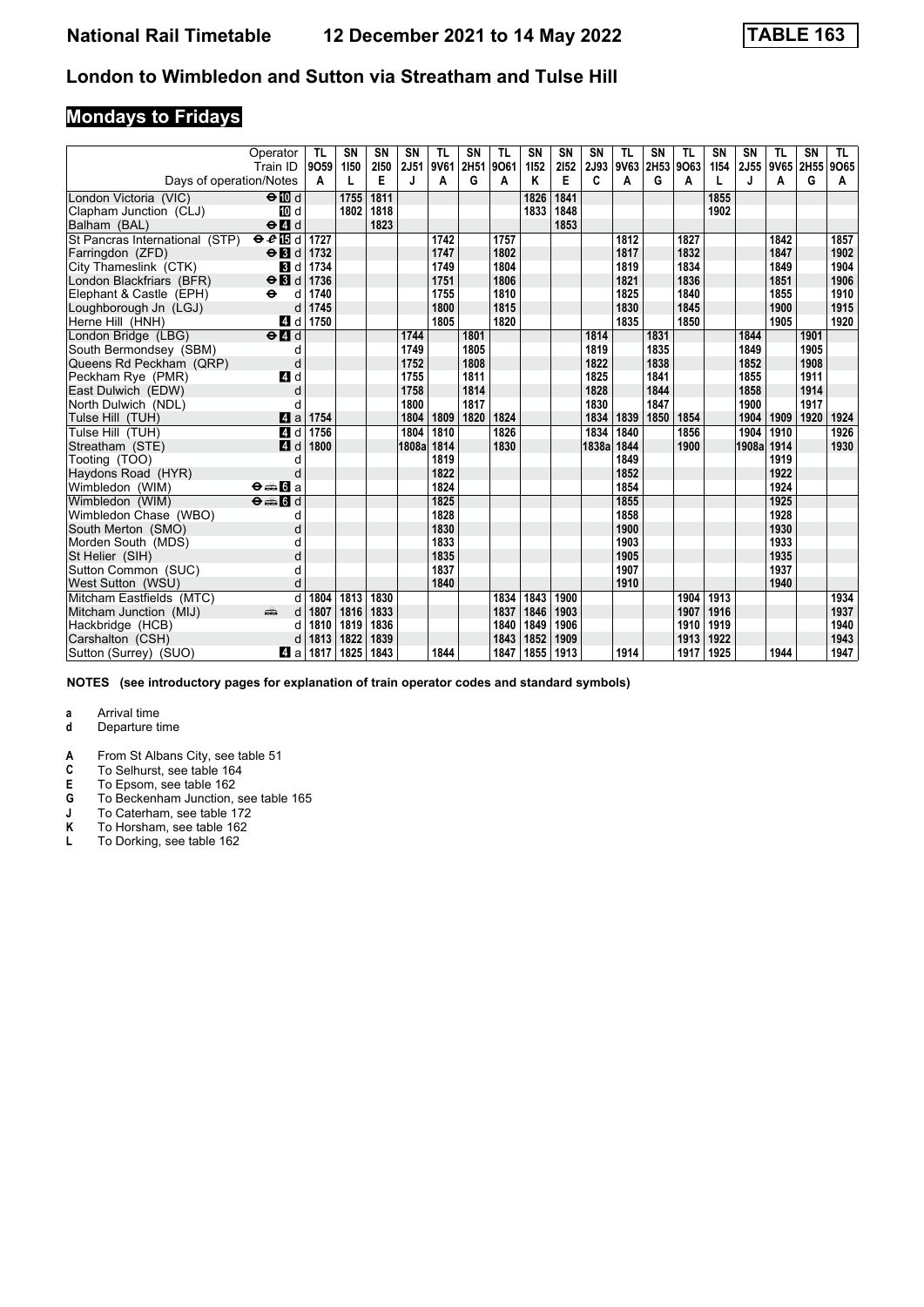# **Mondays to Fridays**

|                                            | Operator<br>Train ID                                                                                                                                                                                                                | <b>SN</b><br>1156 | SN<br>2156 | SN<br>2J57 | <b>TL</b><br>9V67 | SN<br>2H57 | <b>TL</b><br>9067 | SN<br>1158 | SN<br>2158 | SΝ<br>2J59 | TL<br>9V69   | <b>SN</b><br>2H59 | TL<br>9069 | SN<br>1160 | <b>SN</b><br>2160 | <b>SN</b><br>2J61 | TL<br>9V71   | SN<br>2162 | SN<br>2H61 |
|--------------------------------------------|-------------------------------------------------------------------------------------------------------------------------------------------------------------------------------------------------------------------------------------|-------------------|------------|------------|-------------------|------------|-------------------|------------|------------|------------|--------------|-------------------|------------|------------|-------------------|-------------------|--------------|------------|------------|
| Days of operation/Notes                    |                                                                                                                                                                                                                                     | Κ                 | Е          | J          | A                 | G          | A                 | L          | E          | J          | A            | G                 | A          | Κ          | Е                 | J                 | A            | Е          | G          |
| London Victoria (VIC)                      | $\Theta$ III d                                                                                                                                                                                                                      | 1925              | 1941       |            |                   |            |                   | 1955       | 2011       |            |              |                   |            | 2025       | 2041              |                   |              | 2111       |            |
| Clapham Junction (CLJ)                     | III d                                                                                                                                                                                                                               | 1932              | 1948       |            |                   |            |                   | 2002       | 2018       |            |              |                   |            | 2032       | 2048              |                   |              | 2118       |            |
| Balham (BAL)                               | $\Theta$ $\blacksquare$ d                                                                                                                                                                                                           |                   | 1953       |            |                   |            |                   |            | 2023       |            |              |                   |            |            | 2053              |                   |              | 2123       |            |
| St Pancras International (STP)             | $e$ and                                                                                                                                                                                                                             |                   |            |            | 1912              |            | 1927              |            |            |            | 1942         |                   | 1957       |            |                   |                   | 2012         |            |            |
| Farringdon (ZFD)                           | $\Theta$ <b>N</b> d                                                                                                                                                                                                                 |                   |            |            | 1917              |            | 1932              |            |            |            | 1947         |                   | 2002       |            |                   |                   | 2017         |            |            |
| City Thameslink (CTK)                      | <b>3</b> d                                                                                                                                                                                                                          |                   |            |            | 1919              |            | 1934              |            |            |            | 1949         |                   | 2004       |            |                   |                   | 2019         |            |            |
| London Blackfriars (BFR)                   | $\Theta$ <b>B</b> d                                                                                                                                                                                                                 |                   |            |            | 1921              |            | 1936              |            |            |            | 1951         |                   | 2006       |            |                   |                   | 2021         |            |            |
| Elephant & Castle (EPH)                    | $\ddot{\mathbf{e}}$<br>d                                                                                                                                                                                                            |                   |            |            | 1925              |            | 1940              |            |            |            | 1955         |                   | 2010       |            |                   |                   | 2025         |            |            |
| Loughborough Jn (LGJ)                      | d                                                                                                                                                                                                                                   |                   |            |            | 1930              |            | 1945              |            |            |            | 2000         |                   | 2015       |            |                   |                   | 2030         |            |            |
| Herne Hill (HNH)                           | 4 d                                                                                                                                                                                                                                 |                   |            |            | 1935              |            | 1950              |            |            |            | 2005         |                   | 2020       |            |                   |                   | 2035         |            |            |
| London Bridge (LBG)                        | $\Theta$ <sup><math>\Box</math> d</sup>                                                                                                                                                                                             |                   |            | 1914       |                   | 1931       |                   |            |            | 1944       |              | 2001              |            |            |                   | 2014              |              |            | 2031       |
| South Bermondsev (SBM)                     | d                                                                                                                                                                                                                                   |                   |            | 1919       |                   | 1935       |                   |            |            | 1949       |              | 2005              |            |            |                   | 2019              |              |            | 2035       |
| Queens Rd Peckham (QRP)                    | d                                                                                                                                                                                                                                   |                   |            | 1922       |                   | 1938       |                   |            |            | 1952       |              | 2008              |            |            |                   | 2022              |              |            | 2038       |
| Peckham Rye (PMR)                          | 4 d                                                                                                                                                                                                                                 |                   |            | 1925       |                   | 1941       |                   |            |            | 1955       |              | 2011              |            |            |                   | 2025              |              |            | 2041       |
| East Dulwich (EDW)                         | d                                                                                                                                                                                                                                   |                   |            | 1928       |                   | 1944       |                   |            |            | 1958       |              | 2014              |            |            |                   | 2028              |              |            | 2044       |
| North Dulwich (NDL)                        | d                                                                                                                                                                                                                                   |                   |            | 1930       |                   | 1947       |                   |            |            | 2000       |              | 2017              |            |            |                   | 2030              |              |            | 2047       |
| Tulse Hill (TUH)                           | 4a                                                                                                                                                                                                                                  |                   |            | 1934       | 1939              | 1950       | 1954              |            |            | 2004       | 2009         | 2020              | 2024       |            |                   | 2034              | 2039         |            | 2050       |
| Tulse Hill (TUH)                           | 4 d                                                                                                                                                                                                                                 |                   |            | 1934       | 1940              |            | 1956              |            |            | 2004       | 2010         |                   | 2026       |            |                   | 2034              | 2040         |            |            |
| Streatham (STE)                            | 4 d                                                                                                                                                                                                                                 |                   |            | 1938a      | 1944              |            | 2000              |            |            | 2008a      | 2014         |                   | 2030       |            |                   | 2038a             | 2044         |            |            |
| Tooting (TOO)                              | d                                                                                                                                                                                                                                   |                   |            |            | 1949              |            |                   |            |            |            | 2019         |                   |            |            |                   |                   | 2049         |            |            |
| Haydons Road (HYR)                         | d                                                                                                                                                                                                                                   |                   |            |            | 1952              |            |                   |            |            |            | 2022         |                   |            |            |                   |                   | 2052         |            |            |
| Wimbledon (WIM)                            | $\Theta = \blacksquare$ $\blacksquare$ a                                                                                                                                                                                            |                   |            |            | 1954              |            |                   |            |            |            | 2024         |                   |            |            |                   |                   | 2054         |            |            |
| Wimbledon (WIM)                            | $\Theta = \Pi d$                                                                                                                                                                                                                    |                   |            |            | 1955              |            |                   |            |            |            | 2025         |                   |            |            |                   |                   | 2055         |            |            |
| Wimbledon Chase (WBO)                      | d                                                                                                                                                                                                                                   |                   |            |            | 1958              |            |                   |            |            |            | 2028         |                   |            |            |                   |                   | 2058         |            |            |
| South Merton (SMO)                         | d                                                                                                                                                                                                                                   |                   |            |            | 2000              |            |                   |            |            |            | 2030         |                   |            |            |                   |                   | 2100         |            |            |
| Morden South (MDS)                         | d                                                                                                                                                                                                                                   |                   |            |            | 2003              |            |                   |            |            |            | 2033<br>2035 |                   |            |            |                   |                   | 2103<br>2105 |            |            |
| St Helier (SIH)                            | d                                                                                                                                                                                                                                   |                   |            |            | 2005              |            |                   |            |            |            | 2037         |                   |            |            |                   |                   | 2107         |            |            |
| Sutton Common (SUC)                        | d<br>d                                                                                                                                                                                                                              |                   |            |            | 2007<br>2010      |            |                   |            |            |            | 2040         |                   |            |            |                   |                   | 2110         |            |            |
| West Sutton (WSU)                          | q                                                                                                                                                                                                                                   |                   | 2000       |            |                   |            | 2004              |            | 2030       |            |              |                   | 2034       |            | 2100              |                   |              | 2130       |            |
| Mitcham Eastfields (MTC)                   | and the second second second second second second second second second second second second second second second second second second second second second second second second second second second second second second seco<br>d |                   | 2003       |            |                   |            | 2007              |            | 2033       |            |              |                   | 2037       |            | 2103              |                   |              | 2133       |            |
| Mitcham Junction (MIJ)<br>Hackbridge (HCB) | d                                                                                                                                                                                                                                   |                   | 2006       |            |                   |            | 2010              |            | 2036       |            |              |                   | 2040       |            | 2106              |                   |              | 2136       |            |
| Carshalton (CSH)                           | d                                                                                                                                                                                                                                   | 1949              | 2009       |            |                   |            | 2013              | 2019       | 2039       |            |              |                   | 2043       | 2049       | 2109              |                   |              | 2139       |            |
| Sutton (Surrey) (SUO)                      | Z1 a                                                                                                                                                                                                                                | 1953              | 2013       |            | 2014              |            | 2017              | 2024       | 2043       |            | 2044         |                   | 2047       | 2053       | 2113              |                   | 2114 2143    |            |            |
|                                            |                                                                                                                                                                                                                                     |                   |            |            |                   |            |                   |            |            |            |              |                   |            |            |                   |                   |              |            |            |

**NOTES (see introductory pages for explanation of train operator codes and standard symbols)**

- **d** Departure time
- **A** From St Albans City, see table 51<br>**E** To Epsom, see table 162
- **E** To Epsom, see table 162<br>**G** To Beckenham Junction,
- **6** To Beckenham Junction, see table 165
- **J** To Caterham, see table 172
- **.** To Caterham, see table 172<br>**K** To Horsham, see table 162<br>**L** To Dorking, see table 162
- To Dorking, see table 162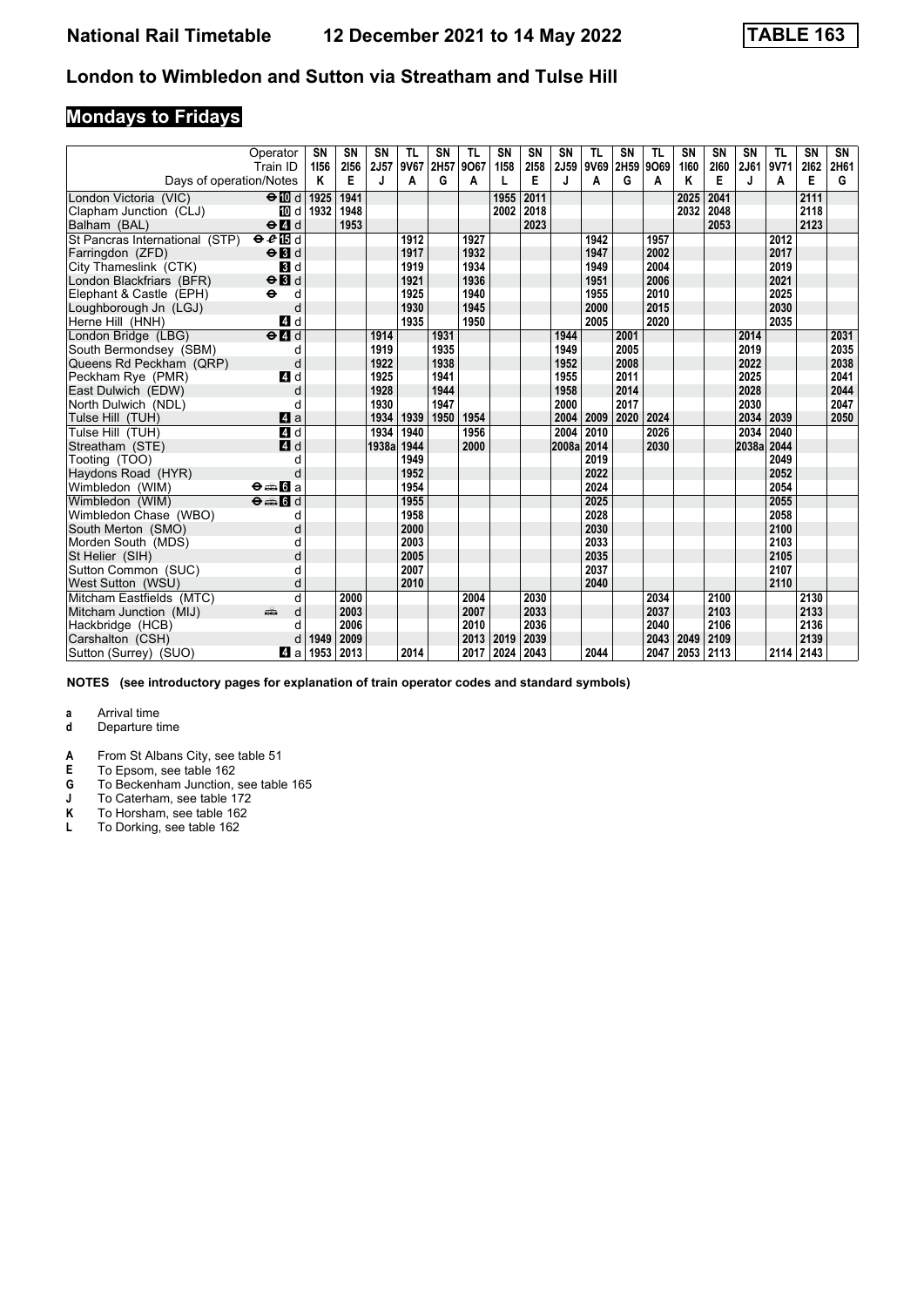# **Mondays to Fridays**

|                                | Operator<br>Train ID                              | -TL  | <b>SN</b><br>9V73 2H63 | <b>TL</b><br>9073 | SN<br>1164 | SN<br>2164 | SN<br>2J65 | TL<br>9V75 | <b>SN</b><br>2H65 9O75 | <b>TL</b> | SN<br>1166 | <b>SN</b><br>2166 | <b>SN</b><br>2J67 | <b>TL</b><br>9V77 | SN<br>2H67 | SN<br>1168 | SN<br>2168 | <b>SN</b><br>2J69 | TL.<br>9V79 |
|--------------------------------|---------------------------------------------------|------|------------------------|-------------------|------------|------------|------------|------------|------------------------|-----------|------------|-------------------|-------------------|-------------------|------------|------------|------------|-------------------|-------------|
| Days of operation/Notes        |                                                   | A    | G                      | A                 | Κ          | E          | J          | A          | G                      | A         |            | E                 | J                 | A                 | G          | K          | Е          | J                 | A           |
| London Victoria (VIC)          | $\Theta$ III d                                    |      |                        |                   | 2125       | 2141       |            |            |                        |           | 2155       | 2211              |                   |                   |            | 2225       | 2241       |                   |             |
| Clapham Junction (CLJ)         | 10 d                                              |      |                        |                   | 2132       | 2148       |            |            |                        |           | 2203       | 2218              |                   |                   |            | 2232       | 2248       |                   |             |
| Balham (BAL)                   | $\Theta$ <sup><math>\Omega</math></sup> d         |      |                        |                   |            | 2154       |            |            |                        |           |            | 2223              |                   |                   |            |            | 2253       |                   |             |
| St Pancras International (STP) | $e$ and                                           | 2042 |                        | 2057              |            |            |            | 2112       |                        | 2127      |            |                   |                   | 2142              |            |            |            |                   | 2212        |
| Farringdon (ZFD)               | $\Theta$ <b>B</b> d                               | 2047 |                        | 2102              |            |            |            | 2117       |                        | 2132      |            |                   |                   | 2147              |            |            |            |                   | 2217        |
| City Thameslink (CTK)          | <b>3</b> d                                        | 2049 |                        | 2104              |            |            |            | 2119       |                        | 2134      |            |                   |                   | 2149              |            |            |            |                   | 2219        |
| London Blackfriars (BFR)       | $\Theta$ <b>B</b> d                               | 2051 |                        | 2106              |            |            |            | 2121       |                        | 2136      |            |                   |                   | 2151              |            |            |            |                   | 2221        |
| Elephant & Castle (EPH)        | $\ddot{\mathbf{e}}$<br>d                          | 2055 |                        | 2110              |            |            |            | 2125       |                        | 2140      |            |                   |                   | 2155              |            |            |            |                   | 2225        |
| Loughborough Jn (LGJ)          | d                                                 | 2100 |                        | 2115              |            |            |            | 2130       |                        | 2145      |            |                   |                   | 2200              |            |            |            |                   | 2230        |
| Herne Hill (HNH)               | 4 d                                               | 2105 |                        | 2120              |            |            |            | 2135       |                        | 2150      |            |                   |                   | 2205              |            |            |            |                   | 2235        |
| London Bridge (LBG)            | $e$ $d$                                           |      | 2101                   |                   |            |            | 2114       |            | 2131                   |           |            |                   | 2144              |                   | 2201       |            |            | 2214              |             |
| South Bermondsey (SBM)         | d                                                 |      | 2105                   |                   |            |            | 2119       |            | 2135                   |           |            |                   | 2149              |                   | 2205       |            |            | 2219              |             |
| Queens Rd Peckham (QRP)        | d                                                 |      | 2108                   |                   |            |            | 2122       |            | 2138                   |           |            |                   | 2153              |                   | 2208       |            |            | 2222              |             |
| Peckham Rye (PMR)              | 4 d                                               |      | 2111                   |                   |            |            | 2125       |            | 2141                   |           |            |                   | 2156              |                   | 2211       |            |            | 2225              |             |
| East Dulwich (EDW)             | d                                                 |      | 2114                   |                   |            |            | 2128       |            | 2144                   |           |            |                   | 2159              |                   | 2214       |            |            | 2228              |             |
| North Dulwich (NDL)            | d                                                 |      | 2117                   |                   |            |            | 2130       |            | 2147                   |           |            |                   | 2201              |                   | 2217       |            |            | 2230              |             |
| Tulse Hill (TUH)               | ZI a                                              | 2109 | 2120                   | 2124              |            |            | 2134       | 2139       | 2150                   | 2154      |            |                   | 2204              | 2209              | 2220       |            |            | 2234              | 2239        |
| Tulse Hill (TUH)               | 4 d                                               | 2110 |                        | 2126              |            |            | 2134       | 2140       |                        | 2156      |            |                   | 2204              | 2210              |            |            |            | 2234              | 2240        |
| Streatham (STE)                | 4 <sup>d</sup>                                    | 2114 |                        | 2130              |            |            | 2138a 2144 |            |                        | 2200      |            |                   | 2208a             | 2214              |            |            |            | 2238a             | 2244        |
| Tooting (TOO)                  | d                                                 | 2119 |                        |                   |            |            |            | 2149       |                        |           |            |                   |                   | 2219              |            |            |            |                   | 2249        |
| Haydons Road (HYR)             |                                                   | 2122 |                        |                   |            |            |            | 2152       |                        |           |            |                   |                   | 2222              |            |            |            |                   | 2252        |
| Wimbledon (WIM)                | $\Theta = \begin{bmatrix} 1 \\ 0 \end{bmatrix}$ a | 2124 |                        |                   |            |            |            | 2154       |                        |           |            |                   |                   | 2224              |            |            |            |                   | 2254        |
| Wimbledon (WIM)                | $\Theta = \blacksquare$ $\blacksquare$ d          | 2125 |                        |                   |            |            |            | 2155       |                        |           |            |                   |                   | 2225              |            |            |            |                   | 2255        |
| Wimbledon Chase (WBO)          | d                                                 | 2128 |                        |                   |            |            |            | 2158       |                        |           |            |                   |                   | 2228              |            |            |            |                   | 2258        |
| South Merton (SMO)             |                                                   | 2130 |                        |                   |            |            |            | 2200       |                        |           |            |                   |                   | 2230              |            |            |            |                   | 2300        |
| Morden South (MDS)             |                                                   | 2133 |                        |                   |            |            |            | 2203       |                        |           |            |                   |                   | 2233              |            |            |            |                   | 2303        |
| St Helier (SIH)                |                                                   | 2135 |                        |                   |            |            |            | 2205       |                        |           |            |                   |                   | 2235              |            |            |            |                   | 2305        |
| Sutton Common (SUC)            |                                                   | 2137 |                        |                   |            |            |            | 2207       |                        |           |            |                   |                   | 2237              |            |            |            |                   | 2307        |
| West Sutton (WSU)              | d                                                 | 2140 |                        |                   |            |            |            | 2210       |                        |           |            |                   |                   | 2240              |            |            |            |                   | 2310        |
| Mitcham Eastfields (MTC)       | d                                                 |      |                        | 2134              |            | 2201       |            |            |                        | 2204      |            | 2230              |                   |                   |            |            | 2300       |                   |             |
| Mitcham Junction (MIJ)         | añ,<br>d                                          |      |                        | 2137              |            | 2204       |            |            |                        | 2207      |            | 2233              |                   |                   |            |            | 2303       |                   |             |
| Hackbridge (HCB)               | d                                                 |      |                        | 2140              |            | 2207       |            |            |                        | 2210      |            | 2236              |                   |                   |            |            | 2306       |                   |             |
| Carshalton (CSH)               |                                                   |      |                        | 2143              | 2149       | 2209       |            |            |                        | 2213      | 2220       | 2239              |                   |                   |            | 2249       | 2309       |                   |             |
| Sutton (Surrey) (SUO)          | 41 a                                              | 2144 |                        | 2147              | 2153       | 2213       |            | 2214       |                        | 2217      | 2224       | 2243              |                   | 2244              |            | 2253       | 2313       |                   | 2314        |

**NOTES (see introductory pages for explanation of train operator codes and standard symbols)**

- **d** Departure time
- **A** From St Albans City, see table 51<br>**E** To Epsom, see table 162
- **E** To Epsom, see table 162<br>**G** To Beckenham Junction,
- **6** To Beckenham Junction, see table 165
- **J** To Caterham, see table 172
- **.** To Caterham, see table 172<br>**K** To Horsham, see table 162<br>**L** To Dorking, see table 162
- To Dorking, see table 162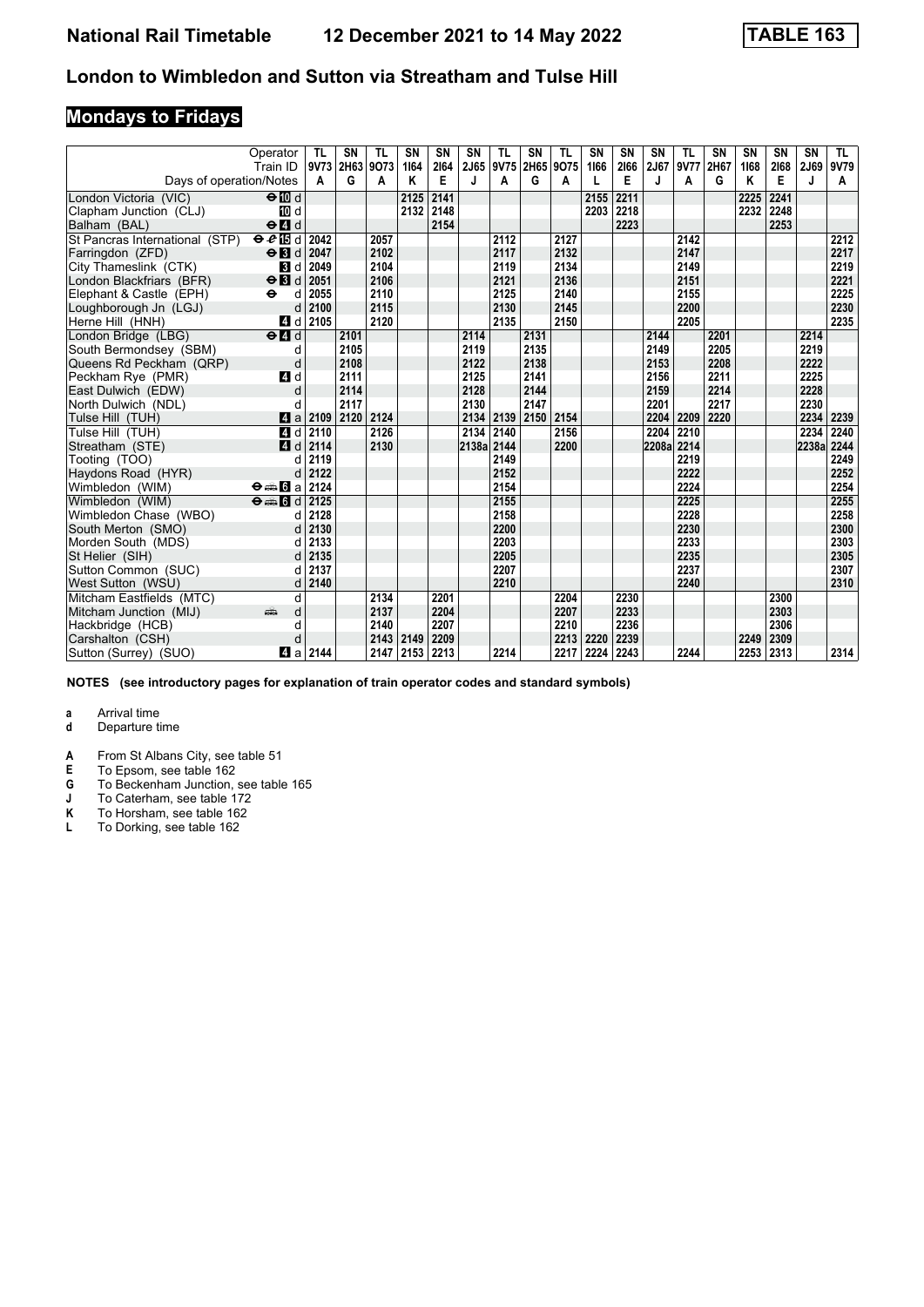# **Mondays to Fridays**

|                                | Operator                           | <b>SN</b> | <b>TL</b> | SN   | SN   | SN    | <b>TL</b> | SN   | <b>TL</b> | SN   | <b>TL</b> | SN   | TL   | SN          | SN   |
|--------------------------------|------------------------------------|-----------|-----------|------|------|-------|-----------|------|-----------|------|-----------|------|------|-------------|------|
|                                | Train ID                           | 2H69      | 9079      | 1170 | 2170 | 2J97  | 9V81      | 2H71 | 9081      | 2198 | 9V83      | 2H73 | 9V85 | <b>2J01</b> | 2H75 |
| Days of operation/Notes        |                                    | G         | A         | L    | Е    | c     | A         | D    | A         | Κ    | A         | D    | в    | c           | D    |
| London Victoria (VIC)          | $\Theta$ III d                     |           |           | 2256 | 2311 |       |           |      |           | 2325 |           |      |      |             |      |
| Clapham Junction (CLJ)         | TO d                               |           |           | 2304 | 2318 |       |           |      |           | 2332 |           |      |      |             |      |
| Balham (BAL)                   | $\Theta$ <sup><math>d</math></sup> |           |           |      | 2323 |       |           |      |           | 2337 |           |      |      |             |      |
| St Pancras International (STP) | $\Theta$ $\ell$ is d               |           | 2227      |      |      |       | 2242      |      | 2257      |      | 2312      |      | 2344 |             |      |
| Farringdon (ZFD)               | $\Theta$ <b>B</b> d                |           | 2232      |      |      |       | 2247      |      | 2302      |      | 2317      |      | 2349 |             |      |
| City Thameslink (CTK)          | <b>B</b> d                         |           | 2234      |      |      |       | 2249      |      |           |      |           |      |      |             |      |
| London Blackfriars (BFR)       | $\Theta$ <b>B</b> d                |           | 2236      |      |      |       | 2251      |      | 2306      |      | 2321      |      | 2353 |             |      |
| Elephant & Castle (EPH)        | d<br>$\bullet$                     |           | 2240      |      |      |       | 2255      |      | 2310      |      | 2325      |      | 2357 |             |      |
| Loughborough Jn (LGJ)          | d                                  |           | 2245      |      |      |       | 2300      |      | 2315      |      | 2330      |      | 0002 |             |      |
| Herne Hill (HNH)               | 4 d                                |           | 2250      |      |      |       | 2305      |      | 2320      |      | 2335      |      | 0006 |             |      |
| London Bridge (LBG)            | $e$ $d$                            | 2231      |           |      |      | 2244  |           | 2301 |           |      |           | 2331 |      | 2354        | 0001 |
| South Bermondsey (SBM)         | d                                  | 2235      |           |      |      | 2249  |           | 2305 |           |      |           | 2335 |      | 2359        | 0005 |
| Queens Rd Peckham (QRP)        | d                                  | 2238      |           |      |      | 2252  |           | 2308 |           |      |           | 2338 |      | 0002        | 0008 |
| Peckham Rye (PMR)              | 4 d                                | 2241      |           |      |      | 2255  |           | 2311 |           |      |           | 2341 |      | 0006        | 0011 |
| East Dulwich (EDW)             | d                                  | 2244      |           |      |      | 2258  |           | 2314 |           |      |           | 2344 |      | 0009        | 0014 |
| North Dulwich (NDL)            | d                                  | 2247      |           |      |      | 2300  |           | 2317 |           |      |           | 2347 |      | 0011        | 0017 |
| Tulse Hill (TUH)               | <b>Z</b> a                         | 2250      | 2254      |      |      | 2304  | 2309      | 2320 | 2324      |      | 2339      | 2350 | 0010 | 0018        | 0021 |
| Tulse Hill (TUH)               | 4 d                                |           | 2256      |      |      | 2304  | 2310      |      | 2326      |      | 2340      |      | 0011 | 0018        |      |
| Streatham (STE)                | 4 d                                |           | 2300      |      |      | 2308a | 2314      |      | 2330      |      | 2344      |      |      | 0014 0022a  |      |
| Tooting (TOO)                  | d                                  |           |           |      |      |       | 2319      |      |           |      | 2349      |      | 0019 |             |      |
| Haydons Road (HYR)             | d                                  |           |           |      |      |       | 2322      |      |           |      | 2352      |      | 0022 |             |      |
| Wimbledon (WIM)                | $\Theta = \boxed{3}$ a             |           |           |      |      |       | 2324      |      |           |      | 2354      |      | 0024 |             |      |
| Wimbledon (WIM)                | $\Theta = \blacksquare$ o          |           |           |      |      |       | 2325      |      |           |      | 2355      |      | 0025 |             |      |
| Wimbledon Chase (WBO)          | d                                  |           |           |      |      |       | 2328      |      |           |      | 2358      |      | 0028 |             |      |
| South Merton (SMO)             | d                                  |           |           |      |      |       | 2330      |      |           |      | 0001      |      | 0030 |             |      |
| Morden South (MDS)             | d                                  |           |           |      |      |       | 2333      |      |           |      | 0004      |      | 0033 |             |      |
| St Helier (SIH)                | d                                  |           |           |      |      |       | 2335      |      |           |      | 0006      |      | 0035 |             |      |
| Sutton Common (SUC)            | d                                  |           |           |      |      |       | 2337      |      |           |      | 0008      |      | 0037 |             |      |
| West Sutton (WSU)              | d                                  |           |           |      |      |       | 2340      |      |           |      | 0011      |      | 0040 |             |      |
| Mitcham Eastfields (MTC)       | d                                  |           | 2304      |      | 2330 |       |           |      | 2334      | 2345 |           |      |      |             |      |
| Mitcham Junction (MIJ)         | d<br>and a series                  |           | 2307      |      | 2333 |       |           |      | 2337      | 2348 |           |      |      |             |      |
| Hackbridge (HCB)               | d                                  |           | 2310      |      | 2336 |       |           |      | 2340      | 2351 |           |      |      |             |      |
| Carshalton (CSH)               | d                                  |           | 2313      | 2320 | 2339 |       |           |      | 2343      | 2354 |           |      |      |             |      |
| Sutton (Surrey) (SUO)          | 41 a                               |           | 2317      | 2323 | 2343 |       | 2344      |      | 2347      | 2358 | 0014      |      | 0044 |             |      |

**NOTES (see introductory pages for explanation of train operator codes and standard symbols)**

- **a** Arrival time<br>**d** Departure t **d** Departure time
- **A** From St Albans City, see table 51<br>**B** From Luton, see table 51
- **B** From Luton, see table 51<br>**C** To Selhurst, see table 16
- 
- **C** To Selhurst, see table 164<br>**D** To Crystal Palace, see table<br>**E** To Epsom, see table 162 To Crystal Palace, see table 165
- **E** To Epsom, see table 162<br>**G** To Beckenham Junction,
- **4** To Beckenham Junction, see table 165<br>**K** To Horsham, see table 162<br>**L** To Dorking, see table 162
- To Horsham, see table 162
- To Dorking, see table 162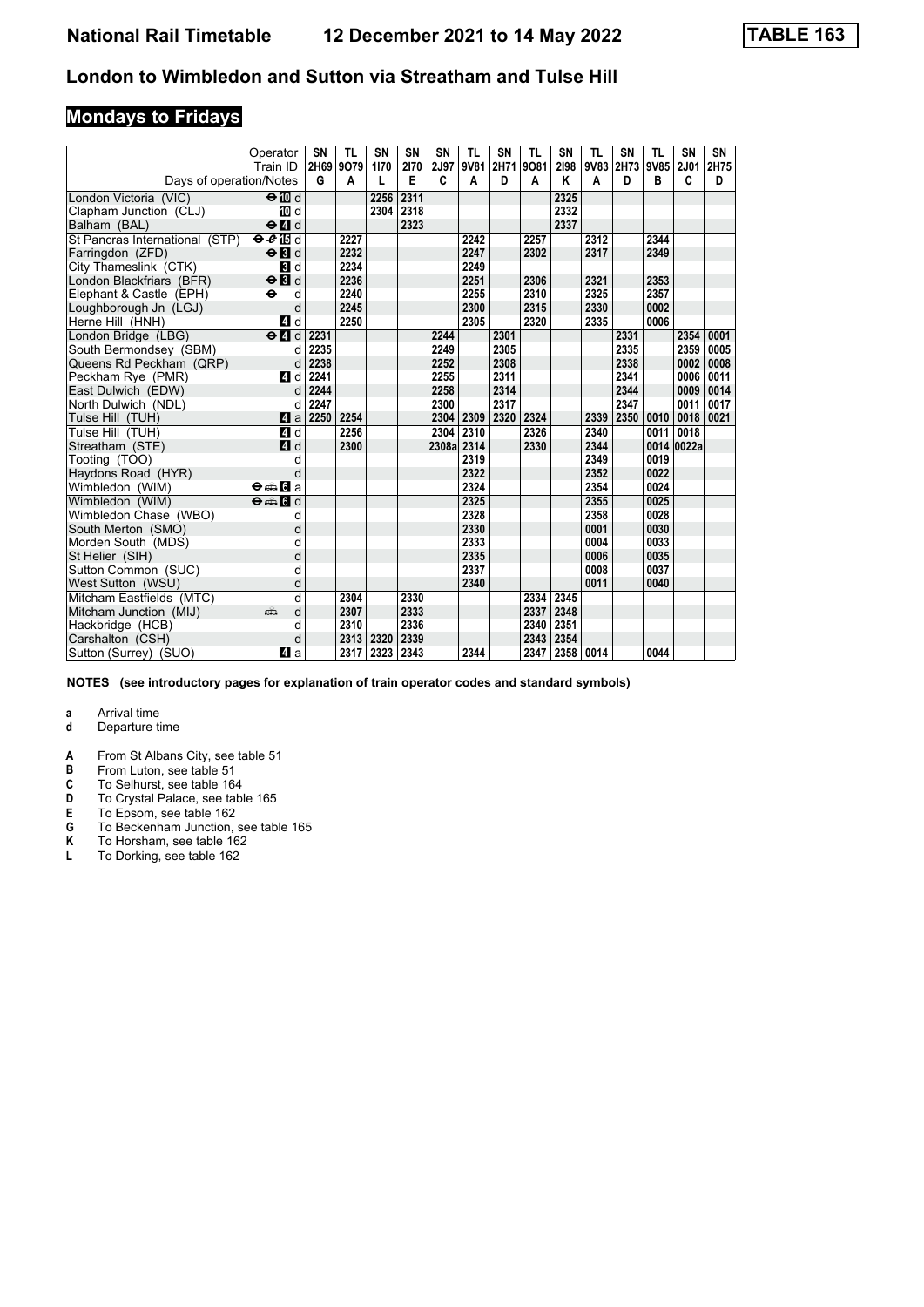## **Saturdays**

|                                | Operator<br>Train ID                            | <b>TL</b><br>9V11 9O11 | TL   | <b>SN</b><br>2102 | <b>TL</b><br>9V13 | <b>TL</b><br>9013 | SN<br>1104 | <b>SN</b><br>2104 | <b>SN</b><br>2J05 | <b>TL</b><br>9V15 9O15 | <b>TL</b> | SN<br>1106          | <b>SN</b><br>2106 | <b>SN</b><br><b>2J07</b> | <b>TL</b><br>9V17 | <b>SN</b><br>2H07 9O17 | <b>TL</b> | SN<br>1108 | SN<br>2108 |
|--------------------------------|-------------------------------------------------|------------------------|------|-------------------|-------------------|-------------------|------------|-------------------|-------------------|------------------------|-----------|---------------------|-------------------|--------------------------|-------------------|------------------------|-----------|------------|------------|
| Days of operation/Notes        |                                                 | в                      | D    | Е                 | в                 | D                 | G          | E                 | F                 | в                      | B         | G                   | E                 | F                        | A                 | н                      | A         | J          | Е          |
| London Victoria (VIC)          | $\Theta$ III d                                  |                        |      | 0611              |                   |                   | 0625       | 0641              |                   |                        |           | 0655                | 0711              |                          |                   |                        |           | 0725       | 0741       |
| Clapham Junction (CLJ)         | 10 d                                            |                        |      | 0618              |                   |                   | 0632       | 0648              |                   |                        |           | $0702$ 0718         |                   |                          |                   |                        |           | 0732       | 0748       |
| Balham (BAL)                   | $\Theta$ <sup><math>\Omega</math></sup> d       |                        |      | 0623              |                   |                   |            | 0653              |                   |                        |           |                     | 0723              |                          |                   |                        |           |            | 0753       |
| St Pancras International (STP) | $\Theta$ $\mathcal{C}$ is denoted at $\Theta$   |                        | 0527 |                   | 0542              | 0557              |            |                   |                   | 0612                   | 0627      |                     |                   |                          | 0642              |                        | 0657      |            |            |
| Farringdon (ZFD)               | $\Theta$ id 0517                                |                        | 0532 |                   | 0547              | 0602              |            |                   |                   | 0617                   | 0632      |                     |                   |                          | 0647              |                        | 0702      |            |            |
| City Thameslink (CTK)          | $\mathbf{3}$ d                                  |                        |      |                   |                   |                   |            |                   |                   |                        |           |                     |                   |                          |                   |                        |           |            |            |
| London Blackfriars (BFR)       | $\Theta$ <b>B</b> d                             | 0521                   | 0536 |                   | 0551              | 0606              |            |                   |                   | 0621                   | 0636      |                     |                   |                          | 0651              |                        | 0706      |            |            |
| Elephant & Castle (EPH)        | $\bullet$<br>d                                  | 0525                   | 0540 |                   | 0555              | 0610              |            |                   |                   | 0625                   | 0640      |                     |                   |                          | 0655              |                        | 0710      |            |            |
| Loughborough Jn (LGJ)          | d                                               | 0530                   | 0545 |                   | 0600              | 0615              |            |                   |                   | 0630                   | 0645      |                     |                   |                          | 0700              |                        | 0715      |            |            |
| Herne Hill (HNH)               | 4 d                                             | 0535                   | 0550 |                   | 0605              | 0620              |            |                   |                   | 0635                   | 0650      |                     |                   |                          | 0705              |                        | 0720      |            |            |
| London Bridge (LBG)            | $\Theta$ <sup><math>\blacksquare</math> d</sup> |                        |      |                   |                   |                   |            |                   | 0614              |                        |           |                     |                   | 0644                     |                   | 0701                   |           |            |            |
| South Bermondsey (SBM)         | d                                               |                        |      |                   |                   |                   |            |                   | 0619              |                        |           |                     |                   | 0649                     |                   | 0705                   |           |            |            |
| Queens Rd Peckham (QRP)        | d                                               |                        |      |                   |                   |                   |            |                   | 0622              |                        |           |                     |                   | 0652                     |                   | 0708                   |           |            |            |
| Peckham Rye (PMR)              | 4 d                                             |                        |      |                   |                   |                   |            |                   | 0625              |                        |           |                     |                   | 0655                     |                   | 0711                   |           |            |            |
| East Dulwich (EDW)             | d                                               |                        |      |                   |                   |                   |            |                   | 0628              |                        |           |                     |                   | 0658                     |                   | 0714                   |           |            |            |
| North Dulwich (NDL)            |                                                 |                        |      |                   |                   |                   |            |                   | 0630              |                        |           |                     |                   | 0700                     |                   | 0717                   |           |            |            |
| Tulse Hill (TUH)               | ZI a                                            | 0539                   | 0554 |                   | 0609              | 0624              |            |                   | 0634 0639         |                        | 0654      |                     |                   | 0704                     | 0709              | 0720                   | 0724      |            |            |
| Tulse Hill (TUH)               | 4 d                                             | 0540                   | 0556 |                   | 0610              | 0626              |            |                   | 0634              | 0640                   | 0656      |                     |                   | 0704                     | 0710              |                        | 0726      |            |            |
| Streatham (STE)                | 4d                                              | 0544                   | 0600 |                   | 0614              | 0630              |            |                   | 0638a             | 0644                   | 0700      |                     |                   | 0708a                    | 0714              |                        | 0730      |            |            |
| Tooting (TOO)                  | d                                               | 0549                   |      |                   | 0619              |                   |            |                   |                   | 0649                   |           |                     |                   |                          | 0719              |                        |           |            |            |
| Haydons Road (HYR)             | d                                               | 0552                   |      |                   | 0622              |                   |            |                   |                   | 0652                   |           |                     |                   |                          | 0722              |                        |           |            |            |
| Wimbledon (WIM)                | $\Theta = \blacksquare$ $\blacksquare$ a        | 0554                   |      |                   | 0624              |                   |            |                   |                   | 0654                   |           |                     |                   |                          | 0724              |                        |           |            |            |
| Wimbledon (WIM)                | $\Theta = \blacksquare$ $\blacksquare$ d        | 0555                   |      |                   | 0625              |                   |            |                   |                   | 0655                   |           |                     |                   |                          | 0725              |                        |           |            |            |
| Wimbledon Chase (WBO)          | d                                               | 0558                   |      |                   | 0628              |                   |            |                   |                   | 0658                   |           |                     |                   |                          | 0728              |                        |           |            |            |
| South Merton (SMO)             |                                                 | 0600                   |      |                   | 0630              |                   |            |                   |                   | 0700                   |           |                     |                   |                          | 0730              |                        |           |            |            |
| Morden South (MDS)             |                                                 | 0603                   |      |                   | 0633              |                   |            |                   |                   | 0703                   |           |                     |                   |                          | 0733              |                        |           |            |            |
| St Helier (SIH)                |                                                 | 0605                   |      |                   | 0635              |                   |            |                   |                   | 0705                   |           |                     |                   |                          | 0735              |                        |           |            |            |
| Sutton Common (SUC)            |                                                 | 0607                   |      |                   | 0637              |                   |            |                   |                   | 0707                   |           |                     |                   |                          | 0737              |                        |           |            |            |
| West Sutton (WSU)              | d                                               | 0610                   |      |                   | 0640              |                   |            |                   |                   | 0710                   |           |                     |                   |                          | 0740              |                        |           |            |            |
| Mitcham Eastfields (MTC)       | d                                               |                        | 0604 | 0630              |                   | 0634              |            | 0700              |                   |                        | 0704      |                     | 0730              |                          |                   |                        | 0734      |            | 0800       |
| Mitcham Junction (MIJ)         | am<br>d                                         |                        | 0607 | 0633              |                   | 0637              |            | 0703              |                   |                        | 0707      |                     | 0733              |                          |                   |                        | 0737      |            | 0803       |
| Hackbridge (HCB)               | d                                               |                        | 0610 | 0636              |                   | 0640              |            | 0706              |                   |                        | 0710      |                     | 0736              |                          |                   |                        | 0740      |            | 0806       |
| Carshalton (CSH)               | d                                               |                        | 0613 | 0639              |                   | 0643              | 0649       | 0709              |                   |                        |           | 0713 0719           | 0739              |                          |                   |                        | 0743      | 0749       | 0809       |
| Sutton (Surrey) (SUO)          |                                                 | Z1 a 0614              | 0617 | 0643 0644         |                   | 0647              | 0653 0713  |                   |                   |                        |           | 0714 0717 0723 0743 |                   |                          | 0744              |                        |           | 0747 0753  | 0813       |

**NOTES (see introductory pages for explanation of train operator codes and standard symbols)**

- **d** Departure time
- **A** From St Albans City, see table 51<br>**B** From Luton, see table 51
- **B** From Luton, see table 51<br>**D** From West Hampstead T
- **D** From West Hampstead Thameslink, see table 51<br> **E** To Epsom, see table 162<br> **F** To Caterham, see table 172
- To Epsom, see table 162
- **F** To Caterham, see table 172<br>**G** To Dorking, see table 162
- **4** To Dorking, see table 162<br>**H** To Beckenham Junction, s<br>**J** To Horsham, see table 162
- To Beckenham Junction, see table 165
- To Horsham, see table 162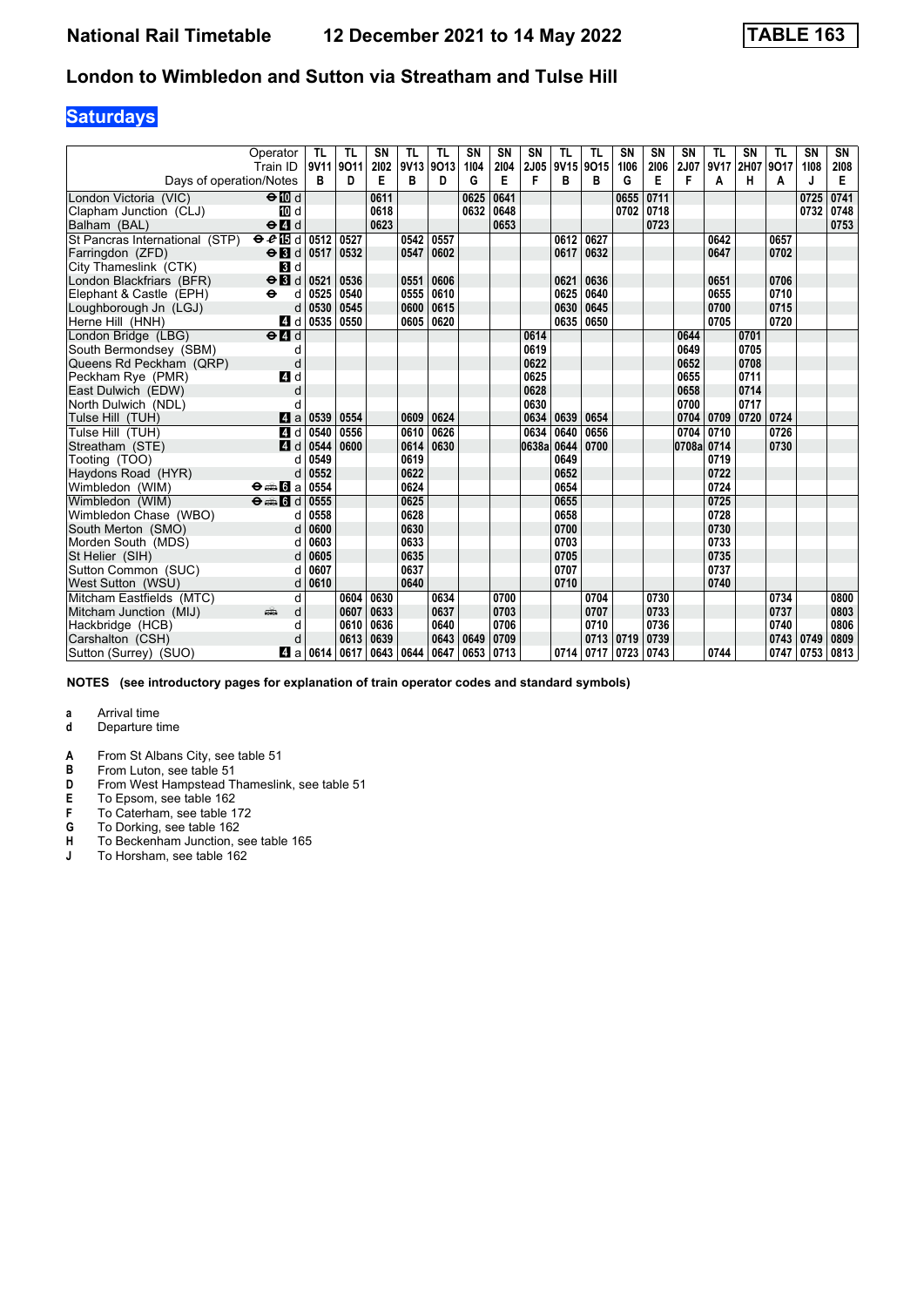## **Saturdays**

|                                | Operator<br>Train ID                                               | <b>SN</b><br><b>2J09</b> | <b>TL</b><br>9V19 | <b>SN</b><br>2H09 | <b>TL</b><br>9019 | SN<br>1110 | SN<br>2110 | <b>SN</b><br>2J11 | <b>TL</b><br>9V21 | SN<br>2H11 | <b>TL</b><br>9021 | SN<br>1112 | <b>SN</b><br>2112 | <b>SN</b><br>2J13 | <b>TL</b><br>9V23 | SN<br>2H13 9O23 | <b>TL</b> | SN<br>1114 | SN<br>2114 |
|--------------------------------|--------------------------------------------------------------------|--------------------------|-------------------|-------------------|-------------------|------------|------------|-------------------|-------------------|------------|-------------------|------------|-------------------|-------------------|-------------------|-----------------|-----------|------------|------------|
| Days of operation/Notes        |                                                                    | F                        | Κ                 | н                 | A                 | G          | Е          | F                 | A                 | н          | A                 | J          | E                 | F                 | A                 | н               | A         | G          | E          |
| London Victoria (VIC)          | $\Theta$ III d                                                     |                          |                   |                   |                   | 0755       | 0811       |                   |                   |            |                   | 0825       | 0841              |                   |                   |                 |           | 0855       | 0911       |
| Clapham Junction (CLJ)         | 10 d                                                               |                          |                   |                   |                   | 0802       | 0818       |                   |                   |            |                   | 0832       | 0848              |                   |                   |                 |           | 0902       | 0918       |
| Balham (BAL)                   | $\Theta$ <sup><math>\blacksquare</math> d</sup>                    |                          |                   |                   |                   |            | 0823       |                   |                   |            |                   |            | 0853              |                   |                   |                 |           |            | 0923       |
| St Pancras International (STP) | eE                                                                 |                          | 0712              |                   | 0727              |            |            |                   | 0742              |            | 0757              |            |                   |                   | 0812              |                 | 0827      |            |            |
| Farringdon (ZFD)               | $\Theta$ <b>B</b> d                                                |                          | 0717              |                   | 0732              |            |            |                   | 0747              |            | 0802              |            |                   |                   | 0817              |                 | 0832      |            |            |
| City Thameslink (CTK)          | $\mathbf{3}$ d                                                     |                          |                   |                   |                   |            |            |                   |                   |            |                   |            |                   |                   |                   |                 |           |            |            |
| London Blackfriars (BFR)       | $\Theta$ $\blacksquare$                                            |                          | 0721              |                   | 0736              |            |            |                   | 0751              |            | 0806              |            |                   |                   | 0821              |                 | 0836      |            |            |
| Elephant & Castle (EPH)        | $\ddot{\boldsymbol{\Theta}}$<br>d                                  |                          | 0725              |                   | 0740              |            |            |                   | 0755              |            | 0810              |            |                   |                   | 0825              |                 | 0840      |            |            |
| Loughborough Jn (LGJ)          | d                                                                  |                          | 0730              |                   | 0745              |            |            |                   | 0800              |            | 0815              |            |                   |                   | 0830              |                 | 0845      |            |            |
| Herne Hill (HNH)               | 4d                                                                 |                          | 0735              |                   | 0750              |            |            |                   | 0805              |            | 0820              |            |                   |                   | 0835              |                 | 0850      |            |            |
| London Bridge (LBG)            | $\Theta$ <sup><math>\Box</math></sup> d                            | 0714                     |                   | 0731              |                   |            |            | 0744              |                   | 0801       |                   |            |                   | 0814              |                   | 0831            |           |            |            |
| South Bermondsey (SBM)         | d                                                                  | 0719                     |                   | 0735              |                   |            |            | 0749              |                   | 0805       |                   |            |                   | 0819              |                   | 0835            |           |            |            |
| Queens Rd Peckham (QRP)        | d                                                                  | 0722                     |                   | 0738              |                   |            |            | 0752              |                   | 0808       |                   |            |                   | 0822              |                   | 0838            |           |            |            |
| Peckham Rve (PMR)              | 4 d                                                                | 0725                     |                   | 0741              |                   |            |            | 0755              |                   | 0811       |                   |            |                   | 0825              |                   | 0841            |           |            |            |
| East Dulwich (EDW)             | d                                                                  | 0728                     |                   | 0744              |                   |            |            | 0758              |                   | 0814       |                   |            |                   | 0828              |                   | 0844            |           |            |            |
| North Dulwich (NDL)            | d                                                                  | 0730                     |                   | 0747              |                   |            |            | 0800              |                   | 0817       |                   |            |                   | 0830              |                   | 0847            |           |            |            |
| Tulse Hill (TUH)               | Zi a                                                               | 0734                     | 0739              | 0750              | 0754              |            |            | 0804              | 0809              | 0820       | 0824              |            |                   | 0834              | 0839              | 0850            | 0854      |            |            |
| Tulse Hill (TUH)               | 4 d                                                                | 0734                     | 0740              |                   | 0756              |            |            | 0804              | 0810              |            | 0826              |            |                   | 0834              | 0840              |                 | 0856      |            |            |
| Streatham (STE)                |                                                                    | $\blacksquare$ d 0738a   | 0744              |                   | 0800              |            |            | 0808a 0814        |                   |            | 0830              |            |                   | 0838a             | 0844              |                 | 0900      |            |            |
| Tooting (TOO)                  | d                                                                  |                          | 0749              |                   |                   |            |            |                   | 0819              |            |                   |            |                   |                   | 0849              |                 |           |            |            |
| Haydons Road (HYR)             | d                                                                  |                          | 0752              |                   |                   |            |            |                   | 0822              |            |                   |            |                   |                   | 0852              |                 |           |            |            |
| Wimbledon (WIM)                | $\Theta = \blacksquare$ $\blacksquare$ a                           |                          | 0754              |                   |                   |            |            |                   | 0824              |            |                   |            |                   |                   | 0854              |                 |           |            |            |
| Wimbledon (WIM)                | $\overline{\Theta}$ $\overline{\bullet}$ $\overline{\mathbf{G}}$ d |                          | 0755              |                   |                   |            |            |                   | 0825              |            |                   |            |                   |                   | 0855              |                 |           |            |            |
| Wimbledon Chase (WBO)          | d                                                                  |                          | 0758              |                   |                   |            |            |                   | 0828              |            |                   |            |                   |                   | 0858              |                 |           |            |            |
| South Merton (SMO)             | d                                                                  |                          | 0800              |                   |                   |            |            |                   | 0830              |            |                   |            |                   |                   | 0900              |                 |           |            |            |
| Morden South (MDS)             |                                                                    |                          | 0803              |                   |                   |            |            |                   | 0833              |            |                   |            |                   |                   | 0903              |                 |           |            |            |
| St Helier (SIH)                |                                                                    |                          | 0805              |                   |                   |            |            |                   | 0835              |            |                   |            |                   |                   | 0905              |                 |           |            |            |
| Sutton Common (SUC)            | d                                                                  |                          | 0807              |                   |                   |            |            |                   | 0837              |            |                   |            |                   |                   | 0907              |                 |           |            |            |
| West Sutton (WSU)              | d                                                                  |                          | 0810              |                   |                   |            |            |                   | 0840              |            |                   |            |                   |                   | 0910              |                 |           |            |            |
| Mitcham Eastfields (MTC)       | d                                                                  |                          |                   |                   | 0804              |            | 0830       |                   |                   |            | 0834              |            | 0900              |                   |                   |                 | 0904      |            | 0930       |
| Mitcham Junction (MIJ)         | d<br>پېښتنه                                                        |                          |                   |                   | 0807              |            | 0833       |                   |                   |            | 0837              |            | 0903              |                   |                   |                 | 0907      |            | 0933       |
| Hackbridge (HCB)               | d                                                                  |                          |                   |                   | 0810              |            | 0836       |                   |                   |            | 0840              |            | 0906              |                   |                   |                 | 0910      |            | 0936       |
| Carshalton (CSH)               | d                                                                  |                          |                   |                   | 0813              | 0819       | 0839       |                   |                   |            | 0843 0849         |            | 0909              |                   |                   |                 | 0913      | 0919       | 0939       |
| Sutton (Surrey) (SUO)          | ZI a                                                               |                          | 0814              |                   | 0817              | 0823       | 0843       |                   | 0844              |            | 0847              | 0853       | 0913              |                   | 0914              |                 | 0917      | 0923       | 0943       |

**NOTES (see introductory pages for explanation of train operator codes and standard symbols)**

# **a** Arrival time<br>**d** Departure t

- **d** Departure time
- **A** From St Albans City, see table 51<br>**E** To Epsom, see table 162

- **F** To Caterham, see table 172<br>**G** To Dorking, see table 162
- **6** To Dorking, see table 162<br>**H** To Beckenham Junction, s
- **+** To Beckenham Junction, see table 165<br> **1** To Horsham, see table 162<br> **K** From Bedford, see table 51
- To Horsham, see table 162
- From Bedford, see table 51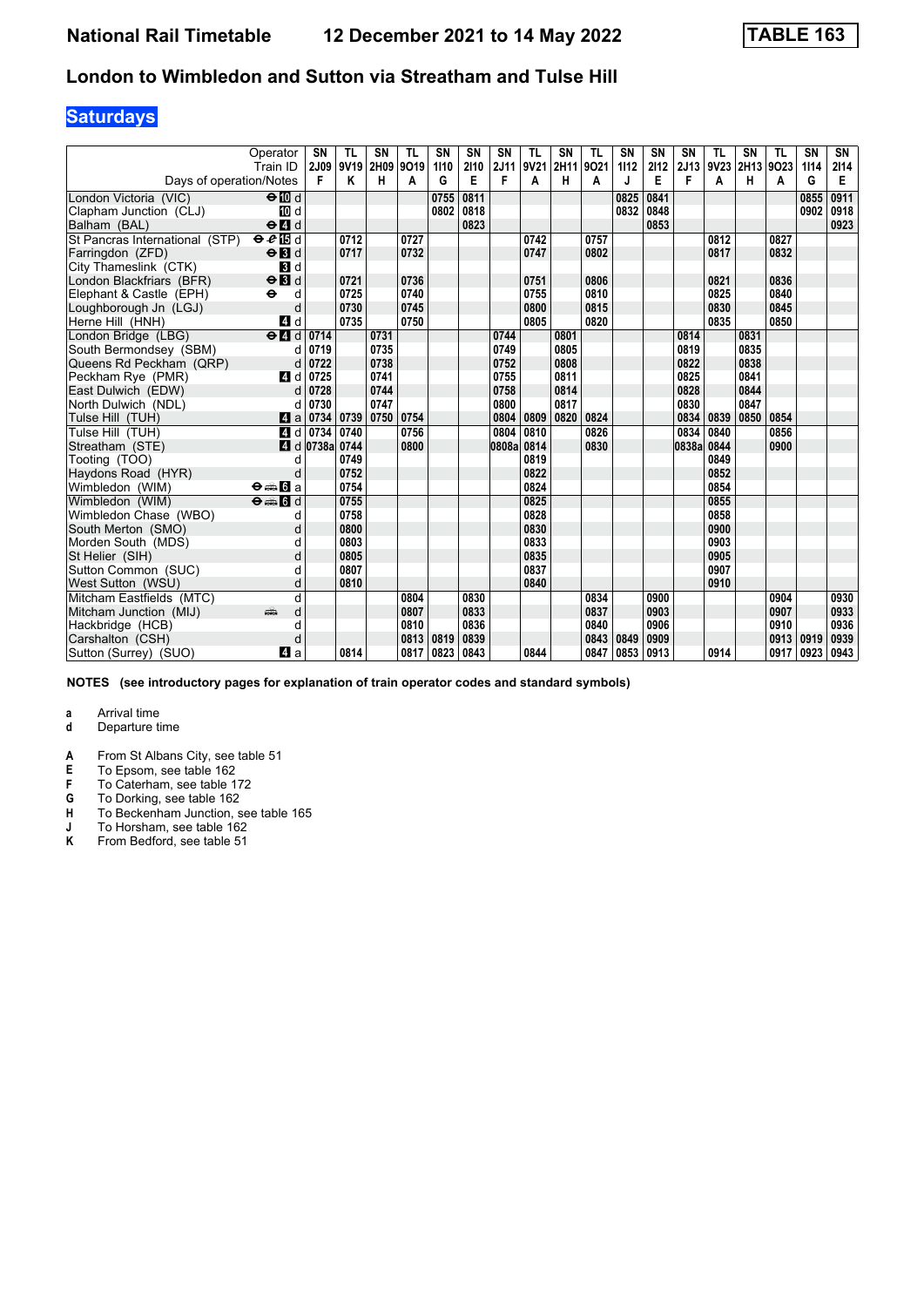## **Saturdays**

|                                | Operator<br>Train ID                            | <b>SN</b><br>2J15 | <b>TL</b><br>9V25 | <b>SN</b><br>2H15 | <b>TL</b><br>9025 | SN<br>1116 | SN<br>2116 | <b>SN</b><br>2J17 | <b>TL</b><br>9V27 | SN<br>2H17 | <b>TL</b><br>9027 | SN<br>1118 | <b>SN</b><br>2118 | <b>SN</b><br>2J19 | <b>TL</b><br>9V29 | SN<br>2H19 | <b>TL</b><br>9029 | SN<br>1120 | SN<br>2120 |
|--------------------------------|-------------------------------------------------|-------------------|-------------------|-------------------|-------------------|------------|------------|-------------------|-------------------|------------|-------------------|------------|-------------------|-------------------|-------------------|------------|-------------------|------------|------------|
| Days of operation/Notes        |                                                 | F                 | A                 | н                 | A                 |            | Е          | F                 | A                 | н          | A                 | G          | Е                 | F                 | A                 | н          | A                 | J          | Е          |
| London Victoria (VIC)          | $\Theta$ III d                                  |                   |                   |                   |                   | 0925       | 0941       |                   |                   |            |                   | 0955       | 1011              |                   |                   |            |                   | 1025       | 1041       |
| Clapham Junction (CLJ)         | iD d                                            |                   |                   |                   |                   | 0932       | 0948       |                   |                   |            |                   | 1002       | 1018              |                   |                   |            |                   | 1032       | 1048       |
| Balham (BAL)                   | $\Theta$ <sup><math>\blacksquare</math> d</sup> |                   |                   |                   |                   |            | 0953       |                   |                   |            |                   |            | 1023              |                   |                   |            |                   |            | 1053       |
| St Pancras International (STP) | eE                                              |                   | 0842              |                   | 0857              |            |            |                   | 0912              |            | 0927              |            |                   |                   | 0942              |            | 0957              |            |            |
| Farringdon (ZFD)               | $\Theta$ $\blacksquare$                         |                   | 0847              |                   | 0902              |            |            |                   | 0917              |            | 0932              |            |                   |                   | 0947              |            | 1002              |            |            |
| City Thameslink (CTK)          | $\mathbf{3}$ d                                  |                   |                   |                   | 0904              |            |            |                   | 0919              |            | 0934              |            |                   |                   | 0949              |            | 1004              |            |            |
| London Blackfriars (BFR)       | $\Theta$ $\blacksquare$                         |                   | 0851              |                   | 0906              |            |            |                   | 0921              |            | 0936              |            |                   |                   | 0951              |            | 1006              |            |            |
| Elephant & Castle (EPH)        | $\ddot{\boldsymbol{\Theta}}$<br>d               |                   | 0855              |                   | 0910              |            |            |                   | 0925              |            | 0940              |            |                   |                   | 0955              |            | 1010              |            |            |
| Loughborough Jn (LGJ)          | d                                               |                   | 0900              |                   | 0915              |            |            |                   | 0930              |            | 0945              |            |                   |                   | 1000              |            | 1015              |            |            |
| Herne Hill (HNH)               | 4 d                                             |                   | 0905              |                   | 0920              |            |            |                   | 0935              |            | 0950              |            |                   |                   | 1005              |            | 1020              |            |            |
| London Bridge (LBG)            | $e$ $d$                                         | 0844              |                   | 0901              |                   |            |            | 0914              |                   | 0931       |                   |            |                   | 0944              |                   | 1001       |                   |            |            |
| South Bermondsey (SBM)         | d                                               | 0849              |                   | 0905              |                   |            |            | 0919              |                   | 0935       |                   |            |                   | 0949              |                   | 1005       |                   |            |            |
| Queens Rd Peckham (QRP)        | d                                               | 0852              |                   | 0908              |                   |            |            | 0922              |                   | 0938       |                   |            |                   | 0952              |                   | 1008       |                   |            |            |
| Peckham Rve (PMR)              | 4 d                                             | 0855              |                   | 0911              |                   |            |            | 0925              |                   | 0941       |                   |            |                   | 0955              |                   | 1011       |                   |            |            |
| East Dulwich (EDW)             | d                                               | 0858              |                   | 0914              |                   |            |            | 0928              |                   | 0944       |                   |            |                   | 0958              |                   | 1014       |                   |            |            |
| North Dulwich (NDL)            |                                                 | 0900              |                   | 0917              |                   |            |            | 0930              |                   | 0947       |                   |            |                   | 1000              |                   | 1017       |                   |            |            |
| Tulse Hill (TUH)               | ZI a                                            | 0904              | 0909              | 0920              | 0924              |            |            | 0934              | 0939              | 0950       | 0954              |            |                   | 1004              | 1009              | 1020       | 1024              |            |            |
| Tulse Hill (TUH)               | 4 d                                             | 0904              | 0910              |                   | 0926              |            |            | 0934              | 0940              |            | 0956              |            |                   | 1004              | 1010              |            | 1026              |            |            |
| Streatham (STE)                | ZI d                                            | 0908a             | 0914              |                   | 0930              |            |            | 0938a 0944        |                   |            | 1000              |            |                   | 1008a             | 1014              |            | 1030              |            |            |
| Tooting (TOO)                  | d                                               |                   | 0919              |                   |                   |            |            |                   | 0949              |            |                   |            |                   |                   | 1019              |            |                   |            |            |
| Haydons Road (HYR)             | d                                               |                   | 0922              |                   |                   |            |            |                   | 0952              |            |                   |            |                   |                   | 1022              |            |                   |            |            |
| Wimbledon (WIM)                | $\Theta = \blacksquare$ $\blacksquare$ a        |                   | 0924              |                   |                   |            |            |                   | 0954              |            |                   |            |                   |                   | 1024              |            |                   |            |            |
| Wimbledon (WIM)                | $\Theta = \begin{bmatrix} 1 \\ 0 \end{bmatrix}$ |                   | 0925              |                   |                   |            |            |                   | 0955              |            |                   |            |                   |                   | 1025              |            |                   |            |            |
| Wimbledon Chase (WBO)          | d                                               |                   | 0928              |                   |                   |            |            |                   | 0958              |            |                   |            |                   |                   | 1028              |            |                   |            |            |
| South Merton (SMO)             | d                                               |                   | 0930              |                   |                   |            |            |                   | 1000              |            |                   |            |                   |                   | 1030              |            |                   |            |            |
| Morden South (MDS)             | d                                               |                   | 0933              |                   |                   |            |            |                   | 1003              |            |                   |            |                   |                   | 1033              |            |                   |            |            |
| St Helier (SIH)                | d                                               |                   | 0935              |                   |                   |            |            |                   | 1005              |            |                   |            |                   |                   | 1035              |            |                   |            |            |
| Sutton Common (SUC)            | d                                               |                   | 0937              |                   |                   |            |            |                   | 1007              |            |                   |            |                   |                   | 1037              |            |                   |            |            |
| West Sutton (WSU)              | d                                               |                   | 0940              |                   |                   |            |            |                   | 1010              |            |                   |            |                   |                   | 1040              |            |                   |            |            |
| Mitcham Eastfields (MTC)       | q                                               |                   |                   |                   | 0934              |            | 1000       |                   |                   |            | 1004              |            | 1030              |                   |                   |            | 1034              |            | 1100       |
| Mitcham Junction (MIJ)         | d<br>añ,                                        |                   |                   |                   | 0937              |            | 1003       |                   |                   |            | 1007              |            | 1033              |                   |                   |            | 1037              |            | 1103       |
| Hackbridge (HCB)               | d                                               |                   |                   |                   | 0940              |            | 1006       |                   |                   |            | 1010              |            | 1036              |                   |                   |            | 1040              |            | 1106       |
| Carshalton (CSH)               | d                                               |                   |                   |                   | 0943              | 0949       | 1009       |                   |                   |            | 1013              | 1019       | 1039              |                   |                   |            | 1043              | 1049       | 1109       |
| Sutton (Surrey) (SUO)          | ZI a                                            |                   | 0944              |                   | 0947              | 0953       | 1013       |                   | 1014              |            | 1017              | 1023       | 1043              |                   | 1044              |            | 1047              | 1053       | 1113       |

**NOTES (see introductory pages for explanation of train operator codes and standard symbols)**

- **d** Departure time
- **A** From St Albans City, see table 51<br>**E** To Epsom, see table 162
- **E** To Epsom, see table 162<br>**F** To Caterham, see table 1
- **F** To Caterham, see table 172<br>**G** To Dorking, see table 162
- **G** To Dorking, see table 162
- **H** To Beckenham Junction, see table 165
- **J** To Horsham, see table 162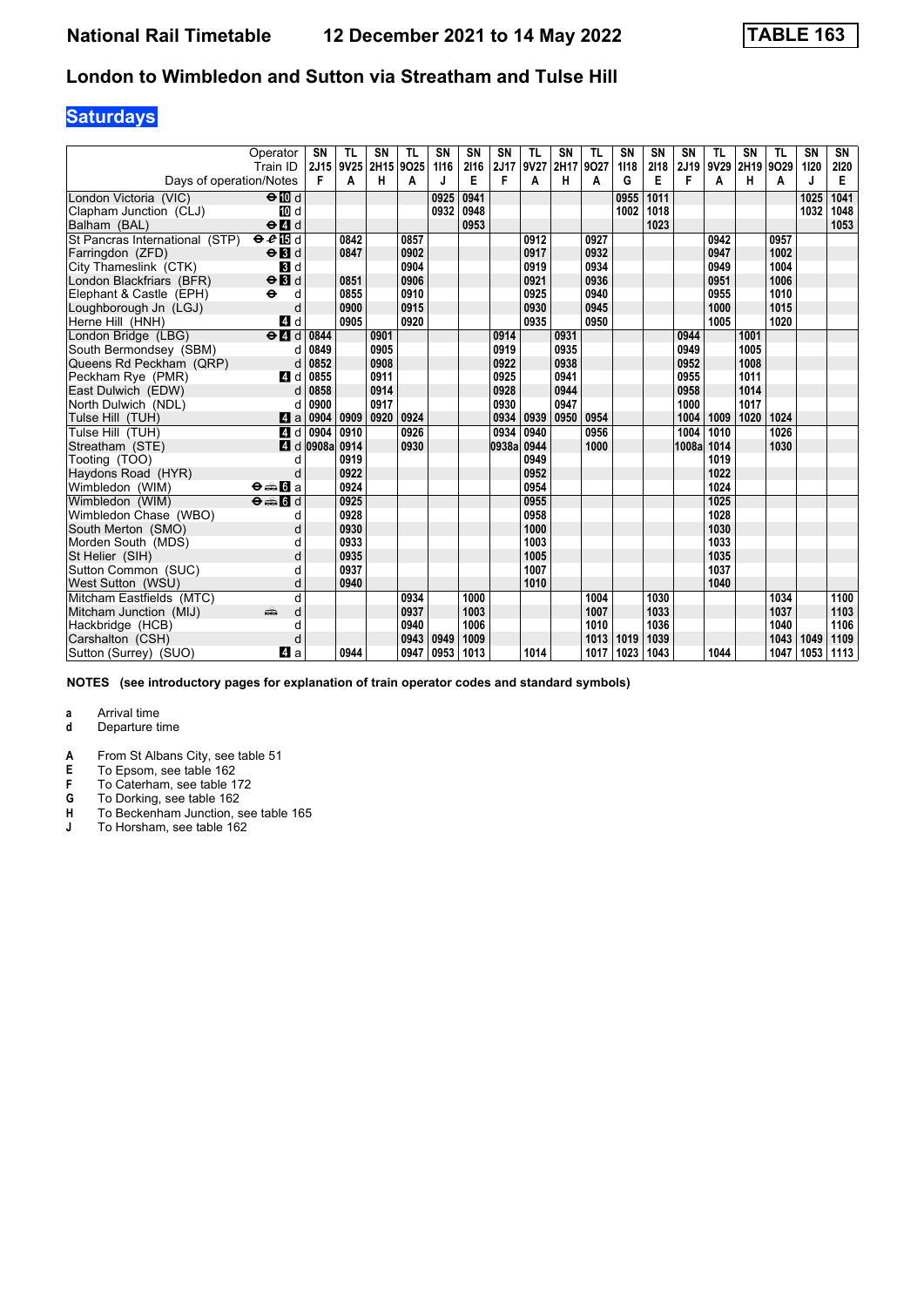## **Saturdays**

|                                | Operator<br>Train ID                            | <b>SN</b><br>2J21 | <b>TL</b><br>9V31 | <b>SN</b><br>2H21 | <b>TL</b><br>9031 | SN<br>1122 | SN<br>2122 | <b>SN</b><br><b>2J23</b> | <b>TL</b> | SN<br>9V33 2H23 9O33 | <b>TL</b> | SN<br>1124 | <b>SN</b><br>2124 | <b>SN</b><br>2J25 | <b>TL</b><br>9V35 | SN   | <b>TL</b><br>2H25 9O35 | <b>SN</b><br>1126 | SN<br>2126 |
|--------------------------------|-------------------------------------------------|-------------------|-------------------|-------------------|-------------------|------------|------------|--------------------------|-----------|----------------------|-----------|------------|-------------------|-------------------|-------------------|------|------------------------|-------------------|------------|
| Days of operation/Notes        |                                                 | F                 | A                 | н                 | A                 | G          | Е          | F                        | Α         | н                    | A         | J          | Е                 | F                 | A                 | н    | A                      | G                 | Е          |
| London Victoria (VIC)          | $\Theta$ III d                                  |                   |                   |                   |                   | 1055       | 1111       |                          |           |                      |           | 1125       | 1141              |                   |                   |      |                        | 1155              | 1211       |
| Clapham Junction (CLJ)         | iD d                                            |                   |                   |                   |                   | 1102       | 1118       |                          |           |                      |           | 1132       | 1148              |                   |                   |      |                        | 1202              | 1218       |
| Balham (BAL)                   | $\Theta$ <sup><math>\blacksquare</math> d</sup> |                   |                   |                   |                   |            | 1123       |                          |           |                      |           |            | 1153              |                   |                   |      |                        |                   | 1223       |
| St Pancras International (STP) | eE                                              |                   | 1012              |                   | 1027              |            |            |                          | 1042      |                      | 1057      |            |                   |                   | 1112              |      | 1127                   |                   |            |
| Farringdon (ZFD)               | $\Theta$ $\blacksquare$                         |                   | 1017              |                   | 1032              |            |            |                          | 1047      |                      | 1102      |            |                   |                   | 1117              |      | 1132                   |                   |            |
| City Thameslink (CTK)          | $\mathbf{B}$ d                                  |                   | 1019              |                   | 1034              |            |            |                          | 1049      |                      | 1104      |            |                   |                   | 1119              |      | 1134                   |                   |            |
| London Blackfriars (BFR)       | $\Theta$ $\blacksquare$                         |                   | 1021              |                   | 1036              |            |            |                          | 1051      |                      | 1106      |            |                   |                   | 1121              |      | 1136                   |                   |            |
| Elephant & Castle (EPH)        | $\ddot{\phantom{1}}$<br>d                       |                   | 1025              |                   | 1040              |            |            |                          | 1055      |                      | 1110      |            |                   |                   | 1125              |      | 1140                   |                   |            |
| Loughborough Jn (LGJ)          | d                                               |                   | 1030              |                   | 1045              |            |            |                          | 1100      |                      | 1115      |            |                   |                   | 1130              |      | 1145                   |                   |            |
| Herne Hill (HNH)               | 4 d                                             |                   | 1035              |                   | 1050              |            |            |                          | 1105      |                      | 1120      |            |                   |                   | 1135              |      | 1150                   |                   |            |
| London Bridge (LBG)            | $e$ $d$                                         | 1014              |                   | 1031              |                   |            |            | 1044                     |           | 1101                 |           |            |                   | 1114              |                   | 1131 |                        |                   |            |
| South Bermondsey (SBM)         | d                                               | 1019              |                   | 1035              |                   |            |            | 1049                     |           | 1105                 |           |            |                   | 1119              |                   | 1135 |                        |                   |            |
| Queens Rd Peckham (QRP)        | d                                               | 1022              |                   | 1038              |                   |            |            | 1052                     |           | 1108                 |           |            |                   | 1122              |                   | 1138 |                        |                   |            |
| Peckham Rve (PMR)              | 4 d                                             | 1025              |                   | 1041              |                   |            |            | 1055                     |           | 1111                 |           |            |                   | 1125              |                   | 1141 |                        |                   |            |
| East Dulwich (EDW)             | d                                               | 1028              |                   | 1044              |                   |            |            | 1058                     |           | 1114                 |           |            |                   | 1128              |                   | 1144 |                        |                   |            |
| North Dulwich (NDL)            |                                                 | 1030              |                   | 1047              |                   |            |            | 1100                     |           | 1117                 |           |            |                   | 1130              |                   | 1147 |                        |                   |            |
| Tulse Hill (TUH)               | ZI a                                            | 1034              | 1039              | 1050              | 1054              |            |            | 1104                     |           | 1109 1120            | 1124      |            |                   | 1134              | 1139              | 1150 | 1154                   |                   |            |
| Tulse Hill (TUH)               | 4 d                                             | 1034              | 1040              |                   | 1056              |            |            | 1104                     | 1110      |                      | 1126      |            |                   | 1134              | 1140              |      | 1156                   |                   |            |
| Streatham (STE)                | ZI d                                            | 1038a             | 1044              |                   | 1100              |            |            | 1108a 1114               |           |                      | 1130      |            |                   | 1138a             | 1144              |      | 1200                   |                   |            |
| Tooting (TOO)                  | d                                               |                   | 1049              |                   |                   |            |            |                          | 1119      |                      |           |            |                   |                   | 1149              |      |                        |                   |            |
| Haydons Road (HYR)             | d                                               |                   | 1052              |                   |                   |            |            |                          | 1122      |                      |           |            |                   |                   | 1152              |      |                        |                   |            |
| Wimbledon (WIM)                | $\Theta = \blacksquare$ $\blacksquare$ a        |                   | 1054              |                   |                   |            |            |                          | 1124      |                      |           |            |                   |                   | 1154              |      |                        |                   |            |
| Wimbledon (WIM)                | $\Theta = \blacksquare$ $\blacksquare$ d        |                   | 1055              |                   |                   |            |            |                          | 1125      |                      |           |            |                   |                   | 1155              |      |                        |                   |            |
| Wimbledon Chase (WBO)          | d                                               |                   | 1058              |                   |                   |            |            |                          | 1128      |                      |           |            |                   |                   | 1158              |      |                        |                   |            |
| South Merton (SMO)             | d                                               |                   | 1100              |                   |                   |            |            |                          | 1130      |                      |           |            |                   |                   | 1200              |      |                        |                   |            |
| Morden South (MDS)             | d                                               |                   | 1103              |                   |                   |            |            |                          | 1133      |                      |           |            |                   |                   | 1203              |      |                        |                   |            |
| St Helier (SIH)                | d                                               |                   | 1105              |                   |                   |            |            |                          | 1135      |                      |           |            |                   |                   | 1205              |      |                        |                   |            |
| Sutton Common (SUC)            | d                                               |                   | 1107              |                   |                   |            |            |                          | 1137      |                      |           |            |                   |                   | 1207              |      |                        |                   |            |
| West Sutton (WSU)              | d                                               |                   | 1110              |                   |                   |            |            |                          | 1140      |                      |           |            |                   |                   | 1210              |      |                        |                   |            |
| Mitcham Eastfields (MTC)       | q                                               |                   |                   |                   | 1104              |            | 1130       |                          |           |                      | 1134      |            | 1200              |                   |                   |      | 1204                   |                   | 1230       |
| Mitcham Junction (MIJ)         | d<br>dia 1                                      |                   |                   |                   | 1107              |            | 1133       |                          |           |                      | 1137      |            | 1203              |                   |                   |      | 1207                   |                   | 1233       |
| Hackbridge (HCB)               | d                                               |                   |                   |                   | 1110              |            | 1136       |                          |           |                      | 1140      |            | 1206              |                   |                   |      | 1210                   |                   | 1236       |
| Carshalton (CSH)               | d                                               |                   |                   |                   | 1113              | 1119       | 1139       |                          |           |                      | 1143      | 1149       | 1209              |                   |                   |      | 1213                   | 1219              | 1239       |
| Sutton (Surrey) (SUO)          | ZI a                                            |                   | 1114              |                   | 1117              | 1123       | 1143       |                          | 1144      |                      | 1147      | 1153       | 1213              |                   | 1214              |      | 1217                   | 1223              | 1243       |

**NOTES (see introductory pages for explanation of train operator codes and standard symbols)**

# **a** Arrival time<br>**d** Departure t

- **d** Departure time
- **A** From St Albans City, see table 51<br>**E** To Epsom, see table 162

- **F** To Caterham, see table 172<br>**G** To Dorking, see table 162
- **G** To Dorking, see table 162
- **H** To Beckenham Junction, see table 165 **J** To Horsham, see table 162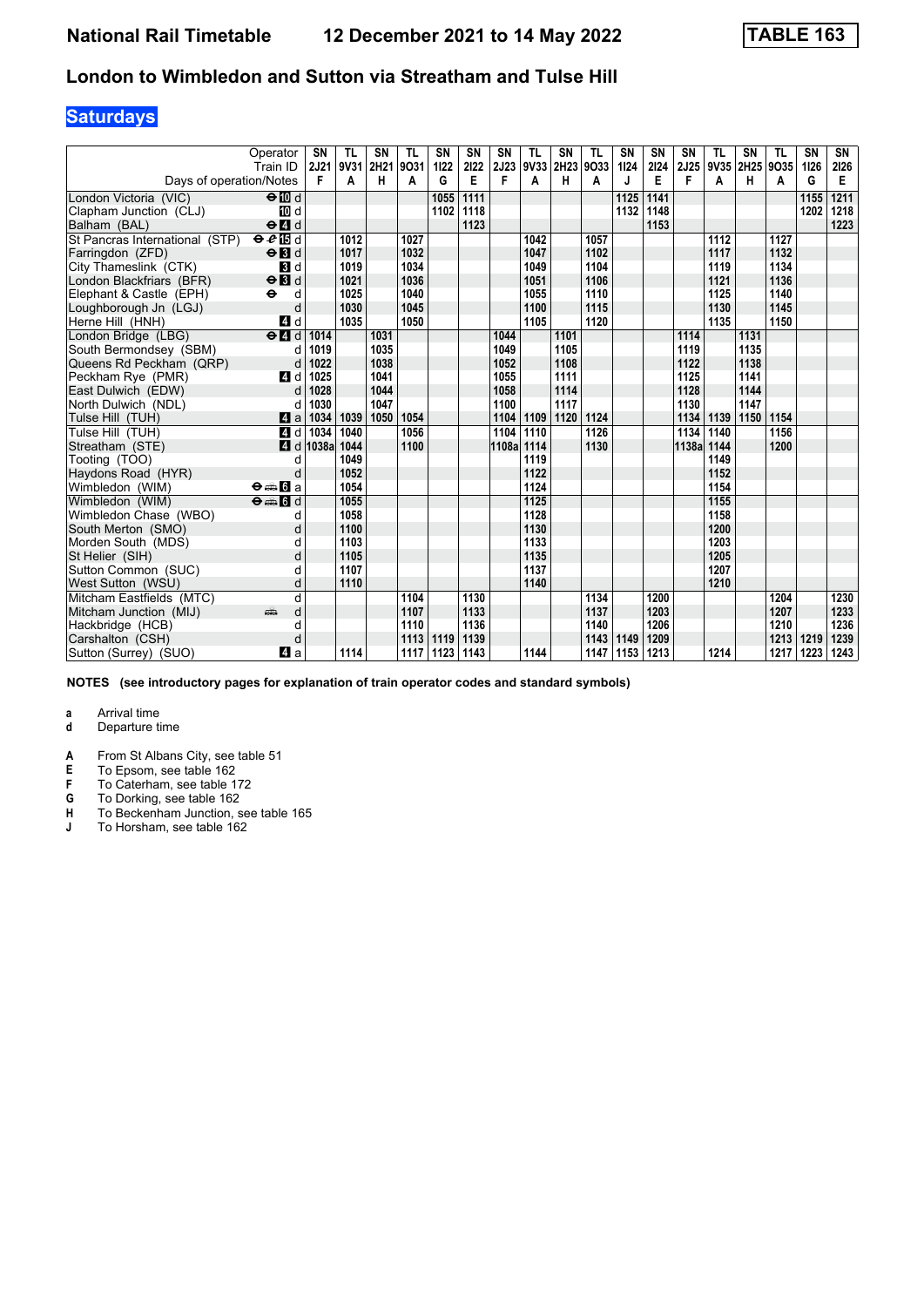## **Saturdays**

|                                | Operator<br>Train ID                            | <b>SN</b><br>2J27 | <b>TL</b><br>9V37 | <b>SN</b><br>2H27 | <b>TL</b><br>9037 | SN<br>1128 | SN<br>2128 | <b>SN</b><br><b>2J29</b> | <b>TL</b><br>9V39 2H29 | SN   | <b>TL</b><br>9039 | SN<br>1130 | <b>SN</b><br>2130 | <b>SN</b><br>2J31 | <b>TL</b><br>9V41 | SN<br>2H31 | <b>TL</b><br>9041 | <b>SN</b><br>1132 | SN<br>2132 |
|--------------------------------|-------------------------------------------------|-------------------|-------------------|-------------------|-------------------|------------|------------|--------------------------|------------------------|------|-------------------|------------|-------------------|-------------------|-------------------|------------|-------------------|-------------------|------------|
| Days of operation/Notes        |                                                 | F                 | A                 | н                 | A                 | J          | Е          | F                        | A                      | н    | A                 | G          | Е                 | F                 | A                 | н          | A                 | J                 | Е          |
| London Victoria (VIC)          | $\Theta$ III d                                  |                   |                   |                   |                   | 1225       | 1241       |                          |                        |      |                   | 1255       | 1311              |                   |                   |            |                   | 1325              | 1341       |
| Clapham Junction (CLJ)         | iD d                                            |                   |                   |                   |                   | 1232       | 1248       |                          |                        |      |                   | 1302       | 1318              |                   |                   |            |                   | 1332              | 1348       |
| Balham (BAL)                   | $\Theta$ <sup><math>\blacksquare</math> d</sup> |                   |                   |                   |                   |            | 1253       |                          |                        |      |                   |            | 1323              |                   |                   |            |                   |                   | 1353       |
| St Pancras International (STP) | eE                                              |                   | 1142              |                   | 1157              |            |            |                          | 1212                   |      | 1227              |            |                   |                   | 1242              |            | 1257              |                   |            |
| Farringdon (ZFD)               | $\Theta$ $\blacksquare$                         |                   | 1147              |                   | 1202              |            |            |                          | 1217                   |      | 1232              |            |                   |                   | 1247              |            | 1302              |                   |            |
| City Thameslink (CTK)          | $\mathbf{3}$ d                                  |                   | 1149              |                   | 1204              |            |            |                          | 1219                   |      | 1234              |            |                   |                   | 1249              |            | 1304              |                   |            |
| London Blackfriars (BFR)       | $\Theta$ $\blacksquare$                         |                   | 1151              |                   | 1206              |            |            |                          | 1221                   |      | 1236              |            |                   |                   | 1251              |            | 1306              |                   |            |
| Elephant & Castle (EPH)        | $\ddot{\phantom{1}}$<br>d                       |                   | 1155              |                   | 1210              |            |            |                          | 1225                   |      | 1240              |            |                   |                   | 1255              |            | 1310              |                   |            |
| Loughborough Jn (LGJ)          | d                                               |                   | 1200              |                   | 1215              |            |            |                          | 1230                   |      | 1245              |            |                   |                   | 1300              |            | 1315              |                   |            |
| Herne Hill (HNH)               | 4 d                                             |                   | 1205              |                   | 1220              |            |            |                          | 1235                   |      | 1250              |            |                   |                   | 1305              |            | 1320              |                   |            |
| London Bridge (LBG)            | $e$ $d$                                         | 1144              |                   | 1201              |                   |            |            | 1214                     |                        | 1231 |                   |            |                   | 1244              |                   | 1301       |                   |                   |            |
| South Bermondsey (SBM)         | d                                               | 1149              |                   | 1205              |                   |            |            | 1219                     |                        | 1235 |                   |            |                   | 1249              |                   | 1305       |                   |                   |            |
| Queens Rd Peckham (QRP)        | d                                               | 1152              |                   | 1208              |                   |            |            | 1222                     |                        | 1238 |                   |            |                   | 1252              |                   | 1308       |                   |                   |            |
| Peckham Rve (PMR)              | 4 d                                             | 1155              |                   | 1211              |                   |            |            | 1225                     |                        | 1241 |                   |            |                   | 1255              |                   | 1311       |                   |                   |            |
| East Dulwich (EDW)             | d                                               | 1158              |                   | 1214              |                   |            |            | 1228                     |                        | 1244 |                   |            |                   | 1258              |                   | 1314       |                   |                   |            |
| North Dulwich (NDL)            |                                                 | 1200              |                   | 1217              |                   |            |            | 1230                     |                        | 1247 |                   |            |                   | 1300              |                   | 1317       |                   |                   |            |
| Tulse Hill (TUH)               | ZI a                                            | 1204              | 1209              | 1220              | 1224              |            |            | 1234                     | 1239                   | 1250 | 1254              |            |                   | 1304              | 1309              | 1320       | 1324              |                   |            |
| Tulse Hill (TUH)               | 4 d                                             | 1204              | 1210              |                   | 1226              |            |            | 1234                     | 1240                   |      | 1256              |            |                   | 1304              | 1310              |            | 1326              |                   |            |
| Streatham (STE)                | ZI d                                            | 1208a             | 1214              |                   | 1230              |            |            | 1238a 1244               |                        |      | 1300              |            |                   | 1308a             | 1314              |            | 1330              |                   |            |
| Tooting (TOO)                  | d                                               |                   | 1219              |                   |                   |            |            |                          | 1249                   |      |                   |            |                   |                   | 1319              |            |                   |                   |            |
| Haydons Road (HYR)             | d                                               |                   | 1222              |                   |                   |            |            |                          | 1252                   |      |                   |            |                   |                   | 1322              |            |                   |                   |            |
| Wimbledon (WIM)                | $\Theta = \blacksquare$ $\blacksquare$ a        |                   | 1224              |                   |                   |            |            |                          | 1254                   |      |                   |            |                   |                   | 1324              |            |                   |                   |            |
| Wimbledon (WIM)                | $\Theta = 5d$                                   |                   | 1225              |                   |                   |            |            |                          | 1255                   |      |                   |            |                   |                   | 1325              |            |                   |                   |            |
| Wimbledon Chase (WBO)          | d                                               |                   | 1228              |                   |                   |            |            |                          | 1258                   |      |                   |            |                   |                   | 1328              |            |                   |                   |            |
| South Merton (SMO)             | d                                               |                   | 1230              |                   |                   |            |            |                          | 1300                   |      |                   |            |                   |                   | 1330              |            |                   |                   |            |
| Morden South (MDS)             | d                                               |                   | 1233              |                   |                   |            |            |                          | 1303                   |      |                   |            |                   |                   | 1333              |            |                   |                   |            |
| St Helier (SIH)                | d                                               |                   | 1235              |                   |                   |            |            |                          | 1305                   |      |                   |            |                   |                   | 1335              |            |                   |                   |            |
| Sutton Common (SUC)            | d                                               |                   | 1237              |                   |                   |            |            |                          | 1307                   |      |                   |            |                   |                   | 1337              |            |                   |                   |            |
| West Sutton (WSU)              | d                                               |                   | 1240              |                   |                   |            |            |                          | 1310                   |      |                   |            |                   |                   | 1340              |            |                   |                   |            |
| Mitcham Eastfields (MTC)       | q                                               |                   |                   |                   | 1234              |            | 1300       |                          |                        |      | 1304              |            | 1330              |                   |                   |            | 1334              |                   | 1400       |
| Mitcham Junction (MIJ)         | d<br>dia 1                                      |                   |                   |                   | 1237              |            | 1303       |                          |                        |      | 1307              |            | 1333              |                   |                   |            | 1337              |                   | 1403       |
| Hackbridge (HCB)               | d                                               |                   |                   |                   | 1240              |            | 1306       |                          |                        |      | 1310              |            | 1336              |                   |                   |            | 1340              |                   | 1406       |
| Carshalton (CSH)               | d                                               |                   |                   |                   | 1243              | 1249       | 1309       |                          |                        |      | 1313              | 1319       | 1339              |                   |                   |            | 1343              | 1349              | 1409       |
| Sutton (Surrey) (SUO)          | ZI a                                            |                   | 1244              |                   | 1247              | 1253       | 1313       |                          | 1314                   |      | 1317              | 1323       | 1343              |                   | 1344              |            | 1347              | 1353              | 1413       |

**NOTES (see introductory pages for explanation of train operator codes and standard symbols)**

# **a** Arrival time<br>**d** Departure t

- **d** Departure time
- **A** From St Albans City, see table 51<br>**E** To Epsom, see table 162

- **F** To Caterham, see table 172<br>**G** To Dorking, see table 162
- **G** To Dorking, see table 162
- **H** To Beckenham Junction, see table 165 **J** To Horsham, see table 162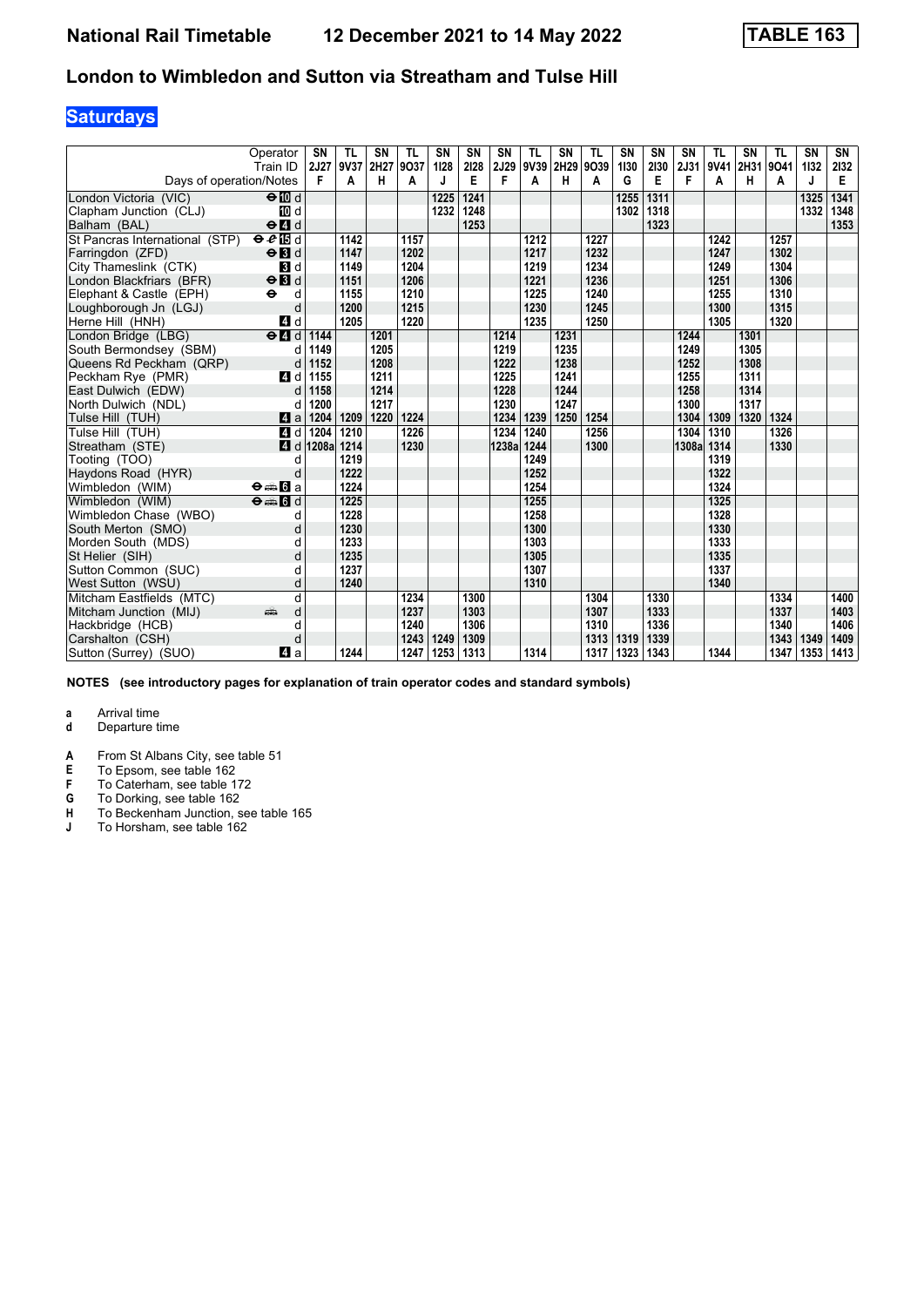## **Saturdays**

|                                | Operator<br>Train ID                              | <b>SN</b><br><b>2J33</b> | <b>TL</b><br>9V43 | <b>SN</b><br>2H33 | <b>TL</b><br>9043 | <b>SN</b><br>1134 | SN<br>2134 | <b>SN</b><br><b>2J35</b> | <b>TL</b><br>9V45 2H35 | SN   | <b>TL</b><br>9045 | SN<br>1136 | <b>SN</b><br>2136 | <b>SN</b><br>2J37 | <b>TL</b><br>9V47 | SN   | <b>TL</b><br>2H37 9O47 | SN<br>1138 | SN<br>2138 |
|--------------------------------|---------------------------------------------------|--------------------------|-------------------|-------------------|-------------------|-------------------|------------|--------------------------|------------------------|------|-------------------|------------|-------------------|-------------------|-------------------|------|------------------------|------------|------------|
| Days of operation/Notes        |                                                   | F                        | A                 | н                 | A                 | G                 | E          | F                        | A                      | н    | A                 | J          | E                 | F                 | A                 | н    | A                      | G          | E          |
| London Victoria (VIC)          | $\Theta$ $\blacksquare$ d                         |                          |                   |                   |                   | 1355              | 1411       |                          |                        |      |                   | 1425       | 1441              |                   |                   |      |                        | 1455       | 1511       |
| Clapham Junction (CLJ)         | 10 d                                              |                          |                   |                   |                   | 1402              | 1418       |                          |                        |      |                   | 1432       | 1448              |                   |                   |      |                        | 1502       | 1518       |
| Balham (BAL)                   | $\Theta$ <sup><math>\Omega</math></sup> d         |                          |                   |                   |                   |                   | 1423       |                          |                        |      |                   |            | 1453              |                   |                   |      |                        |            | 1523       |
| St Pancras International (STP) | eE                                                |                          | 1312              |                   | 1327              |                   |            |                          | 1342                   |      | 1357              |            |                   |                   | 1412              |      | 1427                   |            |            |
| Farringdon (ZFD)               | $\Theta$ $\blacksquare$                           |                          | 1317              |                   | 1332              |                   |            |                          | 1347                   |      | 1402              |            |                   |                   | 1417              |      | 1432                   |            |            |
| City Thameslink (CTK)          | <b>3</b> d                                        |                          | 1319              |                   | 1334              |                   |            |                          | 1349                   |      | 1404              |            |                   |                   | 1419              |      | 1434                   |            |            |
| London Blackfriars (BFR)       | $\Theta$ $\blacksquare$                           |                          | 1321              |                   | 1336              |                   |            |                          | 1351                   |      | 1406              |            |                   |                   | 1421              |      | 1436                   |            |            |
| Elephant & Castle (EPH)        | $\ddot{\boldsymbol{\Theta}}$<br>d                 |                          | 1325              |                   | 1340              |                   |            |                          | 1355                   |      | 1410              |            |                   |                   | 1425              |      | 1440                   |            |            |
| Loughborough Jn (LGJ)          | d                                                 |                          | 1330              |                   | 1345              |                   |            |                          | 1400                   |      | 1415              |            |                   |                   | 1430              |      | 1445                   |            |            |
| Herne Hill (HNH)               | 4 d                                               |                          | 1335              |                   | 1350              |                   |            |                          | 1405                   |      | 1420              |            |                   |                   | 1435              |      | 1450                   |            |            |
| London Bridge (LBG)            | $e$ $d$                                           | 1314                     |                   | 1331              |                   |                   |            | 1344                     |                        | 1401 |                   |            |                   | 1414              |                   | 1431 |                        |            |            |
| South Bermondsey (SBM)         | d                                                 | 1319                     |                   | 1335              |                   |                   |            | 1349                     |                        | 1405 |                   |            |                   | 1419              |                   | 1435 |                        |            |            |
| Queens Rd Peckham (QRP)        | d                                                 | 1322                     |                   | 1338              |                   |                   |            | 1352                     |                        | 1408 |                   |            |                   | 1422              |                   | 1438 |                        |            |            |
| Peckham Rye (PMR)              | 4 d                                               | 1325                     |                   | 1341              |                   |                   |            | 1355                     |                        | 1411 |                   |            |                   | 1425              |                   | 1441 |                        |            |            |
| East Dulwich (EDW)             | d                                                 | 1328                     |                   | 1344              |                   |                   |            | 1358                     |                        | 1414 |                   |            |                   | 1428              |                   | 1444 |                        |            |            |
| North Dulwich (NDL)            |                                                   | 1330                     |                   | 1347              |                   |                   |            | 1400                     |                        | 1417 |                   |            |                   | 1430              |                   | 1447 |                        |            |            |
| Tulse Hill (TUH)               | ZI a                                              | 1334                     | 1339              | 1350              | 1354              |                   |            | 1404                     | 1409                   | 1420 | 1424              |            |                   | 1434              | 1439              | 1450 | 1454                   |            |            |
| Tulse Hill (TUH)               | 4d                                                | 1334                     | 1340              |                   | 1356              |                   |            | 1404                     | 1410                   |      | 1426              |            |                   | 1434              | 1440              |      | 1456                   |            |            |
| Streatham (STE)                | 4 d                                               | 1338a                    | 1344              |                   | 1400              |                   |            | 1408a 1414               |                        |      | 1430              |            |                   | 1438a             | 1444              |      | 1500                   |            |            |
| Tooting (TOO)                  | d                                                 |                          | 1349              |                   |                   |                   |            |                          | 1419                   |      |                   |            |                   |                   | 1449              |      |                        |            |            |
| Haydons Road (HYR)             | d                                                 |                          | 1352              |                   |                   |                   |            |                          | 1422                   |      |                   |            |                   |                   | 1452              |      |                        |            |            |
| Wimbledon (WIM)                | $\Theta = \blacksquare$ $\blacksquare$ a          |                          | 1354              |                   |                   |                   |            |                          | 1424                   |      |                   |            |                   |                   | 1454              |      |                        |            |            |
| Wimbledon (WIM)                | $\overline{\Theta}$ $\cong$ $\overline{\Omega}$ d |                          | 1355              |                   |                   |                   |            |                          | 1425                   |      |                   |            |                   |                   | 1455              |      |                        |            |            |
| Wimbledon Chase (WBO)          | d                                                 |                          | 1358              |                   |                   |                   |            |                          | 1428                   |      |                   |            |                   |                   | 1458              |      |                        |            |            |
| South Merton (SMO)             | d                                                 |                          | 1400              |                   |                   |                   |            |                          | 1430                   |      |                   |            |                   |                   | 1500              |      |                        |            |            |
| Morden South (MDS)             | d                                                 |                          | 1403              |                   |                   |                   |            |                          | 1433                   |      |                   |            |                   |                   | 1503              |      |                        |            |            |
| St Helier (SIH)                | d                                                 |                          | 1405              |                   |                   |                   |            |                          | 1435                   |      |                   |            |                   |                   | 1505              |      |                        |            |            |
| Sutton Common (SUC)            | d                                                 |                          | 1407              |                   |                   |                   |            |                          | 1437                   |      |                   |            |                   |                   | 1507              |      |                        |            |            |
| West Sutton (WSU)              | d                                                 |                          | 1410              |                   |                   |                   |            |                          | 1440                   |      |                   |            |                   |                   | 1510              |      |                        |            |            |
| Mitcham Eastfields (MTC)       | d                                                 |                          |                   |                   | 1404              |                   | 1430       |                          |                        |      | 1434              |            | 1500              |                   |                   |      | 1504                   |            | 1530       |
| Mitcham Junction (MIJ)         | d<br>añ,                                          |                          |                   |                   | 1407              |                   | 1433       |                          |                        |      | 1437              |            | 1503              |                   |                   |      | 1507                   |            | 1533       |
| Hackbridge (HCB)               | d                                                 |                          |                   |                   | 1410              |                   | 1436       |                          |                        |      | 1440              |            | 1506              |                   |                   |      | 1510                   |            | 1536       |
| Carshalton (CSH)               | d                                                 |                          |                   |                   | 1413              | 1419              | 1439       |                          |                        |      | 1443              | 1449       | 1509              |                   |                   |      | 1513                   | 1519       | 1539       |
| Sutton (Surrey) (SUO)          | ZI a                                              |                          | 1414              |                   | 1417              | 1423              | 1443       |                          | 1444                   |      | 1447              | 1453       | 1513              |                   | 1514              |      | 1517                   | 1523       | 1543       |

**NOTES (see introductory pages for explanation of train operator codes and standard symbols)**

# **a** Arrival time<br>**d** Departure t

- **d** Departure time
- **A** From St Albans City, see table 51<br>**E** To Epsom, see table 162

- **F** To Caterham, see table 172<br>**G** To Dorking, see table 162
- **G** To Dorking, see table 162
- **H** To Beckenham Junction, see table 165 **J** To Horsham, see table 162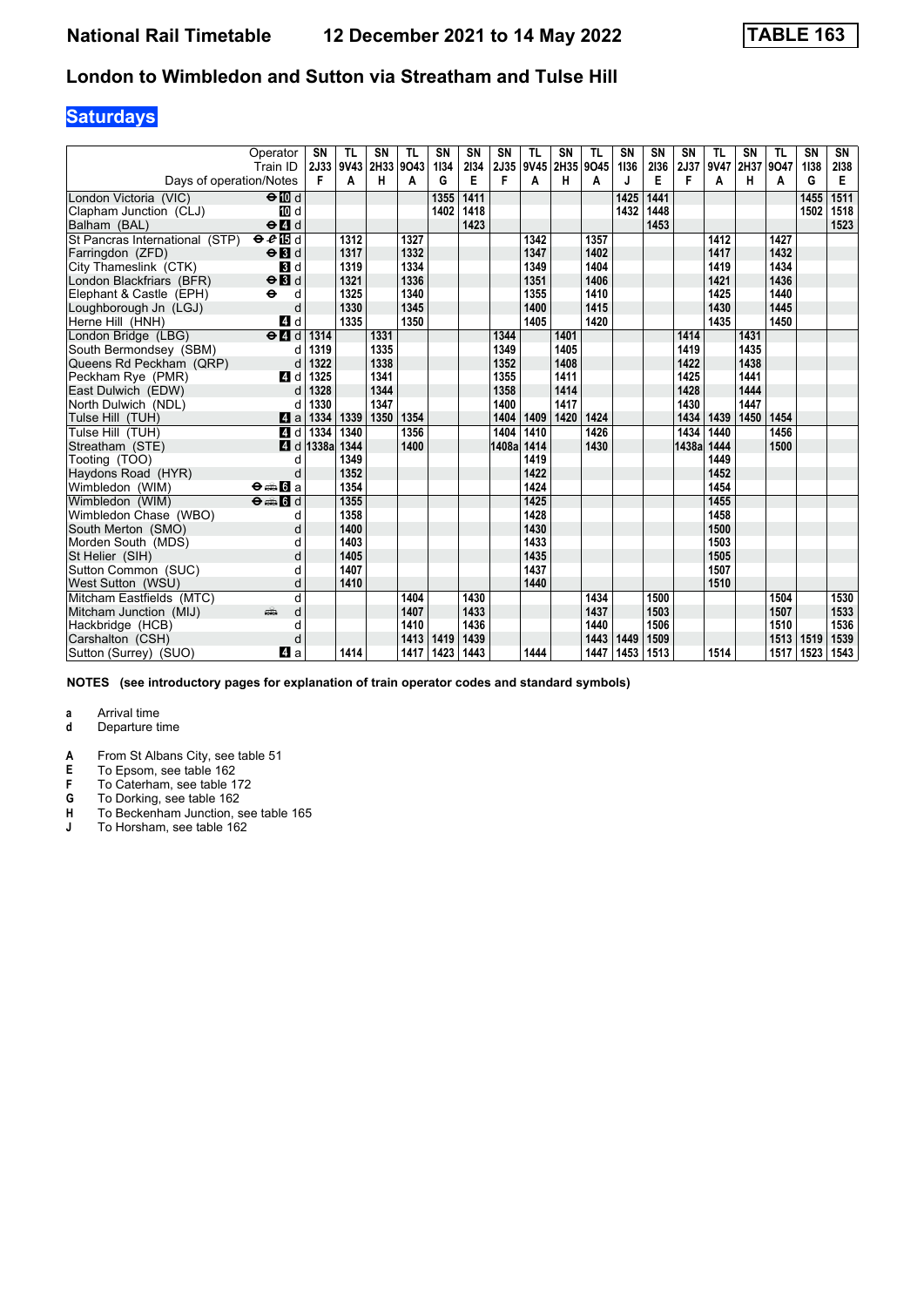## **Saturdays**

|                                | Operator<br>Train ID                            | <b>SN</b><br>2J39 | <b>TL</b><br>9V49 | <b>SN</b><br>2H39 | <b>TL</b><br>9049 | SN<br>1140 | SN<br>2140 | <b>SN</b><br>2J41 | <b>TL</b><br>9V51 | SN<br>2H41 | <b>TL</b><br>9051 | SN<br>1142 | <b>SN</b><br>2142 | <b>SN</b><br>2J43 | <b>TL</b><br>9V53 | SN<br>2H43 9O53 | <b>TL</b> | <b>SN</b><br>1144 | SN<br>2144 |
|--------------------------------|-------------------------------------------------|-------------------|-------------------|-------------------|-------------------|------------|------------|-------------------|-------------------|------------|-------------------|------------|-------------------|-------------------|-------------------|-----------------|-----------|-------------------|------------|
| Days of operation/Notes        |                                                 | F                 | A                 | н                 | A                 |            | Е          | F                 | A                 | н          | A                 | G          | Е                 | F                 | A                 | н               | A         | J                 | Е          |
| London Victoria (VIC)          | $\Theta$ $\blacksquare$ d                       |                   |                   |                   |                   | 1525       | 1541       |                   |                   |            |                   | 1555       | 1611              |                   |                   |                 |           | 1625              | 1641       |
| Clapham Junction (CLJ)         | iD d                                            |                   |                   |                   |                   | 1532       | 1548       |                   |                   |            |                   | 1602       | 1618              |                   |                   |                 |           | 1632              | 1648       |
| Balham (BAL)                   | $\Theta$ <sup><math>\blacksquare</math> d</sup> |                   |                   |                   |                   |            | 1553       |                   |                   |            |                   |            | 1623              |                   |                   |                 |           |                   | 1653       |
| St Pancras International (STP) | eE                                              |                   | 1442              |                   | 1457              |            |            |                   | 1512              |            | 1527              |            |                   |                   | 1542              |                 | 1557      |                   |            |
| Farringdon (ZFD)               | $\Theta$ $\blacksquare$                         |                   | 1447              |                   | 1502              |            |            |                   | 1517              |            | 1532              |            |                   |                   | 1547              |                 | 1602      |                   |            |
| City Thameslink (CTK)          | $\mathbf{3}$ d                                  |                   | 1449              |                   | 1504              |            |            |                   | 1519              |            | 1534              |            |                   |                   | 1549              |                 | 1604      |                   |            |
| London Blackfriars (BFR)       | $\Theta$ $\blacksquare$                         |                   | 1451              |                   | 1506              |            |            |                   | 1521              |            | 1536              |            |                   |                   | 1551              |                 | 1606      |                   |            |
| Elephant & Castle (EPH)        | $\ddot{\boldsymbol{\Theta}}$<br>d               |                   | 1455              |                   | 1510              |            |            |                   | 1525              |            | 1540              |            |                   |                   | 1555              |                 | 1610      |                   |            |
| Loughborough Jn (LGJ)          | d                                               |                   | 1500              |                   | 1515              |            |            |                   | 1530              |            | 1545              |            |                   |                   | 1600              |                 | 1615      |                   |            |
| Herne Hill (HNH)               | 4 d                                             |                   | 1505              |                   | 1520              |            |            |                   | 1535              |            | 1550              |            |                   |                   | 1605              |                 | 1620      |                   |            |
| London Bridge (LBG)            | $e$ $d$                                         | 1444              |                   | 1501              |                   |            |            | 1514              |                   | 1531       |                   |            |                   | 1544              |                   | 1601            |           |                   |            |
| South Bermondsey (SBM)         | d                                               | 1449              |                   | 1505              |                   |            |            | 1519              |                   | 1535       |                   |            |                   | 1549              |                   | 1605            |           |                   |            |
| Queens Rd Peckham (QRP)        | d                                               | 1452              |                   | 1508              |                   |            |            | 1522              |                   | 1538       |                   |            |                   | 1552              |                   | 1608            |           |                   |            |
| Peckham Rve (PMR)              | 4 d                                             | 1455              |                   | 1511              |                   |            |            | 1525              |                   | 1541       |                   |            |                   | 1555              |                   | 1611            |           |                   |            |
| East Dulwich (EDW)             | d                                               | 1458              |                   | 1514              |                   |            |            | 1528              |                   | 1544       |                   |            |                   | 1558              |                   | 1614            |           |                   |            |
| North Dulwich (NDL)            |                                                 | 1500              |                   | 1517              |                   |            |            | 1530              |                   | 1547       |                   |            |                   | 1600              |                   | 1617            |           |                   |            |
| Tulse Hill (TUH)               | ZI a                                            | 1504              | 1509              | 1520              | 1524              |            |            | 1534              | 1539              | 1550       | 1554              |            |                   | 1604              | 1609              | 1620            | 1624      |                   |            |
| Tulse Hill (TUH)               | 4 d                                             | 1504              | 1510              |                   | 1526              |            |            | 1534              | 1540              |            | 1556              |            |                   | 1604              | 1610              |                 | 1626      |                   |            |
| Streatham (STE)                | ZI d                                            | 1508a             | 1514              |                   | 1530              |            |            | 1538a 1544        |                   |            | 1600              |            |                   | 1608a             | 1614              |                 | 1630      |                   |            |
| Tooting (TOO)                  | d                                               |                   | 1519              |                   |                   |            |            |                   | 1549              |            |                   |            |                   |                   | 1619              |                 |           |                   |            |
| Haydons Road (HYR)             | d                                               |                   | 1522              |                   |                   |            |            |                   | 1552              |            |                   |            |                   |                   | 1622              |                 |           |                   |            |
| Wimbledon (WIM)                | $\Theta = \blacksquare$ $\blacksquare$ a        |                   | 1524              |                   |                   |            |            |                   | 1554              |            |                   |            |                   |                   | 1624              |                 |           |                   |            |
| Wimbledon (WIM)                | $\Theta = 5d$                                   |                   | 1525              |                   |                   |            |            |                   | 1555              |            |                   |            |                   |                   | 1625              |                 |           |                   |            |
| Wimbledon Chase (WBO)          | d                                               |                   | 1528              |                   |                   |            |            |                   | 1558              |            |                   |            |                   |                   | 1628              |                 |           |                   |            |
| South Merton (SMO)             | d                                               |                   | 1530              |                   |                   |            |            |                   | 1600              |            |                   |            |                   |                   | 1630              |                 |           |                   |            |
| Morden South (MDS)             | d                                               |                   | 1533              |                   |                   |            |            |                   | 1603              |            |                   |            |                   |                   | 1633              |                 |           |                   |            |
| St Helier (SIH)                | d                                               |                   | 1535              |                   |                   |            |            |                   | 1605              |            |                   |            |                   |                   | 1635              |                 |           |                   |            |
| Sutton Common (SUC)            | d                                               |                   | 1537              |                   |                   |            |            |                   | 1607              |            |                   |            |                   |                   | 1637              |                 |           |                   |            |
| West Sutton (WSU)              | d                                               |                   | 1540              |                   |                   |            |            |                   | 1610              |            |                   |            |                   |                   | 1640              |                 |           |                   |            |
| Mitcham Eastfields (MTC)       | q                                               |                   |                   |                   | 1534              |            | 1600       |                   |                   |            | 1604              |            | 1630              |                   |                   |                 | 1634      |                   | 1700       |
| Mitcham Junction (MIJ)         | d<br>dia 1                                      |                   |                   |                   | 1537              |            | 1603       |                   |                   |            | 1607              |            | 1633              |                   |                   |                 | 1637      |                   | 1703       |
| Hackbridge (HCB)               | d                                               |                   |                   |                   | 1540              |            | 1606       |                   |                   |            | 1610              |            | 1636              |                   |                   |                 | 1640      |                   | 1706       |
| Carshalton (CSH)               | d                                               |                   |                   |                   | 1543              | 1549       | 1609       |                   |                   |            | 1613              | 1619       | 1639              |                   |                   |                 | 1643      | 1649              | 1709       |
| Sutton (Surrey) (SUO)          | ZI a                                            |                   | 1544              |                   | 1547              | 1553       | 1613       |                   | 1614              |            | 1617              | 1623       | 1643              |                   | 1644              |                 | 1647      | 1653              | 1713       |

**NOTES (see introductory pages for explanation of train operator codes and standard symbols)**

# **a** Arrival time<br>**d** Departure t

- **d** Departure time
- **A** From St Albans City, see table 51<br>**E** To Epsom, see table 162

- **F** To Caterham, see table 172<br>**G** To Dorking, see table 162
- **G** To Dorking, see table 162
- **H** To Beckenham Junction, see table 165 **J** To Horsham, see table 162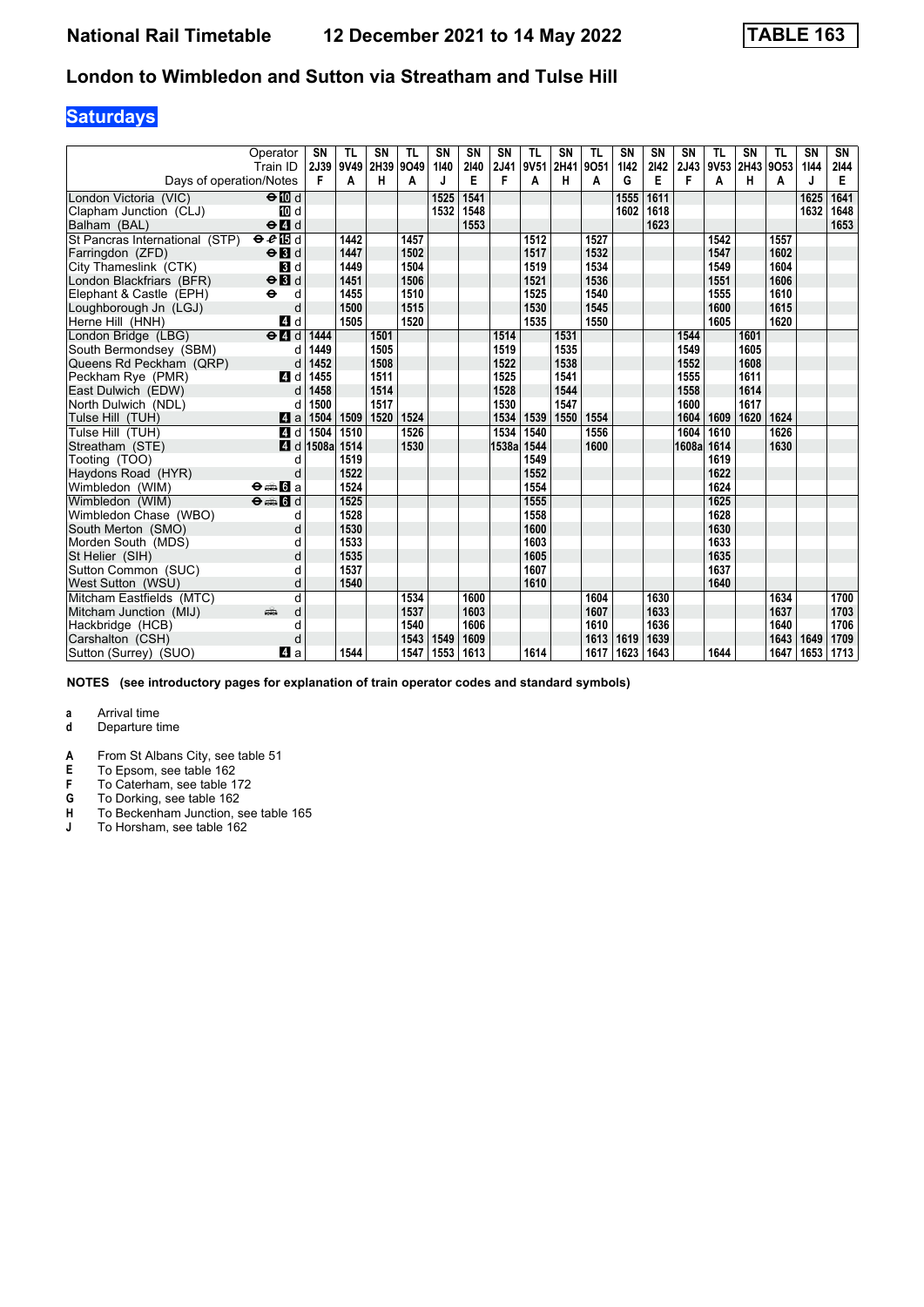## **Saturdays**

|                                | Operator<br>Train ID                            | <b>SN</b><br><b>2J45</b> | <b>TL</b><br>9V55 | <b>SN</b><br>2H45 | <b>TL</b><br>9055 | SN<br>1146 | SN<br>2146 | <b>SN</b><br>2J47 | <b>TL</b><br>9V57 | SN<br>2H47 | <b>TL</b><br>9057 | SN<br>1148 | <b>SN</b><br>2148 | <b>SN</b><br>2J49 | <b>TL</b><br>9V59 | <b>SN</b><br>2H49 9O59 | <b>TL</b> | SN<br>1150 | SN<br>2150 |
|--------------------------------|-------------------------------------------------|--------------------------|-------------------|-------------------|-------------------|------------|------------|-------------------|-------------------|------------|-------------------|------------|-------------------|-------------------|-------------------|------------------------|-----------|------------|------------|
| Days of operation/Notes        |                                                 | F                        | A                 | н                 | A                 | G          | Е          | F                 | A                 | н          | A                 | J          | Е                 | F                 | A                 | н                      | A         | G          | Е          |
| London Victoria (VIC)          | $\Theta$ III d                                  |                          |                   |                   |                   | 1655       | 1711       |                   |                   |            |                   | 1725       | 1741              |                   |                   |                        |           | 1755       | 1811       |
| Clapham Junction (CLJ)         | iD d                                            |                          |                   |                   |                   | 1702       | 1718       |                   |                   |            |                   | 1732       | 1748              |                   |                   |                        |           | 1802       | 1818       |
| Balham (BAL)                   | $\Theta$ <sup><math>\blacksquare</math> d</sup> |                          |                   |                   |                   |            | 1723       |                   |                   |            |                   |            | 1753              |                   |                   |                        |           |            | 1823       |
| St Pancras International (STP) | eE                                              |                          | 1612              |                   | 1627              |            |            |                   | 1642              |            | 1657              |            |                   |                   | 1712              |                        | 1727      |            |            |
| Farringdon (ZFD)               | $\Theta$ $\blacksquare$                         |                          | 1617              |                   | 1632              |            |            |                   | 1647              |            | 1702              |            |                   |                   | 1717              |                        | 1732      |            |            |
| City Thameslink (CTK)          | $\mathbf{3}$ d                                  |                          | 1619              |                   | 1634              |            |            |                   | 1649              |            | 1704              |            |                   |                   | 1719              |                        | 1734      |            |            |
| London Blackfriars (BFR)       | $\Theta$ $\blacksquare$                         |                          | 1621              |                   | 1636              |            |            |                   | 1651              |            | 1706              |            |                   |                   | 1721              |                        | 1736      |            |            |
| Elephant & Castle (EPH)        | $\ddot{\boldsymbol{\Theta}}$<br>d               |                          | 1625              |                   | 1640              |            |            |                   | 1655              |            | 1710              |            |                   |                   | 1725              |                        | 1740      |            |            |
| Loughborough Jn (LGJ)          | d                                               |                          | 1630              |                   | 1645              |            |            |                   | 1700              |            | 1715              |            |                   |                   | 1730              |                        | 1745      |            |            |
| Herne Hill (HNH)               | 4 d                                             |                          | 1635              |                   | 1650              |            |            |                   | 1705              |            | 1720              |            |                   |                   | 1735              |                        | 1750      |            |            |
| London Bridge (LBG)            | $e$ $d$                                         | 1614                     |                   | 1631              |                   |            |            | 1644              |                   | 1701       |                   |            |                   | 1714              |                   | 1731                   |           |            |            |
| South Bermondsey (SBM)         | d                                               | 1619                     |                   | 1635              |                   |            |            | 1649              |                   | 1705       |                   |            |                   | 1719              |                   | 1735                   |           |            |            |
| Queens Rd Peckham (QRP)        | d                                               | 1622                     |                   | 1638              |                   |            |            | 1652              |                   | 1708       |                   |            |                   | 1722              |                   | 1738                   |           |            |            |
| Peckham Rve (PMR)              | 4 d                                             | 1625                     |                   | 1641              |                   |            |            | 1655              |                   | 1711       |                   |            |                   | 1725              |                   | 1741                   |           |            |            |
| East Dulwich (EDW)             | d                                               | 1628                     |                   | 1644              |                   |            |            | 1658              |                   | 1714       |                   |            |                   | 1728              |                   | 1744                   |           |            |            |
| North Dulwich (NDL)            |                                                 | 1630                     |                   | 1647              |                   |            |            | 1700              |                   | 1717       |                   |            |                   | 1730              |                   | 1747                   |           |            |            |
| Tulse Hill (TUH)               | ZI a                                            | 1634                     | 1639              | 1650              | 1654              |            |            | 1704              | 1709              | 1720       | 1724              |            |                   | 1734              | 1739              | 1750                   | 1754      |            |            |
| Tulse Hill (TUH)               | 4 d                                             | 1634                     | 1640              |                   | 1656              |            |            | 1704              | 1710              |            | 1726              |            |                   | 1734              | 1740              |                        | 1756      |            |            |
| Streatham (STE)                | ZI d                                            | 1638a                    | 1644              |                   | 1700              |            |            | 1708a 1714        |                   |            | 1730              |            |                   | 1738a             | 1744              |                        | 1800      |            |            |
| Tooting (TOO)                  | d                                               |                          | 1649              |                   |                   |            |            |                   | 1719              |            |                   |            |                   |                   | 1749              |                        |           |            |            |
| Haydons Road (HYR)             | d                                               |                          | 1652              |                   |                   |            |            |                   | 1722              |            |                   |            |                   |                   | 1752              |                        |           |            |            |
| Wimbledon (WIM)                | $\Theta = \blacksquare$ $\blacksquare$ a        |                          | 1654              |                   |                   |            |            |                   | 1724              |            |                   |            |                   |                   | 1754              |                        |           |            |            |
| Wimbledon (WIM)                | $\Theta = \blacksquare$ $\blacksquare$ d        |                          | 1655              |                   |                   |            |            |                   | 1725              |            |                   |            |                   |                   | 1755              |                        |           |            |            |
| Wimbledon Chase (WBO)          | d                                               |                          | 1658              |                   |                   |            |            |                   | 1728              |            |                   |            |                   |                   | 1758              |                        |           |            |            |
| South Merton (SMO)             | d                                               |                          | 1700              |                   |                   |            |            |                   | 1730              |            |                   |            |                   |                   | 1800              |                        |           |            |            |
| Morden South (MDS)             | d                                               |                          | 1703              |                   |                   |            |            |                   | 1733              |            |                   |            |                   |                   | 1803              |                        |           |            |            |
| St Helier (SIH)                | d                                               |                          | 1705              |                   |                   |            |            |                   | 1735              |            |                   |            |                   |                   | 1805              |                        |           |            |            |
| Sutton Common (SUC)            | d                                               |                          | 1707              |                   |                   |            |            |                   | 1737              |            |                   |            |                   |                   | 1807              |                        |           |            |            |
| West Sutton (WSU)              | d                                               |                          | 1710              |                   |                   |            |            |                   | 1740              |            |                   |            |                   |                   | 1810              |                        |           |            |            |
| Mitcham Eastfields (MTC)       | q                                               |                          |                   |                   | 1704              |            | 1730       |                   |                   |            | 1734              |            | 1800              |                   |                   |                        | 1804      |            | 1830       |
| Mitcham Junction (MIJ)         | d<br>dia 1                                      |                          |                   |                   | 1707              |            | 1733       |                   |                   |            | 1737              |            | 1803              |                   |                   |                        | 1807      |            | 1833       |
| Hackbridge (HCB)               | d                                               |                          |                   |                   | 1710              |            | 1736       |                   |                   |            | 1740              |            | 1806              |                   |                   |                        | 1810      |            | 1836       |
| Carshalton (CSH)               | d                                               |                          |                   |                   | 1713              | 1719       | 1739       |                   |                   |            | 1743              | 1749       | 1809              |                   |                   |                        | 1813      | 1819       | 1839       |
| Sutton (Surrey) (SUO)          | ZI a                                            |                          | 1714              |                   | 1717              | 1723       | 1743       |                   | 1744              |            | 1747              | 1753       | 1813              |                   | 1814              |                        | 1817      | 1823       | 1843       |

**NOTES (see introductory pages for explanation of train operator codes and standard symbols)**

# **a** Arrival time<br>**d** Departure t

- **d** Departure time
- **A** From St Albans City, see table 51<br>**E** To Epsom, see table 162

- **F** To Caterham, see table 172<br>**G** To Dorking, see table 162
- **G** To Dorking, see table 162
- **H** To Beckenham Junction, see table 165 **J** To Horsham, see table 162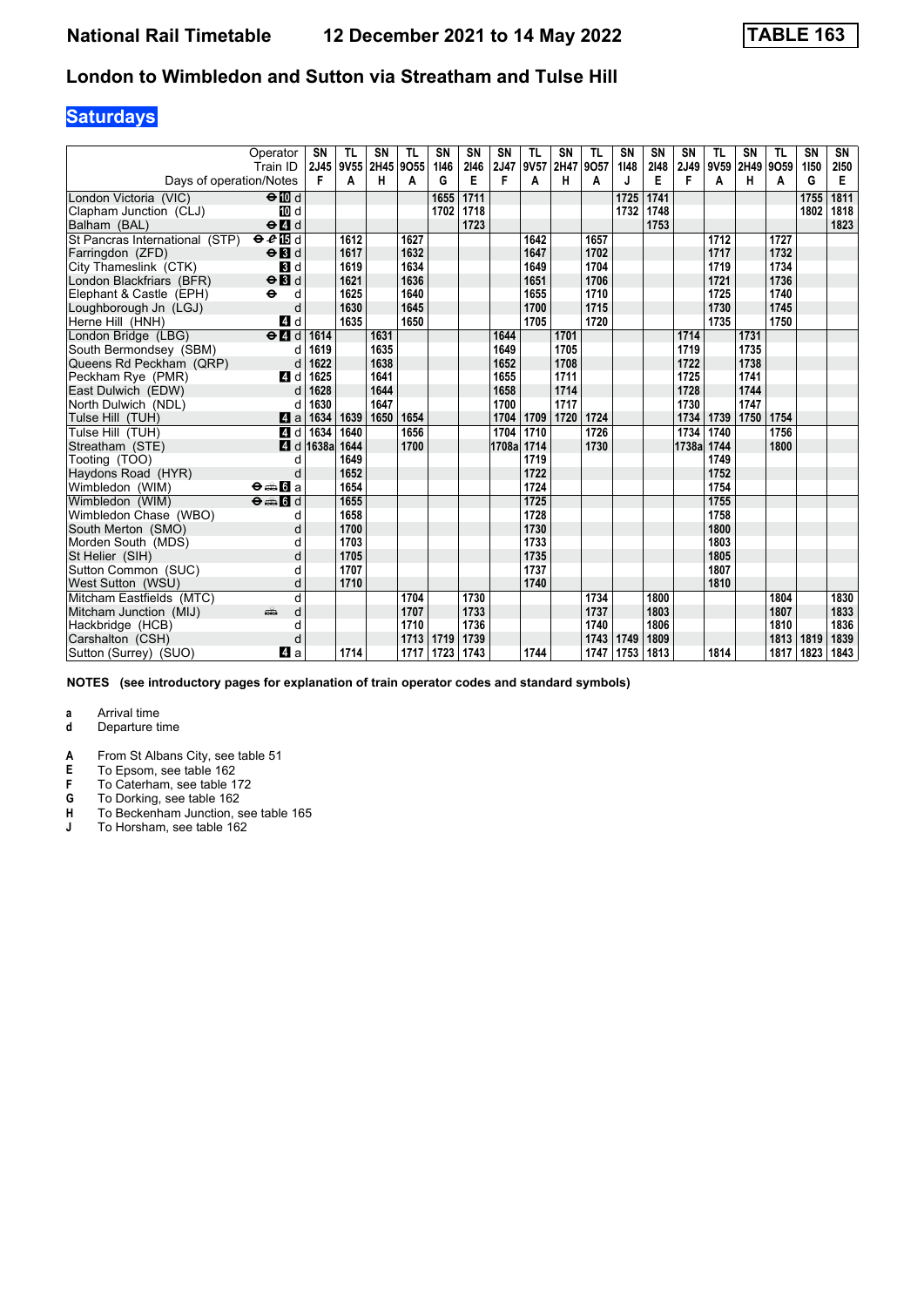## **Saturdays**

|                                | Operator<br>Train ID                     | SN<br>2J51 | TL<br>9V61 | <b>SN</b><br>2H51 | <b>TL</b><br>9061 | <b>SN</b><br>1152 | SN<br>2152 | <b>SN</b><br>2J53 | <b>TL</b><br>9V63 2H53 9O63 | SN   | TL   | <b>SN</b><br>1154 | <b>SN</b><br>2154 | <b>SN</b><br>2J55 | <b>TL</b><br>9V65 | SN<br>2H55 | <b>TL</b><br>9065 | <b>SN</b><br>1156 | SN<br>2156 |
|--------------------------------|------------------------------------------|------------|------------|-------------------|-------------------|-------------------|------------|-------------------|-----------------------------|------|------|-------------------|-------------------|-------------------|-------------------|------------|-------------------|-------------------|------------|
| Days of operation/Notes        |                                          | F          | A          | н                 | A                 | G                 | Е          | F                 | A                           | н    | A    | G                 | Е                 | F                 | A                 | н          | A                 | G                 | Е          |
| London Victoria (VIC)          | $\Theta$ III d                           |            |            |                   |                   | 1825              | 1841       |                   |                             |      |      | 1855              | 1911              |                   |                   |            |                   | 1925              | 1941       |
| Clapham Junction (CLJ)         | TO d                                     |            |            |                   |                   | 1832              | 1848       |                   |                             |      |      | 1902              | 1918              |                   |                   |            |                   | 1932              | 1948       |
| Balham (BAL)                   | $\Theta$ <sup><math>d</math></sup>       |            |            |                   |                   |                   | 1853       |                   |                             |      |      |                   | 1923              |                   |                   |            |                   |                   | 1953       |
| St Pancras International (STP) | eE                                       |            | 1742       |                   | 1757              |                   |            |                   | 1812                        |      | 1827 |                   |                   |                   | 1842              |            | 1857              |                   |            |
| Farringdon (ZFD)               | $\Theta$ <b>B</b> d                      |            | 1747       |                   | 1802              |                   |            |                   | 1817                        |      | 1832 |                   |                   |                   | 1847              |            | 1902              |                   |            |
| City Thameslink (CTK)          | <b>B</b> d                               |            | 1749       |                   | 1804              |                   |            |                   | 1819                        |      | 1834 |                   |                   |                   | 1849              |            | 1904              |                   |            |
| London Blackfriars (BFR)       | $\Theta$ $\blacksquare$                  |            | 1751       |                   | 1806              |                   |            |                   | 1821                        |      | 1836 |                   |                   |                   | 1851              |            | 1906              |                   |            |
| Elephant & Castle (EPH)        | $\ddot{\bullet}$<br>d                    |            | 1755       |                   | 1810              |                   |            |                   | 1825                        |      | 1840 |                   |                   |                   | 1855              |            | 1910              |                   |            |
| Loughborough Jn (LGJ)          | d                                        |            | 1800       |                   | 1815              |                   |            |                   | 1830                        |      | 1845 |                   |                   |                   | 1900              |            | 1915              |                   |            |
| Herne Hill (HNH)               | 4 d                                      |            | 1805       |                   | 1820              |                   |            |                   | 1835                        |      | 1850 |                   |                   |                   | 1905              |            | 1920              |                   |            |
| London Bridge (LBG)            | $e$ $d$                                  | 1744       |            | 1801              |                   |                   |            | 1814              |                             | 1831 |      |                   |                   | 1844              |                   | 1901       |                   |                   |            |
| South Bermondsey (SBM)         | d                                        | 1749       |            | 1805              |                   |                   |            | 1819              |                             | 1835 |      |                   |                   | 1849              |                   | 1905       |                   |                   |            |
| Queens Rd Peckham (QRP)        | d                                        | 1752       |            | 1808              |                   |                   |            | 1822              |                             | 1838 |      |                   |                   | 1852              |                   | 1908       |                   |                   |            |
| Peckham Rye (PMR)              | ZI d                                     | 1755       |            | 1811              |                   |                   |            | 1825              |                             | 1841 |      |                   |                   | 1855              |                   | 1911       |                   |                   |            |
| East Dulwich (EDW)             | d                                        | 1758       |            | 1814              |                   |                   |            | 1828              |                             | 1844 |      |                   |                   | 1858              |                   | 1914       |                   |                   |            |
| North Dulwich (NDL)            | d                                        | 1800       |            | 1817              |                   |                   |            | 1830              |                             | 1847 |      |                   |                   | 1900              |                   | 1917       |                   |                   |            |
| Tulse Hill (TUH)               | ZI a                                     | 1804       | 1809       | 1820              | 1824              |                   |            | 1834              | 1839                        | 1850 | 1854 |                   |                   | 1904              | 1909              | 1920       | 1924              |                   |            |
| Tulse Hill (TUH)               | 4 d                                      | 1804       | 1810       |                   | 1826              |                   |            | 1834              | 1840                        |      | 1856 |                   |                   | 1904              | 1910              |            | 1926              |                   |            |
| Streatham (STE)                | ZI d                                     | 1808a      | 1814       |                   | 1830              |                   |            | 1838a             | 1844                        |      | 1900 |                   |                   | 1908a             | 1914              |            | 1930              |                   |            |
| Tooting (TOO)                  | d                                        |            | 1819       |                   |                   |                   |            |                   | 1849                        |      |      |                   |                   |                   | 1919              |            |                   |                   |            |
| Haydons Road (HYR)             | d                                        |            | 1822       |                   |                   |                   |            |                   | 1852                        |      |      |                   |                   |                   | 1922              |            |                   |                   |            |
| Wimbledon (WIM)                | $\Theta = \blacksquare$ $\blacksquare$ a |            | 1824       |                   |                   |                   |            |                   | 1854                        |      |      |                   |                   |                   | 1924              |            |                   |                   |            |
| Wimbledon (WIM)                | $\Theta = \blacksquare$ $\blacksquare$ d |            | 1825       |                   |                   |                   |            |                   | 1855                        |      |      |                   |                   |                   | 1925              |            |                   |                   |            |
| Wimbledon Chase (WBO)          | d                                        |            | 1828       |                   |                   |                   |            |                   | 1858                        |      |      |                   |                   |                   | 1928              |            |                   |                   |            |
| South Merton (SMO)             | d                                        |            | 1830       |                   |                   |                   |            |                   | 1900                        |      |      |                   |                   |                   | 1930              |            |                   |                   |            |
| Morden South (MDS)             |                                          |            | 1833       |                   |                   |                   |            |                   | 1903                        |      |      |                   |                   |                   | 1933              |            |                   |                   |            |
| St Helier (SIH)                |                                          |            | 1835       |                   |                   |                   |            |                   | 1905                        |      |      |                   |                   |                   | 1935              |            |                   |                   |            |
| Sutton Common (SUC)            | q                                        |            | 1837       |                   |                   |                   |            |                   | 1907                        |      |      |                   |                   |                   | 1937              |            |                   |                   |            |
| West Sutton (WSU)              | d                                        |            | 1840       |                   |                   |                   |            |                   | 1910                        |      |      |                   |                   |                   | 1940              |            |                   |                   |            |
| Mitcham Eastfields (MTC)       | d                                        |            |            |                   | 1834              |                   | 1900       |                   |                             |      | 1904 |                   | 1930              |                   |                   |            | 1934              |                   | 2000       |
| Mitcham Junction (MIJ)         | d<br>añ,                                 |            |            |                   | 1837              |                   | 1903       |                   |                             |      | 1907 |                   | 1933              |                   |                   |            | 1937              |                   | 2003       |
| Hackbridge (HCB)               | d                                        |            |            |                   | 1840              |                   | 1906       |                   |                             |      | 1910 |                   | 1936              |                   |                   |            | 1940              |                   | 2006       |
| Carshalton (CSH)               | d                                        |            |            |                   | 1843              | 1849              | 1909       |                   |                             |      | 1913 | 1919              | 1939              |                   |                   |            | 1943              | 1949              | 2009       |
| Sutton (Surrey) (SUO)          | ZI a                                     |            | 1844       |                   | 1847              | 1853              | 1913       |                   | 1914                        |      | 1917 | 1923              | 1943              |                   | 1944              |            | 1947              | 1953              | 2013       |

**NOTES (see introductory pages for explanation of train operator codes and standard symbols)**

# **a** Arrival time<br>**d** Departure t

- **d** Departure time
- **A** From St Albans City, see table 51<br>**E** To Epsom, see table 162

- 
- **F** To Caterham, see table 172<br>**G** To Dorking, see table 162<br>**H** To Beckenham Junction. see **G** To Dorking, see table 162
- **H** To Beckenham Junction, see table 165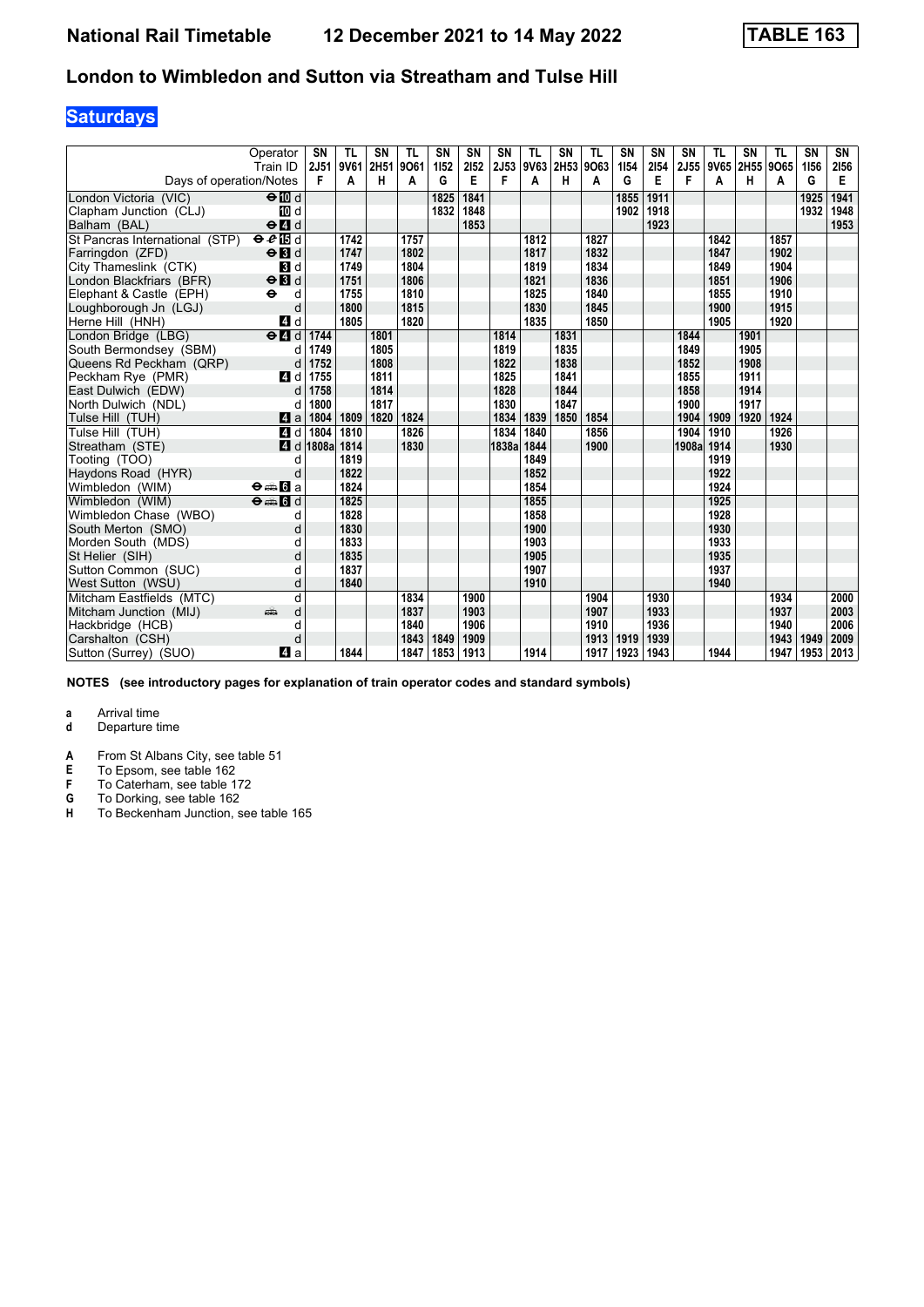## **Saturdays**

|                                | Operator<br>Train ID                      | SN<br>2J57 | <b>TL</b><br>9V67 | SN<br>2H57 | <b>TL</b><br>9067 | <b>SN</b><br>1158 | SN<br>2158 | <b>SN</b>  | <b>TL</b><br>2J59 9V69 2H59 | SN   | <b>TL</b><br>9069 | SN<br>1160 | <b>SN</b><br>2160 | <b>SN</b><br>2J61 | <b>TL</b><br>9V71 | <b>SN</b><br>2H61 | <b>TL</b><br>9071 | SN<br>1162 | SN<br>2162 |
|--------------------------------|-------------------------------------------|------------|-------------------|------------|-------------------|-------------------|------------|------------|-----------------------------|------|-------------------|------------|-------------------|-------------------|-------------------|-------------------|-------------------|------------|------------|
| Days of operation/Notes        |                                           | F          | A                 | н          | A                 | G                 | E          | F          | A                           | н    | A                 | G          | Е                 | F                 | A                 | н                 | A                 | G          | Е          |
| London Victoria (VIC)          | $\Theta$ III d                            |            |                   |            |                   | 1955              | 2011       |            |                             |      |                   | 2025       | 2041              |                   |                   |                   |                   | 2055       | 2111       |
| Clapham Junction (CLJ)         | TO d                                      |            |                   |            |                   | 2002              | 2018       |            |                             |      |                   | 2032       | 2048              |                   |                   |                   |                   | 2102       | 2118       |
| Balham (BAL)                   | $\Theta$ <sup><math>d</math></sup>        |            |                   |            |                   |                   | 2023       |            |                             |      |                   |            | 2053              |                   |                   |                   |                   |            | 2123       |
| St Pancras International (STP) | eE                                        |            | 1912              |            | 1927              |                   |            |            | 1942                        |      | 1957              |            |                   |                   | 2012              |                   | 2027              |            |            |
| Farringdon (ZFD)               | $\Theta$ <b>B</b> d                       |            | 1917              |            | 1932              |                   |            |            | 1947                        |      | 2002              |            |                   |                   | 2017              |                   | 2032              |            |            |
| City Thameslink (CTK)          | <b>B</b> d                                |            | 1919              |            | 1934              |                   |            |            | 1949                        |      | 2004              |            |                   |                   | 2019              |                   | 2034              |            |            |
| London Blackfriars (BFR)       | $\Theta$ <b>B</b> d                       |            | 1921              |            | 1936              |                   |            |            | 1951                        |      | 2006              |            |                   |                   | 2021              |                   | 2036              |            |            |
| Elephant & Castle (EPH)        | $\ddot{\phantom{1}}$<br>d                 |            | 1925              |            | 1940              |                   |            |            | 1955                        |      | 2010              |            |                   |                   | 2025              |                   | 2040              |            |            |
| Loughborough Jn (LGJ)          | d                                         |            | 1930              |            | 1945              |                   |            |            | 2000                        |      | 2015              |            |                   |                   | 2030              |                   | 2045              |            |            |
| Herne Hill (HNH)               | 4 d                                       |            | 1935              |            | 1950              |                   |            |            | 2005                        |      | 2020              |            |                   |                   | 2035              |                   | 2050              |            |            |
| London Bridge (LBG)            | $\Theta$ <sup><math>\Omega</math></sup> d | 1914       |                   | 1931       |                   |                   |            | 1944       |                             | 2001 |                   |            |                   | 2014              |                   | 2031              |                   |            |            |
| South Bermondsey (SBM)         | d                                         | 1919       |                   | 1935       |                   |                   |            | 1949       |                             | 2005 |                   |            |                   | 2019              |                   | 2035              |                   |            |            |
| Queens Rd Peckham (QRP)        | d                                         | 1922       |                   | 1938       |                   |                   |            | 1952       |                             | 2008 |                   |            |                   | 2022              |                   | 2038              |                   |            |            |
| Peckham Rye (PMR)              | ZI d                                      | 1925       |                   | 1941       |                   |                   |            | 1955       |                             | 2011 |                   |            |                   | 2025              |                   | 2041              |                   |            |            |
| East Dulwich (EDW)             | d                                         | 1928       |                   | 1944       |                   |                   |            | 1958       |                             | 2014 |                   |            |                   | 2028              |                   | 2044              |                   |            |            |
| North Dulwich (NDL)            | d                                         | 1930       |                   | 1947       |                   |                   |            | 2000       |                             | 2017 |                   |            |                   | 2030              |                   | 2047              |                   |            |            |
| Tulse Hill (TUH)               | ZI a                                      | 1934       | 1939              | 1950       | 1954              |                   |            | 2004       | 2009                        | 2020 | 2024              |            |                   | 2034              | 2039              | 2050              | 2054              |            |            |
| Tulse Hill (TUH)               | 4 d                                       | 1934       | 1940              |            | 1956              |                   |            | 2004       | 2010                        |      | 2026              |            |                   | 2034              | 2040              |                   | 2056              |            |            |
| Streatham (STE)                | ZI d                                      | 1938a      | 1944              |            | 2000              |                   |            | 2008a 2014 |                             |      | 2030              |            |                   | 2038a             | 2044              |                   | 2100              |            |            |
| Tooting (TOO)                  | d                                         |            | 1949              |            |                   |                   |            |            | 2019                        |      |                   |            |                   |                   | 2049              |                   |                   |            |            |
| Haydons Road (HYR)             | d                                         |            | 1952              |            |                   |                   |            |            | 2022                        |      |                   |            |                   |                   | 2052              |                   |                   |            |            |
| Wimbledon (WIM)                | $\Theta = \blacksquare$ $\blacksquare$ a  |            | 1954              |            |                   |                   |            |            | 2024                        |      |                   |            |                   |                   | 2054              |                   |                   |            |            |
| Wimbledon (WIM)                | $\Theta = \blacksquare$ $\blacksquare$ d  |            | 1955              |            |                   |                   |            |            | 2025                        |      |                   |            |                   |                   | 2055              |                   |                   |            |            |
| Wimbledon Chase (WBO)          | d                                         |            | 1958              |            |                   |                   |            |            | 2028                        |      |                   |            |                   |                   | 2058              |                   |                   |            |            |
| South Merton (SMO)             | d                                         |            | 2000              |            |                   |                   |            |            | 2030                        |      |                   |            |                   |                   | 2100              |                   |                   |            |            |
| Morden South (MDS)             | d                                         |            | 2003              |            |                   |                   |            |            | 2033                        |      |                   |            |                   |                   | 2103              |                   |                   |            |            |
| St Helier (SIH)                |                                           |            | 2005              |            |                   |                   |            |            | 2035                        |      |                   |            |                   |                   | 2105              |                   |                   |            |            |
| Sutton Common (SUC)            |                                           |            | 2007              |            |                   |                   |            |            | 2037                        |      |                   |            |                   |                   | 2107              |                   |                   |            |            |
| West Sutton (WSU)              | d                                         |            | 2010              |            |                   |                   |            |            | 2040                        |      |                   |            |                   |                   | 2110              |                   |                   |            |            |
| Mitcham Eastfields (MTC)       | d                                         |            |                   |            | 2004              |                   | 2030       |            |                             |      | 2034              |            | 2100              |                   |                   |                   | 2104              |            | 2130       |
| Mitcham Junction (MIJ)         | d<br>æ                                    |            |                   |            | 2007              |                   | 2033       |            |                             |      | 2037              |            | 2103              |                   |                   |                   | 2107              |            | 2133       |
| Hackbridge (HCB)               | d                                         |            |                   |            | 2010              |                   | 2036       |            |                             |      | 2040              |            | 2106              |                   |                   |                   | 2110              |            | 2136       |
| Carshalton (CSH)               | d                                         |            |                   |            | 2013              | 2019              | 2039       |            |                             |      | 2043              | 2049       | 2109              |                   |                   |                   | 2113              | 2119       | 2139       |
| Sutton (Surrey) (SUO)          | ZI a                                      |            | 2014              |            | 2017              | 2023              | 2043       |            | 2044                        |      | 2047              | 2053 2113  |                   |                   | 2114              |                   |                   | 2117 2123  | 2143       |

**NOTES (see introductory pages for explanation of train operator codes and standard symbols)**

# **a** Arrival time<br>**d** Departure t

- **d** Departure time
- **A** From St Albans City, see table 51<br>**E** To Epsom, see table 162

- 
- **F** To Caterham, see table 172<br>**G** To Dorking, see table 162<br>**H** To Beckenham Junction. see **G** To Dorking, see table 162
- **H** To Beckenham Junction, see table 165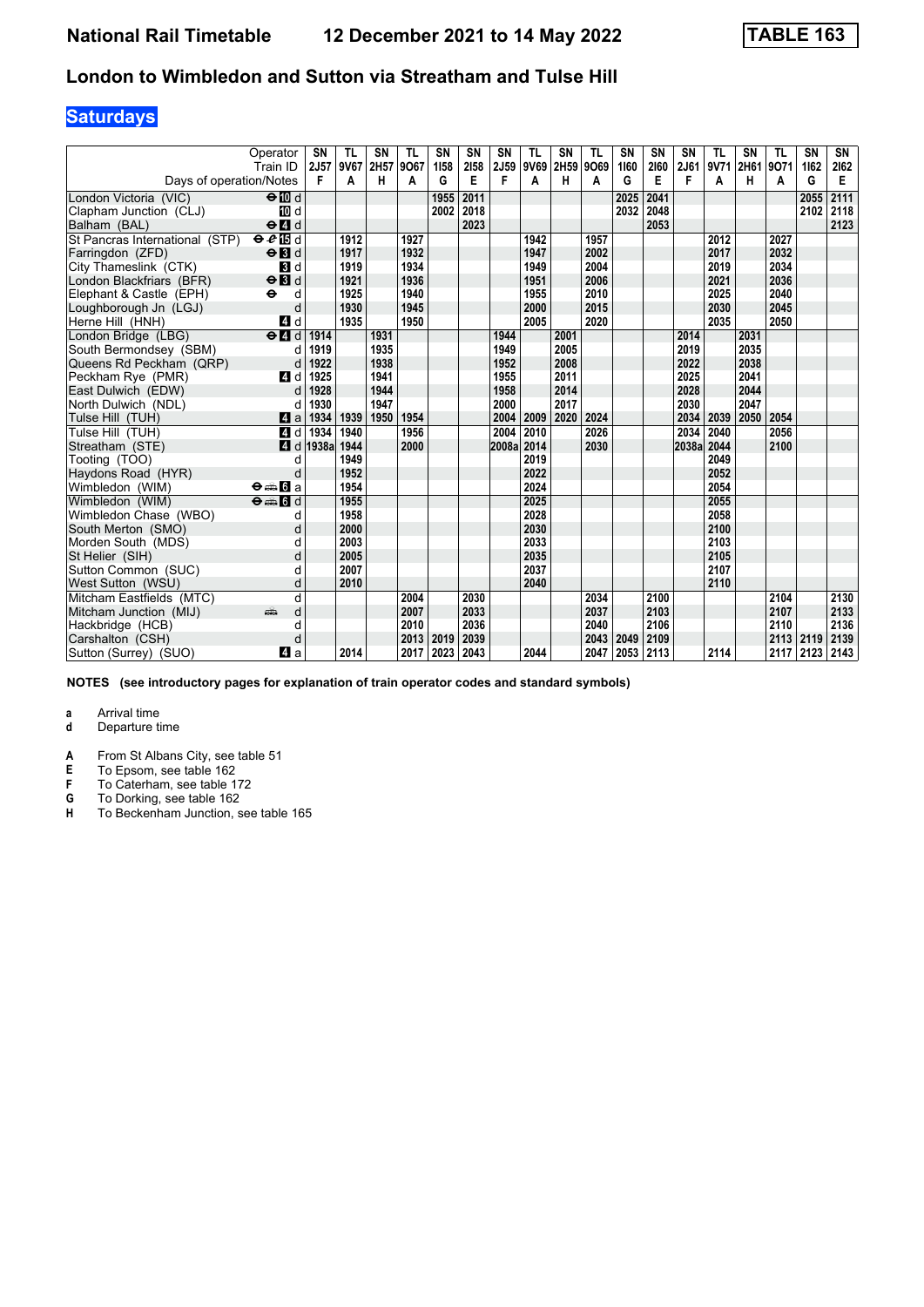## **Saturdays**

|                                | Operator<br>Train ID                            | <b>SN</b><br><b>2J63</b>    | <b>TL</b><br>9V73 | <b>SN</b><br>2H63 | <b>TL</b><br>9073 | SN<br>1164 | SN<br>2164 | <b>SN</b><br>2J65 | <b>TL</b> | SN<br>9V75 2H65 9O75 | <b>TL</b> | SN<br>1166 | <b>SN</b><br>2166 | <b>SN</b><br>2J67 | <b>TL</b><br>9V77 | SN<br>2H67 9O77 | <b>TL</b> | SN<br>1168 | SN<br>2168 |
|--------------------------------|-------------------------------------------------|-----------------------------|-------------------|-------------------|-------------------|------------|------------|-------------------|-----------|----------------------|-----------|------------|-------------------|-------------------|-------------------|-----------------|-----------|------------|------------|
| Days of operation/Notes        |                                                 | F                           | A                 | н                 | A                 | G          | Е          | F                 | A         | н                    | A         | G          | Е                 | F                 | A                 | н               | A         | G          | Е          |
| London Victoria (VIC)          | $\Theta$ $\blacksquare$ d                       |                             |                   |                   |                   | 2125       | 2141       |                   |           |                      |           | 2155       | 2211              |                   |                   |                 |           | 2225       | 2241       |
| Clapham Junction (CLJ)         | iD d                                            |                             |                   |                   |                   | 2132       | 2148       |                   |           |                      |           | 2202       | 2218              |                   |                   |                 |           | 2233       | 2249       |
| Balham (BAL)                   | $\Theta$ <sup><math>\blacksquare</math> d</sup> |                             |                   |                   |                   |            | 2153       |                   |           |                      |           |            | 2223              |                   |                   |                 |           |            | 2253       |
| St Pancras International (STP) | eE                                              |                             | 2042              |                   | 2057              |            |            |                   | 2112      |                      | 2127      |            |                   |                   | 2142              |                 | 2157      |            |            |
| Farringdon (ZFD)               | $\Theta$ $\blacksquare$                         |                             | 2047              |                   | 2102              |            |            |                   | 2117      |                      | 2132      |            |                   |                   | 2147              |                 | 2202      |            |            |
| City Thameslink (CTK)          | $\mathbf{3}$ d                                  |                             | 2049              |                   |                   |            |            |                   |           |                      |           |            |                   |                   |                   |                 |           |            |            |
| London Blackfriars (BFR)       | $\Theta$ $\blacksquare$                         |                             | 2051              |                   | 2106              |            |            |                   | 2121      |                      | 2136      |            |                   |                   | 2151              |                 | 2206      |            |            |
| Elephant & Castle (EPH)        | $\ddot{\phantom{1}}$<br>d                       |                             | 2055              |                   | 2110              |            |            |                   | 2125      |                      | 2140      |            |                   |                   | 2155              |                 | 2210      |            |            |
| Loughborough Jn (LGJ)          | d                                               |                             | 2100              |                   | 2115              |            |            |                   | 2130      |                      | 2145      |            |                   |                   | 2200              |                 | 2215      |            |            |
| Herne Hill (HNH)               | 4 d                                             |                             | 2105              |                   | 2120              |            |            |                   | 2135      |                      | 2150      |            |                   |                   | 2205              |                 | 2220      |            |            |
| London Bridge (LBG)            | $e$ $d$                                         | 2044                        |                   | 2101              |                   |            |            | 2114              |           | 2131                 |           |            |                   | 2144              |                   | 2201            |           |            |            |
| South Bermondsev (SBM)         | d                                               | 2049                        |                   | 2105              |                   |            |            | 2119              |           | 2135                 |           |            |                   | 2149              |                   | 2205            |           |            |            |
| Queens Rd Peckham (QRP)        | d                                               | 2052                        |                   | 2108              |                   |            |            | 2122              |           | 2138                 |           |            |                   | 2152              |                   | 2208            |           |            |            |
| Peckham Rve (PMR)              | 4 d                                             | 2055                        |                   | 2111              |                   |            |            | 2125              |           | 2141                 |           |            |                   | 2155              |                   | 2211            |           |            |            |
| East Dulwich (EDW)             | d                                               | 2058                        |                   | 2114              |                   |            |            | 2128              |           | 2144                 |           |            |                   | 2158              |                   | 2214            |           |            |            |
| North Dulwich (NDL)            |                                                 | 2100                        |                   | 2117              |                   |            |            | 2130              |           | 2147                 |           |            |                   | 2200              |                   | 2217            |           |            |            |
| Tulse Hill (TUH)               | Zi a                                            | 2104                        | 2109              | 2120              | 2124              |            |            | 2134              | 2139 2150 |                      | 2154      |            |                   | 2204              | 2209              | 2220            | 2224      |            |            |
| Tulse Hill (TUH)               | 4 d                                             | 2104                        | 2110              |                   | 2126              |            |            | 2134              | 2140      |                      | 2156      |            |                   | 2204              | 2210              |                 | 2226      |            |            |
| Streatham (STE)                |                                                 | $\blacksquare$ d 2108a 2114 |                   |                   | 2130              |            |            | 2138a 2144        |           |                      | 2200      |            |                   | 2208a             | 2214              |                 | 2230      |            |            |
| Tooting (TOO)                  | d                                               |                             | 2119              |                   |                   |            |            |                   | 2149      |                      |           |            |                   |                   | 2219              |                 |           |            |            |
| Haydons Road (HYR)             | d                                               |                             | 2122              |                   |                   |            |            |                   | 2152      |                      |           |            |                   |                   | 2222              |                 |           |            |            |
| Wimbledon (WIM)                | $\Theta = \blacksquare$ $\blacksquare$ a        |                             | 2124              |                   |                   |            |            |                   | 2154      |                      |           |            |                   |                   | 2224              |                 |           |            |            |
| Wimbledon (WIM)                | $\Theta = \blacksquare$ of d                    |                             | 2125              |                   |                   |            |            |                   | 2155      |                      |           |            |                   |                   | 2225              |                 |           |            |            |
| Wimbledon Chase (WBO)          | d                                               |                             | 2128              |                   |                   |            |            |                   | 2158      |                      |           |            |                   |                   | 2228              |                 |           |            |            |
| South Merton (SMO)             | d                                               |                             | 2130              |                   |                   |            |            |                   | 2200      |                      |           |            |                   |                   | 2230              |                 |           |            |            |
| Morden South (MDS)             | d                                               |                             | 2133              |                   |                   |            |            |                   | 2203      |                      |           |            |                   |                   | 2233              |                 |           |            |            |
| St Helier (SIH)                | d                                               |                             | 2135              |                   |                   |            |            |                   | 2205      |                      |           |            |                   |                   | 2235              |                 |           |            |            |
| Sutton Common (SUC)            | d                                               |                             | 2137              |                   |                   |            |            |                   | 2207      |                      |           |            |                   |                   | 2237              |                 |           |            |            |
| West Sutton (WSU)              | d                                               |                             | 2140              |                   |                   |            |            |                   | 2210      |                      |           |            |                   |                   | 2240              |                 |           |            |            |
| Mitcham Eastfields (MTC)       | q                                               |                             |                   |                   | 2134              |            | 2200       |                   |           |                      | 2204      |            | 2230              |                   |                   |                 | 2234      |            | 2300       |
| Mitcham Junction (MIJ)         | d<br>dia 1                                      |                             |                   |                   | 2137              |            | 2203       |                   |           |                      | 2207      |            | 2233              |                   |                   |                 | 2237      |            | 2303       |
| Hackbridge (HCB)               | d                                               |                             |                   |                   | 2140              |            | 2206       |                   |           |                      | 2210      |            | 2236              |                   |                   |                 | 2240      |            | 2306       |
| Carshalton (CSH)               | d                                               |                             |                   |                   | 2143              | 2149       | 2209       |                   |           |                      |           | 2213 2219  | 2239              |                   |                   |                 | 2243      | 2249       | 2309       |
| Sutton (Surrey) (SUO)          | ZI a                                            |                             | 2144              |                   | 2147              | 2153       | 2213       |                   | 2214      |                      | 2217      | 2223       | 2243              |                   | 2244              |                 | 2247      | 2253       | 2313       |

**NOTES (see introductory pages for explanation of train operator codes and standard symbols)**

# **a** Arrival time<br>**d** Departure t

- **d** Departure time
- **A** From St Albans City, see table 51<br>**E** To Epsom, see table 162

- 
- **F** To Caterham, see table 172<br>**G** To Dorking, see table 162<br>**H** To Beckenham Junction. see **G** To Dorking, see table 162
- **H** To Beckenham Junction, see table 165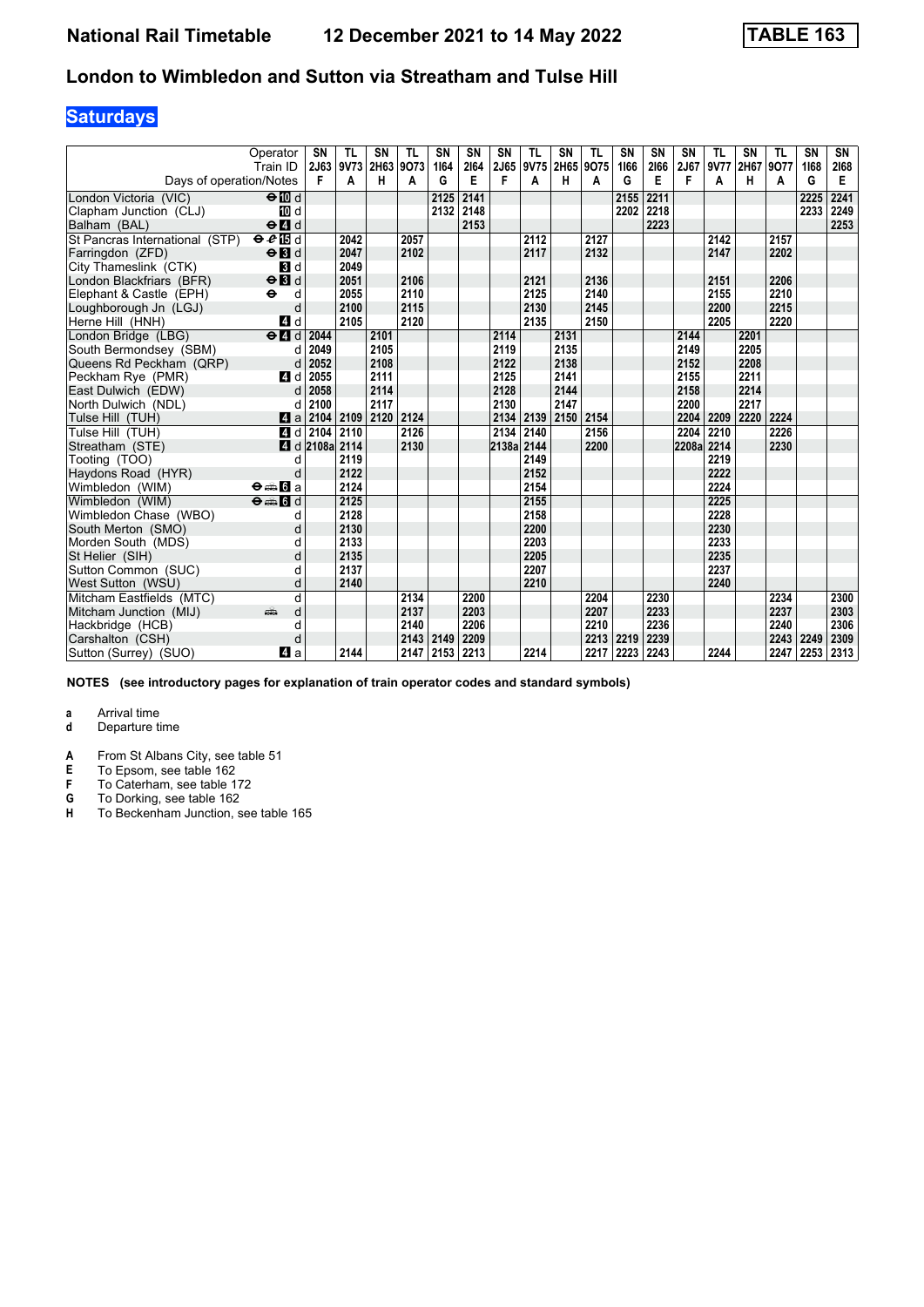## **Saturdays**

|                                | Operator<br>Train ID                     | SN<br>2J69 | <b>TL</b><br>9V79 | SN<br>2H69 | <b>TL</b><br>9079 | SN<br>1170 | <b>SN</b><br>2170 | SN<br>2J95 | <b>TL</b><br>9V81 | <b>SN</b><br>2H91 | <b>TL</b><br>9081 | <b>SN</b><br>1172 | SN<br>2J97 | <b>TL</b><br>9V83 | <b>SN</b><br>2172 | <b>SN</b><br>2H93 9V85 | <b>TL</b> | SN<br>2J99 | SN<br>2K74 |
|--------------------------------|------------------------------------------|------------|-------------------|------------|-------------------|------------|-------------------|------------|-------------------|-------------------|-------------------|-------------------|------------|-------------------|-------------------|------------------------|-----------|------------|------------|
| Days of operation/Notes        |                                          | F          | A                 | н          | A                 | G          | E                 | C          | A                 |                   | А                 | G                 | C          | A                 | E                 |                        | B         | C          |            |
| London Victoria (VIC)          | $\Theta$ III d                           |            |                   |            |                   | 2255       | 2311              |            |                   |                   |                   | 2325              |            |                   | 2345              |                        |           |            |            |
| Clapham Junction (CLJ)         | TO d                                     |            |                   |            |                   | 2302       | 2318              |            |                   |                   |                   | 2332              |            |                   | 2353              |                        |           |            |            |
| Balham (BAL)                   | $\Theta$ <sup><math>d</math></sup>       |            |                   |            |                   |            | 2323              |            |                   |                   |                   |                   |            |                   | 2357              |                        |           |            |            |
| St Pancras International (STP) | eE                                       |            | 2212              |            | 2227              |            |                   |            | 2242              |                   | 2257              |                   |            | 2312              |                   |                        | 2344      |            |            |
| Farringdon (ZFD)               | $\Theta$ <b>B</b> d                      |            | 2217              |            | 2232              |            |                   |            | 2247              |                   | 2302              |                   |            | 2317              |                   |                        | 2349      |            |            |
| City Thameslink (CTK)          | 3d                                       |            |                   |            |                   |            |                   |            |                   |                   |                   |                   |            |                   |                   |                        |           |            |            |
| London Blackfriars (BFR)       | $\Theta$ <b>B</b> d                      |            | 2221              |            | 2236              |            |                   |            | 2251              |                   | 2306              |                   |            | 2321              |                   |                        | 2353      |            |            |
| Elephant & Castle (EPH)        | $\ddot{\bullet}$<br>d                    |            | 2225              |            | 2240              |            |                   |            | 2255              |                   | 2310              |                   |            | 2325              |                   |                        | 2357      |            |            |
| Loughborough Jn (LGJ)          | d                                        |            | 2230              |            | 2245              |            |                   |            | 2300              |                   | 2315              |                   |            | 2330              |                   |                        | 0002      |            |            |
| Herne Hill (HNH)               | 4 d                                      |            | 2235              |            | 2250              |            |                   |            | 2305              |                   | 2320              |                   |            | 2335              |                   |                        | 0006      |            |            |
| London Bridge (LBG)            | $e$ $d$                                  | 2214       |                   | 2231       |                   |            |                   | 2245       |                   | 2301              |                   |                   | 2314       |                   |                   | 2331                   |           | 2355       | 0001       |
| South Bermondsey (SBM)         | d                                        | 2219       |                   | 2235       |                   |            |                   | 2249       |                   | 2305              |                   |                   | 2319       |                   |                   | 2335                   |           | 2359       | 0007       |
| Queens Rd Peckham (QRP)        | d                                        | 2222       |                   | 2238       |                   |            |                   | 2252       |                   | 2308              |                   |                   | 2322       |                   |                   | 2338                   |           | 0002       | 0010       |
| Peckham Rye (PMR)              | 4 d                                      | 2225       |                   | 2241       |                   |            |                   | 2255       |                   | 2311              |                   |                   | 2325       |                   |                   | 2341                   |           | 0006       | 0012       |
| East Dulwich (EDW)             | d                                        | 2228       |                   | 2244       |                   |            |                   | 2258       |                   | 2314              |                   |                   | 2328       |                   |                   | 2344                   |           | 0009       | 0015       |
| North Dulwich (NDL)            | d                                        | 2230       |                   | 2247       |                   |            |                   | 2300       |                   | 2317              |                   |                   | 2330       |                   |                   | 2347                   |           | 0011       | 0017       |
| Tulse Hill (TUH)               | ZI a                                     | 2234       | 2239              | 2250       | 2254              |            |                   | 2304       | 2309              | 2320              | 2324              |                   | 2334       | 2339              |                   | 2350                   | 0010      | 0019       | 0021       |
| Tulse Hill (TUH)               | 4 d                                      | 2234       | 2240              |            | 2256              |            |                   | 2304       | 2310              |                   | 2326              |                   | 2334       | 2340              |                   |                        | 0011      | 0019       |            |
| Streatham (STE)                | 4 d                                      | 2238a      | 2244              |            | 2300              |            |                   | 2308a 2314 |                   |                   | 2330              |                   | 2338a      | 2344              |                   |                        |           | 0014 0023a |            |
| Tooting (TOO)                  | d                                        |            | 2249              |            |                   |            |                   |            | 2319              |                   |                   |                   |            | 2349              |                   |                        | 0019      |            |            |
| Haydons Road (HYR)             | d                                        |            | 2252              |            |                   |            |                   |            | 2322              |                   |                   |                   |            | 2352              |                   |                        | 0022      |            |            |
| Wimbledon (WIM)                | <b>⊖⊯Ba</b>                              |            | 2254              |            |                   |            |                   |            | 2324              |                   |                   |                   |            | 2354              |                   |                        | 0024      |            |            |
| Wimbledon (WIM)                | $\Theta = \blacksquare$ $\blacksquare$ d |            | 2255              |            |                   |            |                   |            | 2325              |                   |                   |                   |            | 2355              |                   |                        | 0025      |            |            |
| Wimbledon Chase (WBO)          | d                                        |            | 2258              |            |                   |            |                   |            | 2328              |                   |                   |                   |            | 2358              |                   |                        | 0028      |            |            |
| South Merton (SMO)             | d                                        |            | 2300              |            |                   |            |                   |            | 2330              |                   |                   |                   |            | 0001              |                   |                        | 0030      |            |            |
| Morden South (MDS)             |                                          |            | 2303              |            |                   |            |                   |            | 2333              |                   |                   |                   |            | 0004              |                   |                        | 0033      |            |            |
| St Helier (SIH)                | d                                        |            | 2305              |            |                   |            |                   |            | 2335              |                   |                   |                   |            | 0006              |                   |                        | 0035      |            |            |
| Sutton Common (SUC)            | q                                        |            | 2307              |            |                   |            |                   |            | 2337              |                   |                   |                   |            | 0008              |                   |                        | 0037      |            |            |
| West Sutton (WSU)              | d                                        |            | 2310              |            |                   |            |                   |            | 2340              |                   |                   |                   |            | 0011              |                   |                        | 0040      |            |            |
| Mitcham Eastfields (MTC)       | d                                        |            |                   |            | 2304              |            | 2330              |            |                   |                   | 2334              |                   |            |                   | 0004              |                        |           |            |            |
| Mitcham Junction (MIJ)         | d<br>aîn                                 |            |                   |            | 2307              |            | 2333              |            |                   |                   | 2337              |                   |            |                   | 0007              |                        |           |            |            |
| Hackbridge (HCB)               | d                                        |            |                   |            | 2310              |            | 2336              |            |                   |                   | 2340              |                   |            |                   | 0010              |                        |           |            |            |
| Carshalton (CSH)               | d                                        |            |                   |            | 2313              | 2319       | 2339              |            |                   |                   | 2343              | 2352              |            |                   | 0013              |                        |           |            |            |
| Sutton (Surrey) (SUO)          | 41 a                                     |            | 2314              |            | 2317              | 2323       | 2343              |            | 2344              |                   | 2347 2358         |                   |            | 0014              | 0017              |                        | 0044      |            |            |

**NOTES (see introductory pages for explanation of train operator codes and standard symbols)**

- **d** Departure time
- **A** From St Albans City, see table 51<br>**B** From Luton, see table 51
- 
- **B** From Luton, see table 51<br>**C** To Selhurst, see table 16
- **C** To Selhurst, see table 164<br>**E** To Epsom, see table 162<br>**F** To Caterham, see table 17 To Epsom, see table 162
- 
- **F** To Caterham, see table 172<br>**G** To Dorking, see table 162
- **4** To Dorking, see table 162<br>**H** To Beckenham Junction, s<br>**L** To Norwood Junction, see **To Beckenham Junction, see table 165**
- To Norwood Junction, see table 165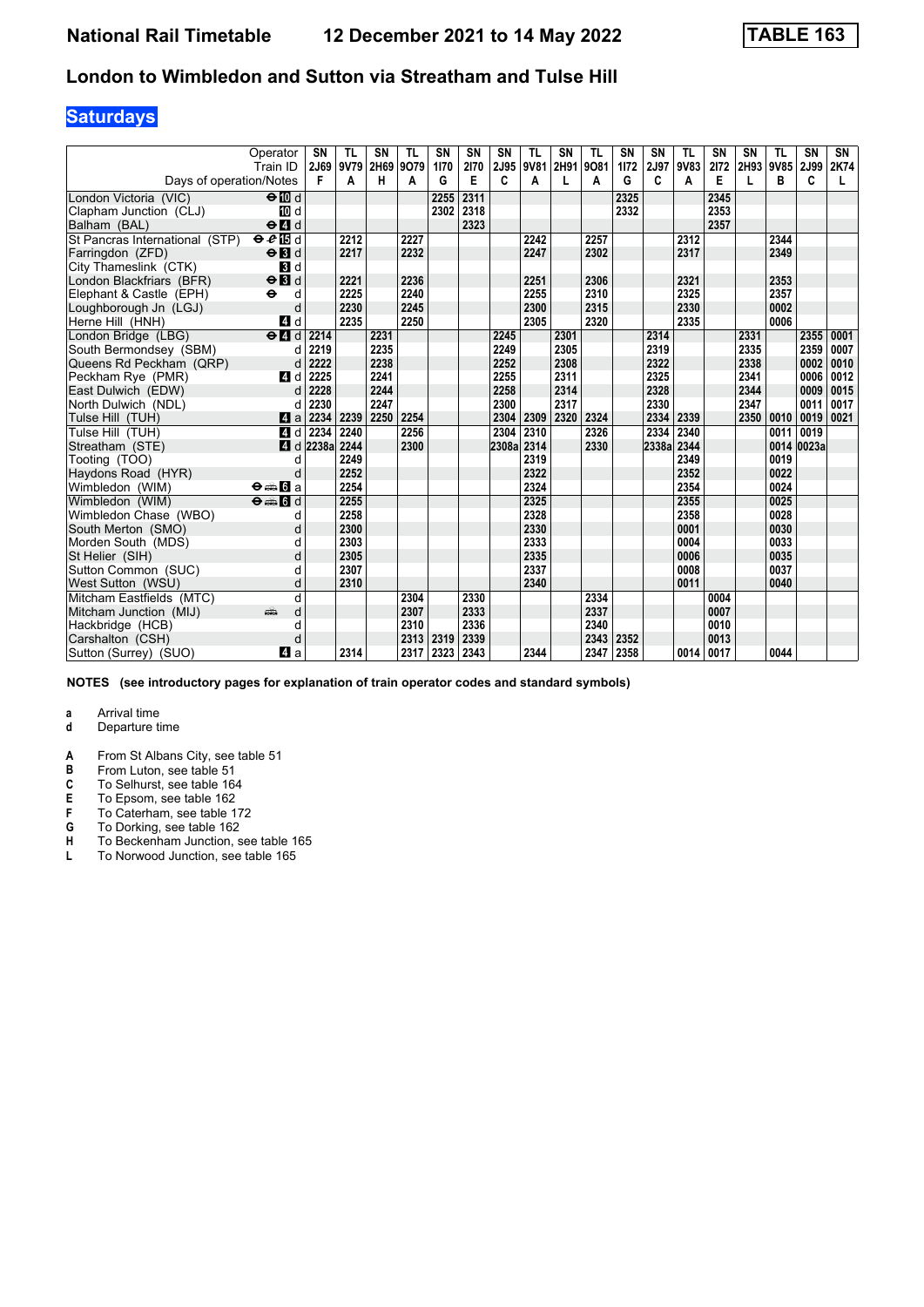# **Saturdays**

| Days of operation/Notes        | Operator<br>Train ID                     | SN<br>2J76<br>C         | SN<br>2K76<br>L |
|--------------------------------|------------------------------------------|-------------------------|-----------------|
|                                |                                          |                         |                 |
| London Victoria (VIC)          | $\Theta$ M d                             |                         |                 |
| Clapham Junction (CLJ)         | in d                                     |                         |                 |
| Balham (BAL)                   | $\Theta$ $\blacksquare$ d                |                         |                 |
| St Pancras International (STP) | $\Theta$ $e$ in d                        |                         |                 |
| Farringdon (ZFD)               | $\Theta$ <b>B</b> d                      |                         |                 |
| City Thameslink (CTK)          | <b>B</b> Id                              |                         |                 |
| London Blackfriars (BFR)       | $\Theta$ $\blacksquare$ d                |                         |                 |
| Elephant & Castle (EPH)        | ⊖<br>d                                   |                         |                 |
| Loughborough Jn (LGJ)          | d                                        |                         |                 |
| Herne Hill (HNH)               | 4 d                                      |                         |                 |
| London Bridge (LBG)            | $\Theta$ 4 $\theta$ 1 0025               |                         | 0031            |
| South Bermondsey (SBM)         | d                                        | 0029                    | 0035            |
| Queens Rd Peckham (QRP)        | d l                                      | 0034   0038             |                 |
| Peckham Rye (PMR)              |                                          | ZI d 0037               | 0041            |
| East Dulwich (EDW)             |                                          | d   0041   0044         |                 |
| North Dulwich (NDL)            | d l                                      | 0043                    | 0047            |
| Tulse Hill (TUH)               |                                          | $\blacksquare$ a   0047 | 0050            |
| Tulse Hill (TUH)               |                                          | ZI d 0047               |                 |
| Streatham (STE)                |                                          | $\blacksquare$ d 0051a  |                 |
| Tooting (TOO)                  | d                                        |                         |                 |
| Haydons Road (HYR)             | d                                        |                         |                 |
| Wimbledon (WIM)                | ⊖⇔Ma                                     |                         |                 |
| Wimbledon (WIM)                | $\Theta = \blacksquare$ $\blacksquare$ d |                         |                 |
| Wimbledon Chase (WBO)          | d                                        |                         |                 |
| South Merton (SMO)             | d                                        |                         |                 |
| Morden South (MDS)             | d                                        |                         |                 |
| St Helier (SIH)                | d                                        |                         |                 |
| Sutton Common (SUC)            | d                                        |                         |                 |
| West Sutton (WSU)              | d                                        |                         |                 |
| Mitcham Eastfields (MTC)       | d                                        |                         |                 |
| Mitcham Junction (MIJ)         | d<br>۵Ě                                  |                         |                 |
| Hackbridge (HCB)               | d                                        |                         |                 |
| Carshalton (CSH)               | d                                        |                         |                 |
| Sutton (Surrey) (SUO)          | ZI a                                     |                         |                 |

**NOTES (see introductory pages for explanation of train operator codes and standard symbols)**

- **d** Departure time
- **C C C** To Selhurst, see table 164<br>**L** To Norwood Junction, see
- To Norwood Junction, see table 165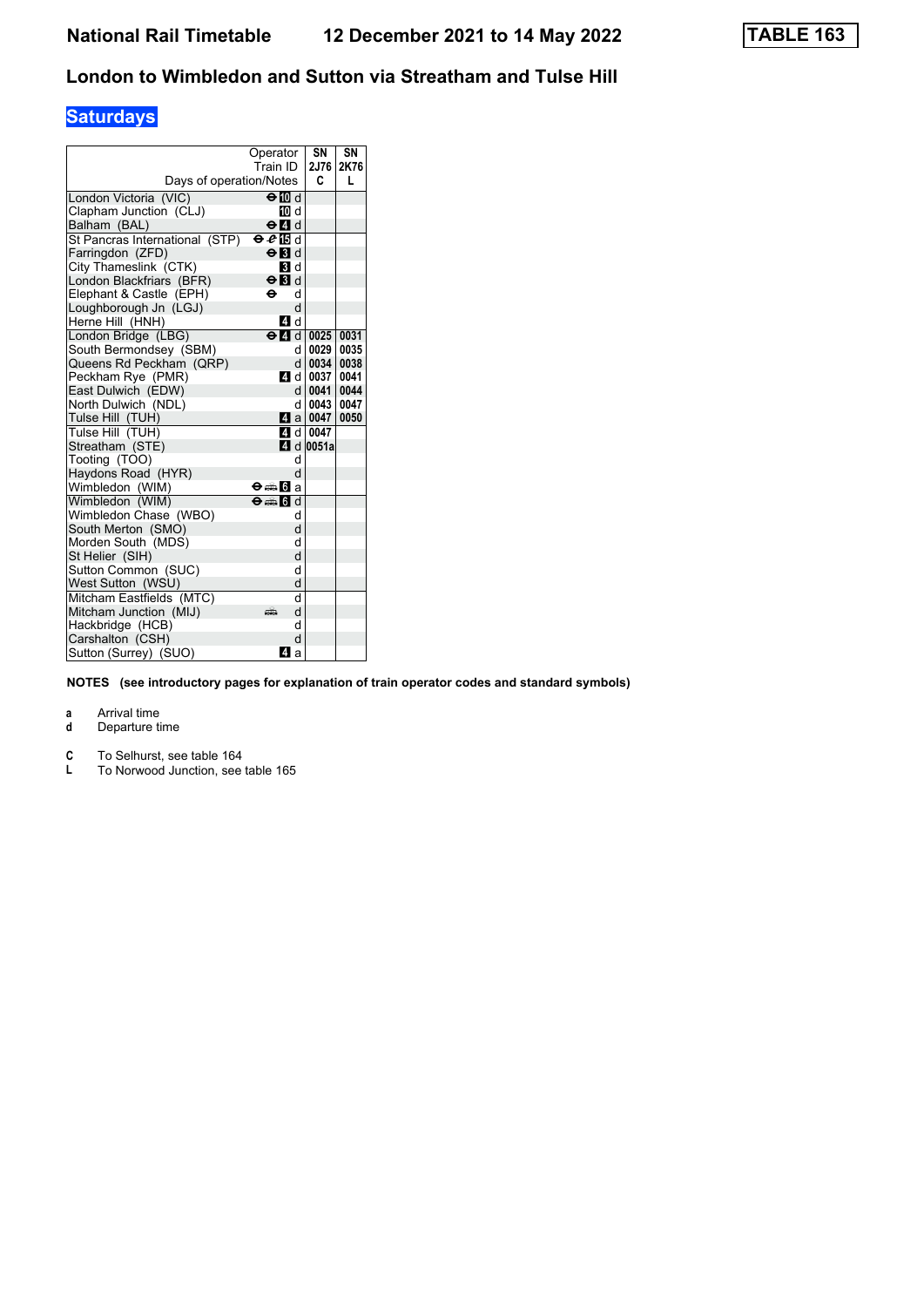## **Sundays**

|                                | Operator<br>Train ID                                                                                                                                                                                                                | SN<br>2192 | <b>SN</b><br>2194 | SN<br>2J09 | SN<br>2H09 | <b>SN</b><br>2196 | SN<br>2J11 | SN<br>2H11  | SN<br>2198 | SN<br>2J13 | <b>TL</b><br>9023 | SN<br>2H13 | <b>SN</b><br>2112 | SN<br>2J15 | SN<br>1114 | <b>TL</b><br>9025 | SN<br>2H15 | <b>SN</b><br>2114 | SN<br>1116 |
|--------------------------------|-------------------------------------------------------------------------------------------------------------------------------------------------------------------------------------------------------------------------------------|------------|-------------------|------------|------------|-------------------|------------|-------------|------------|------------|-------------------|------------|-------------------|------------|------------|-------------------|------------|-------------------|------------|
| Days of operation/Notes        |                                                                                                                                                                                                                                     | Е          | Е                 | F          | G          | E                 | F          | G           | Е          | F          |                   | G          | в                 | F          | E          |                   | G          | В                 | Е          |
| London Victoria (VIC)          | $\Theta$ III d 0640                                                                                                                                                                                                                 |            | 0710              |            |            | 0740              |            |             | 0810       |            |                   |            | 0841              |            | 0855       |                   |            | 0911              | 0925       |
| Clapham Junction (CLJ)         |                                                                                                                                                                                                                                     | 10 d 0647  | 0717              |            |            | 0747              |            |             | 0817       |            |                   |            | 0848              |            | 0902       |                   |            | 0918              | 0932       |
| Balham (BAL)                   | $\Theta$ 4 $\theta$ 1 0653                                                                                                                                                                                                          |            | 0723              |            |            | 0752              |            |             | 0823       |            |                   |            | 0853              |            |            |                   |            | 0923              |            |
| St Pancras International (STP) | eE                                                                                                                                                                                                                                  |            |                   |            |            |                   |            |             |            |            |                   |            |                   |            |            |                   |            |                   |            |
| Farringdon (ZFD)               | $\Theta$ $\blacksquare$                                                                                                                                                                                                             |            |                   |            |            |                   |            |             |            |            |                   |            |                   |            |            |                   |            |                   |            |
| City Thameslink (CTK)          | 3d                                                                                                                                                                                                                                  |            |                   |            |            |                   |            |             |            |            |                   |            |                   |            |            |                   |            |                   |            |
| London Blackfriars (BFR)       | $\Theta$ $\blacksquare$                                                                                                                                                                                                             |            |                   |            |            |                   |            |             |            |            |                   |            |                   |            |            |                   |            |                   |            |
| Elephant & Castle (EPH)        | $\ddot{\mathbf{e}}$<br>d                                                                                                                                                                                                            |            |                   |            |            |                   |            |             |            |            |                   |            |                   |            |            |                   |            |                   |            |
| Loughborough Jn (LGJ)          | d                                                                                                                                                                                                                                   |            |                   |            |            |                   |            |             |            |            |                   |            |                   |            |            |                   |            |                   |            |
| Herne Hill (HNH)               | 4 d                                                                                                                                                                                                                                 |            |                   |            |            |                   |            |             |            |            |                   |            |                   |            |            |                   |            |                   |            |
| London Bridge (LBG)            | $\Theta$ $\blacksquare$ d                                                                                                                                                                                                           |            |                   | 0716 0735  |            |                   |            | 0746 0805   |            | 0817       | 0830              | 0833       |                   | 0847       |            | 0900              | 0903       |                   |            |
| South Bermondsev (SBM)         | d                                                                                                                                                                                                                                   |            |                   | 0724e 0739 |            |                   | 0753c 0809 |             |            | 0824c      |                   | 0837       |                   | 0854c      |            |                   | 0907       |                   |            |
| Queens Rd Peckham (QRP)        | d                                                                                                                                                                                                                                   |            |                   | 0727       | 0742       |                   |            | 0756   0812 |            | 0827       |                   | 0840       |                   | 0857       |            |                   | 0910       |                   |            |
| Peckham Rve (PMR)              | 4 d                                                                                                                                                                                                                                 |            |                   | 0731       | 0745       |                   |            | 0800 0815   |            | 0830       | 0839              | 0843       |                   | 0900       |            | 0909              | 0913       |                   |            |
| East Dulwich (EDW)             | d                                                                                                                                                                                                                                   |            |                   | 0734       | 0748       |                   |            | 0803   0818 |            | 0833       |                   | 0846       |                   | 0903       |            |                   | 0916       |                   |            |
| North Dulwich (NDL)            | d                                                                                                                                                                                                                                   |            |                   | 0737       | 0751       |                   | 0806 0821  |             |            | 0835       |                   | 0848       |                   | 0905       |            |                   | 0918       |                   |            |
| Tulse Hill (TUH)               | Zi a                                                                                                                                                                                                                                |            |                   | 0740       | 0754       |                   |            | 0809 0824   |            | 0838       | 0845              | 0852       |                   | 0908       |            | 0915              | 0922       |                   |            |
| Tulse Hill (TUH)               | 4d                                                                                                                                                                                                                                  |            |                   | 0743       |            |                   | 0813       |             |            | 0839       | 0847              |            |                   | 0909       |            | 0917              |            |                   |            |
| Streatham (STE)                | 4 d                                                                                                                                                                                                                                 |            |                   | 0746a      |            |                   | 0816a      |             |            | 0842a 0851 |                   |            |                   | 0912a      |            | 0921              |            |                   |            |
| Tooting (TOO)                  | d                                                                                                                                                                                                                                   |            |                   |            |            |                   |            |             |            |            |                   |            |                   |            |            |                   |            |                   |            |
| Haydons Road (HYR)             | d                                                                                                                                                                                                                                   |            |                   |            |            |                   |            |             |            |            |                   |            |                   |            |            |                   |            |                   |            |
| Wimbledon (WIM)                | $\Theta = \blacksquare$ $\blacksquare$ a                                                                                                                                                                                            |            |                   |            |            |                   |            |             |            |            |                   |            |                   |            |            |                   |            |                   |            |
| Wimbledon (WIM)                | $\Theta = \blacksquare$ d                                                                                                                                                                                                           |            |                   |            |            |                   |            |             |            |            |                   |            |                   |            |            |                   |            |                   |            |
| Wimbledon Chase (WBO)          | d                                                                                                                                                                                                                                   |            |                   |            |            |                   |            |             |            |            |                   |            |                   |            |            |                   |            |                   |            |
| South Merton (SMO)             | d                                                                                                                                                                                                                                   |            |                   |            |            |                   |            |             |            |            |                   |            |                   |            |            |                   |            |                   |            |
| Morden South (MDS)             | d                                                                                                                                                                                                                                   |            |                   |            |            |                   |            |             |            |            |                   |            |                   |            |            |                   |            |                   |            |
| St Helier (SIH)                | d                                                                                                                                                                                                                                   |            |                   |            |            |                   |            |             |            |            |                   |            |                   |            |            |                   |            |                   |            |
| Sutton Common (SUC)            | d                                                                                                                                                                                                                                   |            |                   |            |            |                   |            |             |            |            |                   |            |                   |            |            |                   |            |                   |            |
| West Sutton (WSU)              | d                                                                                                                                                                                                                                   |            |                   |            |            |                   |            |             |            |            |                   |            |                   |            |            |                   |            |                   |            |
| Mitcham Eastfields (MTC)       | d                                                                                                                                                                                                                                   | 0700       | 0730              |            |            | 0800              |            |             | 0830       |            | 0855              |            | 0900              |            |            | 0925              |            | 0930              |            |
| Mitcham Junction (MIJ)         | and the set of the set of the set of the set of the set of the set of the set of the set of the set of the set of the set of the set of the set of the set of the set of the set of the set of the set of the set of the set o<br>d | 0703       | 0733              |            |            | 0803              |            |             | 0833       |            | 0858              |            | 0903              |            |            | 0928              |            | 0933              |            |
| Hackbridge (HCB)               | d                                                                                                                                                                                                                                   | 0706       | 0736              |            |            | 0806              |            |             | 0836       |            | 0901              |            | 0906              |            |            | 0931              |            | 0936              |            |
| Carshalton (CSH)               |                                                                                                                                                                                                                                     | 0709       | 0739              |            |            | 0809              |            |             | 0839       |            | 0904              |            | 0909              |            | 0919       | 0934              |            | 0939              | 0949       |
| Sutton (Surrey) (SUO)          | Z1 a                                                                                                                                                                                                                                | 0712       | 0742              |            |            | 0812              |            |             | 0842       |            | 0907              |            | 0913              |            | 0923       | 0937              |            | 0943              | 0953       |

**NOTES (see introductory pages for explanation of train operator codes and standard symbols)**

**a** Arrival time<br>**d** Departure t

**d** Departure time

**c** Arrives 3 minutes earlier

**e** Arrives 4 minutes earlier

**B** To Epsom, see table 162<br>**E** To Dorking, see table 162<br>**F** To East Crovdon, see tab **E** To Dorking, see table 162

**F** To East Croydon, see table 164 **6** To Crystal Palace, see table 165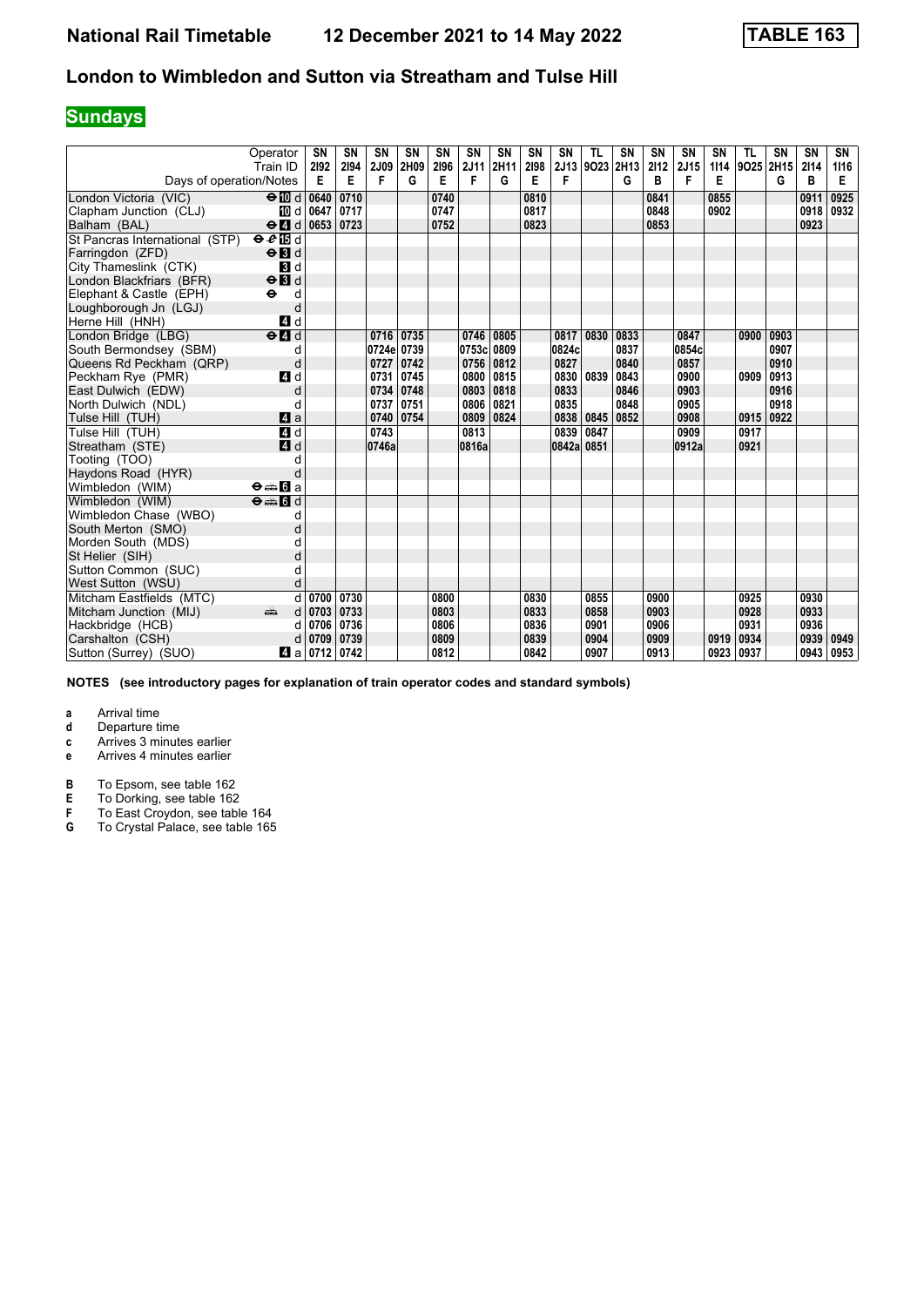## **Sundays**

|                                | Operator<br>Train ID                     | <b>SN</b><br>2J17           | <b>TL</b><br>9027 | SN<br>2H17 | SN<br>2116 | <b>SN</b><br>1118 | SN<br>2J19 | <b>TL</b>        | <b>TL</b><br>9V29 9O29 | SN<br>2118 | <b>SN</b><br>2H19 | <b>SN</b><br>1120 | <b>SN</b><br>2120 | <b>SN</b><br>2J21 | <b>TL</b><br>9V31 | SN   | <b>TL</b><br>2H21 9O31 | SN<br>1122 | SN<br>2122 |
|--------------------------------|------------------------------------------|-----------------------------|-------------------|------------|------------|-------------------|------------|------------------|------------------------|------------|-------------------|-------------------|-------------------|-------------------|-------------------|------|------------------------|------------|------------|
| Days of operation/Notes        |                                          | F                           |                   | G          | B          | E                 | F          | C                |                        | в          | G                 | Е                 | в                 | F                 | C                 | G    |                        | Е          | в          |
| London Victoria (VIC)          | $\Theta$ III d                           |                             |                   |            | 0941       | 0955              |            |                  |                        | 1011       |                   | 1025              | 1041              |                   |                   |      |                        | 1055       | 1111       |
| Clapham Junction (CLJ)         | 10 d                                     |                             |                   |            | 0948       | 1002              |            |                  |                        | 1018       |                   | 1032              | 1048              |                   |                   |      |                        | 1102       | 1118       |
| Balham (BAL)                   | $\Theta$ $\blacksquare$                  |                             |                   |            | 0953       |                   |            |                  |                        | 1023       |                   |                   | 1053              |                   |                   |      |                        |            | 1123       |
| St Pancras International (STP) | eE                                       |                             |                   |            |            |                   |            | 0937             |                        |            |                   |                   |                   |                   | 1007              |      |                        |            |            |
| Farringdon (ZFD)               | $\Theta$ <b>B</b> d                      |                             |                   |            |            |                   |            | 0941             |                        |            |                   |                   |                   |                   | 1011              |      |                        |            |            |
| City Thameslink (CTK)          | 3d                                       |                             |                   |            |            |                   |            |                  |                        |            |                   |                   |                   |                   |                   |      |                        |            |            |
| London Blackfriars (BFR)       | $\Theta$ $\blacksquare$                  |                             | 0929              |            |            |                   |            | 0946             | 0959                   |            |                   |                   |                   |                   | 1016              |      | 1036                   |            |            |
| Elephant & Castle (EPH)        | $\ddot{\mathbf{e}}$<br>d                 |                             | 0933              |            |            |                   |            | 0951             | 1003                   |            |                   |                   |                   |                   | 1021              |      | 1040                   |            |            |
| Loughborough Jn (LGJ)          | d                                        |                             | 0938              |            |            |                   |            | 0956             | 1008                   |            |                   |                   |                   |                   | 1026              |      | 1045                   |            |            |
| Herne Hill (HNH)               | 4 d                                      |                             | 0942              |            |            |                   |            | 1000             | 1012                   |            |                   |                   |                   |                   | 1030              |      | 1050                   |            |            |
| London Bridge (LBG)            | $\Theta$ <sup><math>\Box</math></sup>    | 0914                        |                   | 0931       |            |                   | 0944       |                  |                        |            | 1001              |                   |                   | 1014              |                   | 1031 |                        |            |            |
| South Bermondsey (SBM)         | d                                        | 0919                        |                   | 0935       |            |                   | 0949       |                  |                        |            | 1005              |                   |                   | 1019              |                   | 1035 |                        |            |            |
| Queens Rd Peckham (QRP)        | d                                        | 0922                        |                   | 0938       |            |                   | 0952       |                  |                        |            | 1008              |                   |                   | 1022              |                   | 1038 |                        |            |            |
| Peckham Rye (PMR)              | 4 d                                      | 0925                        |                   | 0941       |            |                   | 0955       |                  |                        |            | 1011              |                   |                   | 1025              |                   | 1041 |                        |            |            |
| East Dulwich (EDW)             | d                                        | 0928                        |                   | 0944       |            |                   | 0958       |                  |                        |            | 1014              |                   |                   | 1028              |                   | 1044 |                        |            |            |
| North Dulwich (NDL)            | d                                        | 0930                        |                   | 0947       |            |                   | 1000       |                  |                        |            | 1017              |                   |                   | 1030              |                   | 1047 |                        |            |            |
| Tulse Hill (TUH)               | Z1 a                                     | 0933                        | 0946              | 0952       |            |                   | 1003       | 1005             | 1016                   |            | 1020              |                   |                   | 1033              | 1035              | 1050 | 1054                   |            |            |
| Tulse Hill (TUH)               |                                          | 4 d 0934                    | 0947              |            |            |                   | 1004       | 1007             | 1017                   |            |                   |                   |                   | 1034              | 1037              |      | 1057                   |            |            |
| Streatham (STE)                |                                          | $\blacksquare$ d 0937a 0951 |                   |            |            |                   | 1007a      | 1011             | 1021                   |            |                   |                   |                   | 1037a             | 1041              |      | 1101                   |            |            |
| Tooting (TOO)                  | d                                        |                             |                   |            |            |                   |            | 1017             |                        |            |                   |                   |                   |                   | 1047              |      |                        |            |            |
| Haydons Road (HYR)             | d                                        |                             |                   |            |            |                   |            | 1020             |                        |            |                   |                   |                   |                   | 1050              |      |                        |            |            |
| Wimbledon (WIM)                | $\Theta = \blacksquare$ $\blacksquare$ a |                             |                   |            |            |                   |            | 1023             |                        |            |                   |                   |                   |                   | 1053              |      |                        |            |            |
| Wimbledon (WIM)                | $\theta = 5d$                            |                             |                   |            |            |                   |            | $\frac{1023}{ }$ |                        |            |                   |                   |                   |                   | 1053              |      |                        |            |            |
| Wimbledon Chase (WBO)          | d                                        |                             |                   |            |            |                   |            | 1028             |                        |            |                   |                   |                   |                   | 1058              |      |                        |            |            |
| South Merton (SMO)             | d                                        |                             |                   |            |            |                   |            | 1030             |                        |            |                   |                   |                   |                   | 1100              |      |                        |            |            |
| Morden South (MDS)             |                                          |                             |                   |            |            |                   |            | 1033             |                        |            |                   |                   |                   |                   | 1103              |      |                        |            |            |
| St Helier (SIH)                |                                          |                             |                   |            |            |                   |            | 1035             |                        |            |                   |                   |                   |                   | 1105              |      |                        |            |            |
| Sutton Common (SUC)            |                                          |                             |                   |            |            |                   |            | 1037             |                        |            |                   |                   |                   |                   | 1107              |      |                        |            |            |
| West Sutton (WSU)              | d                                        |                             |                   |            |            |                   |            | 1040             |                        |            |                   |                   |                   |                   | 1110              |      |                        |            |            |
| Mitcham Eastfields (MTC)       | d                                        |                             | 0955              |            | 1000       |                   |            |                  | 1025                   | 1030       |                   |                   | 1100              |                   |                   |      | 1105                   |            | 1130       |
| Mitcham Junction (MIJ)         | añ,<br>d                                 |                             | 0958              |            | 1003       |                   |            |                  | 1028                   | 1033       |                   |                   | 1103              |                   |                   |      | 1108                   |            | 1133       |
| Hackbridge (HCB)               | d                                        |                             | 1001              |            | 1006       |                   |            |                  | 1031                   | 1036       |                   |                   | 1106              |                   |                   |      | 1111                   |            | 1136       |
| Carshalton (CSH)               | d                                        |                             | 1004              |            | 1009       | 1019              |            |                  | 1034                   | 1039       |                   | 1049              | 1109              |                   |                   |      | 1114                   | 1119       | 1139       |
| Sutton (Surrey) (SUO)          | ZI a                                     |                             | 1007              |            | 1013       | 1023              |            | 1044             | 1037                   | 1043       |                   | 1053              | 1113              |                   | 1114              |      | 1117                   | 1123       | 1143       |

**NOTES (see introductory pages for explanation of train operator codes and standard symbols)**

# **a** Arrival time<br>**d** Departure t

- **d** Departure time
- **B** To Epsom, see table 162<br>**C** From Luton, see table 51
- **C** From Luton, see table 51<br>**E** To Dorking, see table 162

**E** To Dorking, see table 162

- **F** To East Croydon, see table 164
- **6** To Crystal Palace, see table 165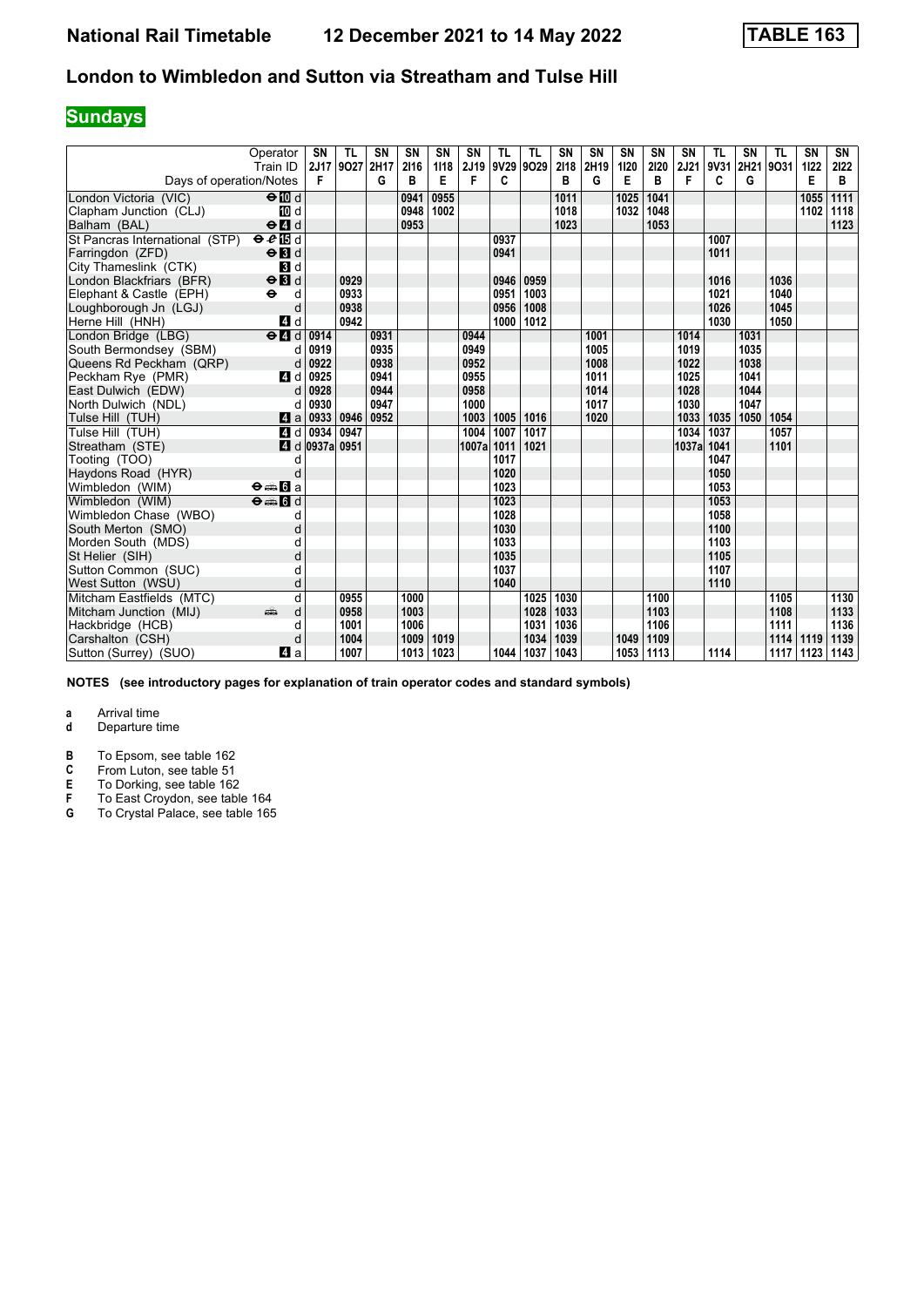## **Sundays**

|                                | Operator<br>Train ID                      | <b>SN</b><br>2J23        | <b>TL</b><br>9V33 | SN<br>2H23 | <b>TL</b><br>9033 | <b>SN</b><br>1124 | SN<br>2124 | SN                | <b>TL</b><br>2J25 9V35 2H25 | <b>SN</b> | <b>TL</b><br>9035 | SN<br>1126 | <b>SN</b><br>2126 | SN<br>2J27 | <b>TL</b><br>9V37 | SN<br>2H27 9O37 | <b>TL</b> | SN<br>1128 | SN<br>2128 |
|--------------------------------|-------------------------------------------|--------------------------|-------------------|------------|-------------------|-------------------|------------|-------------------|-----------------------------|-----------|-------------------|------------|-------------------|------------|-------------------|-----------------|-----------|------------|------------|
| Days of operation/Notes        |                                           | F                        | C                 | G          |                   | E                 | B          | F                 | C                           | G         |                   | Е          | B                 | F          | C                 | G               |           | Е          | B          |
| London Victoria (VIC)          | $\Theta$ $\blacksquare$ d                 |                          |                   |            |                   | 1125              | 1141       |                   |                             |           |                   | 1155       | 1211              |            |                   |                 |           | 1225       | 1241       |
| Clapham Junction (CLJ)         | TO d                                      |                          |                   |            |                   | 1132              | 1148       |                   |                             |           |                   | 1202       | 1218              |            |                   |                 |           | 1232       | 1248       |
| Balham (BAL)                   | $\Theta$ <sup><math>\Omega</math></sup> d |                          |                   |            |                   |                   | 1153       |                   |                             |           |                   |            | 1223              |            |                   |                 |           |            | 1253       |
| St Pancras International (STP) | eE                                        |                          | 1037              |            |                   |                   |            |                   | 1107                        |           |                   |            |                   |            | 1137              |                 | 1157      |            |            |
| Farringdon (ZFD)               | $\Theta$ $\blacksquare$ d                 |                          | 1041              |            |                   |                   |            |                   | 1111                        |           |                   |            |                   |            | 1141              |                 | 1201      |            |            |
| City Thameslink (CTK)          | $\mathbf{B}$ d                            |                          |                   |            |                   |                   |            |                   |                             |           |                   |            |                   |            |                   |                 |           |            |            |
| London Blackfriars (BFR)       | $\Theta$ <b>B</b> d                       |                          | 1046              |            | 1106              |                   |            |                   | 1116                        |           | 1136              |            |                   |            | 1146              |                 | 1206      |            |            |
| Elephant & Castle (EPH)        | $\ddot{\mathbf{e}}$<br>d                  |                          | 1051              |            | 1110              |                   |            |                   | 1121                        |           | 1140              |            |                   |            | 1151              |                 | 1210      |            |            |
| Loughborough Jn (LGJ)          | d                                         |                          | 1056              |            | 1115              |                   |            |                   | 1126                        |           | 1145              |            |                   |            | 1156              |                 | 1215      |            |            |
| Herne Hill (HNH)               | 4 d                                       |                          | 1100              |            | 1120              |                   |            |                   | 1130                        |           | 1150              |            |                   |            | 1200              |                 | 1220      |            |            |
| London Bridge (LBG)            | $\Theta$ <sup><math>\Box</math> d</sup>   | 1044                     |                   | 1101       |                   |                   |            | 1114              |                             | 1131      |                   |            |                   | 1144       |                   | 1201            |           |            |            |
| South Bermondsey (SBM)         | d                                         | 1049                     |                   | 1105       |                   |                   |            | 1119              |                             | 1135      |                   |            |                   | 1149       |                   | 1205            |           |            |            |
| Queens Rd Peckham (QRP)        | d                                         | 1052                     |                   | 1108       |                   |                   |            | 1122              |                             | 1138      |                   |            |                   | 1152       |                   | 1208            |           |            |            |
| Peckham Rye (PMR)              | 4 d                                       | 1055                     |                   | 1111       |                   |                   |            | 1125              |                             | 1141      |                   |            |                   | 1155       |                   | 1211            |           |            |            |
| East Dulwich (EDW)             | d                                         | 1058                     |                   | 1114       |                   |                   |            | 1128              |                             | 1144      |                   |            |                   | 1158       |                   | 1214            |           |            |            |
| North Dulwich (NDL)            | d                                         | 1100                     |                   | 1117       |                   |                   |            | 1130              |                             | 1147      |                   |            |                   | 1200       |                   | 1217            |           |            |            |
| Tulse Hill (TUH)               | ZI a                                      | 1103                     | 1105              | 1120       | 1124              |                   |            | 1133              | 1135                        | 1150      | 1154              |            |                   | 1203       | 1205              | 1220            | 1224      |            |            |
| Tulse Hill (TUH)               | 4d                                        | 1104                     | 1107              |            | 1127              |                   |            | $\overline{1134}$ | 1137                        |           | 1157              |            |                   | 1204       | 1207              |                 | 1227      |            |            |
| Streatham (STE)                |                                           | $\blacksquare$ d   1107a | 1111              |            | 1131              |                   |            | 1137a 1141        |                             |           | 1201              |            |                   | 1207a      | 1211              |                 | 1231      |            |            |
| Tooting (TOO)                  | d                                         |                          | 1119              |            |                   |                   |            |                   | 1149                        |           |                   |            |                   |            | 1219              |                 |           |            |            |
| Haydons Road (HYR)             | d                                         |                          | 1122              |            |                   |                   |            |                   | 1152                        |           |                   |            |                   |            | 1222              |                 |           |            |            |
| Wimbledon (WIM)                | $\Theta = \blacksquare$ $\blacksquare$ a  |                          | 1124              |            |                   |                   |            |                   | 1154                        |           |                   |            |                   |            | 1224              |                 |           |            |            |
| Wimbledon (WIM)                | $\Theta = \blacksquare$ $\blacksquare$ d  |                          | 1125              |            |                   |                   |            |                   | 1155                        |           |                   |            |                   |            | 1225              |                 |           |            |            |
| Wimbledon Chase (WBO)          | d                                         |                          | 1128              |            |                   |                   |            |                   | 1158                        |           |                   |            |                   |            | 1228              |                 |           |            |            |
| South Merton (SMO)             | d                                         |                          | 1130              |            |                   |                   |            |                   | 1200                        |           |                   |            |                   |            | 1230              |                 |           |            |            |
| Morden South (MDS)             | d                                         |                          | 1133              |            |                   |                   |            |                   | 1203                        |           |                   |            |                   |            | 1233              |                 |           |            |            |
| St Helier (SIH)                | d                                         |                          | 1135              |            |                   |                   |            |                   | 1205                        |           |                   |            |                   |            | 1235              |                 |           |            |            |
| Sutton Common (SUC)            | d                                         |                          | 1137              |            |                   |                   |            |                   | 1207                        |           |                   |            |                   |            | 1237              |                 |           |            |            |
| West Sutton (WSU)              | d                                         |                          | 1140              |            |                   |                   |            |                   | 1210                        |           |                   |            |                   |            | 1240              |                 |           |            |            |
| Mitcham Eastfields (MTC)       | q                                         |                          |                   |            | 1135              |                   | 1200       |                   |                             |           | 1205              |            | 1230              |            |                   |                 | 1235      |            | 1300       |
| Mitcham Junction (MIJ)         | ain<br>d                                  |                          |                   |            | 1138              |                   | 1203       |                   |                             |           | 1208              |            | 1233              |            |                   |                 | 1238      |            | 1303       |
| Hackbridge (HCB)               | d                                         |                          |                   |            | 1141              |                   | 1206       |                   |                             |           | 1211              |            | 1236              |            |                   |                 | 1241      |            | 1306       |
| Carshalton (CSH)               | d                                         |                          |                   |            | 1144              | 1149              | 1209       |                   |                             |           | 1214              | 1219       | 1239              |            |                   |                 | 1244      | 1249       | 1309       |
| Sutton (Surrey) (SUO)          | ZI a                                      |                          | 1144              |            | 1147              | 1153              | 1213       |                   | 1214                        |           | 1217              | 1223       | 1243              |            | 1244              |                 | 1247      | 1253       | 1313       |

**NOTES (see introductory pages for explanation of train operator codes and standard symbols)**

# **a** Arrival time<br>**d** Departure t

- **d** Departure time
- **B** To Epsom, see table 162<br>**C** From Luton, see table 51
- **C** From Luton, see table 51<br>**E** To Dorking, see table 162

**E** To Dorking, see table 162

- **F** To East Croydon, see table 164
- **6** To Crystal Palace, see table 165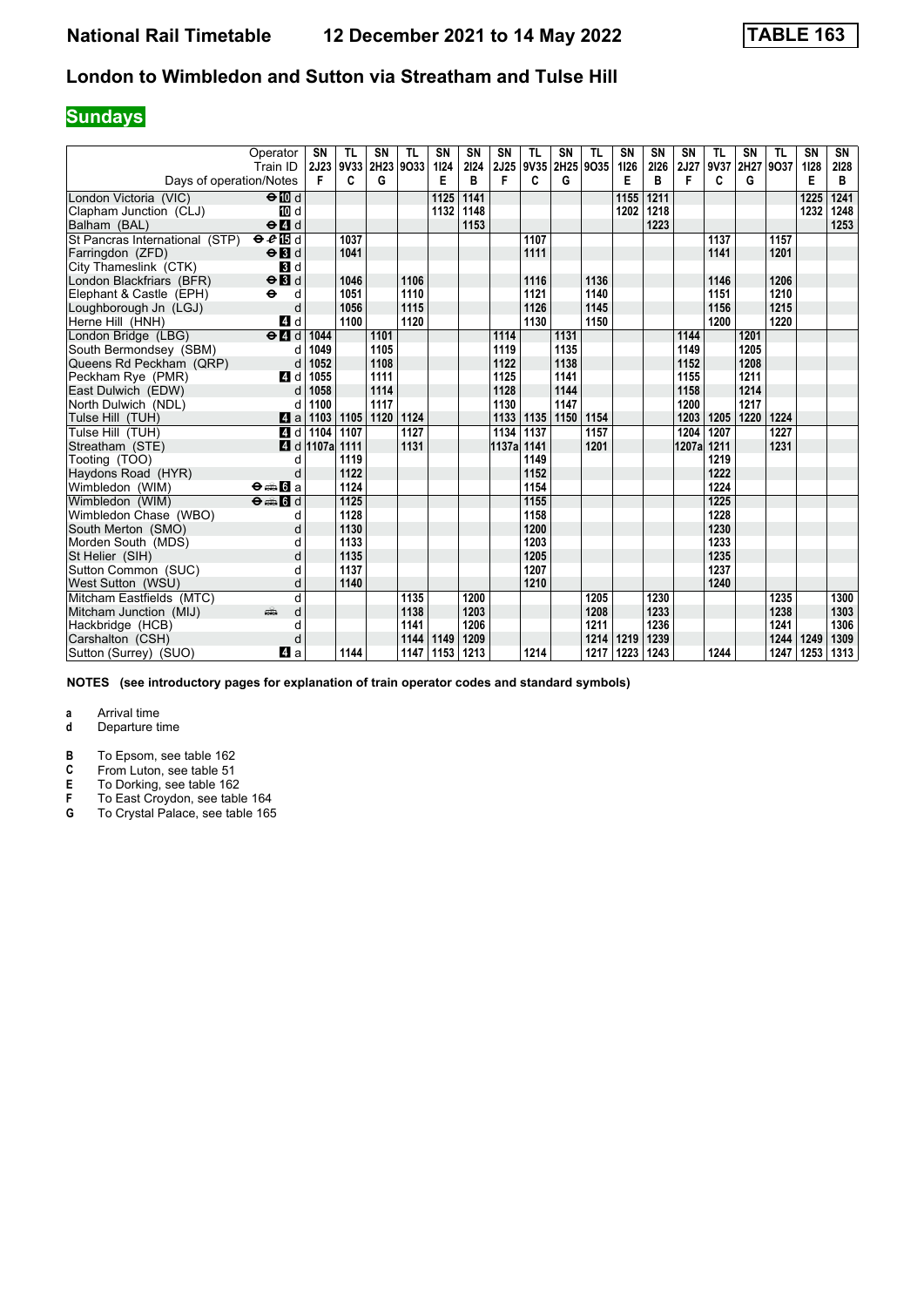## **Sundays**

|                                | Operator<br>Train ID                     | <b>SN</b><br>2J29 | <b>TL</b><br>9V39 | SN<br>2H29 9O39 | <b>TL</b> | <b>SN</b><br>1130 | SN<br>2130 | <b>SN</b><br>2J31 | <b>TL</b><br>9V41 | SN<br>2H31 | <b>TL</b><br>9041 | SN<br>1132 | SN<br>2132 | SN<br>2J33 | <b>TL</b><br>9V43 | <b>SN</b> | <b>TL</b><br>2H33 9O43 | SN<br>1134 | SN<br>2134 |
|--------------------------------|------------------------------------------|-------------------|-------------------|-----------------|-----------|-------------------|------------|-------------------|-------------------|------------|-------------------|------------|------------|------------|-------------------|-----------|------------------------|------------|------------|
| Days of operation/Notes        |                                          | F                 | C                 | G               |           | E                 | B          | F                 | C                 | G          | C                 | E          | B          | F          | C                 | G         | Α                      | Е          | в          |
| London Victoria (VIC)          | $\Theta$ III d                           |                   |                   |                 |           | 1255              | 1311       |                   |                   |            |                   | 1325       | 1341       |            |                   |           |                        | 1355       | 1411       |
| Clapham Junction (CLJ)         | TO d                                     |                   |                   |                 |           | 1302              | 1318       |                   |                   |            |                   | 1332       | 1348       |            |                   |           |                        | 1402       | 1418       |
| Balham (BAL)                   | $\Theta$ <sup><math>d</math></sup>       |                   |                   |                 |           |                   | 1323       |                   |                   |            |                   |            | 1353       |            |                   |           |                        |            | 1423       |
| St Pancras International (STP) | eE                                       |                   | 1207              |                 | 1227      |                   |            |                   | 1237              |            | 1257              |            |            |            | 1312              |           | 1327                   |            |            |
| Farringdon (ZFD)               | $\Theta$ <b>B</b> d                      |                   | 1211              |                 | 1231      |                   |            |                   | 1241              |            | 1301              |            |            |            | 1316              |           | 1331                   |            |            |
| City Thameslink (CTK)          | $\mathbf{B}$ d                           |                   |                   |                 |           |                   |            |                   |                   |            |                   |            |            |            |                   |           |                        |            |            |
| London Blackfriars (BFR)       | $\Theta$ $\blacksquare$                  |                   | 1216              |                 | 1236      |                   |            |                   | 1246              |            | 1306              |            |            |            | 1321              |           | 1336                   |            |            |
| Elephant & Castle (EPH)        | $\ddot{\phantom{1}}$<br>d                |                   | 1221              |                 | 1240      |                   |            |                   | 1251              |            | 1310              |            |            |            | 1325              |           | 1340                   |            |            |
| Loughborough Jn (LGJ)          | d                                        |                   | 1226              |                 | 1245      |                   |            |                   | 1256              |            | 1315              |            |            |            | 1330              |           | 1345                   |            |            |
| Herne Hill (HNH)               | 4 d                                      |                   | 1234f             |                 | 1250      |                   |            |                   | 1304f             |            | 1320              |            |            |            | 1334              |           | 1350                   |            |            |
| London Bridge (LBG)            | $e$ $d$                                  | 1214              |                   | 1231            |           |                   |            | 1244              |                   | 1301       |                   |            |            | 1314       |                   | 1331      |                        |            |            |
| South Bermondsey (SBM)         | d                                        | 1219              |                   | 1235            |           |                   |            | 1249              |                   | 1305       |                   |            |            | 1319       |                   | 1335      |                        |            |            |
| Queens Rd Peckham (QRP)        | d                                        | 1222              |                   | 1238            |           |                   |            | 1252              |                   | 1308       |                   |            |            | 1322       |                   | 1338      |                        |            |            |
| Peckham Rye (PMR)              | 4 d                                      | 1225              |                   | 1241            |           |                   |            | 1255              |                   | 1311       |                   |            |            | 1325       |                   | 1341      |                        |            |            |
| East Dulwich (EDW)             | d                                        | 1228              |                   | 1244            |           |                   |            | 1258              |                   | 1314       |                   |            |            | 1328       |                   | 1344      |                        |            |            |
| North Dulwich (NDL)            | d                                        | 1230              |                   | 1247            |           |                   |            | 1300              |                   | 1317       |                   |            |            | 1330       |                   | 1347      |                        |            |            |
| Tulse Hill (TUH)               | 4a                                       | 1233              | 1239              | 1250            | 1254      |                   |            | 1303              | 1309              | 1320       | 1324              |            |            | 1333       | 1339              | 1350      | 1354                   |            |            |
| Tulse Hill (TUH)               | 4d                                       | 1234              | 1239              |                 | 1257      |                   |            | 1304              | 1309              |            | 1327              |            |            | 1334       | 1339              |           | 1357                   |            |            |
| Streatham (STE)                | 4 d                                      | 1237a             | 1243              |                 | 1301      |                   |            | 1307a 1313        |                   |            | 1331              |            |            | 1337a      | 1343              |           | 1401                   |            |            |
| Tooting (TOO)                  | d                                        |                   | 1249              |                 |           |                   |            |                   | 1319              |            |                   |            |            |            | 1349              |           |                        |            |            |
| Haydons Road (HYR)             | d                                        |                   | 1252              |                 |           |                   |            |                   | 1322              |            |                   |            |            |            | 1352              |           |                        |            |            |
| Wimbledon (WIM)                | $\Theta = \blacksquare$ $\blacksquare$ a |                   | 1254              |                 |           |                   |            |                   | 1324              |            |                   |            |            |            | 1354              |           |                        |            |            |
| Wimbledon (WIM)                | $\Theta = \blacksquare$ $\blacksquare$ d |                   | 1255              |                 |           |                   |            |                   | 1325              |            |                   |            |            |            | 1355              |           |                        |            |            |
| Wimbledon Chase (WBO)          | d                                        |                   | 1258              |                 |           |                   |            |                   | 1328              |            |                   |            |            |            | 1358              |           |                        |            |            |
| South Merton (SMO)             | d                                        |                   | 1300              |                 |           |                   |            |                   | 1330              |            |                   |            |            |            | 1400              |           |                        |            |            |
| Morden South (MDS)             | d                                        |                   | 1303              |                 |           |                   |            |                   | 1333              |            |                   |            |            |            | 1403              |           |                        |            |            |
| St Helier (SIH)                | d                                        |                   | 1305              |                 |           |                   |            |                   | 1335              |            |                   |            |            |            | 1405              |           |                        |            |            |
| Sutton Common (SUC)            | q                                        |                   | 1307              |                 |           |                   |            |                   | 1337              |            |                   |            |            |            | 1407              |           |                        |            |            |
| West Sutton (WSU)              | d                                        |                   | 1310              |                 |           |                   |            |                   | 1340              |            |                   |            |            |            | 1410              |           |                        |            |            |
| Mitcham Eastfields (MTC)       | d                                        |                   |                   |                 | 1305      |                   | 1330       |                   |                   |            | 1335              |            | 1400       |            |                   |           | 1405                   |            | 1430       |
| Mitcham Junction (MIJ)         | d<br>پیش                                 |                   |                   |                 | 1308      |                   | 1333       |                   |                   |            | 1338              |            | 1403       |            |                   |           | 1408                   |            | 1433       |
| Hackbridge (HCB)               | d                                        |                   |                   |                 | 1311      |                   | 1336       |                   |                   |            | 1341              |            | 1406       |            |                   |           | 1411                   |            | 1436       |
| Carshalton (CSH)               | d                                        |                   |                   |                 | 1314      | 1319              | 1339       |                   |                   |            | 1344              | 1349       | 1409       |            |                   |           | 1414                   | 1419       | 1439       |
| Sutton (Surrey) (SUO)          | ZI a                                     |                   | 1314              |                 | 1317      | 1323              | 1343       |                   | 1344              |            | 1347              | 1353       | 1413       |            | 1414              |           | 1417                   | 1423       | 1443       |

**NOTES (see introductory pages for explanation of train operator codes and standard symbols)**

**a** Arrival time<br>**d** Departure t

**d** Departure time<br>**f** Arrives 5 minute

**f** Arrives 5 minutes earlier

**A** From St Albans City, see table 51

**B** To Epsom, see table 162

**C** From Luton, see table 51<br>**E** To Dorking, see table 162

**E** To Dorking, see table 162<br>**F** To East Croydon, see table

**F** To East Croydon, see table 164<br>**G** To Crystal Palace, see table 165

To Crystal Palace, see table 165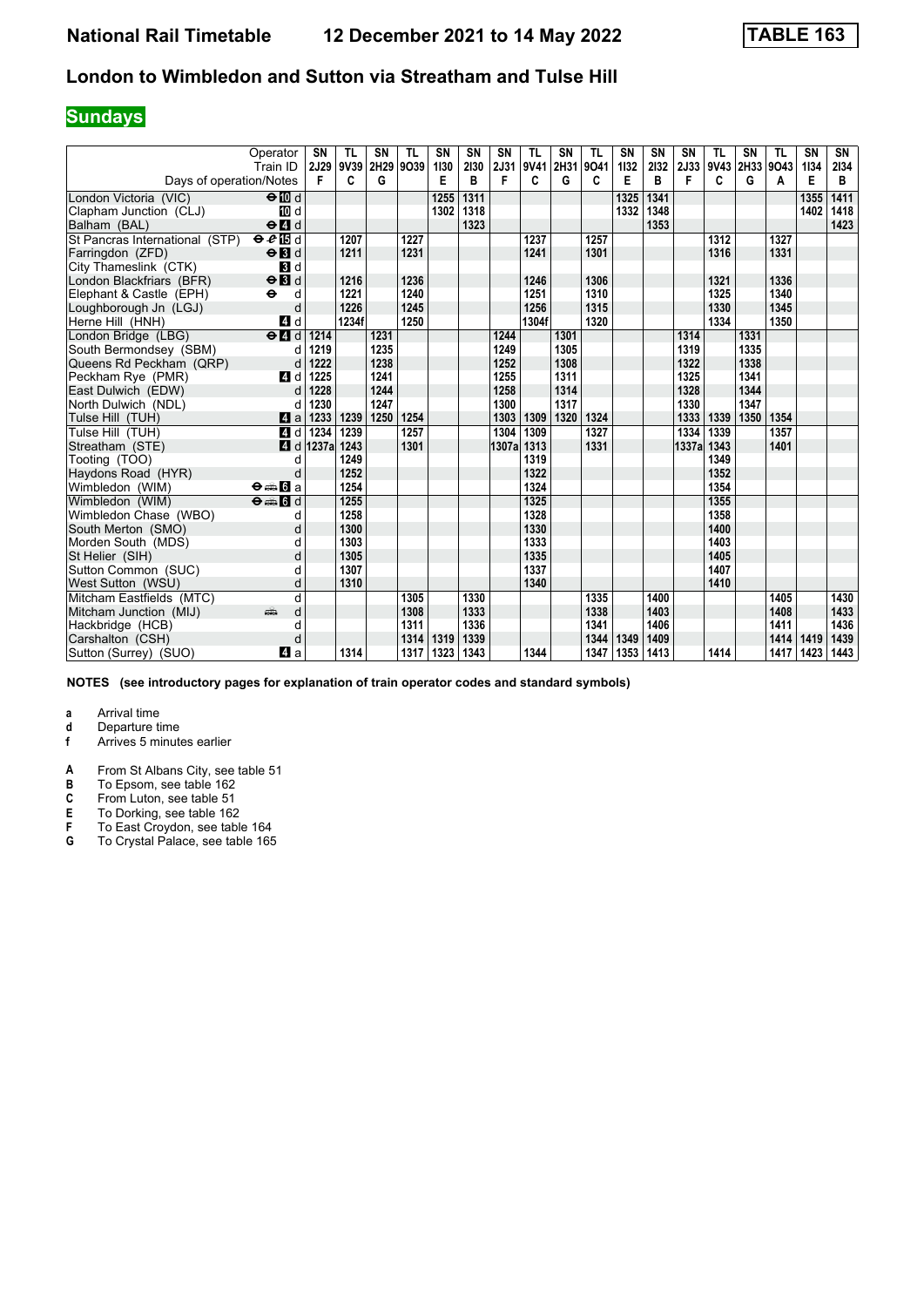## **Sundays**

|                                | Operator<br>Train ID                      | <b>SN</b><br>2J35 | <b>TL</b><br>9V45 | SN<br>2H35 | <b>TL</b><br>9045 | <b>SN</b><br>1136 | SN<br>2136 | SN<br>2J37 | <b>TL</b><br>9V47 | SN<br>2H37 | <b>TL</b><br>9047 | SN<br>1138 | <b>SN</b><br>2138 | SN<br>2J39 | <b>TL</b><br>9V49 | SN<br>2H39 | <b>TL</b><br>9049 | SN<br>1140 | SN<br>2140 |
|--------------------------------|-------------------------------------------|-------------------|-------------------|------------|-------------------|-------------------|------------|------------|-------------------|------------|-------------------|------------|-------------------|------------|-------------------|------------|-------------------|------------|------------|
| Days of operation/Notes        |                                           | F                 | C                 | G          | A                 | E                 | B          | F          | C                 | G          | A                 | Е          | B                 | F          | C                 | G          | A                 | Е          | В          |
| London Victoria (VIC)          | $\Theta$ III d                            |                   |                   |            |                   | 1425              | 1441       |            |                   |            |                   | 1455       | 1511              |            |                   |            |                   | 1525       | 1541       |
| Clapham Junction (CLJ)         | TO d                                      |                   |                   |            |                   | 1432              | 1448       |            |                   |            |                   | 1502       | 1518              |            |                   |            |                   | 1532       | 1548       |
| Balham (BAL)                   | $\Theta$ <sup><math>\Omega</math></sup> d |                   |                   |            |                   |                   | 1453       |            |                   |            |                   |            | 1523              |            |                   |            |                   |            | 1553       |
| St Pancras International (STP) | eE                                        |                   | 1342              |            | 1357              |                   |            |            | 1412              |            | 1427              |            |                   |            | 1442              |            | 1457              |            |            |
| Farringdon (ZFD)               | $\Theta$ $\blacksquare$                   |                   | 1346              |            | 1401              |                   |            |            | 1416              |            | 1431              |            |                   |            | 1446              |            | 1501              |            |            |
| City Thameslink (CTK)          | $\mathbf{3}$ d                            |                   |                   |            |                   |                   |            |            |                   |            |                   |            |                   |            |                   |            |                   |            |            |
| London Blackfriars (BFR)       | $\Theta$ <b>B</b> d                       |                   | 1351              |            | 1406              |                   |            |            | 1421              |            | 1436              |            |                   |            | 1451              |            | 1506              |            |            |
| Elephant & Castle (EPH)        | $\ddot{\mathbf{e}}$<br>d                  |                   | 1355              |            | 1410              |                   |            |            | 1425              |            | 1440              |            |                   |            | 1455              |            | 1510              |            |            |
| Loughborough Jn (LGJ)          | d                                         |                   | 1400              |            | 1415              |                   |            |            | 1430              |            | 1445              |            |                   |            | 1500              |            | 1515              |            |            |
| Herne Hill (HNH)               | 4d                                        |                   | 1404              |            | 1420              |                   |            |            | 1434              |            | 1450              |            |                   |            | 1504              |            | 1520              |            |            |
| London Bridge (LBG)            | $e$ $d$                                   | 1344              |                   | 1401       |                   |                   |            | 1414       |                   | 1431       |                   |            |                   | 1444       |                   | 1501       |                   |            |            |
| South Bermondsev (SBM)         | d                                         | 1349              |                   | 1405       |                   |                   |            | 1419       |                   | 1435       |                   |            |                   | 1449       |                   | 1505       |                   |            |            |
| Queens Rd Peckham (QRP)        | d                                         | 1352              |                   | 1408       |                   |                   |            | 1422       |                   | 1438       |                   |            |                   | 1452       |                   | 1508       |                   |            |            |
| Peckham Rve (PMR)              | 4 d                                       | 1355              |                   | 1411       |                   |                   |            | 1425       |                   | 1441       |                   |            |                   | 1455       |                   | 1511       |                   |            |            |
| East Dulwich (EDW)             | d                                         | 1358              |                   | 1414       |                   |                   |            | 1428       |                   | 1444       |                   |            |                   | 1458       |                   | 1514       |                   |            |            |
| North Dulwich (NDL)            | d                                         | 1400              |                   | 1417       |                   |                   |            | 1430       |                   | 1447       |                   |            |                   | 1500       |                   | 1517       |                   |            |            |
| Tulse Hill (TUH)               | ZI a                                      | 1403              | 1409              | 1420       | 1424              |                   |            | 1433       | 1439              | 1450       | 1454              |            |                   | 1503       | 1509              | 1520       | 1524              |            |            |
| Tulse Hill (TUH)               | 4d                                        | 1404              | 1409              |            | 1427              |                   |            | 1434       | 1439              |            | 1457              |            |                   | 1504       | 1509              |            | 1527              |            |            |
| Streatham (STE)                | 4 d                                       | 1407a             | 1413              |            | 1431              |                   |            | 1437a 1443 |                   |            | 1501              |            |                   | 1507a      | 1513              |            | 1531              |            |            |
| Tooting (TOO)                  | d                                         |                   | 1419              |            |                   |                   |            |            | 1449              |            |                   |            |                   |            | 1519              |            |                   |            |            |
| Haydons Road (HYR)             | d                                         |                   | 1422              |            |                   |                   |            |            | 1452              |            |                   |            |                   |            | 1522              |            |                   |            |            |
| Wimbledon (WIM)                | $\Theta = \blacksquare$ $\blacksquare$ a  |                   | 1424              |            |                   |                   |            |            | 1454              |            |                   |            |                   |            | 1524              |            |                   |            |            |
| Wimbledon (WIM)                | $\Theta = \blacksquare$ $d$               |                   | 1425              |            |                   |                   |            |            | 1455              |            |                   |            |                   |            | 1525              |            |                   |            |            |
| Wimbledon Chase (WBO)          | d                                         |                   | 1428              |            |                   |                   |            |            | 1458              |            |                   |            |                   |            | 1528              |            |                   |            |            |
| South Merton (SMO)             | d                                         |                   | 1430              |            |                   |                   |            |            | 1500              |            |                   |            |                   |            | 1530              |            |                   |            |            |
| Morden South (MDS)             | d                                         |                   | 1433              |            |                   |                   |            |            | 1503              |            |                   |            |                   |            | 1533              |            |                   |            |            |
| St Helier (SIH)                | d                                         |                   | 1435              |            |                   |                   |            |            | 1505              |            |                   |            |                   |            | 1535              |            |                   |            |            |
| Sutton Common (SUC)            | d                                         |                   | 1437              |            |                   |                   |            |            | 1507              |            |                   |            |                   |            | 1537              |            |                   |            |            |
| West Sutton (WSU)              | d                                         |                   | 1440              |            |                   |                   |            |            | 1510              |            |                   |            |                   |            | 1540              |            |                   |            |            |
| Mitcham Eastfields (MTC)       | d                                         |                   |                   |            | 1435              |                   | 1500       |            |                   |            | 1505              |            | 1530              |            |                   |            | 1535              |            | 1600       |
| Mitcham Junction (MIJ)         | پیش<br>d                                  |                   |                   |            | 1438              |                   | 1503       |            |                   |            | 1508              |            | 1533              |            |                   |            | 1538              |            | 1603       |
| Hackbridge (HCB)               | d                                         |                   |                   |            | 1441              |                   | 1506       |            |                   |            | 1511              |            | 1536              |            |                   |            | 1541              |            | 1606       |
| Carshalton (CSH)               | d                                         |                   |                   |            | 1444              | 1449              | 1509       |            |                   |            | 1514              | 1519       | 1539              |            |                   |            | 1544              | 1549       | 1609       |
| Sutton (Surrey) (SUO)          | ZI a                                      |                   | 1444              |            | 1447              | 1453              | 1513       |            | 1514              |            | 1517              | 1523       | 1543              |            | 1544              |            | 1547              | 1553       | 1613       |

**NOTES (see introductory pages for explanation of train operator codes and standard symbols)**

- **d** Departure time
- **A** From St Albans City, see table 51<br>**B** To Epsom, see table 162
- **B** To Epsom, see table 162<br>**C** From Luton, see table 51
- 
- **C** From Luton, see table 51<br>**E** To Dorking, see table 162<br>**F** To East Croydon, see tab **E** To Dorking, see table 162
- **F** To East Croydon, see table 164
- **6** To Crystal Palace, see table 165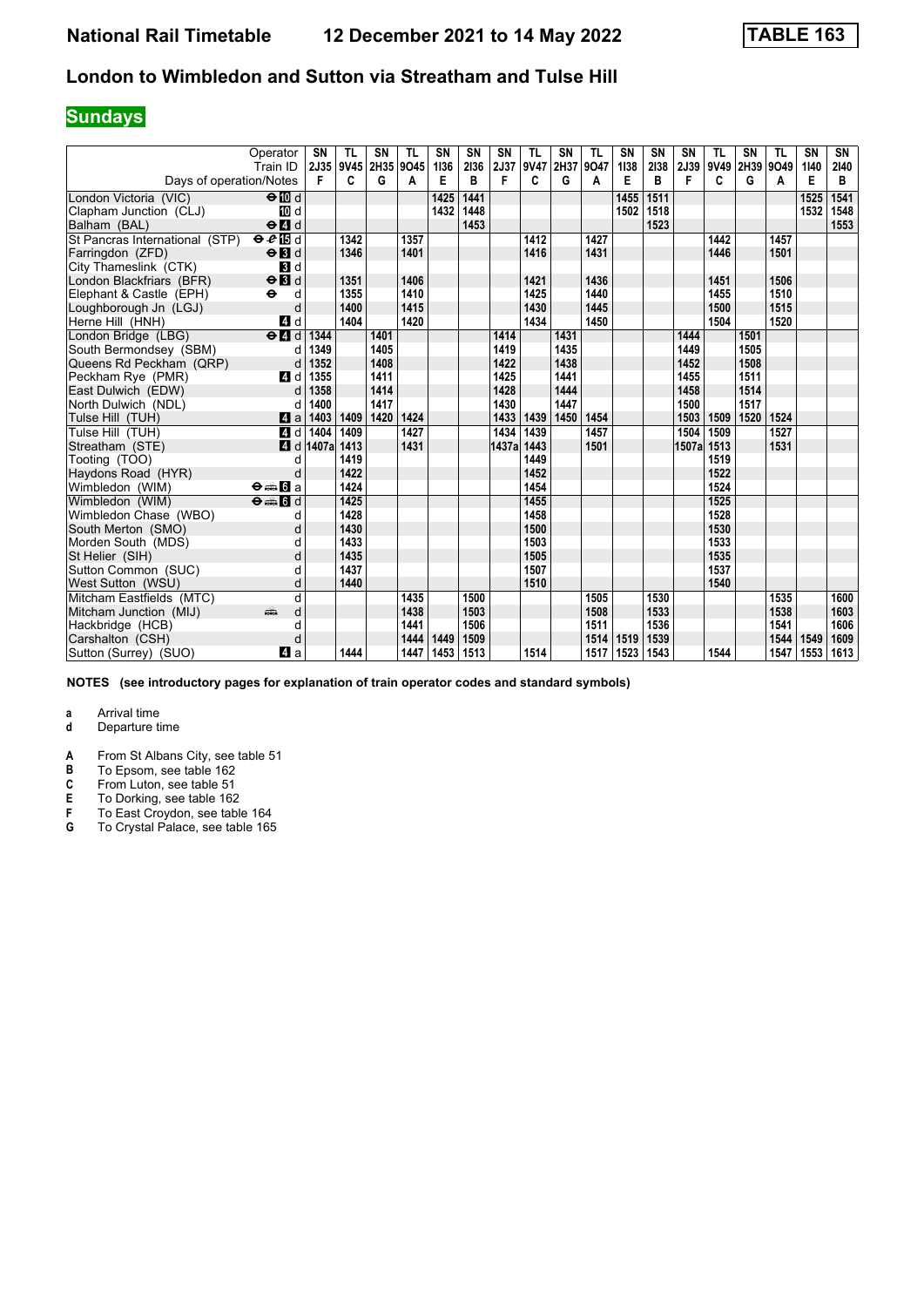## **Sundays**

|                                | Operator<br>Train ID                      | <b>SN</b><br>2J41 | <b>TL</b><br>9V51 | SN<br>2H41 | <b>TL</b><br>9051 | <b>SN</b><br>1142 | SN<br>2142 | SN<br>2J43 | <b>TL</b> | <b>SN</b><br>9V53 2H43 | <b>TL</b><br>9053 | SN<br>1144 | <b>SN</b><br>2144 | SN<br>2J45 | <b>TL</b><br>9V55 | SN   | <b>TL</b><br>2H45 9O55 | SN<br>1146 | SN<br>2146 |
|--------------------------------|-------------------------------------------|-------------------|-------------------|------------|-------------------|-------------------|------------|------------|-----------|------------------------|-------------------|------------|-------------------|------------|-------------------|------|------------------------|------------|------------|
| Days of operation/Notes        |                                           | F                 | C                 | G          | A                 | Е                 | B          | F          | C         | G                      | A                 | Е          | B                 | F          | C                 | G    | A                      | Е          | B          |
| London Victoria (VIC)          | $\Theta$ III d                            |                   |                   |            |                   | 1555              | 1611       |            |           |                        |                   | 1625       | 1641              |            |                   |      |                        | 1655       | 1711       |
| Clapham Junction (CLJ)         | TO d                                      |                   |                   |            |                   | 1602              | 1618       |            |           |                        |                   | 1632       | 1648              |            |                   |      |                        | 1702       | 1718       |
| Balham (BAL)                   | $\Theta$ <sup><math>\Omega</math></sup> d |                   |                   |            |                   |                   | 1623       |            |           |                        |                   |            | 1653              |            |                   |      |                        |            | 1723       |
| St Pancras International (STP) | eE                                        |                   | 1512              |            | 1527              |                   |            |            | 1542      |                        | 1557              |            |                   |            | 1612              |      | 1627                   |            |            |
| Farringdon (ZFD)               | $\Theta$ $\blacksquare$                   |                   | 1516              |            | 1531              |                   |            |            | 1546      |                        | 1601              |            |                   |            | 1616              |      | 1631                   |            |            |
| City Thameslink (CTK)          | $\mathbf{3}$ d                            |                   |                   |            |                   |                   |            |            |           |                        |                   |            |                   |            |                   |      |                        |            |            |
| London Blackfriars (BFR)       | $\Theta$ $\blacksquare$                   |                   | 1521              |            | 1536              |                   |            |            | 1551      |                        | 1606              |            |                   |            | 1621              |      | 1636                   |            |            |
| Elephant & Castle (EPH)        | $\ddot{\mathbf{e}}$<br>d                  |                   | 1525              |            | 1540              |                   |            |            | 1555      |                        | 1610              |            |                   |            | 1625              |      | 1640                   |            |            |
| Loughborough Jn (LGJ)          | d                                         |                   | 1530              |            | 1545              |                   |            |            | 1600      |                        | 1615              |            |                   |            | 1630              |      | 1645                   |            |            |
| Herne Hill (HNH)               | 4d                                        |                   | 1534              |            | 1550              |                   |            |            | 1604      |                        | 1620              |            |                   |            | 1634              |      | 1650                   |            |            |
| London Bridge (LBG)            | $e$ $d$                                   | 1514              |                   | 1531       |                   |                   |            | 1544       |           | 1601                   |                   |            |                   | 1614       |                   | 1631 |                        |            |            |
| South Bermondsev (SBM)         | d                                         | 1519              |                   | 1535       |                   |                   |            | 1549       |           | 1605                   |                   |            |                   | 1619       |                   | 1635 |                        |            |            |
| Queens Rd Peckham (QRP)        | d                                         | 1522              |                   | 1538       |                   |                   |            | 1552       |           | 1608                   |                   |            |                   | 1622       |                   | 1638 |                        |            |            |
| Peckham Rve (PMR)              | 4 d                                       | 1525              |                   | 1541       |                   |                   |            | 1555       |           | 1611                   |                   |            |                   | 1625       |                   | 1641 |                        |            |            |
| East Dulwich (EDW)             | d                                         | 1528              |                   | 1544       |                   |                   |            | 1558       |           | 1614                   |                   |            |                   | 1628       |                   | 1644 |                        |            |            |
| North Dulwich (NDL)            | d                                         | 1530              |                   | 1547       |                   |                   |            | 1600       |           | 1617                   |                   |            |                   | 1630       |                   | 1647 |                        |            |            |
| Tulse Hill (TUH)               | 4a                                        | 1533              | 1539              | 1550       | 1554              |                   |            | 1603       | 1609      | 1620                   | 1624              |            |                   | 1633       | 1639              | 1650 | 1654                   |            |            |
| Tulse Hill (TUH)               | 4d                                        | 1534              | 1539              |            | 1557              |                   |            | 1604       | 1609      |                        | 1627              |            |                   | 1634       | 1639              |      | 1657                   |            |            |
| Streatham (STE)                | 4 d                                       | 1537a             | 1543              |            | 1601              |                   |            | 1607a 1613 |           |                        | 1631              |            |                   | 1637al     | 1643              |      | 1701                   |            |            |
| Tooting (TOO)                  | d                                         |                   | 1549              |            |                   |                   |            |            | 1619      |                        |                   |            |                   |            | 1649              |      |                        |            |            |
| Haydons Road (HYR)             | d                                         |                   | 1552              |            |                   |                   |            |            | 1622      |                        |                   |            |                   |            | 1652              |      |                        |            |            |
| Wimbledon (WIM)                | $\Theta = \blacksquare$ $\blacksquare$ a  |                   | 1554              |            |                   |                   |            |            | 1624      |                        |                   |            |                   |            | 1654              |      |                        |            |            |
| Wimbledon (WIM)                | $\Theta = \blacksquare$ $d$               |                   | 1555              |            |                   |                   |            |            | 1625      |                        |                   |            |                   |            | 1655              |      |                        |            |            |
| Wimbledon Chase (WBO)          | d                                         |                   | 1558              |            |                   |                   |            |            | 1628      |                        |                   |            |                   |            | 1658              |      |                        |            |            |
| South Merton (SMO)             | d                                         |                   | 1600              |            |                   |                   |            |            | 1630      |                        |                   |            |                   |            | 1700              |      |                        |            |            |
| Morden South (MDS)             | d                                         |                   | 1603              |            |                   |                   |            |            | 1633      |                        |                   |            |                   |            | 1703              |      |                        |            |            |
| St Helier (SIH)                | d                                         |                   | 1605              |            |                   |                   |            |            | 1635      |                        |                   |            |                   |            | 1705              |      |                        |            |            |
| Sutton Common (SUC)            | d                                         |                   | 1607              |            |                   |                   |            |            | 1637      |                        |                   |            |                   |            | 1707              |      |                        |            |            |
| West Sutton (WSU)              | d                                         |                   | 1610              |            |                   |                   |            |            | 1640      |                        |                   |            |                   |            | 1710              |      |                        |            |            |
| Mitcham Eastfields (MTC)       | d                                         |                   |                   |            | 1605              |                   | 1630       |            |           |                        | 1635              |            | 1700              |            |                   |      | 1705                   |            | 1730       |
| Mitcham Junction (MIJ)         | پیش<br>d                                  |                   |                   |            | 1608              |                   | 1633       |            |           |                        | 1638              |            | 1703              |            |                   |      | 1708                   |            | 1733       |
| Hackbridge (HCB)               | d                                         |                   |                   |            | 1611              |                   | 1636       |            |           |                        | 1641              |            | 1706              |            |                   |      | 1711                   |            | 1736       |
| Carshalton (CSH)               | d                                         |                   |                   |            | 1614              | 1619              | 1639       |            |           |                        | 1644              | 1649       | 1709              |            |                   |      | 1714                   | 1719       | 1739       |
| Sutton (Surrey) (SUO)          | ZI a                                      |                   | 1614              |            | 1617              | 1623              | 1643       |            | 1644      |                        | 1647              | 1653       | 1713              |            | 1714              |      | 1717                   | 1723       | 1743       |

**NOTES (see introductory pages for explanation of train operator codes and standard symbols)**

- **d** Departure time
- **A** From St Albans City, see table 51<br>**B** To Epsom, see table 162
- **B** To Epsom, see table 162<br>**C** From Luton, see table 51
- 
- **C** From Luton, see table 51<br>**E** To Dorking, see table 162<br>**F** To East Croydon, see tab **E** To Dorking, see table 162
- **F** To East Croydon, see table 164
- **6** To Crystal Palace, see table 165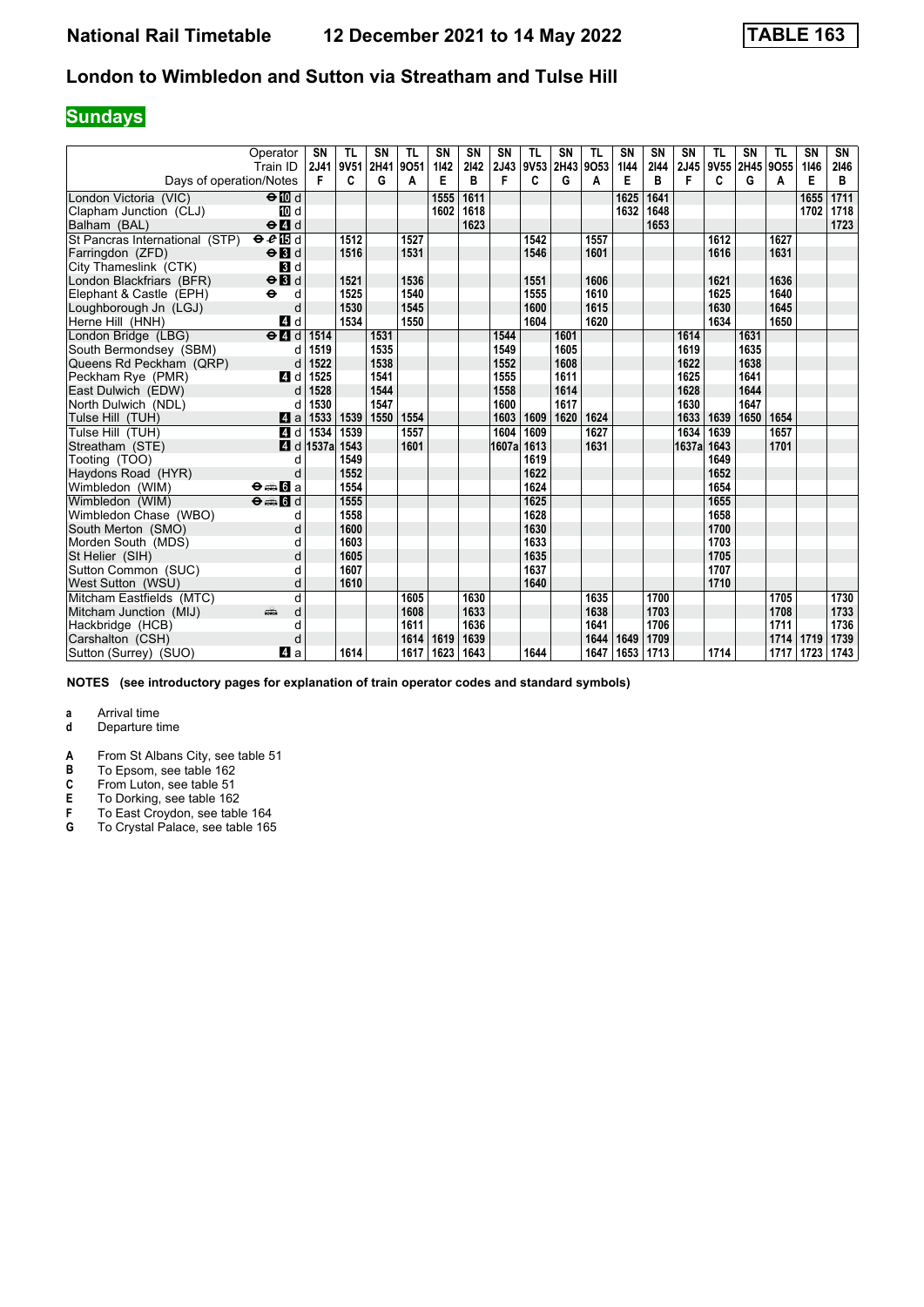## **Sundays**

|                                | Operator<br>Train ID                      | <b>SN</b><br>2J47 | <b>TL</b><br>9V57 | SN<br>2H47 | <b>TL</b><br>9057 | <b>SN</b><br>1148 | SN<br>2148 | SN         | <b>TL</b><br>2J49 9V59 2H49 | <b>SN</b> | <b>TL</b><br>9059 | SN<br>1150 | <b>SN</b><br>2150 | SN<br>2J51 | <b>TL</b><br>9V61 | SN<br>2H51 9O61 | <b>TL</b> | SN<br>1152 | SN<br>2152 |
|--------------------------------|-------------------------------------------|-------------------|-------------------|------------|-------------------|-------------------|------------|------------|-----------------------------|-----------|-------------------|------------|-------------------|------------|-------------------|-----------------|-----------|------------|------------|
| Days of operation/Notes        |                                           | F                 | C                 | G          | A                 | E                 | B          | F          | C                           | G         | A                 | Е          | B                 | F          | C                 | G               | A         | Е          | B          |
| London Victoria (VIC)          | $\Theta$ III d                            |                   |                   |            |                   | 1725              | 1741       |            |                             |           |                   | 1755       | 1811              |            |                   |                 |           | 1825       | 1841       |
| Clapham Junction (CLJ)         | TO d                                      |                   |                   |            |                   | 1732              | 1748       |            |                             |           |                   | 1802       | 1818              |            |                   |                 |           | 1832       | 1848       |
| Balham (BAL)                   | $\Theta$ <sup><math>\Omega</math></sup> d |                   |                   |            |                   |                   | 1753       |            |                             |           |                   |            | 1823              |            |                   |                 |           |            | 1853       |
| St Pancras International (STP) | eE                                        |                   | 1642              |            | 1657              |                   |            |            | 1712                        |           | 1727              |            |                   |            | 1742              |                 | 1757      |            |            |
| Farringdon (ZFD)               | $\Theta$ $\blacksquare$                   |                   | 1646              |            | 1701              |                   |            |            | 1716                        |           | 1731              |            |                   |            | 1746              |                 | 1801      |            |            |
| City Thameslink (CTK)          | $\mathbf{3}$ d                            |                   |                   |            |                   |                   |            |            |                             |           |                   |            |                   |            |                   |                 |           |            |            |
| London Blackfriars (BFR)       | $\Theta$ $\blacksquare$                   |                   | 1651              |            | 1706              |                   |            |            | 1721                        |           | 1736              |            |                   |            | 1751              |                 | 1806      |            |            |
| Elephant & Castle (EPH)        | $\ddot{\mathbf{e}}$<br>d                  |                   | 1655              |            | 1710              |                   |            |            | 1725                        |           | 1740              |            |                   |            | 1755              |                 | 1810      |            |            |
| Loughborough Jn (LGJ)          | d                                         |                   | 1700              |            | 1715              |                   |            |            | 1730                        |           | 1745              |            |                   |            | 1800              |                 | 1815      |            |            |
| Herne Hill (HNH)               | 4 d                                       |                   | 1704              |            | 1720              |                   |            |            | 1734                        |           | 1750              |            |                   |            | 1804              |                 | 1820      |            |            |
| London Bridge (LBG)            | $e$ $d$                                   | 1644              |                   | 1701       |                   |                   |            | 1714       |                             | 1731      |                   |            |                   | 1744       |                   | 1801            |           |            |            |
| South Bermondsev (SBM)         | d                                         | 1649              |                   | 1705       |                   |                   |            | 1719       |                             | 1735      |                   |            |                   | 1749       |                   | 1805            |           |            |            |
| Queens Rd Peckham (QRP)        | d                                         | 1652              |                   | 1708       |                   |                   |            | 1722       |                             | 1738      |                   |            |                   | 1752       |                   | 1808            |           |            |            |
| Peckham Rve (PMR)              | 4 d                                       | 1655              |                   | 1711       |                   |                   |            | 1725       |                             | 1741      |                   |            |                   | 1755       |                   | 1811            |           |            |            |
| East Dulwich (EDW)             | d                                         | 1658              |                   | 1714       |                   |                   |            | 1728       |                             | 1744      |                   |            |                   | 1758       |                   | 1814            |           |            |            |
| North Dulwich (NDL)            | d                                         | 1700              |                   | 1717       |                   |                   |            | 1730       |                             | 1747      |                   |            |                   | 1800       |                   | 1817            |           |            |            |
| Tulse Hill (TUH)               | ZI a                                      | 1703              | 1709              | 1720       | 1724              |                   |            | 1733       | 1739                        | 1750      | 1754              |            |                   | 1803       | 1809              | 1820            | 1824      |            |            |
| Tulse Hill (TUH)               | 4d                                        | 1704              | 1709              |            | 1727              |                   |            | 1734       | 1739                        |           | 1757              |            |                   | 1804       | 1809              |                 | 1827      |            |            |
| Streatham (STE)                |                                           | 4 d 1707a         | 1713              |            | 1731              |                   |            | 1737a 1743 |                             |           | 1801              |            |                   | 1807al     | 1813              |                 | 1831      |            |            |
| Tooting (TOO)                  | d                                         |                   | 1719              |            |                   |                   |            |            | 1749                        |           |                   |            |                   |            | 1819              |                 |           |            |            |
| Haydons Road (HYR)             | d                                         |                   | 1722              |            |                   |                   |            |            | 1752                        |           |                   |            |                   |            | 1822              |                 |           |            |            |
| Wimbledon (WIM)                | $\Theta = \blacksquare$ $\blacksquare$ a  |                   | 1724              |            |                   |                   |            |            | 1754                        |           |                   |            |                   |            | 1824              |                 |           |            |            |
| Wimbledon (WIM)                | $\Theta = \blacksquare$ $d$               |                   | 1725              |            |                   |                   |            |            | 1755                        |           |                   |            |                   |            | 1825              |                 |           |            |            |
| Wimbledon Chase (WBO)          | d                                         |                   | 1728              |            |                   |                   |            |            | 1758                        |           |                   |            |                   |            | 1828              |                 |           |            |            |
| South Merton (SMO)             | d                                         |                   | 1730              |            |                   |                   |            |            | 1800                        |           |                   |            |                   |            | 1830              |                 |           |            |            |
| Morden South (MDS)             | d                                         |                   | 1733              |            |                   |                   |            |            | 1803                        |           |                   |            |                   |            | 1833              |                 |           |            |            |
| St Helier (SIH)                | d                                         |                   | 1735              |            |                   |                   |            |            | 1805                        |           |                   |            |                   |            | 1835              |                 |           |            |            |
| Sutton Common (SUC)            | d                                         |                   | 1737              |            |                   |                   |            |            | 1807                        |           |                   |            |                   |            | 1837              |                 |           |            |            |
| West Sutton (WSU)              | d                                         |                   | 1740              |            |                   |                   |            |            | 1810                        |           |                   |            |                   |            | 1840              |                 |           |            |            |
| Mitcham Eastfields (MTC)       | d                                         |                   |                   |            | 1735              |                   | 1800       |            |                             |           | 1805              |            | 1830              |            |                   |                 | 1835      |            | 1900       |
| Mitcham Junction (MIJ)         | پیش<br>d                                  |                   |                   |            | 1738              |                   | 1803       |            |                             |           | 1808              |            | 1833              |            |                   |                 | 1838      |            | 1903       |
| Hackbridge (HCB)               | d                                         |                   |                   |            | 1741              |                   | 1806       |            |                             |           | 1811              |            | 1836              |            |                   |                 | 1841      |            | 1906       |
| Carshalton (CSH)               | d                                         |                   |                   |            | 1744              | 1749              | 1809       |            |                             |           | 1814              | 1819       | 1839              |            |                   |                 | 1844      | 1849       | 1909       |
| Sutton (Surrey) (SUO)          | ZI a                                      |                   | 1744              |            | 1747              | 1753              | 1813       |            | 1814                        |           | 1817              | 1823       | 1843              |            | 1844              |                 | 1847      | 1853       | 1913       |

**NOTES (see introductory pages for explanation of train operator codes and standard symbols)**

# **a** Arrival time<br>**d** Departure t

- **d** Departure time
- **A** From St Albans City, see table 51<br>**B** To Epsom, see table 162
- **B** To Epsom, see table 162<br>**C** From Luton, see table 51
- 

**C** From Luton, see table 51<br>**E** To Dorking, see table 162<br>**F** To East Croydon, see tab **E** To Dorking, see table 162

- **F** To East Croydon, see table 164
- **6** To Crystal Palace, see table 165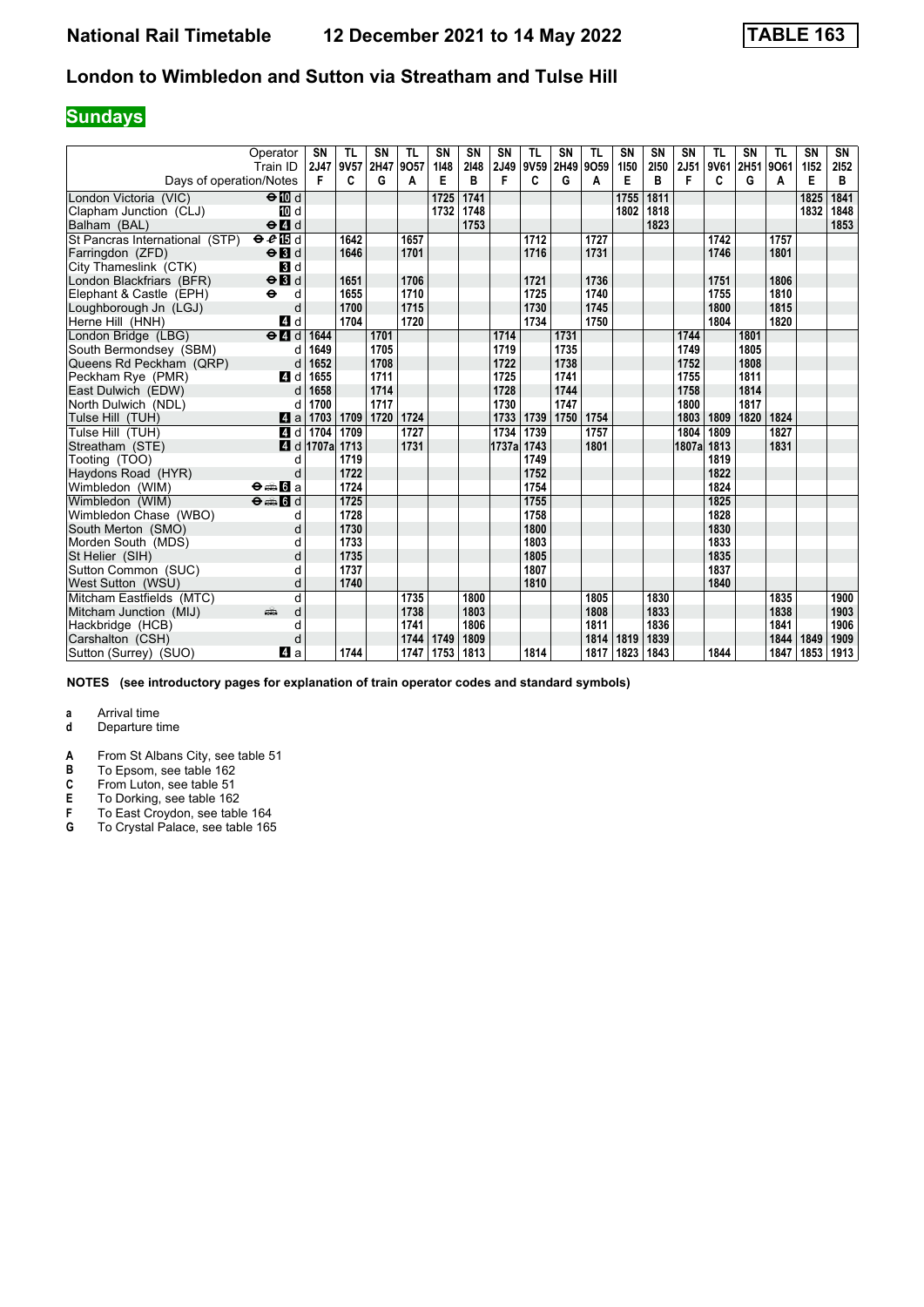## **Sundays**

|                                | Operator<br>Train ID                      | <b>SN</b><br>2J53 | <b>TL</b><br>9V63 | SN<br>2H53 | <b>TL</b><br>9063 | <b>SN</b><br>1154 | SN<br>2154 | SN         | <b>TL</b><br>2J55 9V65 2H55 | SN   | <b>TL</b><br>9065 | SN<br>1156 | <b>SN</b><br>2156 | SN<br>2J57 | <b>TL</b><br>9V67 | SN<br>2H57 9O67 | <b>TL</b> | SN<br>1158 | SN<br>2158 |
|--------------------------------|-------------------------------------------|-------------------|-------------------|------------|-------------------|-------------------|------------|------------|-----------------------------|------|-------------------|------------|-------------------|------------|-------------------|-----------------|-----------|------------|------------|
| Days of operation/Notes        |                                           | F                 | C                 | G          | A                 | Е                 | B          | F          | C                           | G    | A                 | Е          | B                 | F          | C                 | G               | A         | Е          | B          |
| London Victoria (VIC)          | $\Theta$ III d                            |                   |                   |            |                   | 1855              | 1911       |            |                             |      |                   | 1925       | 1941              |            |                   |                 |           | 1955       | 2011       |
| Clapham Junction (CLJ)         | TO d                                      |                   |                   |            |                   | 1902              | 1918       |            |                             |      |                   | 1932       | 1948              |            |                   |                 |           | 2002       | 2018       |
| Balham (BAL)                   | $\Theta$ <sup><math>\Omega</math></sup> d |                   |                   |            |                   |                   | 1923       |            |                             |      |                   |            | 1953              |            |                   |                 |           |            | 2024       |
| St Pancras International (STP) | eE                                        |                   | 1812              |            | 1827              |                   |            |            | 1842                        |      | 1857              |            |                   |            | 1912              |                 | 1927      |            |            |
| Farringdon (ZFD)               | $\Theta$ $\blacksquare$                   |                   | 1816              |            | 1831              |                   |            |            | 1846                        |      | 1901              |            |                   |            | 1916              |                 | 1931      |            |            |
| City Thameslink (CTK)          | $\mathbf{3}$ d                            |                   |                   |            |                   |                   |            |            |                             |      |                   |            |                   |            |                   |                 |           |            |            |
| London Blackfriars (BFR)       | $\Theta$ <b>B</b> d                       |                   | 1821              |            | 1836              |                   |            |            | 1851                        |      | 1906              |            |                   |            | 1921              |                 | 1936      |            |            |
| Elephant & Castle (EPH)        | $\ddot{\mathbf{e}}$<br>d                  |                   | 1825              |            | 1840              |                   |            |            | 1855                        |      | 1910              |            |                   |            | 1925              |                 | 1940      |            |            |
| Loughborough Jn (LGJ)          | d                                         |                   | 1830              |            | 1845              |                   |            |            | 1900                        |      | 1915              |            |                   |            | 1930              |                 | 1945      |            |            |
| Herne Hill (HNH)               | 4d                                        |                   | 1834              |            | 1850              |                   |            |            | 1904                        |      | 1920              |            |                   |            | 1934              |                 | 1950      |            |            |
| London Bridge (LBG)            | $e$ $d$                                   | 1814              |                   | 1831       |                   |                   |            | 1844       |                             | 1901 |                   |            |                   | 1914       |                   | 1931            |           |            |            |
| South Bermondsev (SBM)         | d                                         | 1819              |                   | 1835       |                   |                   |            | 1849       |                             | 1905 |                   |            |                   | 1919       |                   | 1935            |           |            |            |
| Queens Rd Peckham (QRP)        | d                                         | 1822              |                   | 1838       |                   |                   |            | 1852       |                             | 1908 |                   |            |                   | 1922       |                   | 1938            |           |            |            |
| Peckham Rve (PMR)              | 4 d                                       | 1825              |                   | 1841       |                   |                   |            | 1855       |                             | 1911 |                   |            |                   | 1925       |                   | 1941            |           |            |            |
| East Dulwich (EDW)             | d                                         | 1828              |                   | 1844       |                   |                   |            | 1858       |                             | 1914 |                   |            |                   | 1928       |                   | 1944            |           |            |            |
| North Dulwich (NDL)            | d                                         | 1830              |                   | 1847       |                   |                   |            | 1900       |                             | 1917 |                   |            |                   | 1930       |                   | 1947            |           |            |            |
| Tulse Hill (TUH)               | Zi a                                      | 1833              | 1839              | 1850       | 1854              |                   |            | 1903       | 1909                        | 1920 | 1924              |            |                   | 1933       | 1939              | 1950            | 1954      |            |            |
| Tulse Hill (TUH)               | 4d                                        | 1834              | 1839              |            | 1857              |                   |            | 1904       | 1909                        |      | 1927              |            |                   | 1934       | 1939              |                 | 1957      |            |            |
| Streatham (STE)                | 4 d                                       | 1837a             | 1843              |            | 1901              |                   |            | 1907a 1913 |                             |      | 1931              |            |                   | 1937al     | 1943              |                 | 2001      |            |            |
| Tooting (TOO)                  | d                                         |                   | 1849              |            |                   |                   |            |            | 1919                        |      |                   |            |                   |            | 1949              |                 |           |            |            |
| Haydons Road (HYR)             | d                                         |                   | 1852              |            |                   |                   |            |            | 1922                        |      |                   |            |                   |            | 1952              |                 |           |            |            |
| Wimbledon (WIM)                | $\Theta = \blacksquare$ $\blacksquare$ a  |                   | 1854              |            |                   |                   |            |            | 1924                        |      |                   |            |                   |            | 1954              |                 |           |            |            |
| Wimbledon (WIM)                | $\Theta = \blacksquare$ $d$               |                   | 1855              |            |                   |                   |            |            | 1925                        |      |                   |            |                   |            | 1955              |                 |           |            |            |
| Wimbledon Chase (WBO)          | d                                         |                   | 1858              |            |                   |                   |            |            | 1928                        |      |                   |            |                   |            | 1958              |                 |           |            |            |
| South Merton (SMO)             | d                                         |                   | 1900              |            |                   |                   |            |            | 1930                        |      |                   |            |                   |            | 2000              |                 |           |            |            |
| Morden South (MDS)             | d                                         |                   | 1903              |            |                   |                   |            |            | 1933                        |      |                   |            |                   |            | 2003              |                 |           |            |            |
| St Helier (SIH)                | d                                         |                   | 1905              |            |                   |                   |            |            | 1935                        |      |                   |            |                   |            | 2005              |                 |           |            |            |
| Sutton Common (SUC)            | d                                         |                   | 1907              |            |                   |                   |            |            | 1937                        |      |                   |            |                   |            | 2007              |                 |           |            |            |
| West Sutton (WSU)              | d                                         |                   | 1910              |            |                   |                   |            |            | 1940                        |      |                   |            |                   |            | 2010              |                 |           |            |            |
| Mitcham Eastfields (MTC)       | d                                         |                   |                   |            | 1905              |                   | 1930       |            |                             |      | 1935              |            | 2000              |            |                   |                 | 2005      |            | 2031       |
| Mitcham Junction (MIJ)         | d<br>پیشته                                |                   |                   |            | 1908              |                   | 1933       |            |                             |      | 1938              |            | 2003              |            |                   |                 | 2008      |            | 2034       |
| Hackbridge (HCB)               | d                                         |                   |                   |            | 1911              |                   | 1936       |            |                             |      | 1941              |            | 2006              |            |                   |                 | 2011      |            | 2037       |
| Carshalton (CSH)               | d                                         |                   |                   |            | 1914              | 1919              | 1939       |            |                             |      | 1944              | 1949       | 2009              |            |                   |                 | 2014      | 2019       | 2039       |
| Sutton (Surrey) (SUO)          | ZI a                                      |                   | 1914              |            | 1917              | 1923              | 1943       |            | 1944                        |      | 1947              | 1953       | 2013              |            | 2014              |                 | 2017      | 2023       | 2043       |

**NOTES (see introductory pages for explanation of train operator codes and standard symbols)**

- **d** Departure time
- **A** From St Albans City, see table 51<br>**B** To Epsom, see table 162
- **B** To Epsom, see table 162<br>**C** From Luton, see table 51
- 
- **C** From Luton, see table 51<br>**E** To Dorking, see table 162<br>**F** To East Croydon, see tab **E** To Dorking, see table 162
- **F** To East Croydon, see table 164 **6** To Crystal Palace, see table 165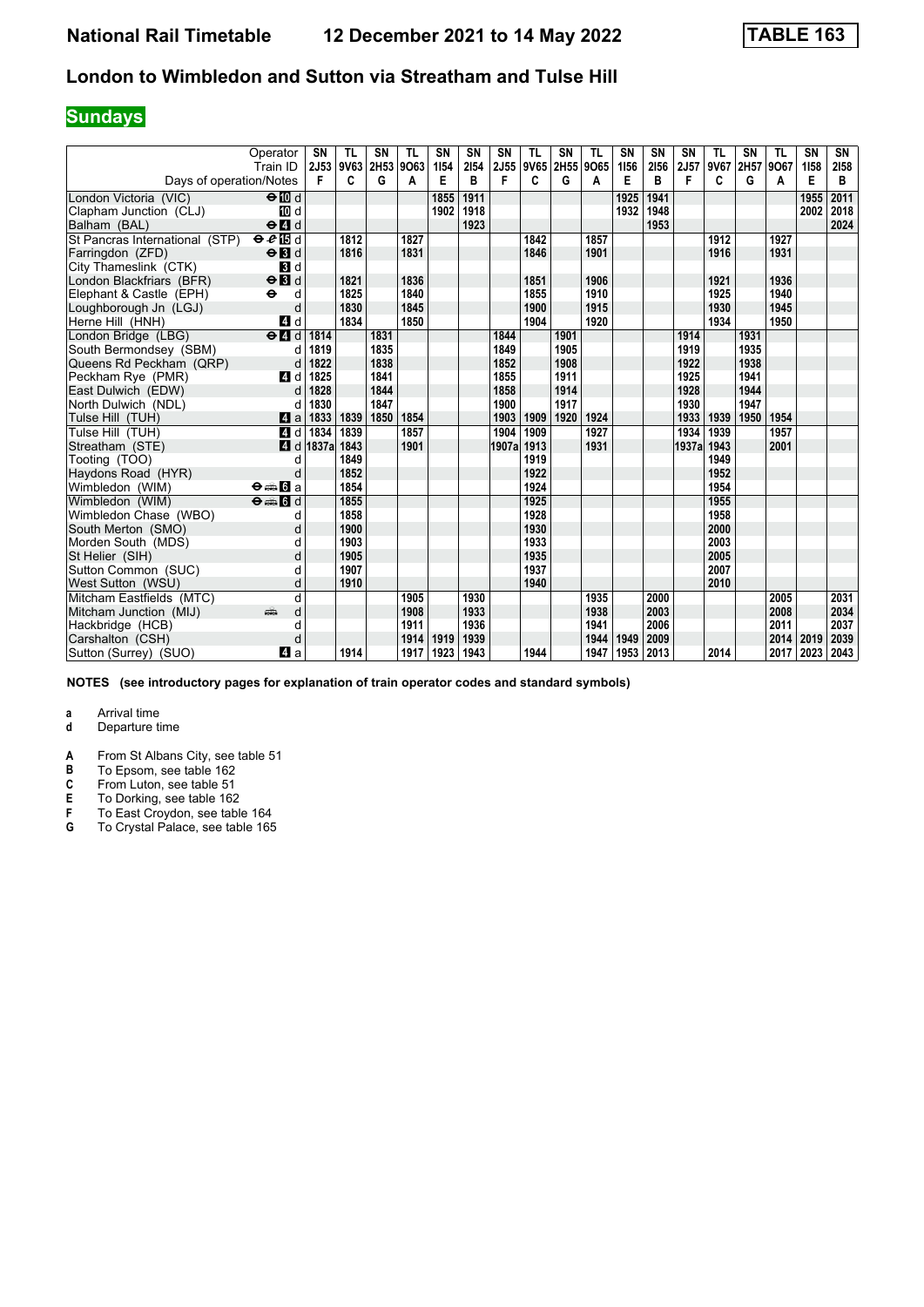## **Sundays**

|                                | Operator<br>Train ID                     | <b>SN</b><br>2J59 | <b>TL</b><br>9V69 | SN<br>2H59 | <b>TL</b><br>9069 | <b>SN</b><br>1160 | SN<br>2160 | SN<br>2J61 | <b>TL</b><br>9V71 | SN<br>2H61 | <b>TL</b><br>9071 | SN<br>1162 | <b>SN</b><br>2162 | SN<br>2J63 | <b>TL</b><br>9V73 | SN   | <b>TL</b><br>2H63 9O73 | SN<br>1164 | SN<br>2164 |
|--------------------------------|------------------------------------------|-------------------|-------------------|------------|-------------------|-------------------|------------|------------|-------------------|------------|-------------------|------------|-------------------|------------|-------------------|------|------------------------|------------|------------|
| Days of operation/Notes        |                                          | F                 | C                 | G          | A                 | Е                 | B          | F          | C                 | G          | A                 | Е          | в                 | F          | C                 | G    | A                      | Е          | B          |
| London Victoria (VIC)          | $\Theta$ III d                           |                   |                   |            |                   | 2025              | 2041       |            |                   |            |                   | 2055       | 2111              |            |                   |      |                        | 2125       | 2141       |
| Clapham Junction (CLJ)         | 10 d                                     |                   |                   |            |                   | 2032              | 2048       |            |                   |            |                   | 2102 2118  |                   |            |                   |      |                        | 2132       | 2148       |
| Balham (BAL)                   | $\Theta$ $\blacksquare$ d                |                   |                   |            |                   |                   | 2053       |            |                   |            |                   |            | 2123              |            |                   |      |                        |            | 2153       |
| St Pancras International (STP) | eE                                       |                   | 1942              |            | 1957              |                   |            |            | 2012              |            | 2027              |            |                   |            | 2042              |      | 2057                   |            |            |
| Farringdon (ZFD)               | $\Theta$ $\blacksquare$                  |                   | 1946              |            | 2001              |                   |            |            | 2016              |            | 2031              |            |                   |            | 2046              |      | 2101                   |            |            |
| City Thameslink (CTK)          | $\mathbf{3}$ d                           |                   |                   |            |                   |                   |            |            |                   |            |                   |            |                   |            |                   |      |                        |            |            |
| London Blackfriars (BFR)       | $\Theta$ $\blacksquare$                  |                   | 1951              |            | 2006              |                   |            |            | 2021              |            | 2036              |            |                   |            | 2051              |      | 2106                   |            |            |
| Elephant & Castle (EPH)        | $\ddot{\mathbf{e}}$<br>d                 |                   | 1955              |            | 2010              |                   |            |            | 2025              |            | 2040              |            |                   |            | 2055              |      | 2110                   |            |            |
| Loughborough Jn (LGJ)          | d                                        |                   | 2000              |            | 2015              |                   |            |            | 2030              |            | 2045              |            |                   |            | 2100              |      | 2115                   |            |            |
| Herne Hill (HNH)               | 4d                                       |                   | 2004              |            | 2020              |                   |            |            | 2034              |            | 2050              |            |                   |            | 2104              |      | 2120                   |            |            |
| London Bridge (LBG)            | $e$ $d$                                  | 1944              |                   | 2001       |                   |                   |            | 2014       |                   | 2031       |                   |            |                   | 2044       |                   | 2101 |                        |            |            |
| South Bermondsev (SBM)         | d                                        | 1949              |                   | 2005       |                   |                   |            | 2019       |                   | 2035       |                   |            |                   | 2049       |                   | 2105 |                        |            |            |
| Queens Rd Peckham (QRP)        | d                                        | 1952              |                   | 2008       |                   |                   |            | 2022       |                   | 2038       |                   |            |                   | 2052       |                   | 2108 |                        |            |            |
| Peckham Rve (PMR)              | 4 d                                      | 1955              |                   | 2011       |                   |                   |            | 2025       |                   | 2041       |                   |            |                   | 2055       |                   | 2111 |                        |            |            |
| East Dulwich (EDW)             | d                                        | 1958              |                   | 2014       |                   |                   |            | 2028       |                   | 2044       |                   |            |                   | 2058       |                   | 2114 |                        |            |            |
| North Dulwich (NDL)            | d                                        | 2000              |                   | 2017       |                   |                   |            | 2030       |                   | 2047       |                   |            |                   | 2100       |                   | 2117 |                        |            |            |
| Tulse Hill (TUH)               | ZI a                                     | 2003              | 2009              | 2020       | 2024              |                   |            | 2033       | 2039              | 2050       | 2054              |            |                   | 2103       | 2109              | 2120 | 2124                   |            |            |
| Tulse Hill (TUH)               | 4 d                                      | 2004              | 2009              |            | 2027              |                   |            | 2034       | 2039              |            | 2057              |            |                   | 2104       | 2109              |      | 2127                   |            |            |
| Streatham (STE)                | 4 d                                      | 2007a 2013        |                   |            | 2031              |                   |            | 2037a 2043 |                   |            | 2101              |            |                   | 2107a 2113 |                   |      | 2131                   |            |            |
| Tooting (TOO)                  | d                                        |                   | 2019              |            |                   |                   |            |            | 2049              |            |                   |            |                   |            | 2119              |      |                        |            |            |
| Haydons Road (HYR)             | d                                        |                   | 2022              |            |                   |                   |            |            | 2052              |            |                   |            |                   |            | 2122              |      |                        |            |            |
| Wimbledon (WIM)                | $\Theta = \blacksquare$ $\blacksquare$ a |                   | 2024              |            |                   |                   |            |            | 2054              |            |                   |            |                   |            | 2124              |      |                        |            |            |
| Wimbledon (WIM)                | $\Theta = \blacksquare$ $\blacksquare$ d |                   | 2025              |            |                   |                   |            |            | 2055              |            |                   |            |                   |            | 2125              |      |                        |            |            |
| Wimbledon Chase (WBO)          | d                                        |                   | 2028              |            |                   |                   |            |            | 2058              |            |                   |            |                   |            | 2128              |      |                        |            |            |
| South Merton (SMO)             | d                                        |                   | 2030              |            |                   |                   |            |            | 2100              |            |                   |            |                   |            | 2130              |      |                        |            |            |
| Morden South (MDS)             | d                                        |                   | 2033              |            |                   |                   |            |            | 2103              |            |                   |            |                   |            | 2133              |      |                        |            |            |
| St Helier (SIH)                | d                                        |                   | 2035              |            |                   |                   |            |            | 2105              |            |                   |            |                   |            | 2135              |      |                        |            |            |
| Sutton Common (SUC)            | d                                        |                   | 2037              |            |                   |                   |            |            | 2107              |            |                   |            |                   |            | 2137              |      |                        |            |            |
| West Sutton (WSU)              | d                                        |                   | 2040              |            |                   |                   |            |            | 2110              |            |                   |            |                   |            | 2140              |      |                        |            |            |
| Mitcham Eastfields (MTC)       | d                                        |                   |                   |            | 2035              |                   | 2100       |            |                   |            | 2105              |            | 2130              |            |                   |      | 2135                   |            | 2200       |
| Mitcham Junction (MIJ)         | d<br>پیشته                               |                   |                   |            | 2038              |                   | 2103       |            |                   |            | 2108              |            | 2133              |            |                   |      | 2138                   |            | 2203       |
| Hackbridge (HCB)               | d                                        |                   |                   |            | 2041              |                   | 2106       |            |                   |            | 2111              |            | 2136              |            |                   |      | 2141                   |            | 2206       |
| Carshalton (CSH)               | d                                        |                   |                   |            | 2044              | 2049              | 2109       |            |                   |            | 2114              | 2119       | 2139              |            |                   |      | 2144 2149              |            | 2209       |
| Sutton (Surrey) (SUO)          | ZI a                                     |                   | 2044              |            | 2047              | 2053              | 2113       |            | 2114              |            | 2117              | 2123 2143  |                   |            | 2144              |      | 2147 2153              |            | 2213       |

**NOTES (see introductory pages for explanation of train operator codes and standard symbols)**

- **d** Departure time
- **A** From St Albans City, see table 51<br>**B** To Epsom, see table 162
- **B** To Epsom, see table 162<br>**C** From Luton, see table 51
- 
- **C** From Luton, see table 51<br>**E** To Dorking, see table 162<br>**F** To East Croydon, see tab **E** To Dorking, see table 162
- **F** To East Croydon, see table 164
- **6** To Crystal Palace, see table 165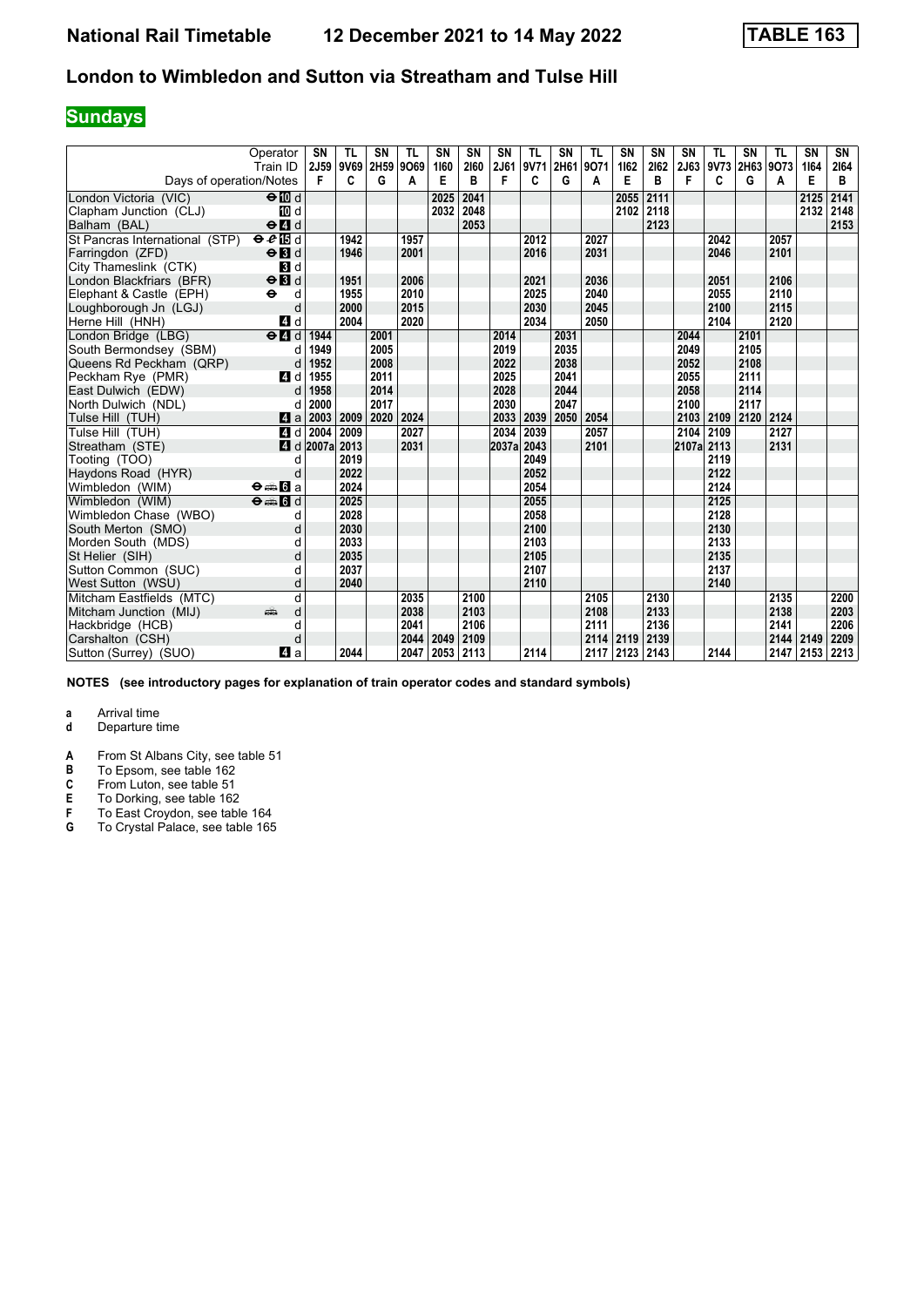## **Sundays**

|                                | Operator<br>Train ID                            | SN<br>2J65 | TL<br>9V75 | <b>SN</b><br>2H65 | <b>TL</b><br>9075 | <b>SN</b><br>1166 | SN<br>2166 | <b>SN</b><br>2J67 | <b>TL</b><br>9V77 | SN<br>2H67 | <b>SN</b><br>2J69 | <b>SN</b><br>1168 | SN<br>2H69 | SN<br>2168 | SN<br>2J71 | SN<br>1170 | <b>SN</b><br>2H71 | SN<br>2170 | SN<br>2J73 |
|--------------------------------|-------------------------------------------------|------------|------------|-------------------|-------------------|-------------------|------------|-------------------|-------------------|------------|-------------------|-------------------|------------|------------|------------|------------|-------------------|------------|------------|
| Days of operation/Notes        |                                                 | F          | C          | G                 | A                 | Е                 | B          | F                 | C                 | G          | F                 | E                 | D          | в          | F          | Е          | D                 | B          | F          |
| London Victoria (VIC)          | $\Theta$ M d                                    |            |            |                   |                   | 2155              | 2211       |                   |                   |            |                   | 2225              |            | 2241       |            | 2255       |                   | 2311       |            |
| Clapham Junction (CLJ)         | <b>iD</b> d                                     |            |            |                   |                   | 2202              | 2218       |                   |                   |            |                   | 2232              |            | 2249       |            | 2305       |                   | 2319       |            |
| Balham (BAL)                   | $\Theta$ <sup><math>\blacksquare</math> d</sup> |            |            |                   |                   |                   | 2223       |                   |                   |            |                   |                   |            | 2253       |            |            |                   | 2323       |            |
| St Pancras International (STP) | eE                                              |            | 2112       |                   | 2127              |                   |            |                   | 2142              |            |                   |                   |            |            |            |            |                   |            |            |
| Farringdon (ZFD)               | $\Theta$ <b>B</b> d                             |            | 2116       |                   | 2131              |                   |            |                   | 2146              |            |                   |                   |            |            |            |            |                   |            |            |
| City Thameslink (CTK)          | <b>B</b> d                                      |            |            |                   |                   |                   |            |                   |                   |            |                   |                   |            |            |            |            |                   |            |            |
| London Blackfriars (BFR)       | $\Theta$ <b>B</b> d                             |            | 2121       |                   | 2136              |                   |            |                   | 2151              |            |                   |                   |            |            |            |            |                   |            |            |
| Elephant & Castle (EPH)        | $\ddot{\mathbf{e}}$<br>d                        |            | 2125       |                   | 2140              |                   |            |                   | 2155              |            |                   |                   |            |            |            |            |                   |            |            |
| Loughborough Jn (LGJ)          | d                                               |            | 2130       |                   | 2145              |                   |            |                   | 2200              |            |                   |                   |            |            |            |            |                   |            |            |
| Herne Hill (HNH)               | 4 d                                             |            | 2134       |                   | 2150              |                   |            |                   | 2204              |            |                   |                   |            |            |            |            |                   |            |            |
| London Bridge (LBG)            | $e$ $d$                                         | 2114       |            | 2131              |                   |                   |            | 2144              |                   | 2201       | 2214              |                   | 2231       |            | 2244       |            | 2301              |            | 2317       |
| South Bermondsey (SBM)         | d                                               | 2119       |            | 2135              |                   |                   |            | 2149              |                   | 2205       | 2219              |                   | 2235       |            | 2249       |            | 2305              |            | 2323       |
| Queens Rd Peckham (QRP)        | d                                               | 2122       |            | 2138              |                   |                   |            | 2152              |                   | 2208       | 2222              |                   | 2238       |            | 2252       |            | 2308              |            | 2327       |
| Peckham Rye (PMR)              | 4 d                                             | 2125       |            | 2141              |                   |                   |            | 2155              |                   | 2211       | 2225              |                   | 2241       |            | 2255       |            | 2311              |            | 2330       |
| East Dulwich (EDW)             | d                                               | 2128       |            | 2144              |                   |                   |            | 2158              |                   | 2214       | 2228              |                   | 2244       |            | 2258       |            | 2314              |            | 2334       |
| North Dulwich (NDL)            | d                                               | 2130       |            | 2147              |                   |                   |            | 2200              |                   | 2217       | 2230              |                   | 2247       |            | 2300       |            | 2317              |            | 2337       |
| Tulse Hill (TUH)               | ZI a                                            | 2133       | 2139       | 2150 2154         |                   |                   |            | 2203              | 2209              | 2220       | 2233              |                   | 2250       |            | 2303       |            | 2320              |            | 2340       |
| Tulse Hill (TUH)               | 4d                                              | 2134       | 2139       |                   | 2157              |                   |            | 2204              | 2209              |            | 2234              |                   |            |            | 2304       |            |                   |            | 2343       |
| Streatham (STE)                | $\blacksquare$ d                                | 2137a 2143 |            |                   | 2201              |                   |            | 2207a 2213        |                   |            | 2237a             |                   |            |            | 2307a      |            |                   |            | 2346a      |
| Tooting (TOO)                  | d                                               |            | 2149       |                   |                   |                   |            |                   | 2219              |            |                   |                   |            |            |            |            |                   |            |            |
| Haydons Road (HYR)             | d                                               |            | 2152       |                   |                   |                   |            |                   | 2222              |            |                   |                   |            |            |            |            |                   |            |            |
| Wimbledon (WIM)                | $\Theta \oplus \blacksquare$ a                  |            | 2154       |                   |                   |                   |            |                   | 2224              |            |                   |                   |            |            |            |            |                   |            |            |
| Wimbledon (WIM)                | $\Theta = \Box$                                 |            | 2155       |                   |                   |                   |            |                   | 2225              |            |                   |                   |            |            |            |            |                   |            |            |
| Wimbledon Chase (WBO)          | d                                               |            | 2158       |                   |                   |                   |            |                   | 2228              |            |                   |                   |            |            |            |            |                   |            |            |
| South Merton (SMO)             | d                                               |            | 2200       |                   |                   |                   |            |                   | 2230              |            |                   |                   |            |            |            |            |                   |            |            |
| Morden South (MDS)             |                                                 |            | 2203       |                   |                   |                   |            |                   | 2233              |            |                   |                   |            |            |            |            |                   |            |            |
| St Helier (SIH)                | d                                               |            | 2205       |                   |                   |                   |            |                   | 2235              |            |                   |                   |            |            |            |            |                   |            |            |
| Sutton Common (SUC)            | d                                               |            | 2207       |                   |                   |                   |            |                   | 2237              |            |                   |                   |            |            |            |            |                   |            |            |
| West Sutton (WSU)              | d                                               |            | 2210       |                   |                   |                   |            |                   | 2240              |            |                   |                   |            |            |            |            |                   |            |            |
| Mitcham Eastfields (MTC)       | d                                               |            |            |                   | 2205              |                   | 2230       |                   |                   |            |                   |                   |            | 2300       |            |            |                   | 2330       |            |
| Mitcham Junction (MIJ)         | d<br>and a series                               |            |            |                   | 2208              |                   | 2233       |                   |                   |            |                   |                   |            | 2303       |            |            |                   | 2333       |            |
| Hackbridge (HCB)               | d                                               |            |            |                   | 2211              |                   | 2236       |                   |                   |            |                   |                   |            | 2306       |            |            |                   | 2336       |            |
| Carshalton (CSH)               | d                                               |            |            |                   | 2214              | 2219              | 2239       |                   |                   |            |                   | 2249              |            | 2309       |            | 2320       |                   | 2339       |            |
| Sutton (Surrey) (SUO)          | ZI a                                            |            | 2214       |                   | 2217              | 2223              | 2243       |                   | 2244              |            |                   | 2253              |            | 2313       |            | 2324       |                   | 2343       |            |

**NOTES (see introductory pages for explanation of train operator codes and standard symbols)**

- **d** Departure time
- **A** From St Albans City, see table 51<br>**B** To Epsom, see table 162
- **B** To Epsom, see table 162<br>**C** From Luton, see table 51
- 
- **C** From Luton, see table 51<br>**D** To Norwood Junction, see<br>**E** To Dorking, see table 162 To Norwood Junction, see table 165
- **E** To Dorking, see table 162<br>**F** To East Croydon, see table
- **F** To East Croydon, see table 164<br>**G** To Crystal Palace, see table 165
- To Crystal Palace, see table 165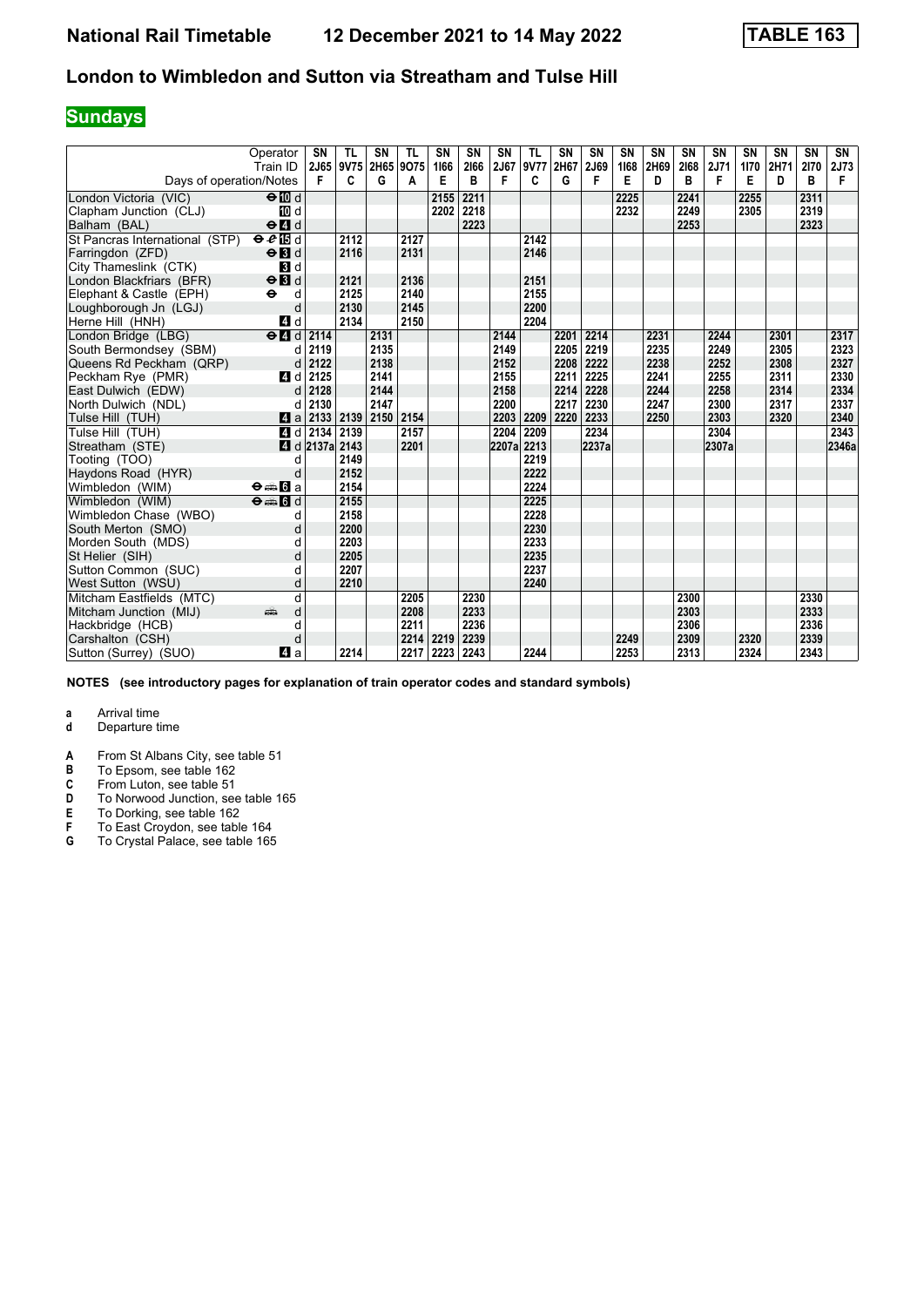# **Sundays**

|                                         | Operator                          | SN       |
|-----------------------------------------|-----------------------------------|----------|
|                                         | Train ID                          | 1172     |
| Days of operation/Notes                 |                                   | E        |
| London Victoria (VIC)                   | $\Theta$ III d   2325             |          |
| Clapham Junction (CLJ)                  |                                   | 而 d 2332 |
| Balham (BAL)                            | $\Theta$ $\blacksquare$ d         | 2337     |
| St Pancras International (STP)          | $\Theta \,\boldsymbol{\ell}$ is d |          |
| Farringdon (ZFD)                        | $\Theta$ <b>B</b> d               |          |
| City Thameslink (CTK)                   | 3 d                               |          |
| London Blackfriars (BFR)                | $\Theta$ $\blacksquare$ d         |          |
| Elephant & Castle (EPH)                 | θ<br>d                            |          |
| Loughborough Jn (LGJ)                   | d                                 |          |
| Herne Hill (HNH)                        | 4 d                               |          |
| London Bridge (LBG)                     | $\Theta$ $\blacksquare$ d         |          |
| South Bermondsey (SBM)                  | d                                 |          |
| Queens Rd Peckham (QRP)                 | d                                 |          |
| Peckham Rye (PMR)                       | 4 d                               |          |
| East Dulwich (EDW)                      | d                                 |          |
| North Dulwich (NDL)<br>Tulse Hill (TUH) | d<br>ZI a                         |          |
|                                         | 4 d                               |          |
| Tulse Hill (TUH)<br>Streatham (STE)     | 4 d                               |          |
| Tooting (TOO)                           | d                                 |          |
| Haydons Road (HYR)                      | d                                 |          |
| Wimbledon (WIM)                         | Ө⊯∎0Га                            |          |
| Wimbledon (WIM)                         | $\Theta = \blacksquare$ of d      |          |
| Wimbledon Chase (WBO)                   | d                                 |          |
| South Merton (SMO)                      | d                                 |          |
| Morden South (MDS)                      | d                                 |          |
| St Helier (SIH)                         | d                                 |          |
| Sutton Common (SUC)                     | d                                 |          |
| West Sutton (WSU)                       | d                                 |          |
| Mitcham Eastfields (MTC)                | d                                 | 2344     |
| Mitcham Junction (MIJ)                  | d l<br>дŘ                         | 2347     |
| Hackbridge (HCB)                        | d                                 | 2350     |
| Carshalton (CSH)                        | d                                 | 2353     |
| Sutton (Surrey) (SUO)                   | 41 a                              | 2356     |

**NOTES (see introductory pages for explanation of train operator codes and standard symbols)**

- **d** Departure time
- **C C** To Dorking, see table 162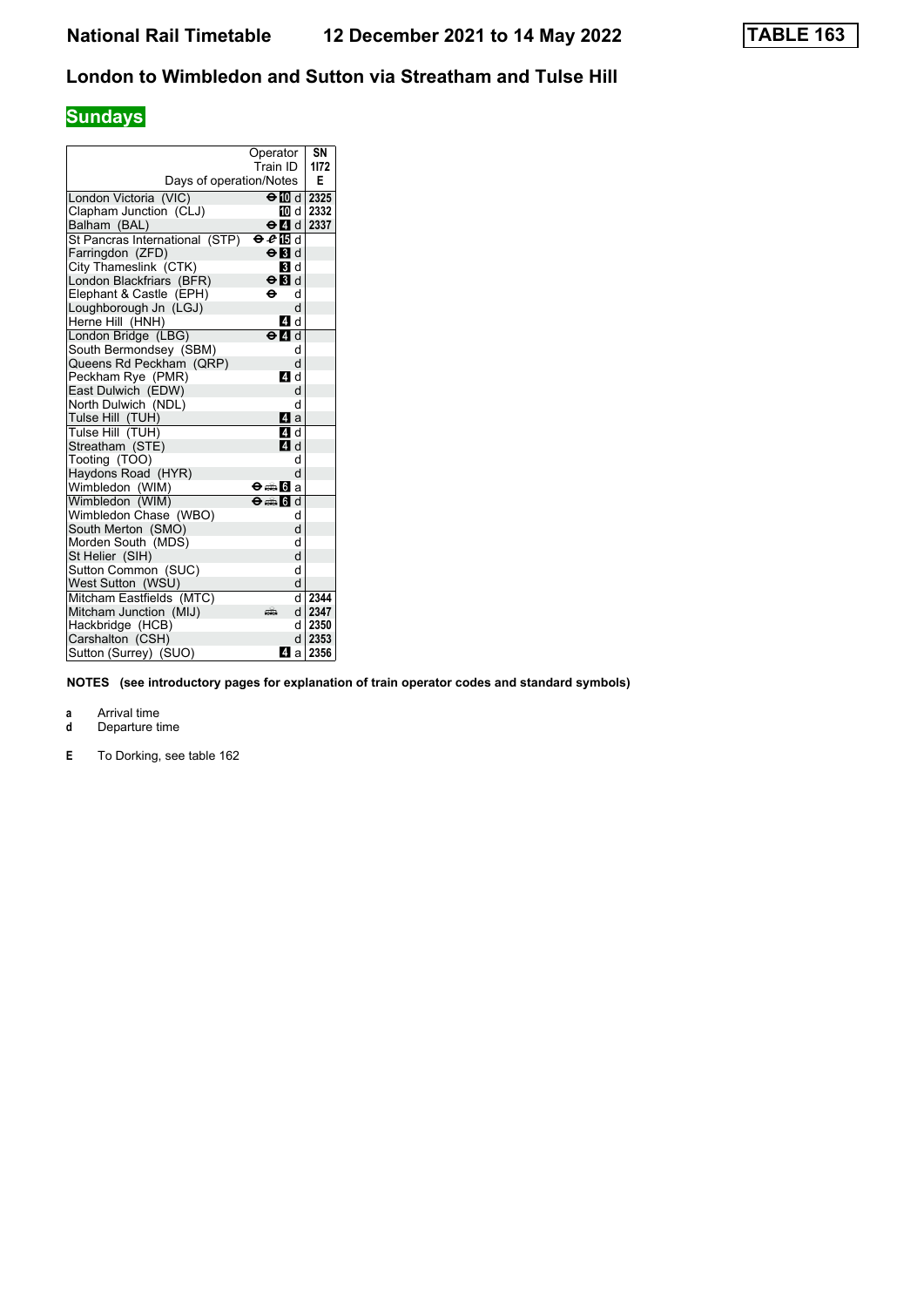# **Mondays to Fridays**

|                                | Operator<br>Train ID                        | SN<br>2H04 | TL<br>9V10 | SN<br>2J02 | TL<br>9010 | <b>SN</b><br>2H06 | SN<br>1101 | SN<br>2101 | TL<br>9V <sub>12</sub> | SΝ<br>2J04 | TL<br>9012 2H08 | <b>SN</b> | <b>SN</b><br>1103 | <b>SN</b><br>2103 | <b>TL</b><br>9V14 | SN<br>2J06 | TL<br>9014 | <b>SN</b><br>2H10 | SN<br>1105 |
|--------------------------------|---------------------------------------------|------------|------------|------------|------------|-------------------|------------|------------|------------------------|------------|-----------------|-----------|-------------------|-------------------|-------------------|------------|------------|-------------------|------------|
| Days of operation/Notes        |                                             | в          | C          | D          | C          | B                 | Е          | F          | C                      | D          | C               | н         | G                 | F                 | C                 | D          | C          | н                 | G          |
| Sutton (Surrey) (SUO)          | 4 d                                         |            | 0546       |            | 0549       |                   | 0602       | 0612       | 0616                   |            | 0619            |           | 0632              | 0642              | 0646              |            | 0649       |                   | 0702       |
| Carshalton (CSH)               | d                                           |            | 0549       |            |            |                   |            | 0605 0615  | 0619                   |            |                 |           | 0635              | 0645              | 0649              |            |            |                   | 0705       |
| Hackbridge (HCB)               | d                                           |            | 0552       |            |            |                   |            | 0618       | 0622                   |            |                 |           |                   | 0648              | 0652              |            |            |                   |            |
| Mitcham Junction (MIJ)         | d<br>۵Ë                                     |            | 0555       |            |            |                   |            | 0621       | 0625                   |            |                 |           |                   | 0651              | 0655              |            |            |                   |            |
| Mitcham Eastfields (MTC)       | d                                           |            | 0558       |            |            |                   |            | 0624       | 0628                   |            |                 |           |                   | 0654              | 0658              |            |            |                   |            |
| West Sutton (WSU)              | d                                           |            |            |            | 0552       |                   |            |            |                        |            | 0622            |           |                   |                   |                   |            | 0652       |                   |            |
| Sutton Common (SUC)            | d                                           |            |            |            | 0554       |                   |            |            |                        |            | 0624            |           |                   |                   |                   |            | 0654       |                   |            |
| St Helier (SIH)                | d                                           |            |            |            | 0557       |                   |            |            |                        |            | 0627            |           |                   |                   |                   |            | 0657       |                   |            |
| Morden South (MDS)             | d                                           |            |            |            | 0559       |                   |            |            |                        |            | 0629            |           |                   |                   |                   |            | 0659       |                   |            |
| South Merton (SMO)             |                                             |            |            |            | 0601       |                   |            |            |                        |            | 0631            |           |                   |                   |                   |            | 0701       |                   |            |
| Wimbledon Chase (WBO)          | d                                           |            |            |            | 0603       |                   |            |            |                        |            | 0633            |           |                   |                   |                   |            | 0703       |                   |            |
| Wimbledon (WIM)                | $\Theta = \blacksquare$ $\blacksquare$ a    |            |            |            | 0606       |                   |            |            |                        |            | 0636            |           |                   |                   |                   |            | 0706       |                   |            |
| Wimbledon (WIM)                | $\Theta = \blacksquare$                     |            |            |            | 0607       |                   |            |            |                        |            | 0637            |           |                   |                   |                   |            | 0707       |                   |            |
| Haydons Road (HYR)             | d                                           |            |            |            | 0610       |                   |            |            |                        |            | 0640            |           |                   |                   |                   |            | 0710       |                   |            |
| Tooting (TOO)                  | d                                           |            |            |            | 0613       |                   |            |            |                        |            | 0643            |           |                   |                   |                   |            | 0713       |                   |            |
| Streatham (STE)                | 4 d                                         |            | 0603       | 0613       | 0618       |                   |            |            | 0633                   | 0643       | 0648            |           |                   |                   | 0703              | 0713       | 0718       |                   |            |
| Tulse Hill (TUH)               | $\mathbf{A}$ a                              |            | 0607       | 0617       | 0622       |                   |            |            | 0637                   | 0647       | 0652            |           |                   |                   | 0707              | 0717       | 0722       |                   |            |
| Tulse Hill (TUH)               | 4d                                          | 0602       | 0608       | 0617       | 0623       | 0632              |            |            | 0638                   | 0647       | 0653            | 0702      |                   |                   | 0708              | 0717       | 0723       | 0732              |            |
| North Dulwich (NDL)            | d                                           | 0606       |            | 0621       |            | 0636              |            |            |                        | 0651       |                 | 0706      |                   |                   |                   | 0721       |            | 0736              |            |
| East Dulwich (EDW)             | d                                           | 0608       |            | 0623       |            | 0638              |            |            |                        | 0653       |                 | 0708      |                   |                   |                   | 0723       |            | 0738              |            |
| Peckham Rye (PMR)              | 4d                                          | 0611       |            | 0626       |            | 0641              |            |            |                        | 0656       |                 | 0711      |                   |                   |                   | 0726       |            | 0741              |            |
| Queens Rd Peckham (QRP)        |                                             | 0613       |            | 0628       |            | 0643              |            |            |                        | 0658       |                 | 0713      |                   |                   |                   | 0728       |            | 0743              |            |
| South Bermondsey (SBM)         | d                                           | 0616       |            | 0631       |            | 0646              |            |            |                        | 0701       |                 | 0716      |                   |                   |                   | 0731       |            | 0746              |            |
| London Bridge (LBG)            | $\Theta$ <b><math>\blacksquare</math></b> a | 0621       |            | 0636       |            | 0651              |            |            |                        | 0706       |                 | 0721      |                   |                   |                   | 0736       |            | 0751              |            |
| Herne Hill (HNH)               | 4d                                          |            | 0612       |            | 0627       |                   |            |            | 0642                   |            | 0657            |           |                   |                   | 0712              |            | 0727       |                   |            |
| Loughborough Jn (LGJ)          | d                                           |            | 0615       |            | 0630       |                   |            |            | 0645                   |            | 0700            |           |                   |                   | 0715              |            | 0730       |                   |            |
| Elephant & Castle (EPH)        | $\ddot{\boldsymbol{\Theta}}$<br>d           |            | 0619       |            | 0634       |                   |            |            | 0649                   |            | 0704            |           |                   |                   | 0719              |            | 0734       |                   |            |
| London Blackfriars (BFR)       | $\Theta$ <b>B</b> a                         |            | 0624       |            | 0639       |                   |            |            | 0654                   |            | 0709            |           |                   |                   | 0724              |            | 0739       |                   |            |
| City Thameslink (CTK)          | a                                           |            | 0626       |            | 0641       |                   |            |            | 0656                   |            | 0711            |           |                   |                   | 0726              |            | 0741       |                   |            |
| Farringdon (ZFD)               | $\Theta$ <b>B</b> a                         |            | 0628       |            | 0643       |                   |            |            | 0658                   |            | 0713            |           |                   |                   | 0728              |            | 0743       |                   |            |
| St Pancras International (STP) | $\theta e$ <b>E</b> a                       |            | 0633       |            | 0648       |                   |            |            | 0703                   |            | 0718            |           |                   |                   | 0733              |            | 0748       |                   |            |
| Balham (BAL)                   | $e$ $q$ a                                   |            |            |            |            |                   |            | 0633       |                        |            |                 |           |                   | 0703              |                   |            |            |                   |            |
| Clapham Junction (CLJ)         | 10 a                                        |            |            |            |            |                   | 0623       | 0637       |                        |            |                 |           | 0653              | 0707              |                   |            |            |                   | 0723       |
| London Victoria (VIC)          | $\Theta$ III a                              |            |            |            |            |                   | 0633       | 0645       |                        |            |                 |           | 0703              | 0715              |                   |            |            |                   | 0733       |

**NOTES (see introductory pages for explanation of train operator codes and standard symbols)**

- **d** Departure time
- **B** From Crystal Palace, see table 165<br>**C** To St Albans City, see table 51
- **C** To St Albans City, see table 51<br>**D** From Selhurst, see table 164
- **D** From Selhurst, see table 164<br>**E** From Dorking, see table 162<br>**F** From Epsom, see table 162
- From Dorking, see table 162
- **F** From Epsom, see table 162<br>**G** From Horsham, see table 16
- **6** From Horsham, see table 162<br>**H** From Beckenham Junction, se
- **From Beckenham Junction, see table 165**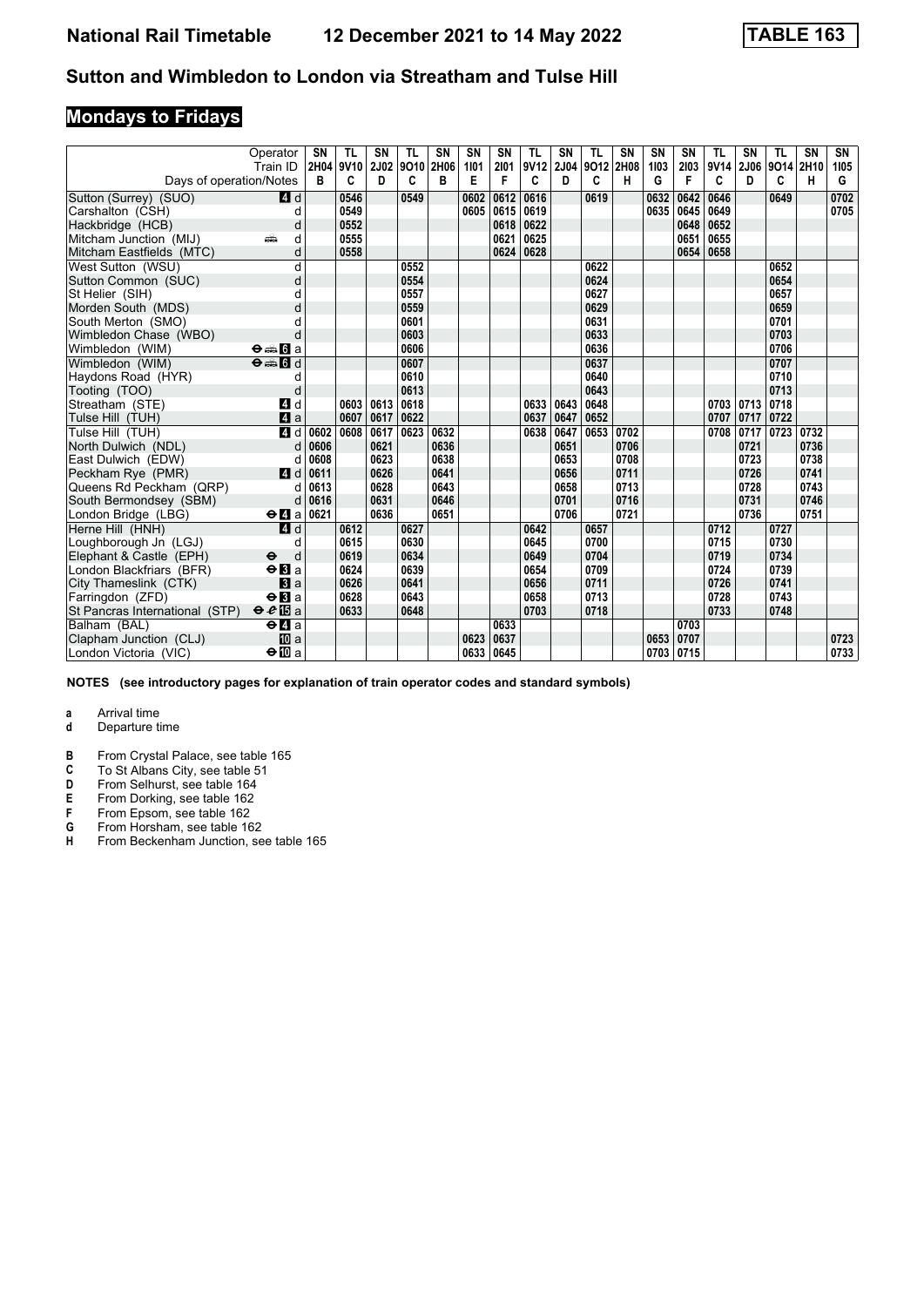# **Mondays to Fridays**

|                                | Operator                                                                                                              | SN                                    | TL        | <b>SN</b> | TL<br>9016 | <b>SN</b><br>2H12 | SN<br>1107  | <b>SN</b> | <b>TL</b><br>9V18 | SN        | <b>TL</b>      | SN   | <b>SN</b> | <b>SN</b> | <b>TL</b><br>9V20 | <b>SN</b> | <b>TL</b><br>9020 | <b>SN</b> | SN        |
|--------------------------------|-----------------------------------------------------------------------------------------------------------------------|---------------------------------------|-----------|-----------|------------|-------------------|-------------|-----------|-------------------|-----------|----------------|------|-----------|-----------|-------------------|-----------|-------------------|-----------|-----------|
| Days of operation/Notes        | Train ID                                                                                                              | 2105<br>F                             | 9V16<br>C | 2J08<br>J | C          | н                 | G           | 2107<br>F | C                 | 2J10<br>Κ | 9018 2H14<br>C | н    | 1109<br>G | 2109<br>F | C                 | 2J12<br>Κ | C                 | 2H16<br>н | 1111<br>Е |
| Sutton (Surrey) (SUO)          | 4 d                                                                                                                   | 0712                                  | 0716      |           | 0719       |                   | 0732        | 0742      | 0746              |           | 0749           |      | 0802      | 0812      | 0816              |           | 0819              |           | 0832      |
| Carshalton (CSH)               | d                                                                                                                     | 0715                                  | 0719      |           |            |                   |             | 0735 0745 | 0749              |           |                |      | 0805      | 0815      | 0819              |           |                   |           | 0835      |
| Hackbridge (HCB)               | d                                                                                                                     | 0718                                  | 0722      |           |            |                   | 0738        | 0748      | 0752              |           |                |      | 0808      | 0818      | 0822              |           |                   |           | 0838      |
| Mitcham Junction (MIJ)         | and and the second second the second second the second second the second second the second second that $\hat{a}$<br>d | 0721                                  | 0725      |           |            |                   | 0742   0751 |           | 0755              |           |                |      | 0811      | 0821      | 0825              |           |                   |           | 0842      |
| Mitcham Eastfields (MTC)       | d                                                                                                                     | 0724                                  | 0728      |           |            |                   | 0745        | 0754      | 0758              |           |                |      | 0815      | 0824      | 0828              |           |                   |           | 0845      |
| West Sutton (WSU)              | d                                                                                                                     |                                       |           |           | 0722       |                   |             |           |                   |           | 0752           |      |           |           |                   |           | 0822              |           |           |
| Sutton Common (SUC)            | d                                                                                                                     |                                       |           |           | 0724       |                   |             |           |                   |           | 0754           |      |           |           |                   |           | 0824              |           |           |
| St Helier (SIH)                |                                                                                                                       |                                       |           |           | 0727       |                   |             |           |                   |           | 0757           |      |           |           |                   |           | 0827              |           |           |
| Morden South (MDS)             |                                                                                                                       |                                       |           |           | 0729       |                   |             |           |                   |           | 0759           |      |           |           |                   |           | 0829              |           |           |
| South Merton (SMO)             |                                                                                                                       |                                       |           |           | 0731       |                   |             |           |                   |           | 0801           |      |           |           |                   |           | 0831              |           |           |
| Wimbledon Chase (WBO)          | d                                                                                                                     |                                       |           |           | 0733       |                   |             |           |                   |           | 0803           |      |           |           |                   |           | 0833              |           |           |
| Wimbledon (WIM)                | $\Theta = \blacksquare$ $\blacksquare$ a                                                                              |                                       |           |           | 0736       |                   |             |           |                   |           | 0806           |      |           |           |                   |           | 0836              |           |           |
| Wimbledon (WIM)                | $\overline{\Theta}$ $\overline{\blacksquare}$ $\overline{\blacksquare}$ d                                             |                                       |           |           | 0737       |                   |             |           |                   |           | 0807           |      |           |           |                   |           | 0837              |           |           |
| Haydons Road (HYR)             | d                                                                                                                     |                                       |           |           | 0740       |                   |             |           |                   |           | 0810           |      |           |           |                   |           | 0840              |           |           |
| Tooting (TOO)                  | d                                                                                                                     |                                       |           |           | 0743       |                   |             |           |                   |           | 0813           |      |           |           |                   |           | 0843              |           |           |
| Streatham (STE)                | 4 d                                                                                                                   |                                       | 0733      | 0743      | 0748       |                   |             |           | 0803              | 0813      | 0818           |      |           |           | 0833              | 0843      | 0848              |           |           |
| Tulse Hill (TUH)               | 4a                                                                                                                    |                                       | 0737      | 0747      | 0752       |                   |             |           | 0807              | 0817      | 0822           |      |           |           | 0837              | 0847      | 0852              |           |           |
| Tulse Hill (TUH)               | 4d                                                                                                                    |                                       | 0738      | 0747      | 0753       | 0802              |             |           | 0808              | 0817      | 0823           | 0832 |           |           | 0838              | 0847      | 0853              | 0902      |           |
| North Dulwich (NDL)            | d                                                                                                                     |                                       |           | 0751      |            | 0806              |             |           |                   | 0821      |                | 0836 |           |           |                   | 0851      |                   | 0906      |           |
| East Dulwich (EDW)             | d                                                                                                                     |                                       |           | 0753      |            | 0808              |             |           |                   | 0823      |                | 0838 |           |           |                   | 0853      |                   | 0908      |           |
| Peckham Rye (PMR)              | 4 d                                                                                                                   |                                       |           | 0756      |            | 0811              |             |           |                   | 0826      |                | 0841 |           |           |                   | 0856      |                   | 0911      |           |
| Queens Rd Peckham (QRP)        | d                                                                                                                     |                                       |           | 0758      |            | 0813              |             |           |                   | 0828      |                | 0843 |           |           |                   | 0858      |                   | 0913      |           |
| South Bermondsey (SBM)         | d                                                                                                                     |                                       |           | 0801      |            | 0816              |             |           |                   | 0831      |                | 0846 |           |           |                   | 0901      |                   | 0916      |           |
| London Bridge (LBG)            | $\Theta$ <b>d</b> a                                                                                                   |                                       |           | 0806      |            | 0821              |             |           |                   | 0836      |                | 0851 |           |           |                   | 0906      |                   | 0921      |           |
| Herne Hill (HNH)               | 4d                                                                                                                    |                                       | 0742      |           | 0757       |                   |             |           | 0812              |           | 0827           |      |           |           | 0842              |           | 0857              |           |           |
| Loughborough Jn (LGJ)          | d                                                                                                                     |                                       | 0745      |           | 0800       |                   |             |           | 0815              |           | 0830           |      |           |           | 0845              |           | 0900              |           |           |
| Elephant & Castle (EPH)        | $\ddot{\phantom{1}}$<br>d                                                                                             |                                       | 0749      |           | 0804       |                   |             |           | 0819              |           | 0834           |      |           |           | 0849              |           | 0904              |           |           |
| London Blackfriars (BFR)       | $\Theta$ <b>B</b> a                                                                                                   |                                       | 0754      |           | 0809       |                   |             |           | 0824              |           | 0839           |      |           |           | 0854              |           | 0909              |           |           |
| City Thameslink (CTK)          | a                                                                                                                     |                                       | 0756      |           | 0811       |                   |             |           | 0826              |           | 0841           |      |           |           | 0856              |           | 0911              |           |           |
| Farringdon (ZFD)               | $\Theta$ <b>B</b> a                                                                                                   |                                       | 0758      |           | 0813       |                   |             |           | 0828              |           | 0843           |      |           |           | 0858              |           | 0913              |           |           |
| St Pancras International (STP) | $\theta e$ <b>E</b> a                                                                                                 |                                       | 0803      |           | 0818       |                   |             |           | 0833              |           | 0848           |      |           |           | 0903              |           | 0918              |           |           |
| Balham (BAL)                   | $\Theta$ <b><math>\blacksquare</math></b> a                                                                           | 0732                                  |           |           |            |                   |             | 0802      |                   |           |                |      |           | 0832      |                   |           |                   |           |           |
| Clapham Junction (CLJ)         |                                                                                                                       | $\overline{10}$ a $\overline{0}$ 0737 |           |           |            |                   | 0754        | 0807      |                   |           |                |      | 0825      | 0837      |                   |           |                   |           | 0855      |
| London Victoria (VIC)          | $\div$ M <sub>a</sub>   0746                                                                                          |                                       |           |           |            |                   | 0804        | 0816      |                   |           |                |      | 0833      | 0845      |                   |           |                   |           | 0903      |

**NOTES (see introductory pages for explanation of train operator codes and standard symbols)**

- **d** Departure time
- **C** To St Albans City, see table 51<br>**E** From Dorking, see table 162
- **E** From Dorking, see table 162<br>**F** From Epsom, see table 162
- **F** From Epsom, see table 162<br>**G** From Horsham, see table 16
- **6** From Horsham, see table 162<br>**H** From Beckenham Junction, se
- **+** From Beckenham Junction, see table 165<br>**J** From South Croydon, see table 172
- **J** From South Croydon, see table 172<br>**K** From Caterham, see table 172 From Caterham, see table 172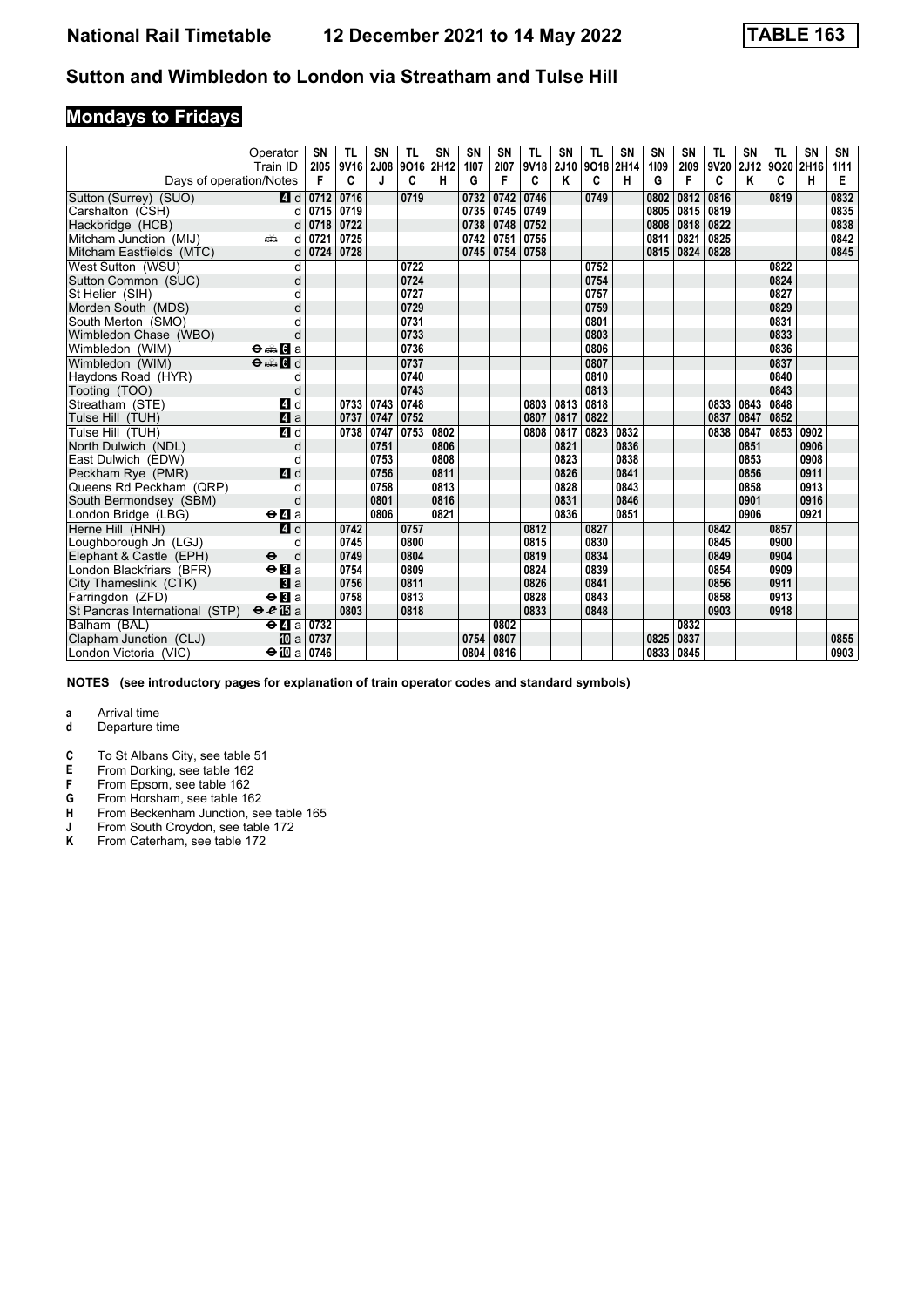# **Mondays to Fridays**

|                                | Operator<br>Train ID                        | SN<br>2111 | TL<br>9V22 | <b>SN</b><br>2J14 | TL<br>9022 | <b>SN</b><br>2H18 | SN<br>1113 | <b>SN</b><br>2113 | <b>TL</b><br>9V24 | SN<br>2J16 | TL<br>9024 2H20 | SN   | <b>SN</b><br>1115 | <b>SN</b><br>2115 | <b>TL</b><br>9V26 | <b>SN</b><br>2J18 | <b>TL</b><br>9026 | <b>SN</b><br>2H22 | SN<br>1117 |
|--------------------------------|---------------------------------------------|------------|------------|-------------------|------------|-------------------|------------|-------------------|-------------------|------------|-----------------|------|-------------------|-------------------|-------------------|-------------------|-------------------|-------------------|------------|
| Days of operation/Notes        |                                             | F          | C          | Κ                 | C          | н                 | G          | F                 | C                 | Κ          | C               | н    | Е                 | F                 | C                 | Κ                 | C                 | н                 | G          |
| Sutton (Surrey) (SUO)          | 4 d                                         | 0842       | 0846       |                   | 0849       |                   | 0902       | 0912              | 0916              |            | 0919            |      | 0932              | 0942              | 0946              |                   | 0949              |                   | 1002       |
| Carshalton (CSH)               | d                                           | 0845       | 0849       |                   |            |                   | 0905       | 0915              | 0919              |            |                 |      | 0935              | 0945              | 0949              |                   |                   |                   | 1005       |
| Hackbridge (HCB)               | d                                           | 0848       | 0852       |                   |            |                   |            | 0918              | 0922              |            |                 |      |                   | 0948              | 0952              |                   |                   |                   |            |
| Mitcham Junction (MIJ)         | پیش<br>d                                    | 0851       | 0855       |                   |            |                   |            | 0921              | 0925              |            |                 |      |                   | 0951              | 0955              |                   |                   |                   |            |
| Mitcham Eastfields (MTC)       | d                                           | 0854       | 0858       |                   |            |                   |            | 0924              | 0928              |            |                 |      |                   | 0954              | 0958              |                   |                   |                   |            |
| West Sutton (WSU)              | d                                           |            |            |                   | 0852       |                   |            |                   |                   |            | 0922            |      |                   |                   |                   |                   | 0952              |                   |            |
| Sutton Common (SUC)            | d                                           |            |            |                   | 0854       |                   |            |                   |                   |            | 0924            |      |                   |                   |                   |                   | 0954              |                   |            |
| St Helier (SIH)                |                                             |            |            |                   | 0857       |                   |            |                   |                   |            | 0927            |      |                   |                   |                   |                   | 0957              |                   |            |
| Morden South (MDS)             |                                             |            |            |                   | 0859       |                   |            |                   |                   |            | 0929            |      |                   |                   |                   |                   | 0959              |                   |            |
| South Merton (SMO)             |                                             |            |            |                   | 0901       |                   |            |                   |                   |            | 0931            |      |                   |                   |                   |                   | 1001              |                   |            |
| Wimbledon Chase (WBO)          | d                                           |            |            |                   | 0903       |                   |            |                   |                   |            | 0933            |      |                   |                   |                   |                   | 1003              |                   |            |
| Wimbledon (WIM)                | $\Theta = \blacksquare$ $\blacksquare$ a    |            |            |                   | 0906       |                   |            |                   |                   |            | 0936            |      |                   |                   |                   |                   | 1006              |                   |            |
| Wimbledon (WIM)                | $\Theta = 5d$                               |            |            |                   | 0907       |                   |            |                   |                   |            | 0937            |      |                   |                   |                   |                   | 1007              |                   |            |
| Haydons Road (HYR)             | d                                           |            |            |                   | 0910       |                   |            |                   |                   |            | 0940            |      |                   |                   |                   |                   | 1010              |                   |            |
| Tooting (TOO)                  | d                                           |            |            |                   | 0913       |                   |            |                   |                   |            | 0943            |      |                   |                   |                   |                   | 1013              |                   |            |
| Streatham (STE)                | 4 d                                         |            | 0903       | 0912              | 0918       |                   |            |                   | 0933              | 0943       | 0948            |      |                   |                   | 1003              | 1013              | 1018              |                   |            |
| Tulse Hill (TUH)               | a                                           |            | 0907       | 0916              | 0922       |                   |            |                   | 0937              | 0947       | 0952            |      |                   |                   | 1007              | 1017              | 1022              |                   |            |
| Tulse Hill (TUH)               | 4d                                          |            | 0908       | 0917              | 0923       | 0932              |            |                   | 0938              | 0947       | 0953            | 1002 |                   |                   | 1008              | 1017              | 1023              | 1032              |            |
| North Dulwich (NDL)            | d                                           |            |            | 0921              |            | 0936              |            |                   |                   | 0951       |                 | 1006 |                   |                   |                   | 1021              |                   | 1036              |            |
| East Dulwich (EDW)             | d                                           |            |            | 0923              |            | 0938              |            |                   |                   | 0953       |                 | 1008 |                   |                   |                   | 1023              |                   | 1038              |            |
| Peckham Rye (PMR)              | 4 d                                         |            |            | 0926              |            | 0941              |            |                   |                   | 0956       |                 | 1011 |                   |                   |                   | 1026              |                   | 1041              |            |
| Queens Rd Peckham (QRP)        | d                                           |            |            | 0928              |            | 0943              |            |                   |                   | 0958       |                 | 1013 |                   |                   |                   | 1028              |                   | 1043              |            |
| South Bermondsey (SBM)         | d                                           |            |            | 0931              |            | 0946              |            |                   |                   | 1001       |                 | 1016 |                   |                   |                   | 1031              |                   | 1046              |            |
| London Bridge (LBG)            | $\Theta$ <b><math>\blacksquare</math></b> a |            |            | 0936              |            | 0951              |            |                   |                   | 1006       |                 | 1021 |                   |                   |                   | 1036              |                   | 1051              |            |
| Herne Hill (HNH)               | 4d                                          |            | 0912       |                   | 0927       |                   |            |                   | 0942              |            | 0957            |      |                   |                   | 1012              |                   | 1027              |                   |            |
| Loughborough Jn (LGJ)          | d                                           |            | 0915       |                   | 0930       |                   |            |                   | 0945              |            | 1000            |      |                   |                   | 1015              |                   | 1030              |                   |            |
| Elephant & Castle (EPH)        | $\ddot{\mathbf{e}}$<br>d                    |            | 0919       |                   | 0934       |                   |            |                   | 0949              |            | 1004            |      |                   |                   | 1019              |                   | 1034              |                   |            |
| London Blackfriars (BFR)       | $\Theta$ <b>B</b> a                         |            | 0924       |                   | 0939       |                   |            |                   | 0954              |            | 1009            |      |                   |                   | 1024              |                   | 1039              |                   |            |
| City Thameslink (CTK)          | a                                           |            | 0926       |                   | 0941       |                   |            |                   | 0956              |            | 1011            |      |                   |                   | 1026              |                   | 1041              |                   |            |
| Farringdon (ZFD)               | $\Theta$ <b>B</b> a                         |            | 0928       |                   | 0943       |                   |            |                   | 0958              |            | 1013            |      |                   |                   | 1028              |                   | 1043              |                   |            |
| St Pancras International (STP) | $\theta e$ <b>E</b> a                       |            | 0933       |                   | 0948       |                   |            |                   | 1003              |            | 1018            |      |                   |                   | 1033              |                   | 1048              |                   |            |
| Balham (BAL)                   | $\Theta$ <b><math>\blacksquare</math></b> a | 0903       |            |                   |            |                   |            | 0933              |                   |            |                 |      |                   | 1003              |                   |                   |                   |                   |            |
| Clapham Junction (CLJ)         | <b>ID</b> al                                | 0907       |            |                   |            |                   | 0923       | 0937              |                   |            |                 |      | 0953              | 1007              |                   |                   |                   |                   | 1023       |
| London Victoria (VIC)          | $\div$ M <sub>a</sub>   0919                |            |            |                   |            |                   | 0932       | 0945              |                   |            |                 |      | 1003              | 1015              |                   |                   |                   |                   | 1031       |

**NOTES (see introductory pages for explanation of train operator codes and standard symbols)**

- **d** Departure time
- **C** To St Albans City, see table 51<br>**E** From Dorking, see table 162
- **E** From Dorking, see table 162<br>**F** From Epsom, see table 162
- **F** From Epsom, see table 162<br>**G** From Horsham, see table 16
- **6** From Horsham, see table 162<br>**H** From Beckenham Junction, se
- **+** From Beckenham Junction, see table 165<br>**K** From Caterham, see table 172 From Caterham, see table 172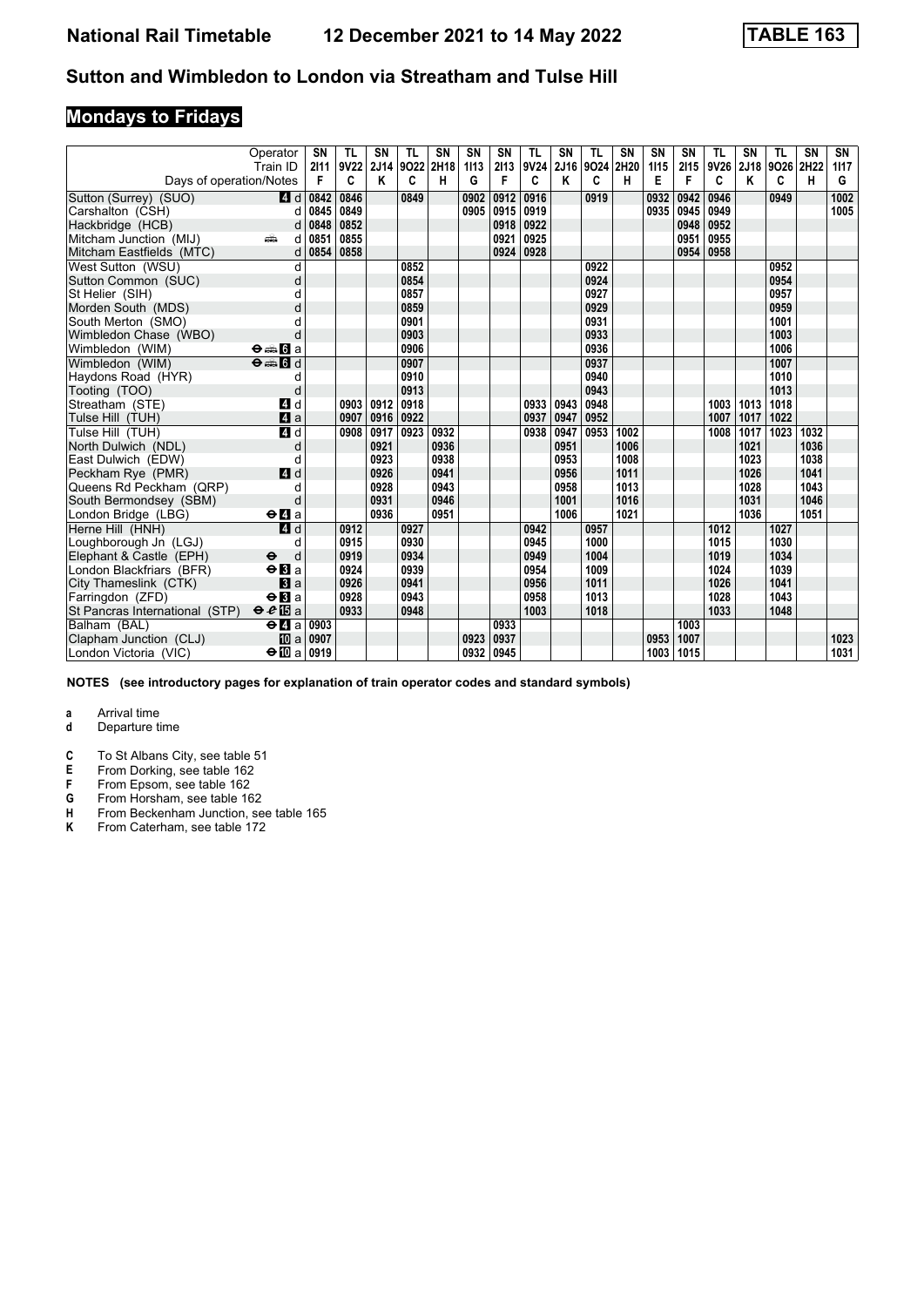# **Mondays to Fridays**

|                                | Operator<br>Train ID                        | SN<br>2117 | TL<br>9V28 | SN<br>2J20 | TL<br>9028 | <b>SN</b><br>2H24 | <b>SN</b><br>1119 | SN<br>2119 | <b>TL</b><br>9V30 2J22 | SN   | TL<br>9O30 2H26 | <b>SN</b> | <b>SN</b><br>1121 | <b>SN</b><br>2121 | <b>TL</b><br>9V32 | SN<br><b>2J24</b> | TL<br>9O32 2H28 | <b>SN</b> | SN<br>1123       |
|--------------------------------|---------------------------------------------|------------|------------|------------|------------|-------------------|-------------------|------------|------------------------|------|-----------------|-----------|-------------------|-------------------|-------------------|-------------------|-----------------|-----------|------------------|
| Days of operation/Notes        |                                             | F          | C          | ĸ          | C          | н                 | Е                 | F          | C                      | Κ    | C               | н         | G                 | F                 | C                 | K                 | C               | н         | Е                |
| Sutton (Surrey) (SUO)          | 4 d                                         | 1012       | 1016       |            | 1019       |                   | 1032              | 1042       | 1046                   |      | 1049            |           | 1102              | 1112              | 1116              |                   | 1119            |           | $\frac{1132}{2}$ |
| Carshalton (CSH)               | d                                           | 1015       | 1019       |            |            |                   | 1035              | 1045       | 1049                   |      |                 |           | 1105              | 1115              | 1119              |                   |                 |           | 1135             |
| Hackbridge (HCB)               | d                                           | 1018       | 1022       |            |            |                   |                   | 1048       | 1052                   |      |                 |           |                   | 1118              | 1122              |                   |                 |           |                  |
| Mitcham Junction (MIJ)         | ain<br>d                                    | 1021       | 1025       |            |            |                   |                   | 1051       | 1055                   |      |                 |           |                   | 1121              | 1125              |                   |                 |           |                  |
| Mitcham Eastfields (MTC)       | d                                           | 1024       | 1028       |            |            |                   |                   | 1054       | 1058                   |      |                 |           |                   | 1124              | 1128              |                   |                 |           |                  |
| West Sutton (WSU)              | d                                           |            |            |            | 1022       |                   |                   |            |                        |      | 1052            |           |                   |                   |                   |                   | 1122            |           |                  |
| Sutton Common (SUC)            | d                                           |            |            |            | 1024       |                   |                   |            |                        |      | 1054            |           |                   |                   |                   |                   | 1124            |           |                  |
| St Helier (SIH)                | d                                           |            |            |            | 1027       |                   |                   |            |                        |      | 1057            |           |                   |                   |                   |                   | 1127            |           |                  |
| Morden South (MDS)             | d                                           |            |            |            | 1029       |                   |                   |            |                        |      | 1059            |           |                   |                   |                   |                   | 1129            |           |                  |
| South Merton (SMO)             |                                             |            |            |            | 1031       |                   |                   |            |                        |      | 1101            |           |                   |                   |                   |                   | 1131            |           |                  |
| Wimbledon Chase (WBO)          | d                                           |            |            |            | 1033       |                   |                   |            |                        |      | 1103            |           |                   |                   |                   |                   | 1133            |           |                  |
| Wimbledon (WIM)                | $\Theta = \blacksquare$ $\blacksquare$ a    |            |            |            | 1036       |                   |                   |            |                        |      | 1106            |           |                   |                   |                   |                   | 1136            |           |                  |
| Wimbledon (WIM)                | $\Theta = \blacksquare$                     |            |            |            | 1037       |                   |                   |            |                        |      | 1107            |           |                   |                   |                   |                   | 1137            |           |                  |
| Haydons Road (HYR)             | d                                           |            |            |            | 1040       |                   |                   |            |                        |      | 1110            |           |                   |                   |                   |                   | 1140            |           |                  |
| Tooting (TOO)                  | d                                           |            |            |            | 1043       |                   |                   |            |                        |      | 1113            |           |                   |                   |                   |                   | 1143            |           |                  |
| Streatham (STE)                | 4 d                                         |            | 1033       | 1043       | 1048       |                   |                   |            | 1103                   | 1113 | 1118            |           |                   |                   |                   | 1133 1143         | 1148            |           |                  |
| Tulse Hill (TUH)               | 4a                                          |            | 1037       | 1047       | 1052       |                   |                   |            | 1107                   | 1117 | 1122            |           |                   |                   | 1137              | 1147              | 1152            |           |                  |
| Tulse Hill (TUH)               | 4d                                          |            | 1038       | 1047       | 1053       | 1102              |                   |            | 1108                   | 1117 | 1123            | 1132      |                   |                   | 1138              | $\overline{1}147$ | 1153            | 1202      |                  |
| North Dulwich (NDL)            | d                                           |            |            | 1051       |            | 1106              |                   |            |                        | 1121 |                 | 1136      |                   |                   |                   | 1151              |                 | 1206      |                  |
| East Dulwich (EDW)             | d                                           |            |            | 1053       |            | 1108              |                   |            |                        | 1123 |                 | 1138      |                   |                   |                   | 1153              |                 | 1208      |                  |
| Peckham Rye (PMR)              | 4 d                                         |            |            | 1056       |            | 1111              |                   |            |                        | 1126 |                 | 1141      |                   |                   |                   | 1156              |                 | 1211      |                  |
| Queens Rd Peckham (QRP)        | d                                           |            |            | 1058       |            | 1113              |                   |            |                        | 1128 |                 | 1143      |                   |                   |                   | 1158              |                 | 1213      |                  |
| South Bermondsey (SBM)         | d                                           |            |            | 1101       |            | 1116              |                   |            |                        | 1131 |                 | 1146      |                   |                   |                   | 1201              |                 | 1216      |                  |
| London Bridge (LBG)            | $\Theta$ <b>d</b> a                         |            |            | 1106       |            | 1121              |                   |            |                        | 1136 |                 | 1151      |                   |                   |                   | 1206              |                 | 1221      |                  |
| Herne Hill (HNH)               | $\overline{a}$ d                            |            | 1042       |            | 1057       |                   |                   |            | 1112                   |      | 1127            |           |                   |                   | 1142              |                   | 1157            |           |                  |
| Loughborough Jn (LGJ)          | d                                           |            | 1045       |            | 1100       |                   |                   |            | 1115                   |      | 1130            |           |                   |                   | 1145              |                   | 1200            |           |                  |
| Elephant & Castle (EPH)        | $\ddot{\boldsymbol{\Theta}}$<br>d           |            | 1049       |            | 1104       |                   |                   |            | 1119                   |      | 1134            |           |                   |                   | 1149              |                   | 1204            |           |                  |
| London Blackfriars (BFR)       | $\Theta$ <b>B</b> a                         |            | 1054       |            | 1109       |                   |                   |            | 1124                   |      | 1139            |           |                   |                   | 1154              |                   | 1209            |           |                  |
| City Thameslink (CTK)          | a                                           |            | 1056       |            | 1111       |                   |                   |            | 1126                   |      | 1141            |           |                   |                   | 1156              |                   | 1211            |           |                  |
| Farringdon (ZFD)               | $\Theta$ <b>B</b> a                         |            | 1058       |            | 1113       |                   |                   |            | 1128                   |      | 1143            |           |                   |                   | 1158              |                   | 1213            |           |                  |
| St Pancras International (STP) | $\theta e$ Ea                               |            | 1103       |            | 1118       |                   |                   |            | 1133                   |      | 1148            |           |                   |                   | 1203              |                   | 1218            |           |                  |
| Balham (BAL)                   | $\Theta$ <b><math>\blacksquare</math></b> a | 1033       |            |            |            |                   |                   | 1103       |                        |      |                 |           |                   | 1133              |                   |                   |                 |           |                  |
| Clapham Junction (CLJ)         | <b>ID</b> a                                 | 1037       |            |            |            |                   | 1053              | 1107       |                        |      |                 |           | 1123              | 1137              |                   |                   |                 |           | 1153             |
| London Victoria (VIC)          | $\div$ 1045                                 |            |            |            |            |                   | 1101              | 1115       |                        |      |                 |           | 1132              | 1145              |                   |                   |                 |           | 1202             |

**NOTES (see introductory pages for explanation of train operator codes and standard symbols)**

- **d** Departure time
- **C** To St Albans City, see table 51<br>**E** From Dorking, see table 162
- **E** From Dorking, see table 162<br>**F** From Epsom, see table 162
- **F** From Epsom, see table 162<br>**G** From Horsham, see table 16
- **6** From Horsham, see table 162<br>**H** From Beckenham Junction, se
- **+** From Beckenham Junction, see table 165<br>**K** From Caterham, see table 172 From Caterham, see table 172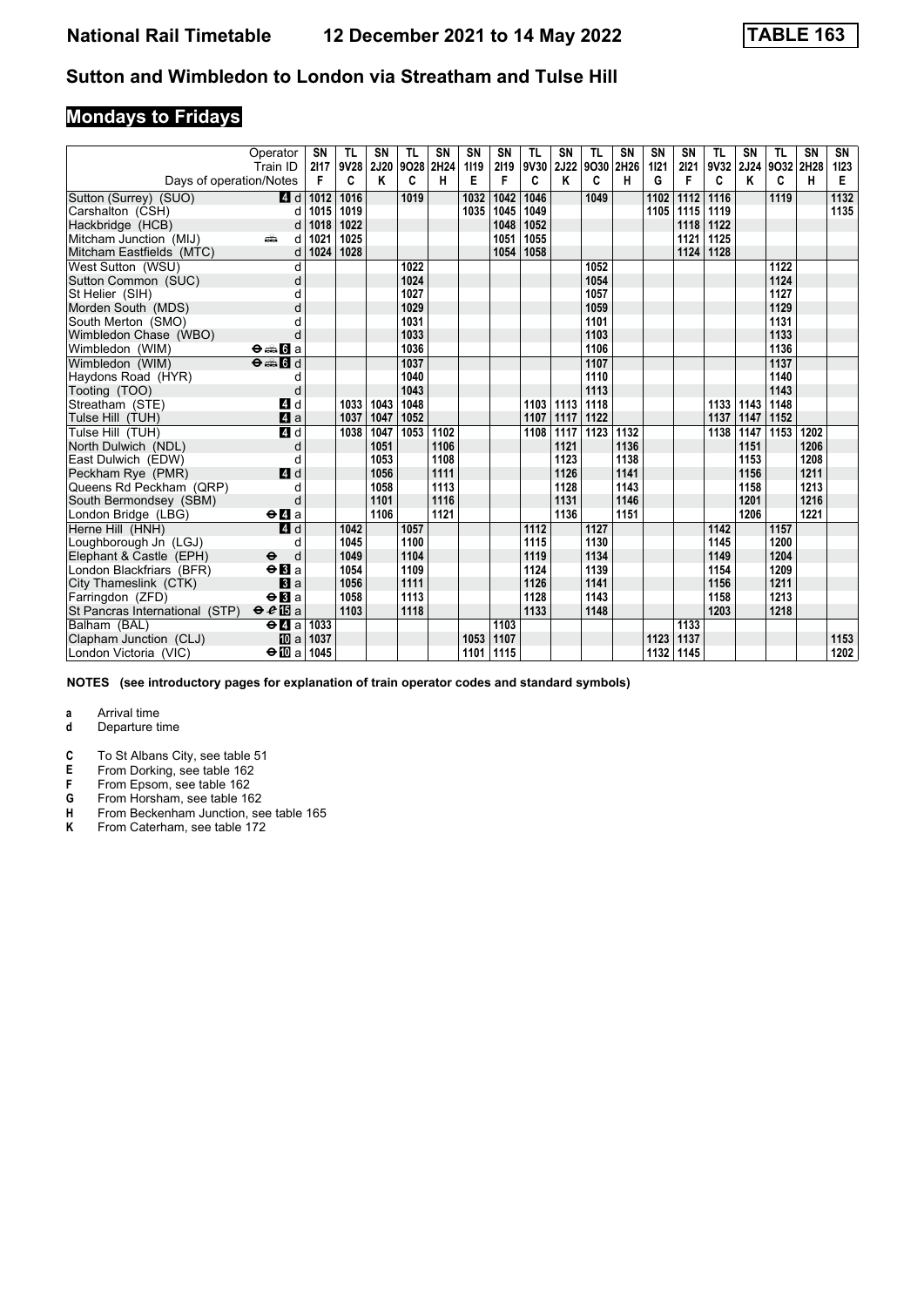# **Mondays to Fridays**

|                                | Operator<br>Train ID                        | SN<br>2123 | TL<br>9V34 | SN<br>2J26 | TL<br>9034 | <b>SN</b><br>2H30 | SN<br>1125 | SN<br>2125 | <b>TL</b><br>9V36 | SΝ<br>2J28 | TL<br>9O36 2H32 | <b>SN</b> | <b>SN</b><br>1127 | <b>SN</b><br>2127 | <b>TL</b><br>9V38 | SN<br><b>2J30</b> | <b>TL</b><br>9038 | <b>SN</b><br>2H34 | SN<br>1129 |
|--------------------------------|---------------------------------------------|------------|------------|------------|------------|-------------------|------------|------------|-------------------|------------|-----------------|-----------|-------------------|-------------------|-------------------|-------------------|-------------------|-------------------|------------|
| Days of operation/Notes        |                                             | F          | C          | Κ          | C          | н                 | G          | F          | C                 | Κ          | C               | н         | Е                 | F                 | C                 | Κ                 | C                 | н                 | G          |
| Sutton (Surrey) (SUO)          | 4 d                                         | 1142       | 1146       |            | 1149       |                   | 1202       | 1212       | 1216              |            | 1219            |           | 1232              | 1242              | 1246              |                   | 1249              |                   | 1302       |
| Carshalton (CSH)               | d                                           | 1145       | 1149       |            |            |                   | 1205       | 1215       | 1219              |            |                 |           | 1235              | 1245              | 1249              |                   |                   |                   | 1305       |
| Hackbridge (HCB)               | d                                           | 1148       | 1152       |            |            |                   |            | 1218       | 1222              |            |                 |           |                   | 1248              | 1252              |                   |                   |                   |            |
| Mitcham Junction (MIJ)         | ain<br>d                                    | 1151       | 1155       |            |            |                   |            | 1221       | 1225              |            |                 |           |                   | 1251              | 1255              |                   |                   |                   |            |
| Mitcham Eastfields (MTC)       | d                                           | 1154       | 1158       |            |            |                   |            | 1224       | 1228              |            |                 |           |                   | 1254              | 1258              |                   |                   |                   |            |
| West Sutton (WSU)              | d                                           |            |            |            | 1152       |                   |            |            |                   |            | 1222            |           |                   |                   |                   |                   | 1252              |                   |            |
| Sutton Common (SUC)            | d                                           |            |            |            | 1154       |                   |            |            |                   |            | 1224            |           |                   |                   |                   |                   | 1254              |                   |            |
| St Helier (SIH)                | d                                           |            |            |            | 1157       |                   |            |            |                   |            | 1227            |           |                   |                   |                   |                   | 1257              |                   |            |
| Morden South (MDS)             | d                                           |            |            |            | 1159       |                   |            |            |                   |            | 1229            |           |                   |                   |                   |                   | 1259              |                   |            |
| South Merton (SMO)             |                                             |            |            |            | 1201       |                   |            |            |                   |            | 1231            |           |                   |                   |                   |                   | 1301              |                   |            |
| Wimbledon Chase (WBO)          | d                                           |            |            |            | 1203       |                   |            |            |                   |            | 1233            |           |                   |                   |                   |                   | 1303              |                   |            |
| Wimbledon (WIM)                | $\Theta = \blacksquare$ $\blacksquare$ a    |            |            |            | 1206       |                   |            |            |                   |            | 1236            |           |                   |                   |                   |                   | 1306              |                   |            |
| Wimbledon (WIM)                | $\Theta = \blacksquare$                     |            |            |            | 1207       |                   |            |            |                   |            | 1237            |           |                   |                   |                   |                   | 1307              |                   |            |
| Haydons Road (HYR)             | d                                           |            |            |            | 1210       |                   |            |            |                   |            | 1240            |           |                   |                   |                   |                   | 1310              |                   |            |
| Tooting (TOO)                  | d                                           |            |            |            | 1213       |                   |            |            |                   |            | 1243            |           |                   |                   |                   |                   | 1313              |                   |            |
| Streatham (STE)                | 4 d                                         |            | 1203       | 1213       | 1218       |                   |            |            | 1233              | 1243       | 1248            |           |                   |                   | 1303              | 1313              | 1318              |                   |            |
| Tulse Hill (TUH)               | 4a                                          |            | 1207       | 1217       | 1222       |                   |            |            | 1237              | 1247       | 1252            |           |                   |                   | 1307              | 1317              | 1322              |                   |            |
| Tulse Hill (TUH)               | 4d                                          |            | 1208       | 1217       | 1223       | 1232              |            |            | 1238              | 1247       | 1253            | 1302      |                   |                   | 1308              | 1317              | 1323              | 1332              |            |
| North Dulwich (NDL)            | d                                           |            |            | 1221       |            | 1236              |            |            |                   | 1251       |                 | 1306      |                   |                   |                   | 1321              |                   | 1336              |            |
| East Dulwich (EDW)             | d                                           |            |            | 1223       |            | 1238              |            |            |                   | 1253       |                 | 1308      |                   |                   |                   | 1323              |                   | 1338              |            |
| Peckham Rye (PMR)              | 4 d                                         |            |            | 1226       |            | 1241              |            |            |                   | 1256       |                 | 1311      |                   |                   |                   | 1326              |                   | 1341              |            |
| Queens Rd Peckham (QRP)        | d                                           |            |            | 1228       |            | 1243              |            |            |                   | 1258       |                 | 1313      |                   |                   |                   | 1328              |                   | 1343              |            |
| South Bermondsey (SBM)         | d                                           |            |            | 1231       |            | 1246              |            |            |                   | 1301       |                 | 1316      |                   |                   |                   | 1331              |                   | 1346              |            |
| London Bridge (LBG)            | $\Theta$ <b>d</b> a                         |            |            | 1236       |            | 1251              |            |            |                   | 1306       |                 | 1321      |                   |                   |                   | 1336              |                   | 1351              |            |
| Herne Hill (HNH)               | $\overline{a}$ d                            |            | 1212       |            | 1227       |                   |            |            | 1242              |            | 1257            |           |                   |                   | 1312              |                   | 1327              |                   |            |
| Loughborough Jn (LGJ)          | d                                           |            | 1215       |            | 1230       |                   |            |            | 1245              |            | 1300            |           |                   |                   | 1315              |                   | 1330              |                   |            |
| Elephant & Castle (EPH)        | $\ddot{\mathbf{e}}$<br>d                    |            | 1219       |            | 1234       |                   |            |            | 1249              |            | 1304            |           |                   |                   | 1319              |                   | 1334              |                   |            |
| London Blackfriars (BFR)       | $\Theta$ <b>B</b> a                         |            | 1224       |            | 1239       |                   |            |            | 1254              |            | 1309            |           |                   |                   | 1324              |                   | 1339              |                   |            |
| City Thameslink (CTK)          | a                                           |            | 1226       |            | 1241       |                   |            |            | 1256              |            | 1311            |           |                   |                   | 1326              |                   | 1341              |                   |            |
| Farringdon (ZFD)               | $\Theta$ <b>B</b> a                         |            | 1228       |            | 1243       |                   |            |            | 1258              |            | 1313            |           |                   |                   | 1328              |                   | 1343              |                   |            |
| St Pancras International (STP) | $\Theta \cdot e \mathbb{E}$ a               |            | 1233       |            | 1248       |                   |            |            | 1303              |            | 1318            |           |                   |                   | 1333              |                   | 1348              |                   |            |
| Balham (BAL)                   | $\Theta$ <b><math>\blacksquare</math></b> a | 1203       |            |            |            |                   |            | 1233       |                   |            |                 |           |                   | 1303              |                   |                   |                   |                   |            |
| Clapham Junction (CLJ)         | <b>ID</b> al                                | 1207       |            |            |            |                   | 1223       | 1237       |                   |            |                 |           | 1253              | 1307              |                   |                   |                   |                   | 1323       |
| London Victoria (VIC)          | $\div$ 10 a 1215                            |            |            |            |            |                   | 1233       | 1245       |                   |            |                 |           | 1302              | 1315              |                   |                   |                   |                   | 1332       |

**NOTES (see introductory pages for explanation of train operator codes and standard symbols)**

- **d** Departure time
- **C** To St Albans City, see table 51<br>**E** From Dorking, see table 162
- **E** From Dorking, see table 162<br>**F** From Epsom, see table 162
- **F** From Epsom, see table 162<br>**G** From Horsham, see table 16
- **6** From Horsham, see table 162<br>**H** From Beckenham Junction, se
- **+** From Beckenham Junction, see table 165<br>**K** From Caterham, see table 172 From Caterham, see table 172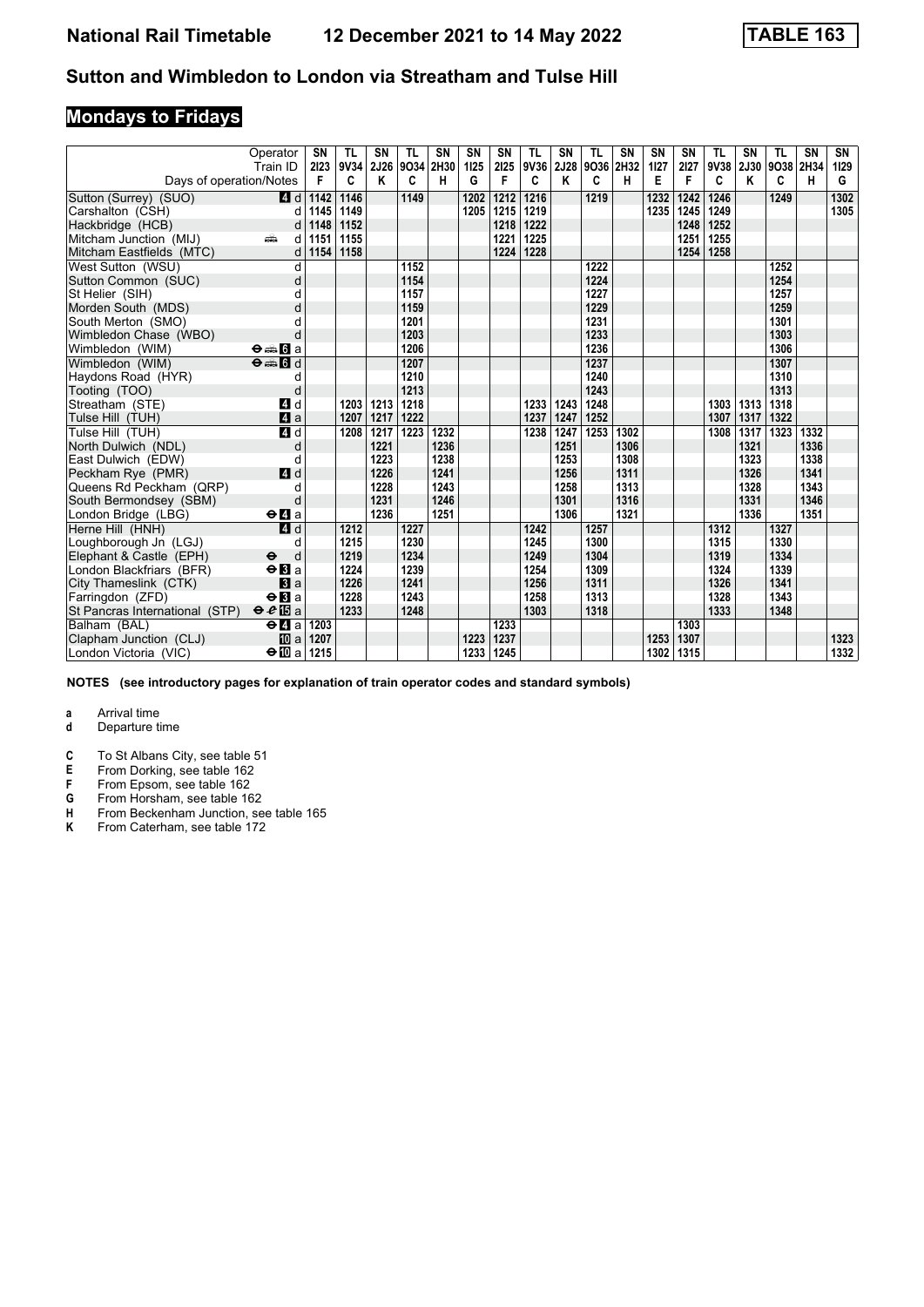# **Mondays to Fridays**

|                                | Operator<br>Train ID                        | SN<br>2129 | TL<br>9V40 | SN<br>2J32 | TL<br>9040 | <b>SN</b><br>2H36 | SN<br>1131 | SN<br>2131 | <b>TL</b><br>9V42 | SΝ<br>2J34 | TL<br>9O42 2H38 | <b>SN</b> | <b>SN</b><br>1133 | <b>SN</b><br>2133 | <b>TL</b><br>9V44 | SN<br>2J36 | <b>TL</b><br>9044 | <b>SN</b><br>2H40 | SN<br>1135 |
|--------------------------------|---------------------------------------------|------------|------------|------------|------------|-------------------|------------|------------|-------------------|------------|-----------------|-----------|-------------------|-------------------|-------------------|------------|-------------------|-------------------|------------|
| Days of operation/Notes        |                                             | F          | C          | ĸ          | C          | н                 | Е          | F          | C                 | Κ          | C               | н         | G                 | F                 | C                 | Κ          | C                 | н                 | Е          |
| Sutton (Surrey) (SUO)          | 4 d                                         | 1312       | 1316       |            | 1319       |                   | 1332       | 1342       | 1346              |            | 1349            |           | 1402              | 1412              | 1416              |            | 1419              |                   | 1432       |
| Carshalton (CSH)               | d                                           | 1315       | 1319       |            |            |                   | 1335       | 1345       | 1349              |            |                 |           | 1405              | 1415              | 1419              |            |                   |                   | 1435       |
| Hackbridge (HCB)               | d                                           | 1318       | 1322       |            |            |                   |            | 1348       | 1352              |            |                 |           |                   | 1418              | 1422              |            |                   |                   |            |
| Mitcham Junction (MIJ)         | ain<br>d                                    | 1321       | 1325       |            |            |                   |            | 1351       | 1355              |            |                 |           |                   | 1421              | 1425              |            |                   |                   |            |
| Mitcham Eastfields (MTC)       | d                                           | 1324       | 1328       |            |            |                   |            | 1354       | 1358              |            |                 |           |                   | 1424              | 1428              |            |                   |                   |            |
| West Sutton (WSU)              | d                                           |            |            |            | 1322       |                   |            |            |                   |            | 1352            |           |                   |                   |                   |            | 1422              |                   |            |
| Sutton Common (SUC)            | d                                           |            |            |            | 1324       |                   |            |            |                   |            | 1354            |           |                   |                   |                   |            | 1424              |                   |            |
| St Helier (SIH)                | d                                           |            |            |            | 1327       |                   |            |            |                   |            | 1357            |           |                   |                   |                   |            | 1427              |                   |            |
| Morden South (MDS)             | d                                           |            |            |            | 1329       |                   |            |            |                   |            | 1359            |           |                   |                   |                   |            | 1429              |                   |            |
| South Merton (SMO)             |                                             |            |            |            | 1331       |                   |            |            |                   |            | 1401            |           |                   |                   |                   |            | 1431              |                   |            |
| Wimbledon Chase (WBO)          | d                                           |            |            |            | 1333       |                   |            |            |                   |            | 1403            |           |                   |                   |                   |            | 1433              |                   |            |
| Wimbledon (WIM)                | $\Theta \oplus \blacksquare$ a              |            |            |            | 1336       |                   |            |            |                   |            | 1406            |           |                   |                   |                   |            | 1436              |                   |            |
| Wimbledon (WIM)                | $\Theta = \blacksquare$                     |            |            |            | 1337       |                   |            |            |                   |            | 1407            |           |                   |                   |                   |            | 1437              |                   |            |
| Haydons Road (HYR)             | d                                           |            |            |            | 1340       |                   |            |            |                   |            | 1410            |           |                   |                   |                   |            | 1440              |                   |            |
| Tooting (TOO)                  | d                                           |            |            |            | 1343       |                   |            |            |                   |            | 1413            |           |                   |                   |                   |            | 1443              |                   |            |
| Streatham (STE)                | 4 d                                         |            | 1333       | 1343       | 1348       |                   |            |            | 1403              | 1413       | 1418            |           |                   |                   | 1433              | 1443       | 1448              |                   |            |
| Tulse Hill (TUH)               | 4a                                          |            | 1337       | 1347       | 1352       |                   |            |            | 1407              | 1417       | 1422            |           |                   |                   | 1437              | 1447       | 1452              |                   |            |
| Tulse Hill (TUH)               | 4d                                          |            | 1338       | 1347       | 1353       | 1402              |            |            | 1408              | 1417       | 1423            | 1432      |                   |                   | 1438              | 1447       | 1453              | 1502              |            |
| North Dulwich (NDL)            | d                                           |            |            | 1351       |            | 1406              |            |            |                   | 1421       |                 | 1436      |                   |                   |                   | 1451       |                   | 1506              |            |
| East Dulwich (EDW)             | d                                           |            |            | 1353       |            | 1408              |            |            |                   | 1423       |                 | 1438      |                   |                   |                   | 1453       |                   | 1508              |            |
| Peckham Rye (PMR)              | 4 d                                         |            |            | 1356       |            | 1411              |            |            |                   | 1426       |                 | 1441      |                   |                   |                   | 1456       |                   | 1511              |            |
| Queens Rd Peckham (QRP)        | d                                           |            |            | 1358       |            | 1413              |            |            |                   | 1428       |                 | 1443      |                   |                   |                   | 1458       |                   | 1513              |            |
| South Bermondsey (SBM)         | d                                           |            |            | 1401       |            | 1416              |            |            |                   | 1431       |                 | 1446      |                   |                   |                   | 1501       |                   | 1516              |            |
| London Bridge (LBG)            | $\Theta$ <b>d</b> a                         |            |            | 1406       |            | 1421              |            |            |                   | 1436       |                 | 1451      |                   |                   |                   | 1506       |                   | 1521              |            |
| Herne Hill (HNH)               | $\overline{a}$ d                            |            | 1342       |            | 1357       |                   |            |            | 1412              |            | 1427            |           |                   |                   | 1442              |            | 1457              |                   |            |
| Loughborough Jn (LGJ)          | d                                           |            | 1345       |            | 1400       |                   |            |            | 1415              |            | 1430            |           |                   |                   | 1445              |            | 1500              |                   |            |
| Elephant & Castle (EPH)        | $\ddot{\mathbf{e}}$<br>d                    |            | 1349       |            | 1404       |                   |            |            | 1419              |            | 1434            |           |                   |                   | 1449              |            | 1504              |                   |            |
| London Blackfriars (BFR)       | $\Theta$ <b>B</b> a                         |            | 1354       |            | 1409       |                   |            |            | 1424              |            | 1439            |           |                   |                   | 1454              |            | 1509              |                   |            |
| City Thameslink (CTK)          | a                                           |            | 1356       |            | 1411       |                   |            |            | 1426              |            | 1441            |           |                   |                   | 1456              |            | 1511              |                   |            |
| Farringdon (ZFD)               | $\Theta$ <b>B</b> a                         |            | 1358       |            | 1413       |                   |            |            | 1428              |            | 1443            |           |                   |                   | 1458              |            | 1513              |                   |            |
| St Pancras International (STP) | $\Theta$ $\mathcal{C}$ $\mathbb{E}$ a       |            | 1403       |            | 1418       |                   |            |            | 1433              |            | 1448            |           |                   |                   | 1503              |            | 1518              |                   |            |
| Balham (BAL)                   | $\Theta$ <b><math>\blacksquare</math></b> a | 1333       |            |            |            |                   |            | 1403       |                   |            |                 |           |                   | 1433              |                   |            |                   |                   |            |
| Clapham Junction (CLJ)         | <b>ID</b> a                                 | 1337       |            |            |            |                   | 1353       | 1407       |                   |            |                 |           | 1423              | 1437              |                   |            |                   |                   | 1453       |
| London Victoria (VIC)          | $\div$ 10 a 1345                            |            |            |            |            |                   | 1402       | 1415       |                   |            |                 |           | 1432              | 1445              |                   |            |                   |                   | 1502       |

**NOTES (see introductory pages for explanation of train operator codes and standard symbols)**

- **d** Departure time
- **C** To St Albans City, see table 51<br>**E** From Dorking, see table 162
- **E** From Dorking, see table 162<br>**F** From Epsom, see table 162
- **F** From Epsom, see table 162<br>**G** From Horsham, see table 16
- **6** From Horsham, see table 162<br>**H** From Beckenham Junction, se
- **+** From Beckenham Junction, see table 165<br>**K** From Caterham, see table 172 From Caterham, see table 172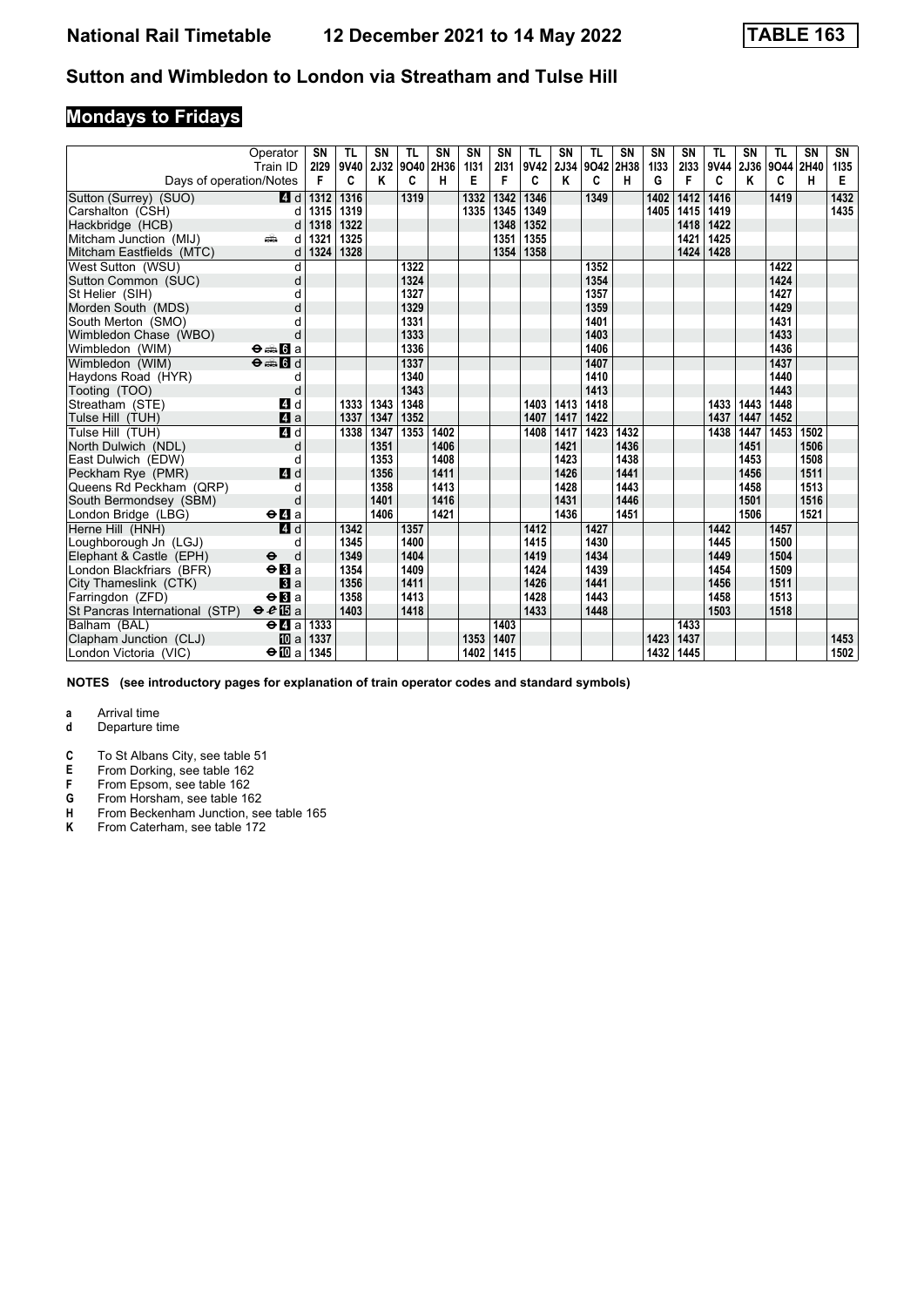# **Mondays to Fridays**

|                                | Operator<br>Train ID                        | SN<br>2135 | TL<br>9V46 | SN<br>2J38 | TL<br>9046 | <b>SN</b><br>2H42 | SN<br>1137 | <b>SN</b><br>2137 | <b>TL</b><br>9V48 | SN<br>2J40 | <b>TL</b><br>9O48 2H44 | SN   | <b>SN</b><br>1139 | <b>SN</b><br>2139 | <b>TL</b><br>9V50 | SN<br>2J42 | <b>TL</b><br>9050 | <b>SN</b><br>2H46 | SN<br>1141 |
|--------------------------------|---------------------------------------------|------------|------------|------------|------------|-------------------|------------|-------------------|-------------------|------------|------------------------|------|-------------------|-------------------|-------------------|------------|-------------------|-------------------|------------|
| Days of operation/Notes        |                                             | F          | C          | Κ          | C          | н                 | G          | F                 | C                 | Κ          | C                      | н    | Е                 | F                 | C                 | Κ          | C                 | н                 | G          |
| Sutton (Surrey) (SUO)          | 4 d                                         | 1442       | 1446       |            | 1449       |                   | 1502       | 1512              | 1516              |            | 1519                   |      | 1532              | 1542              | 1546              |            | 1549              |                   | 1602       |
| Carshalton (CSH)               | d                                           | 1445       | 1449       |            |            |                   | 1505       | 1515              | 1519              |            |                        |      | 1535              | 1545              | 1549              |            |                   |                   | 1605       |
| Hackbridge (HCB)               | d                                           | 1448       | 1452       |            |            |                   |            | 1518              | 1522              |            |                        |      |                   | 1548              | 1552              |            |                   |                   |            |
| Mitcham Junction (MIJ)         | پیش<br>d                                    | 1451       | 1455       |            |            |                   |            | 1521              | 1525              |            |                        |      |                   | 1551              | 1555              |            |                   |                   |            |
| Mitcham Eastfields (MTC)       | d                                           | 1454       | 1458       |            |            |                   |            | 1524              | 1528              |            |                        |      |                   | 1554              | 1558              |            |                   |                   |            |
| West Sutton (WSU)              | d                                           |            |            |            | 1452       |                   |            |                   |                   |            | 1522                   |      |                   |                   |                   |            | 1552              |                   |            |
| Sutton Common (SUC)            | d                                           |            |            |            | 1454       |                   |            |                   |                   |            | 1524                   |      |                   |                   |                   |            | 1554              |                   |            |
| St Helier (SIH)                |                                             |            |            |            | 1457       |                   |            |                   |                   |            | 1527                   |      |                   |                   |                   |            | 1557              |                   |            |
| Morden South (MDS)             |                                             |            |            |            | 1459       |                   |            |                   |                   |            | 1529                   |      |                   |                   |                   |            | 1559              |                   |            |
| South Merton (SMO)             |                                             |            |            |            | 1501       |                   |            |                   |                   |            | 1531                   |      |                   |                   |                   |            | 1601              |                   |            |
| Wimbledon Chase (WBO)          | d                                           |            |            |            | 1503       |                   |            |                   |                   |            | 1533                   |      |                   |                   |                   |            | 1603              |                   |            |
| Wimbledon (WIM)                | $\Theta = \blacksquare$ $\blacksquare$ a    |            |            |            | 1506       |                   |            |                   |                   |            | 1536                   |      |                   |                   |                   |            | 1606              |                   |            |
| Wimbledon (WIM)                | $\Theta = 5d$                               |            |            |            | 1507       |                   |            |                   |                   |            | 1537                   |      |                   |                   |                   |            | 1607              |                   |            |
| Haydons Road (HYR)             | d                                           |            |            |            | 1510       |                   |            |                   |                   |            | 1540                   |      |                   |                   |                   |            | 1610              |                   |            |
| Tooting (TOO)                  | d                                           |            |            |            | 1513       |                   |            |                   |                   |            | 1543                   |      |                   |                   |                   |            | 1613              |                   |            |
| Streatham (STE)                | 4 d                                         |            | 1503       | 1513       | 1518       |                   |            |                   | 1533              | 1543       | 1548                   |      |                   |                   | 1603              | 1613       | 1618              |                   |            |
| Tulse Hill (TUH)               | a                                           |            | 1507       | 1517       | 1522       |                   |            |                   | 1537              | 1547       | 1552                   |      |                   |                   | 1607              | 1617       | 1622              |                   |            |
| Tulse Hill (TUH)               | 4d                                          |            | 1508       | 1517       | 1523       | 1532              |            |                   | 1538              | 1547       | 1553                   | 1602 |                   |                   | 1608              | 1617       | 1623              | 1632              |            |
| North Dulwich (NDL)            | d                                           |            |            | 1521       |            | 1536              |            |                   |                   | 1551       |                        | 1606 |                   |                   |                   | 1621       |                   | 1636              |            |
| East Dulwich (EDW)             | d                                           |            |            | 1523       |            | 1538              |            |                   |                   | 1553       |                        | 1608 |                   |                   |                   | 1623       |                   | 1638              |            |
| Peckham Rye (PMR)              | 4 d                                         |            |            | 1526       |            | 1541              |            |                   |                   | 1556       |                        | 1611 |                   |                   |                   | 1626       |                   | 1641              |            |
| Queens Rd Peckham (QRP)        | d                                           |            |            | 1528       |            | 1543              |            |                   |                   | 1558       |                        | 1613 |                   |                   |                   | 1628       |                   | 1643              |            |
| South Bermondsey (SBM)         | d                                           |            |            | 1531       |            | 1546              |            |                   |                   | 1601       |                        | 1616 |                   |                   |                   | 1631       |                   | 1646              |            |
| London Bridge (LBG)            | $\Theta$ <b><math>\blacksquare</math></b> a |            |            | 1536       |            | 1551              |            |                   |                   | 1606       |                        | 1621 |                   |                   |                   | 1636       |                   | 1651              |            |
| Herne Hill (HNH)               | 4d                                          |            | 1512       |            | 1527       |                   |            |                   | 1542              |            | 1557                   |      |                   |                   | 1612              |            | 1627              |                   |            |
| Loughborough Jn (LGJ)          | d                                           |            | 1515       |            | 1530       |                   |            |                   | 1545              |            | 1600                   |      |                   |                   | 1615              |            | 1630              |                   |            |
| Elephant & Castle (EPH)        | $\ddot{\boldsymbol{\Theta}}$<br>d           |            | 1519       |            | 1534       |                   |            |                   | 1549              |            | 1604                   |      |                   |                   | 1619              |            | 1634              |                   |            |
| London Blackfriars (BFR)       | $\Theta$ <b>B</b> a                         |            | 1524       |            | 1539       |                   |            |                   | 1554              |            | 1609                   |      |                   |                   | 1624              |            | 1639              |                   |            |
| City Thameslink (CTK)          | a                                           |            | 1526       |            | 1541       |                   |            |                   | 1556              |            | 1611                   |      |                   |                   | 1626              |            | 1641              |                   |            |
| Farringdon (ZFD)               | $\Theta$ <b>B</b> a                         |            | 1528       |            | 1543       |                   |            |                   | 1558              |            | 1613                   |      |                   |                   | 1628              |            | 1643              |                   |            |
| St Pancras International (STP) | $\theta e$ <b>E</b> a                       |            | 1533       |            | 1548       |                   |            |                   | 1603              |            | 1618                   |      |                   |                   | 1633              |            | 1648              |                   |            |
| Balham (BAL)                   | $\Theta$ <b><math>\blacksquare</math></b> a | 1503       |            |            |            |                   |            | 1533              |                   |            |                        |      |                   | 1603              |                   |            |                   |                   |            |
| Clapham Junction (CLJ)         | <b>ID</b> a                                 | 1507       |            |            |            |                   | 1523       | 1537              |                   |            |                        |      | 1553              | 1607              |                   |            |                   |                   | 1623       |
| London Victoria (VIC)          | $\div$ 10 a 1515                            |            |            |            |            |                   | 1532       | 1545              |                   |            |                        |      | 1602              | 1615              |                   |            |                   |                   | 1633       |

**NOTES (see introductory pages for explanation of train operator codes and standard symbols)**

- **d** Departure time
- **C** To St Albans City, see table 51<br>**E** From Dorking, see table 162
- **E** From Dorking, see table 162<br>**F** From Epsom, see table 162
- **F** From Epsom, see table 162<br>**G** From Horsham, see table 16
- **6** From Horsham, see table 162<br>**H** From Beckenham Junction, se
- **+** From Beckenham Junction, see table 165<br>**K** From Caterham, see table 172 From Caterham, see table 172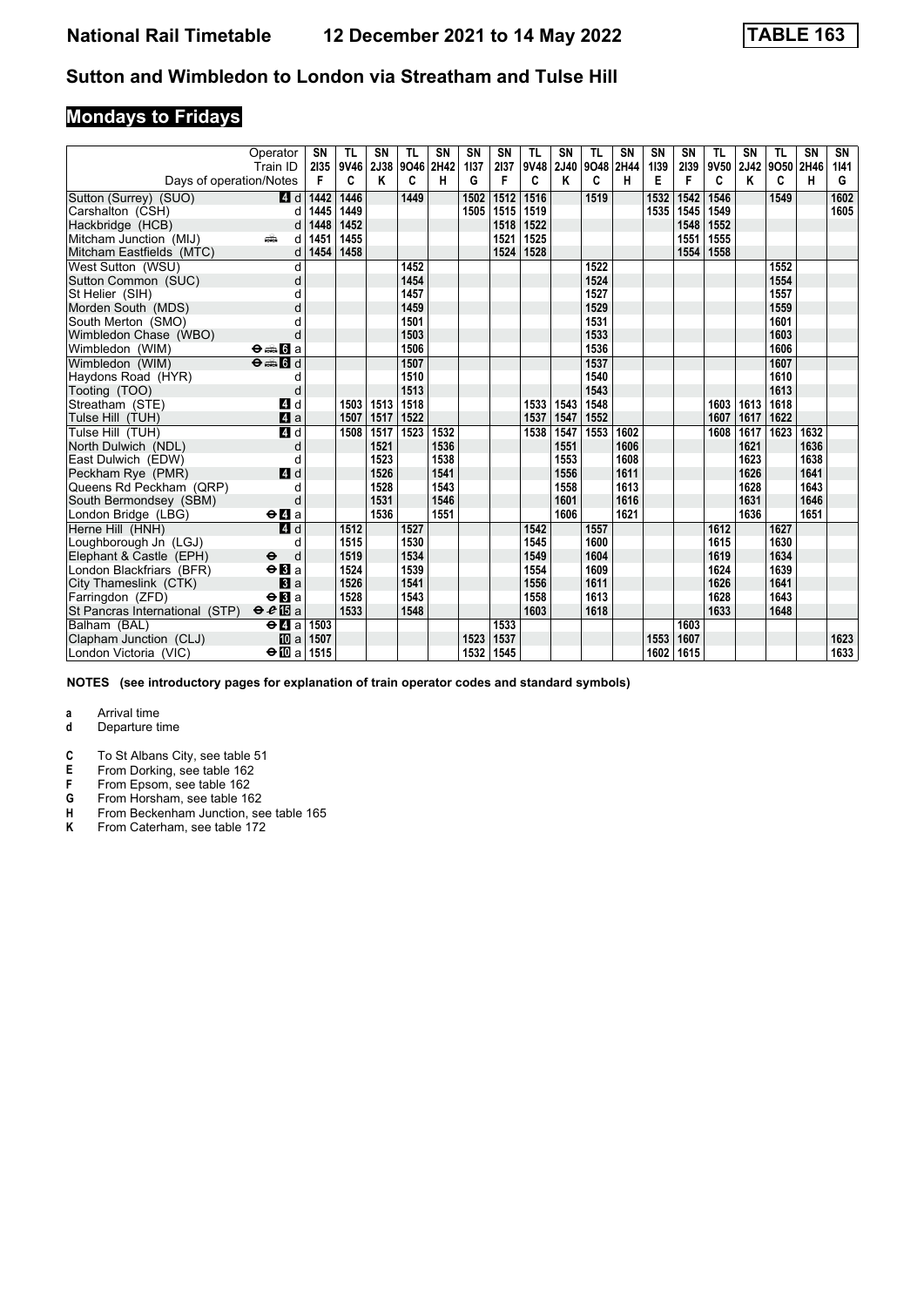# **Mondays to Fridays**

|                                | Operator<br>Train ID                        | SN<br>2141 | TL<br>9V52 | SN<br>2J44 | TL<br>9052 | <b>SN</b><br>2H48 | SN<br>1143 | SN<br>2143 | <b>TL</b><br>9V54 | SΝ<br><b>2J46</b> | TL<br>9054 | <b>SN</b><br>2H50 | <b>SN</b><br>1145 | <b>SN</b><br>2145 | <b>TL</b><br>9V56 | SN<br>2J48 | TL<br>9056 | <b>SN</b><br>2H52 | SN<br>1147 |
|--------------------------------|---------------------------------------------|------------|------------|------------|------------|-------------------|------------|------------|-------------------|-------------------|------------|-------------------|-------------------|-------------------|-------------------|------------|------------|-------------------|------------|
| Days of operation/Notes        |                                             | F          | C          | ĸ          | C          | н                 | Е          | F          | C                 | Κ                 | C          | н                 | G                 | F                 | C                 | K          | C          | н                 | Е          |
| Sutton (Surrey) (SUO)          | 4 d                                         | 1612       | 1616       |            | 1619       |                   | 1632       | 1642       | 1646              |                   | 1649       |                   | 1702              | 1712              | 1716              |            | 1719       |                   | 1732       |
| Carshalton (CSH)               | d                                           | 1615       | 1619       |            |            |                   | 1635       | 1645       | 1649              |                   |            |                   | 1705              | 1715              | 1719              |            |            |                   | 1735       |
| Hackbridge (HCB)               | d                                           | 1618       | 1622       |            |            |                   |            | 1648       | 1652              |                   |            |                   |                   | 1718              | 1722              |            |            |                   |            |
| Mitcham Junction (MIJ)         | ain<br>d                                    | 1621       | 1625       |            |            |                   |            | 1651       | 1655              |                   |            |                   |                   | 1721              | 1725              |            |            |                   |            |
| Mitcham Eastfields (MTC)       | d                                           | 1624       | 1628       |            |            |                   |            | 1654       | 1658              |                   |            |                   |                   | 1724              | 1728              |            |            |                   |            |
| West Sutton (WSU)              | d                                           |            |            |            | 1622       |                   |            |            |                   |                   | 1652       |                   |                   |                   |                   |            | 1722       |                   |            |
| Sutton Common (SUC)            | d                                           |            |            |            | 1624       |                   |            |            |                   |                   | 1654       |                   |                   |                   |                   |            | 1724       |                   |            |
| St Helier (SIH)                | d                                           |            |            |            | 1627       |                   |            |            |                   |                   | 1657       |                   |                   |                   |                   |            | 1727       |                   |            |
| Morden South (MDS)             | d                                           |            |            |            | 1629       |                   |            |            |                   |                   | 1659       |                   |                   |                   |                   |            | 1729       |                   |            |
| South Merton (SMO)             |                                             |            |            |            | 1631       |                   |            |            |                   |                   | 1701       |                   |                   |                   |                   |            | 1731       |                   |            |
| Wimbledon Chase (WBO)          | d                                           |            |            |            | 1633       |                   |            |            |                   |                   | 1703       |                   |                   |                   |                   |            | 1733       |                   |            |
| Wimbledon (WIM)                | $\Theta = \blacksquare$ $\blacksquare$ a    |            |            |            | 1636       |                   |            |            |                   |                   | 1706       |                   |                   |                   |                   |            | 1736       |                   |            |
| Wimbledon (WIM)                | $\Theta = \blacksquare$                     |            |            |            | 1637       |                   |            |            |                   |                   | 1707       |                   |                   |                   |                   |            | 1737       |                   |            |
| Haydons Road (HYR)             | d                                           |            |            |            | 1640       |                   |            |            |                   |                   | 1710       |                   |                   |                   |                   |            | 1740       |                   |            |
| Tooting (TOO)                  | d                                           |            |            |            | 1643       |                   |            |            |                   |                   | 1713       |                   |                   |                   |                   |            | 1743       |                   |            |
| Streatham (STE)                | 4 d                                         |            | 1633       | 1643       | 1648       |                   |            |            | 1703              | 1713              | 1718       |                   |                   |                   | 1733              | 1743       | 1748       |                   |            |
| Tulse Hill (TUH)               | 4a                                          |            | 1637       | 1647       | 1652       |                   |            |            | 1707              | 1717              | 1722       |                   |                   |                   | 1737              | 1747       | 1752       |                   |            |
| Tulse Hill (TUH)               | 4d                                          |            | 1638       | 1647       | 1653       | 1702              |            |            | 1708              | 1717              | 1723       | 1732              |                   |                   | 1738              | 1747       | 1753       | 1802              |            |
| North Dulwich (NDL)            | d                                           |            |            | 1651       |            | 1706              |            |            |                   | 1721              |            | 1736              |                   |                   |                   | 1751       |            | 1806              |            |
| East Dulwich (EDW)             | d                                           |            |            | 1653       |            | 1708              |            |            |                   | 1723              |            | 1738              |                   |                   |                   | 1753       |            | 1808              |            |
| Peckham Rye (PMR)              | 4d                                          |            |            | 1656       |            | 1711              |            |            |                   | 1726              |            | 1741              |                   |                   |                   | 1756       |            | 1811              |            |
| Queens Rd Peckham (QRP)        | d                                           |            |            | 1658       |            | 1713              |            |            |                   | 1728              |            | 1743              |                   |                   |                   | 1758       |            | 1813              |            |
| South Bermondsey (SBM)         | d                                           |            |            | 1701       |            | 1716              |            |            |                   | 1731              |            | 1746              |                   |                   |                   | 1801       |            | 1816              |            |
| London Bridge (LBG)            | $\Theta$ <b>d</b> a                         |            |            | 1706       |            | 1721              |            |            |                   | 1736              |            | 1751              |                   |                   |                   | 1807       |            | 1821              |            |
| Herne Hill (HNH)               | $\overline{a}$ d                            |            | 1642       |            | 1657       |                   |            |            | 1712              |                   | 1727       |                   |                   |                   | 1742              |            | 1757       |                   |            |
| Loughborough Jn (LGJ)          | d                                           |            | 1645       |            | 1700       |                   |            |            | 1715              |                   | 1730       |                   |                   |                   | 1745              |            | 1800       |                   |            |
| Elephant & Castle (EPH)        | $\ddot{\mathbf{e}}$<br>d                    |            | 1649       |            | 1704       |                   |            |            | 1719              |                   | 1734       |                   |                   |                   | 1749              |            | 1804       |                   |            |
| London Blackfriars (BFR)       | $\Theta$ <b>B</b> a                         |            | 1654       |            | 1709       |                   |            |            | 1724              |                   | 1739       |                   |                   |                   | 1754              |            | 1809       |                   |            |
| City Thameslink (CTK)          | a                                           |            | 1656       |            | 1711       |                   |            |            | 1726              |                   | 1741       |                   |                   |                   | 1756              |            | 1811       |                   |            |
| Farringdon (ZFD)               | $\Theta$ <b>B</b> a                         |            | 1658       |            | 1713       |                   |            |            | 1728              |                   | 1743       |                   |                   |                   | 1758              |            | 1813       |                   |            |
| St Pancras International (STP) | $eE$ a                                      |            | 1703       |            | 1718       |                   |            |            | 1733              |                   | 1748       |                   |                   |                   | 1803              |            | 1818       |                   |            |
| Balham (BAL)                   | $\Theta$ <b><math>\blacksquare</math></b> a | 1632       |            |            |            |                   |            | 1703       |                   |                   |            |                   |                   | 1733              |                   |            |            |                   |            |
| Clapham Junction (CLJ)         | <b>ID</b> a                                 | 1637       |            |            |            |                   | 1653       | 1707       |                   |                   |            |                   | 1720              | 1737              |                   |            |            |                   | 1753       |
| London Victoria (VIC)          | $\Theta$ [[] a                              | 1645       |            |            |            |                   | 1703       | 1715       |                   |                   |            |                   | 1728              | 1745              |                   |            |            |                   | 1802       |

**NOTES (see introductory pages for explanation of train operator codes and standard symbols)**

- **d** Departure time
- **C** To St Albans City, see table 51<br>**E** From Dorking, see table 162
- **E** From Dorking, see table 162<br>**F** From Epsom, see table 162
- **F** From Epsom, see table 162<br>**G** From Horsham, see table 16
- **6** From Horsham, see table 162<br>**H** From Beckenham Junction, se
- **+** From Beckenham Junction, see table 165<br>**K** From Caterham, see table 172 From Caterham, see table 172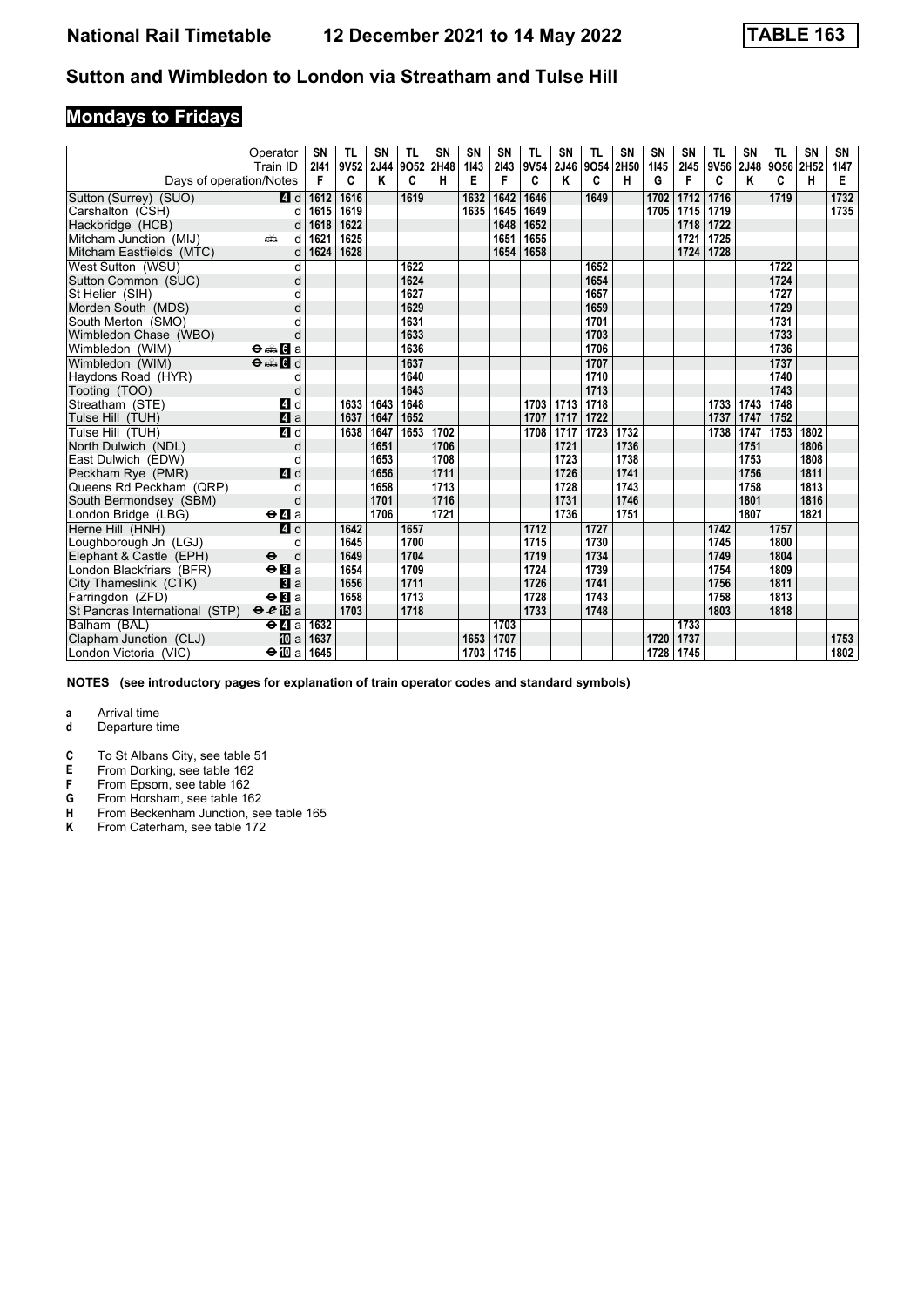# **Mondays to Fridays**

|                                | Operator<br>Train ID                        | SN<br>2147 | TL<br>9V58 | SN<br>2J50 | TL<br>9058 | SN<br>2H54 | SN<br>1149 | SN<br>2149 | <b>TL</b> | SN<br>9V60 2J52 | TL<br>9O60 2H56 | <b>SN</b> | <b>SN</b><br>1151 | <b>SN</b><br>2151 | <b>TL</b><br>9V62 | SN<br>2J54 | <b>TL</b><br>9O62 2H58 | <b>SN</b> | SN<br>1153 |
|--------------------------------|---------------------------------------------|------------|------------|------------|------------|------------|------------|------------|-----------|-----------------|-----------------|-----------|-------------------|-------------------|-------------------|------------|------------------------|-----------|------------|
| Days of operation/Notes        |                                             | F          | C          | Κ          | C          | н          | G          | F          | C         | Κ               | C               | н         | Е                 | F                 | C                 | Κ          | C                      | н         | G          |
| Sutton (Surrey) (SUO)          | 4 d                                         | 1742       | 1746       |            | 1749       |            | 1802       | 1812       | 1816      |                 | 1819            |           | 1832              | 1842              | 1846              |            | 1849                   |           | 1902       |
| Carshalton (CSH)               | d                                           | 1745       | 1749       |            |            |            | 1805       | 1815       | 1819      |                 |                 |           | 1835              | 1845              | 1849              |            |                        |           | 1905       |
| Hackbridge (HCB)               | d                                           | 1748       | 1752       |            |            |            |            | 1818       | 1822      |                 |                 |           |                   | 1848              | 1852              |            |                        |           |            |
| Mitcham Junction (MIJ)         | dia 1<br>d                                  | 1751       | 1755       |            |            |            |            | 1821       | 1825      |                 |                 |           |                   | 1851              | 1855              |            |                        |           |            |
| Mitcham Eastfields (MTC)       | d                                           | 1754       | 1758       |            |            |            |            | 1824       | 1828      |                 |                 |           |                   | 1854              | 1858              |            |                        |           |            |
| West Sutton (WSU)              | d                                           |            |            |            | 1752       |            |            |            |           |                 | 1822            |           |                   |                   |                   |            | 1852                   |           |            |
| Sutton Common (SUC)            | d                                           |            |            |            | 1754       |            |            |            |           |                 | 1824            |           |                   |                   |                   |            | 1854                   |           |            |
| St Helier (SIH)                | d                                           |            |            |            | 1757       |            |            |            |           |                 | 1827            |           |                   |                   |                   |            | 1857                   |           |            |
| Morden South (MDS)             | d                                           |            |            |            | 1759       |            |            |            |           |                 | 1829            |           |                   |                   |                   |            | 1859                   |           |            |
| South Merton (SMO)             |                                             |            |            |            | 1801       |            |            |            |           |                 | 1831            |           |                   |                   |                   |            | 1901                   |           |            |
| Wimbledon Chase (WBO)          | d                                           |            |            |            | 1803       |            |            |            |           |                 | 1833            |           |                   |                   |                   |            | 1903                   |           |            |
| Wimbledon (WIM)                | $\Theta = \blacksquare$ $\blacksquare$ a    |            |            |            | 1806       |            |            |            |           |                 | 1836            |           |                   |                   |                   |            | 1906                   |           |            |
| Wimbledon (WIM)                | $\Theta = \blacksquare$                     |            |            |            | 1807       |            |            |            |           |                 | 1837            |           |                   |                   |                   |            | 1907                   |           |            |
| Haydons Road (HYR)             | d                                           |            |            |            | 1810       |            |            |            |           |                 | 1840            |           |                   |                   |                   |            | 1910                   |           |            |
| Tooting (TOO)                  | d                                           |            |            |            | 1813       |            |            |            |           |                 | 1843            |           |                   |                   |                   |            | 1913                   |           |            |
| Streatham (STE)                | 4 d                                         |            | 1803       | 1813       | 1818       |            |            |            | 1833      | 1843            | 1848            |           |                   |                   | 1903              | 1913       | 1918                   |           |            |
| Tulse Hill (TUH)               | 4a                                          |            | 1807       | 1817       | 1822       |            |            |            | 1837      | 1847            | 1852            |           |                   |                   | 1907              | 1916       | 1922                   |           |            |
| Tulse Hill (TUH)               | 4d                                          |            | 1808       | 1817       | 1823       | 1832       |            |            | 1838      | 1847            | 1853            | 1902      |                   |                   | 1908              | 1917       | 1923                   | 1932      |            |
| North Dulwich (NDL)            | d                                           |            |            | 1821       |            | 1836       |            |            |           | 1851            |                 | 1906      |                   |                   |                   | 1920       |                        | 1936      |            |
| East Dulwich (EDW)             | d                                           |            |            | 1823       |            | 1838       |            |            |           | 1853            |                 | 1908      |                   |                   |                   | 1922       |                        | 1938      |            |
| Peckham Rye (PMR)              | 4 d                                         |            |            | 1826       |            | 1841       |            |            |           | 1856            |                 | 1911      |                   |                   |                   | 1926       |                        | 1941      |            |
| Queens Rd Peckham (QRP)        | d                                           |            |            | 1828       |            | 1843       |            |            |           | 1858            |                 | 1913      |                   |                   |                   | 1928       |                        | 1943      |            |
| South Bermondsey (SBM)         | d                                           |            |            | 1831       |            | 1846       |            |            |           | 1901            |                 | 1916      |                   |                   |                   | 1931       |                        | 1946      |            |
| London Bridge (LBG)            | $\Theta$ <b><math>\blacksquare</math></b> a |            |            | 1836       |            | 1851       |            |            |           | 1906            |                 | 1921      |                   |                   |                   | 1936       |                        | 1951      |            |
| Herne Hill (HNH)               | $\overline{a}$ d                            |            | 1812       |            | 1827       |            |            |            | 1842      |                 | 1857            |           |                   |                   | 1912              |            | 1927                   |           |            |
| Loughborough Jn (LGJ)          | d                                           |            | 1815       |            | 1830       |            |            |            | 1845      |                 | 1900            |           |                   |                   | 1915              |            | 1930                   |           |            |
| Elephant & Castle (EPH)        | $\ddot{\mathbf{e}}$<br>d                    |            | 1819       |            | 1834       |            |            |            | 1849      |                 | 1904            |           |                   |                   | 1919              |            | 1934                   |           |            |
| London Blackfriars (BFR)       | $\Theta$ <b>B</b> a                         |            | 1824       |            | 1839       |            |            |            | 1854      |                 | 1909            |           |                   |                   | 1924              |            | 1939                   |           |            |
| City Thameslink (CTK)          | a                                           |            | 1826       |            | 1841       |            |            |            | 1856      |                 | 1911            |           |                   |                   | 1926              |            | 1941                   |           |            |
| Farringdon (ZFD)               | $\Theta$ <b>B</b> a                         |            | 1828       |            | 1843       |            |            |            | 1858      |                 | 1913            |           |                   |                   | 1928              |            | 1943                   |           |            |
| St Pancras International (STP) | $\theta e$ <b>E</b> a                       |            | 1833       |            | 1848       |            |            |            | 1903      |                 | 1918            |           |                   |                   | 1933              |            | 1948                   |           |            |
| Balham (BAL)                   | $\Theta$ <b><math>\blacksquare</math></b> a | 1803       |            |            |            |            |            | 1833       |           |                 |                 |           |                   | 1903              |                   |            |                        |           |            |
| Clapham Junction (CLJ)         | <b>ID</b> a                                 | 1807       |            |            |            |            | 1823       | 1837       |           |                 |                 |           | 1852              | 1907              |                   |            |                        |           | 1923       |
| London Victoria (VIC)          | $\Theta$ [[] a                              | 1819       |            |            |            |            | 1834       | 1845       |           |                 |                 |           | 1902              | 1915              |                   |            |                        |           | 1933       |

**NOTES (see introductory pages for explanation of train operator codes and standard symbols)**

- **d** Departure time
- **C** To St Albans City, see table 51<br>**E** From Dorking, see table 162
- **E** From Dorking, see table 162<br>**F** From Epsom, see table 162
- **F** From Epsom, see table 162<br>**G** From Horsham, see table 16
- **6** From Horsham, see table 162<br>**H** From Beckenham Junction, se
- **+** From Beckenham Junction, see table 165<br>**K** From Caterham, see table 172 From Caterham, see table 172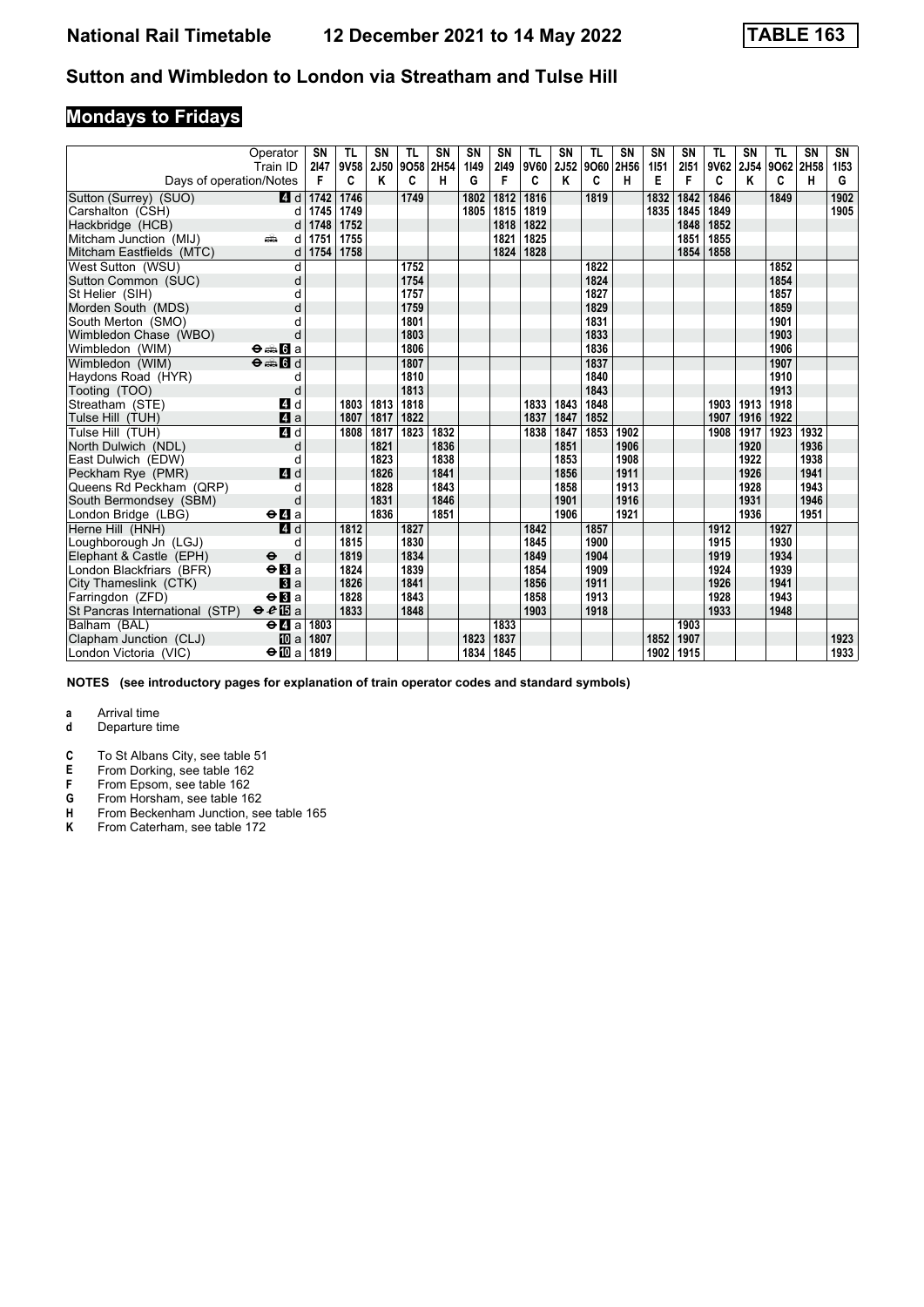# **Mondays to Fridays**

|                                | Operator<br>Train ID                        | SN<br>2153 | TL<br>9V64 | <b>SN</b><br>2J56 | <b>TL</b><br>9064 | <b>SN</b><br>2H60 | SN<br>1155 | SN<br>2155 | <b>TL</b> | <b>SN</b><br>9V66 2J58 | TL<br>9066 | <b>SN</b><br>2H62 | <b>SN</b><br>1157 | <b>TL</b><br>9V68 | SN<br>2J60 | <b>TL</b><br>9068 | <b>SN</b><br>2H64 | <b>SN</b><br>1159 | SN<br>2159 |
|--------------------------------|---------------------------------------------|------------|------------|-------------------|-------------------|-------------------|------------|------------|-----------|------------------------|------------|-------------------|-------------------|-------------------|------------|-------------------|-------------------|-------------------|------------|
| Days of operation/Notes        |                                             | F          | C          | Κ                 | C                 | н                 | E          | F          | C         | D                      | c          | н                 | G                 | C                 | Κ          | C                 | н                 | Е                 | F          |
| Sutton (Surrey) (SUO)          | 4 d                                         | 1912       | 1916       |                   | 1919              |                   | 1932       | 1942       | 1946      |                        | 1949       |                   | 2002              | 2016              |            | 2021              |                   | 2032              | 2042       |
| Carshalton (CSH)               | d                                           | 1915       | 1919       |                   |                   |                   | 1935       | 1945       | 1949      |                        |            |                   | 2005              | 2019              |            |                   |                   | 2035              | 2045       |
| Hackbridge (HCB)               | d                                           | 1918       | 1922       |                   |                   |                   |            | 1948       | 1952      |                        |            |                   |                   | 2022              |            |                   |                   |                   | 2048       |
| Mitcham Junction (MIJ)         | dia<br>d                                    | 1921       | 1925       |                   |                   |                   |            | 1951       | 1955      |                        |            |                   |                   | 2025              |            |                   |                   |                   | 2051       |
| Mitcham Eastfields (MTC)       | d                                           | 1924       | 1928       |                   |                   |                   |            | 1954       | 1958      |                        |            |                   |                   | 2028              |            |                   |                   |                   | 2054       |
| West Sutton (WSU)              | d                                           |            |            |                   | 1922              |                   |            |            |           |                        | 1952       |                   |                   |                   |            | 2024              |                   |                   |            |
| Sutton Common (SUC)            | d                                           |            |            |                   | 1924              |                   |            |            |           |                        | 1954       |                   |                   |                   |            | 2026              |                   |                   |            |
| St Helier (SIH)                | d                                           |            |            |                   | 1927              |                   |            |            |           |                        | 1957       |                   |                   |                   |            | 2029              |                   |                   |            |
| Morden South (MDS)             |                                             |            |            |                   | 1929              |                   |            |            |           |                        | 1959       |                   |                   |                   |            | 2031              |                   |                   |            |
| South Merton (SMO)             |                                             |            |            |                   | 1931              |                   |            |            |           |                        | 2001       |                   |                   |                   |            | 2033              |                   |                   |            |
| Wimbledon Chase (WBO)          | d                                           |            |            |                   | 1933              |                   |            |            |           |                        | 2003       |                   |                   |                   |            | 2035              |                   |                   |            |
| Wimbledon (WIM)                | $\Theta = \blacksquare$ $\blacksquare$ a    |            |            |                   | 1936              |                   |            |            |           |                        | 2006       |                   |                   |                   |            | 2041              |                   |                   |            |
| Wimbledon (WIM)                | $\Theta = \blacksquare$ $\blacksquare$ d    |            |            |                   | 1937              |                   |            |            |           |                        | 2007       |                   |                   |                   |            | 2043              |                   |                   |            |
| Haydons Road (HYR)             | d                                           |            |            |                   | 1940              |                   |            |            |           |                        | 2010       |                   |                   |                   |            | 2046              |                   |                   |            |
| Tooting (TOO)                  | d                                           |            |            |                   | 1943              |                   |            |            |           |                        | 2013       |                   |                   |                   |            | 2049              |                   |                   |            |
| Streatham (STE)                | ZI d                                        |            | 1933       | 1943              | 1948              |                   |            |            |           | 2003 2013              | 2018       |                   |                   | 2033              | 2043       | 2054              |                   |                   |            |
| Tulse Hill (TUH)               | $\mathbf{A}$ a                              |            | 1937       | 1947              | 1952              |                   |            |            | 2007      | 2017                   | 2022       |                   |                   | 2037              | 2047       | 2058              |                   |                   |            |
| Tulse Hill (TUH)               | 4d                                          |            | 1938       | 1947              | 1953              | 2002              |            |            |           | 2008 2017              | 2023       | 2032              |                   | 2038              | 2047       | 2059              | 2102              |                   |            |
| North Dulwich (NDL)            | d                                           |            |            | 1951              |                   | 2006              |            |            |           | 2021                   |            | 2036              |                   |                   | 2051       |                   | 2106              |                   |            |
| East Dulwich (EDW)             | d                                           |            |            | 1953              |                   | 2008              |            |            |           | 2023                   |            | 2038              |                   |                   | 2053       |                   | 2108              |                   |            |
| Peckham Rye (PMR)              | 4d                                          |            |            | 1956              |                   | 2011              |            |            |           | 2026                   |            | 2041              |                   |                   | 2056       |                   | 2111              |                   |            |
| Queens Rd Peckham (QRP)        |                                             |            |            | 1958              |                   | 2013              |            |            |           | 2028                   |            | 2043              |                   |                   | 2058       |                   | 2113              |                   |            |
| South Bermondsey (SBM)         | d                                           |            |            | 2001              |                   | 2016              |            |            |           | 2031                   |            | 2046              |                   |                   | 2101       |                   | 2116              |                   |            |
| London Bridge (LBG)            | $\Theta$ <b><math>\blacksquare</math></b> a |            |            | 2007              |                   | 2022              |            |            |           | 2036                   |            | 2051              |                   |                   | 2106       |                   | 2121              |                   |            |
| Herne Hill (HNH)               | 4d                                          |            | 1942       |                   | 1957              |                   |            |            | 2012      |                        | 2027       |                   |                   | 2042              |            | 2104              |                   |                   |            |
| Loughborough Jn (LGJ)          | d                                           |            | 1945       |                   | 2000              |                   |            |            | 2015      |                        | 2030       |                   |                   | 2045              |            | 2107              |                   |                   |            |
| Elephant & Castle (EPH)        | $\ddot{\phantom{1}}$<br>d                   |            | 1949       |                   | 2004              |                   |            |            | 2019      |                        | 2034       |                   |                   | 2049              |            | 2111              |                   |                   |            |
| London Blackfriars (BFR)       | $\Theta$ <b>B</b> a                         |            | 1954       |                   | 2009              |                   |            |            | 2024      |                        | 2039       |                   |                   | 2054              |            | 2116              |                   |                   |            |
| City Thameslink (CTK)          | a                                           |            | 1956       |                   | 2011              |                   |            |            | 2026      |                        | 2041       |                   |                   | 2056              |            | 2118              |                   |                   |            |
| Farringdon (ZFD)               | $\Theta$ <b>R</b> a                         |            | 1958       |                   | 2013              |                   |            |            | 2028      |                        | 2043       |                   |                   | 2058              |            | 2121              |                   |                   |            |
| St Pancras International (STP) | $\theta e \mathbb{E}$ a                     |            | 2003       |                   | 2018              |                   |            |            | 2033      |                        | 2048       |                   |                   | 2103              |            | 2125              |                   |                   |            |
| Balham (BAL)                   | $\Theta$ <b><math>\blacksquare</math></b> a | 1933       |            |                   |                   |                   |            | 2003       |           |                        |            |                   |                   |                   |            |                   |                   |                   | 2103       |
| Clapham Junction (CLJ)         | <b>ID</b> a                                 | 1937       |            |                   |                   |                   | 1953       | 2007       |           |                        |            |                   | 2023              |                   |            |                   |                   | 2054              | 2107       |
| London Victoria (VIC)          | $\Theta$ III a                              | 1945       |            |                   |                   |                   | 2002       | 2017       |           |                        |            |                   | 2031              |                   |            |                   |                   | 2102              | 2117       |

**NOTES (see introductory pages for explanation of train operator codes and standard symbols)**

- **d** Departure time
- **C** To St Albans City, see table 51<br>**D** From Selhurst, see table 164
- **D** From Selhurst, see table 164<br>**E** From Dorking, see table 162
- **E** From Dorking, see table 162
- **F** From Epsom, see table 162 **\*** From Epson, see table 162<br>**6** From Horsham, see table 162<br>**H** From Beckenham Junction, se
- 
- **+** From Beckenham Junction, see table 165<br>**K** From Caterham, see table 172
- From Caterham, see table 172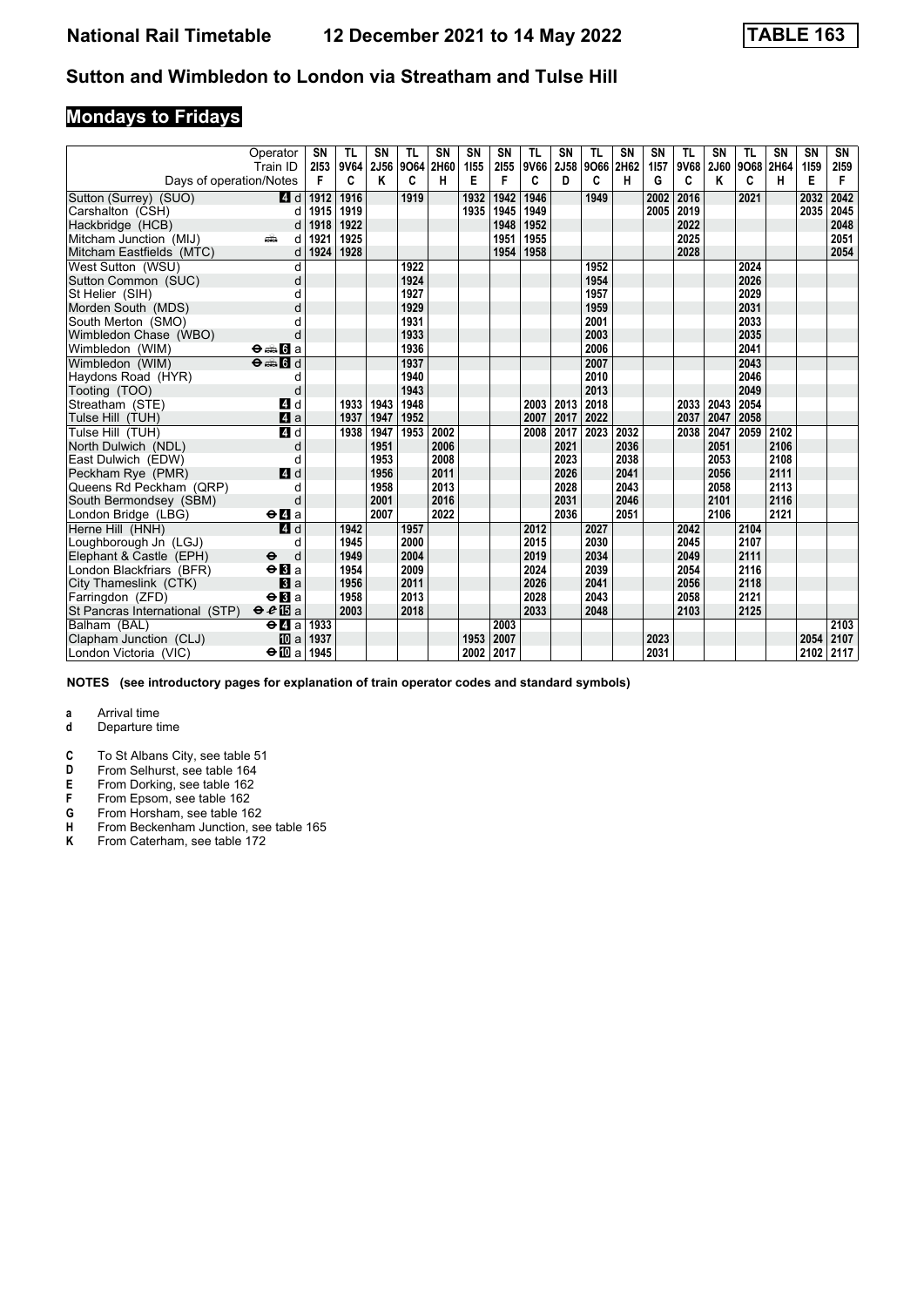# **Mondays to Fridays**

|                                | Operator<br>Train ID           | -TL<br>9V70 | SN<br>2J62 | <b>TL</b><br>9070 | <b>SN</b><br>2H66 | SN<br>1161 | SN<br>2161 | TL<br>9V72 | <b>SN</b><br>2J64 | SN<br>1163 | SN<br>2163 | <b>SN</b><br>2H68 | TL<br>9V90 | <b>SN</b><br>2J66 | <b>TL</b><br>9074 | <b>SN</b><br>2H70 | SN<br>1165 | SN<br>2165 | TL.<br>9V92 |
|--------------------------------|--------------------------------|-------------|------------|-------------------|-------------------|------------|------------|------------|-------------------|------------|------------|-------------------|------------|-------------------|-------------------|-------------------|------------|------------|-------------|
| Days of operation/Notes        |                                | C           | Κ          | C                 | н                 | G          | F          | C          | Κ                 | Е          | F          | н                 | A          | Κ                 | A                 | н                 | G          | F          | A           |
| Sutton (Surrey) (SUO)          | 4d                             | 2046        |            | 2049              |                   | 2102       | 2112       | 2116       |                   | 2132       | 2142       |                   | 2146       |                   | 2149              |                   | 2202       | 2212       | 2218        |
| Carshalton (CSH)               | d                              | 2049        |            |                   |                   | 2105       | 2115       | 2119       |                   |            | 2135 2145  |                   | 2149       |                   |                   |                   | 2205       | 2215       | 2221        |
| Hackbridge (HCB)               | d                              | 2052        |            |                   |                   |            |            | 2118 2122  |                   |            | 2148       |                   | 2152       |                   |                   |                   |            | 2218       | 2224        |
| Mitcham Junction (MIJ)         | dia<br>d                       | 2055        |            |                   |                   |            |            | 2121 2125  |                   |            | 2151       |                   | 2155       |                   |                   |                   |            | 2221       | 2227        |
| Mitcham Eastfields (MTC)       | d                              | 2058        |            |                   |                   |            | 2124       | 2128       |                   |            | 2154       |                   | 2158       |                   |                   |                   |            | 2224       | 2230        |
| West Sutton (WSU)              | d                              |             |            | 2052              |                   |            |            |            |                   |            |            |                   |            |                   | 2152              |                   |            |            |             |
| Sutton Common (SUC)            | d                              |             |            | 2054              |                   |            |            |            |                   |            |            |                   |            |                   | 2154              |                   |            |            |             |
| St Helier (SIH)                | d                              |             |            | 2057              |                   |            |            |            |                   |            |            |                   |            |                   | 2157              |                   |            |            |             |
| Morden South (MDS)             | d                              |             |            | 2059              |                   |            |            |            |                   |            |            |                   |            |                   | 2159              |                   |            |            |             |
| South Merton (SMO)             |                                |             |            | 2101              |                   |            |            |            |                   |            |            |                   |            |                   | 2201              |                   |            |            |             |
| Wimbledon Chase (WBO)          | d                              |             |            | 2103              |                   |            |            |            |                   |            |            |                   |            |                   | 2203              |                   |            |            |             |
| Wimbledon (WIM)                | $\Theta \oplus \blacksquare$ a |             |            | 2106              |                   |            |            |            |                   |            |            |                   |            |                   | 2206              |                   |            |            |             |
| Wimbledon (WIM)                | $\Theta = \Box$                |             |            | 2107              |                   |            |            |            |                   |            |            |                   |            |                   | 2207              |                   |            |            |             |
| Haydons Road (HYR)             | d                              |             |            | 2110              |                   |            |            |            |                   |            |            |                   |            |                   | 2210              |                   |            |            |             |
| Tooting (TOO)                  | d                              |             |            | 2113              |                   |            |            |            |                   |            |            |                   |            |                   | 2213              |                   |            |            |             |
| Streatham (STE)                | ZI d                           | 2103        | 2115       | 2118              |                   |            |            | 2133 2143  |                   |            |            |                   | 2203       | 2213              | 2218              |                   |            |            | 2235        |
| Tulse Hill (TUH)               | 4a                             | 2107        | 2119       | 2122              |                   |            |            | 2137       | 2147              |            |            |                   | 2207       | 2217              | 2222              |                   |            |            | 2239        |
| Tulse Hill (TUH)               | 4d                             | 2108        | 2119       | 2123              | 2132              |            |            | 2138 2147  |                   |            |            | 2202              | 2208       | 2217              | 2223              | 2232              |            |            | 2240        |
| North Dulwich (NDL)            | d                              |             | 2123       |                   | 2136              |            |            |            | 2151              |            |            | 2206              |            | 2221              |                   | 2236              |            |            |             |
| East Dulwich (EDW)             | d                              |             | 2125       |                   | 2138              |            |            |            | 2153              |            |            | 2208              |            | 2223              |                   | 2238              |            |            |             |
| Peckham Rye (PMR)              | 4 d                            |             | 2128       |                   | 2141              |            |            |            | 2156              |            |            | 2211              |            | 2226              |                   | 2241              |            |            |             |
| Queens Rd Peckham (QRP)        | d                              |             | 2130       |                   | 2143              |            |            |            | 2158              |            |            | 2213              |            | 2228              |                   | 2243              |            |            |             |
| South Bermondsey (SBM)         | d                              |             | 2133       |                   | 2146              |            |            |            | 2201              |            |            | 2216              |            | 2231              |                   | 2246              |            |            |             |
| London Bridge (LBG)            | $\Theta$ <b>d</b> a            |             | 2138       |                   | 2151              |            |            |            | 2206              |            |            | 2221              |            | 2236              |                   | 2251              |            |            |             |
| Herne Hill (HNH)               | 4d                             | 2112        |            | 2127              |                   |            |            | 2142       |                   |            |            |                   | 2212       |                   | 2227              |                   |            |            | 2244        |
| Loughborough Jn (LGJ)          | d                              | 2115        |            | 2130              |                   |            |            | 2145       |                   |            |            |                   | 2215       |                   | 2230              |                   |            |            | 2247        |
| Elephant & Castle (EPH)        | $\ddot{\mathbf{e}}$<br>d       | 2119        |            | 2134              |                   |            |            | 2149       |                   |            |            |                   | 2219       |                   | 2234              |                   |            |            | 2251        |
| London Blackfriars (BFR)       | $\Theta$ <b>B</b> a            | 2124        |            | 2139              |                   |            |            | 2154       |                   |            |            |                   | 2224       |                   | 2244              |                   |            |            | 2256        |
| City Thameslink (CTK)          | $3 a$                          | 2126        |            | 2141              |                   |            |            | 2156       |                   |            |            |                   | 2226       |                   | 2246              |                   |            |            |             |
| Farringdon (ZFD)               | $\Theta$ <b>B</b> a            | 2128        |            | 2143              |                   |            |            | 2158       |                   |            |            |                   | 2228       |                   | 2248              |                   |            |            | 2303        |
| St Pancras International (STP) | $\theta$ $\theta$ is a 2133    |             |            | 2148              |                   |            |            | 2203       |                   |            |            |                   | 2233       |                   | 2253              |                   |            |            | 2307        |
| Balham (BAL)                   | $e$ $a$                        |             |            |                   |                   |            | 2133       |            |                   |            | 2203       |                   |            |                   |                   |                   |            | 2233       |             |
| Clapham Junction (CLJ)         | <b>ID</b> a                    |             |            |                   |                   | 2123       | 2137       |            |                   | 2153       | 2207       |                   |            |                   |                   |                   | 2223       | 2237       |             |
| London Victoria (VIC)          | $\Theta$ <b>III</b> a          |             |            |                   |                   | 2133       | 2146       |            |                   |            | 2203 2217  |                   |            |                   |                   |                   | 2233       | 2245       |             |

**NOTES (see introductory pages for explanation of train operator codes and standard symbols)**

- **d** Departure time
- **A** To Bedford, see table 51<br>**C** To St Albans City, see ta
- **C** To St Albans City, see table 51<br>**E** From Dorking, see table 162
- E From Dorking, see table 162<br>**F** From Epsom, see table 162<br>**G** From Horsham, see table 16
- From Epsom, see table 162
- **6** From Horsham, see table 162<br>**H** From Beckenham Junction, se
- **+** From Beckenham Junction, see table 165<br>**K** From Caterham, see table 172
- From Caterham, see table 172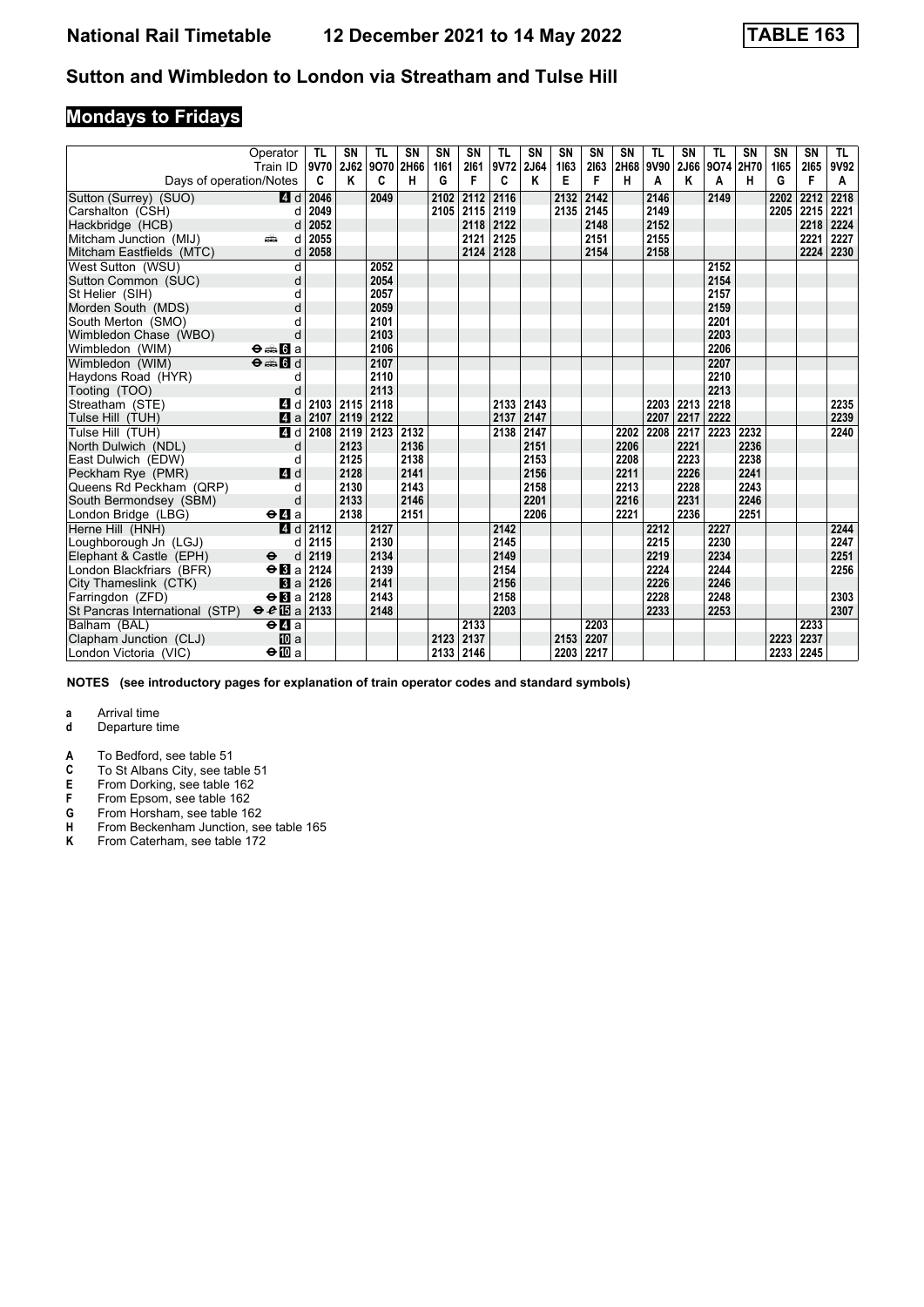# **Mondays to Fridays**

|                                | Operator                                                                                                                                             | TL                      | SN   | SN   | <b>TL</b> | SN   | SN   | SN   | <b>TL</b> | <b>TL</b> |
|--------------------------------|------------------------------------------------------------------------------------------------------------------------------------------------------|-------------------------|------|------|-----------|------|------|------|-----------|-----------|
|                                | Train ID                                                                                                                                             | 9076 2H72               |      | 2167 | 9V94      | 2J70 | 2169 | 2H74 | 9V96 9O80 |           |
| Days of operation/Notes        |                                                                                                                                                      | Α                       | н    | F    | A         | κ    | F    | н    | A         | Α         |
| Sutton (Surrey) (SUO)          | 4d                                                                                                                                                   | 2219                    |      | 2242 | 2248      |      | 2312 |      | 2318      | 2319      |
| Carshalton (CSH)               | d                                                                                                                                                    |                         |      | 2245 | 2251      |      | 2315 |      | 2321      |           |
| Hackbridge (HCB)               | d                                                                                                                                                    |                         |      | 2248 | 2254      |      | 2318 |      | 2324      |           |
| Mitcham Junction (MIJ)         | d<br>æ                                                                                                                                               |                         |      | 2251 | 2257      |      | 2321 |      | 2327      |           |
| Mitcham Eastfields (MTC)       | d                                                                                                                                                    |                         |      | 2254 | 2300      |      | 2324 |      | 2330      |           |
| West Sutton (WSU)              | d                                                                                                                                                    | 2222                    |      |      |           |      |      |      |           | 2322      |
| Sutton Common (SUC)            | d                                                                                                                                                    | 2224                    |      |      |           |      |      |      |           | 2324      |
| St Helier (SIH)                | d                                                                                                                                                    | 2227                    |      |      |           |      |      |      |           | 2327      |
| Morden South (MDS)             | d                                                                                                                                                    | 2229                    |      |      |           |      |      |      |           | 2329      |
| South Merton (SMO)             | d                                                                                                                                                    | 2231                    |      |      |           |      |      |      |           | 2331      |
| Wimbledon Chase (WBO)          | d                                                                                                                                                    | 2233                    |      |      |           |      |      |      |           | 2333      |
| Wimbledon (WIM)                | $\Theta = \boxed{3}$ a 2236                                                                                                                          |                         |      |      |           |      |      |      |           | 2336      |
| Wimbledon (WIM)                | $\Theta \oplus \blacksquare$ $\blacksquare$ $\blacksquare$ $\blacksquare$ $\blacksquare$ $\blacksquare$ $\blacksquare$ $\blacksquare$ $\blacksquare$ |                         |      |      |           |      |      |      |           | 2337      |
| Haydons Road (HYR)             | d                                                                                                                                                    | 2244                    |      |      |           |      |      |      |           | 2340      |
| Tooting (TOO)                  | d                                                                                                                                                    | 2247                    |      |      |           |      |      |      |           | 2343      |
| Streatham (STE)                | 4 d                                                                                                                                                  | 2252                    |      |      | 2305      | 2313 |      |      | 2335      | 2348      |
| Tulse Hill (TUH)               |                                                                                                                                                      | $4$ a 2256              |      |      | 2309      | 2317 |      |      | 2339      | 2352      |
| Tulse Hill (TUH)               | 4 d                                                                                                                                                  | 2257                    | 2302 |      | 2310      | 2317 |      | 2333 | 2340      | 2352      |
| North Dulwich (NDL)            | d                                                                                                                                                    |                         | 2306 |      |           | 2321 |      | 2337 |           |           |
| East Dulwich (EDW)             | d                                                                                                                                                    |                         | 2308 |      |           | 2323 |      | 2339 |           |           |
| Peckham Rye (PMR)              | 4d                                                                                                                                                   |                         | 2311 |      |           | 2326 |      | 2342 |           |           |
| Queens Rd Peckham (QRP)        | d                                                                                                                                                    |                         | 2313 |      |           | 2328 |      | 2344 |           |           |
| South Bermondsey (SBM)         | d                                                                                                                                                    |                         | 2316 |      |           | 2331 |      | 2347 |           |           |
| London Bridge (LBG)            | $\Theta$ $\blacksquare$ a                                                                                                                            |                         | 2321 |      |           | 2336 |      | 2352 |           |           |
| Herne Hill (HNH)               |                                                                                                                                                      | $\blacksquare$ d   2301 |      |      | 2314      |      |      |      | 2344      | 2356      |
| Loughborough Jn (LGJ)          | d                                                                                                                                                    | 2304                    |      |      | 2317      |      |      |      | 2347      | 2359      |
| Elephant & Castle (EPH)        | d<br>$\mathbf e$                                                                                                                                     | 2308                    |      |      | 2321      |      |      |      | 2354      | 0004      |
| London Blackfriars (BFR)       | $\Theta$ $\mathbf B$ a                                                                                                                               | 2314                    |      |      | 2326      |      |      |      | 0001      | 0008      |
| City Thameslink (CTK)          | Вl a                                                                                                                                                 |                         |      |      |           |      |      |      |           |           |
| Farringdon (ZFD)               | $\Theta$ <b>El</b> a 2318                                                                                                                            |                         |      |      | 2333      |      |      |      | 0006      | 0013      |
| St Pancras International (STP) | $\Theta$ $\mathcal{C}$ $\mathbb{E}$ a 2323                                                                                                           |                         |      |      | 2337      |      |      |      | 0010      | 0017      |
| Balham (BAL)                   | $\Theta$ <b><math>\blacksquare</math></b> a                                                                                                          |                         |      | 2301 |           |      | 2333 |      |           |           |
| Clapham Junction (CLJ)         | <b>ID</b> a                                                                                                                                          |                         |      | 2307 |           |      | 2337 |      |           |           |
| London Victoria (VIC)          | ⊖l∐Da                                                                                                                                                |                         |      | 2315 |           |      | 2347 |      |           |           |

**NOTES (see introductory pages for explanation of train operator codes and standard symbols)**

- **d** Departure time
- **A** To Bedford, see table 51<br>**F** From Epsom, see table 1
- **F** From Epsom, see table 162<br>**H** From Beckenham Junction,
- **H** From Beckenham Junction, see table 165
- **K** From Caterham, see table 172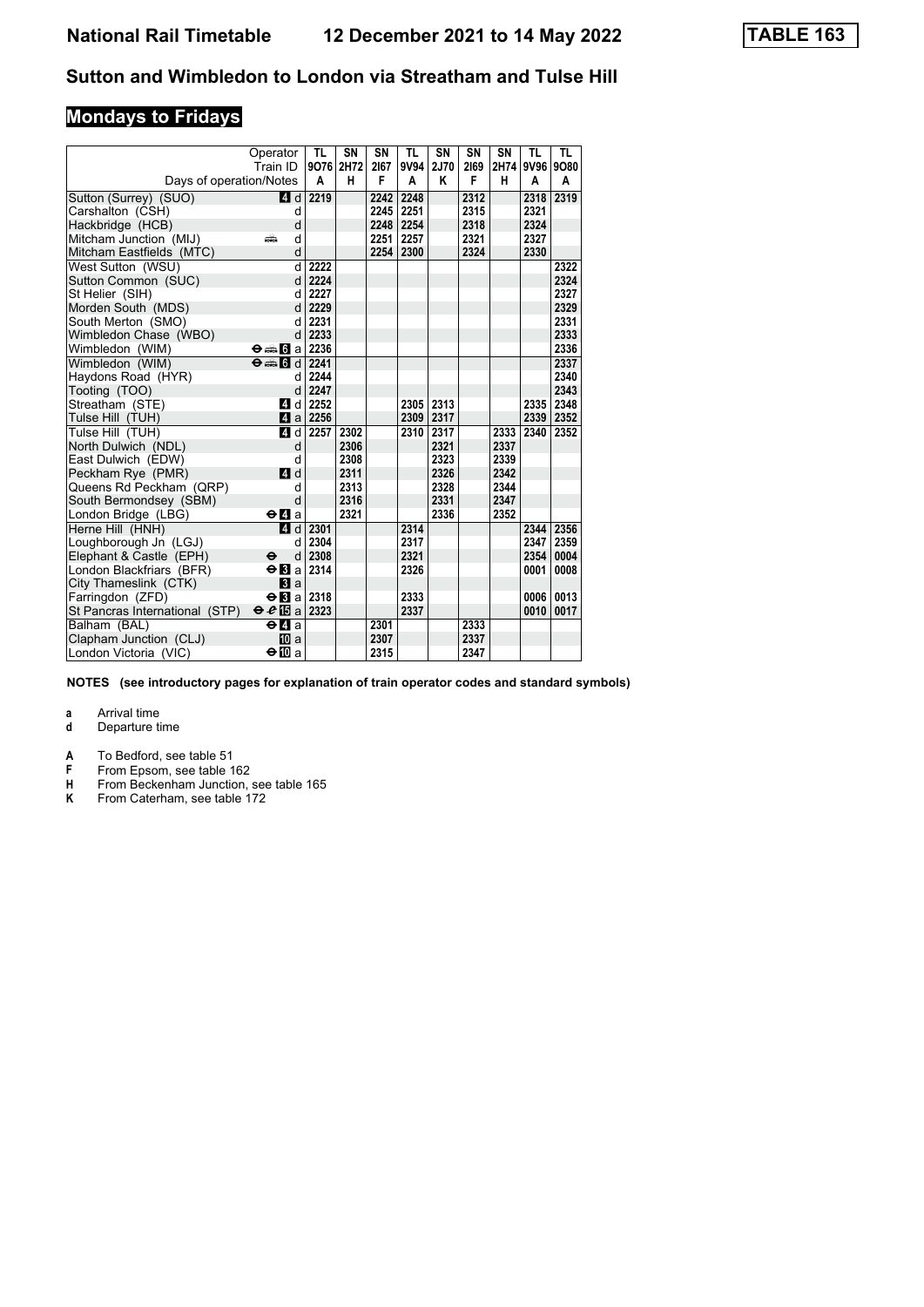## **Saturdays**

|                                | Operator<br>Train ID                        | TL   | TL<br>9V10 9O10 9V12 | TL        | <b>SN</b><br>2J04 | TL<br>9012 | SN<br>2H92 | SN<br>2103 | <b>TL</b><br>9V14 2J06 | <b>SN</b> | TL<br>9014 | <b>SN</b><br>2H94 | SN<br>1105 | <b>SN</b><br>2105 | <b>TL</b><br>9V16 | SN<br>2J08 | TL<br>9016 | <b>SN</b><br>2H12 | SN<br>1107 |
|--------------------------------|---------------------------------------------|------|----------------------|-----------|-------------------|------------|------------|------------|------------------------|-----------|------------|-------------------|------------|-------------------|-------------------|------------|------------|-------------------|------------|
| Days of operation/Notes        |                                             | в    | в                    | в         | C                 | в          | Е          | D          | в                      | C         | в          | Е                 | F          | D                 | в                 | G          | в          | н                 | F          |
| Sutton (Surrey) (SUO)          | 4 d                                         | 0546 | 0549                 | 0616      |                   | 0619       |            | 0642       | 0646                   |           | 0649       |                   | 0702       | 0712              | 0716              |            | 0719       |                   | 0732       |
| Carshalton (CSH)               | d                                           | 0549 |                      | 0619      |                   |            |            | 0645       | 0649                   |           |            |                   | 0705       | 0715              | 0719              |            |            |                   | 0735       |
| Hackbridge (HCB)               | d                                           | 0552 |                      | 0622      |                   |            |            | 0648       | 0652                   |           |            |                   |            | 0718              | 0722              |            |            |                   |            |
| Mitcham Junction (MIJ)         | dia<br>d                                    | 0555 |                      | 0625      |                   |            |            | 0651       | 0655                   |           |            |                   |            | 0721              | 0725              |            |            |                   |            |
| Mitcham Eastfields (MTC)       | d                                           | 0558 |                      | 0628      |                   |            |            | 0654       | 0658                   |           |            |                   |            | 0724              | 0728              |            |            |                   |            |
| West Sutton (WSU)              | d                                           |      | 0552                 |           |                   | 0622       |            |            |                        |           | 0652       |                   |            |                   |                   |            | 0722       |                   |            |
| Sutton Common (SUC)            | d                                           |      | 0554                 |           |                   | 0624       |            |            |                        |           | 0654       |                   |            |                   |                   |            | 0724       |                   |            |
| St Helier (SIH)                | d                                           |      | 0557                 |           |                   | 0627       |            |            |                        |           | 0657       |                   |            |                   |                   |            | 0727       |                   |            |
| Morden South (MDS)             |                                             |      | 0559                 |           |                   | 0629       |            |            |                        |           | 0659       |                   |            |                   |                   |            | 0729       |                   |            |
| South Merton (SMO)             |                                             |      | 0601                 |           |                   | 0631       |            |            |                        |           | 0701       |                   |            |                   |                   |            | 0731       |                   |            |
| Wimbledon Chase (WBO)          |                                             |      | 0603                 |           |                   | 0633       |            |            |                        |           | 0703       |                   |            |                   |                   |            | 0733       |                   |            |
| Wimbledon (WIM)                | $\Theta = \blacksquare$ $\blacksquare$ a    |      | 0606                 |           |                   | 0636       |            |            |                        |           | 0706       |                   |            |                   |                   |            | 0736       |                   |            |
| Wimbledon (WIM)                | $\theta = 1$                                |      | 0607                 |           |                   | 0637       |            |            |                        |           | 0707       |                   |            |                   |                   |            | 0737       |                   |            |
| Haydons Road (HYR)             | d                                           |      | 0610                 |           |                   | 0640       |            |            |                        |           | 0710       |                   |            |                   |                   |            | 0740       |                   |            |
| Tooting (TOO)                  | d                                           |      | 0613                 |           |                   | 0643       |            |            |                        |           | 0713       |                   |            |                   |                   |            | 0743       |                   |            |
| Streatham (STE)                | ZI d                                        | 0603 | 0618                 | 0633 0643 |                   | 0648       |            |            | $0703$ 0713            |           | 0718       |                   |            |                   | 0733              | 0743       | 0748       |                   |            |
| Tulse Hill (TUH)               | Zi a                                        | 0607 | 0622                 | 0637      | 0647              | 0652       |            |            | 0707                   | 0717      | 0722       |                   |            |                   | 0737              | 0747       | 0752       |                   |            |
| Tulse Hill (TUH)               | 4d                                          | 0608 | 0623                 | 0638      | 0647              | 0652       | 0702       |            | 0708                   | 0717      | 0723       | 0732              |            |                   | 0738              | 0747       | 0753       | 0802              |            |
| North Dulwich (NDL)            | d                                           |      |                      |           | 0651              |            | 0706       |            |                        | 0721      |            | 0736              |            |                   |                   | 0751       |            | 0806              |            |
| East Dulwich (EDW)             | d                                           |      |                      |           | 0653              |            | 0708       |            |                        | 0723      |            | 0738              |            |                   |                   | 0753       |            | 0808              |            |
| Peckham Rye (PMR)              | 4d                                          |      |                      |           | 0656              |            | 0711       |            |                        | 0726      |            | 0741              |            |                   |                   | 0756       |            | 0811              |            |
| Queens Rd Peckham (QRP)        | d                                           |      |                      |           | 0658              |            | 0713       |            |                        | 0728      |            | 0743              |            |                   |                   | 0758       |            | 0813              |            |
| South Bermondsey (SBM)         | d                                           |      |                      |           | 0701              |            | 0716       |            |                        | 0731      |            | 0746              |            |                   |                   | 0801       |            | 0816              |            |
| London Bridge (LBG)            | $\Theta$ <b><math>\blacksquare</math></b> a |      |                      |           | 0707              |            | 0721       |            |                        | 0737      |            | 0751              |            |                   |                   | 0807       |            | 0821              |            |
| Herne Hill (HNH)               | 4d                                          | 0612 | 0627                 | 0642      |                   | 0656       |            |            | 0712                   |           | 0727       |                   |            |                   | 0742              |            | 0757       |                   |            |
| Loughborough Jn (LGJ)          | d                                           | 0615 | 0630                 | 0645      |                   | 0700       |            |            | 0715                   |           | 0730       |                   |            |                   | 0745              |            | 0800       |                   |            |
| Elephant & Castle (EPH)        | $\ddot{\mathbf{e}}$<br>d                    | 0619 | 0634                 | 0649      |                   | 0704       |            |            | 0719                   |           | 0734       |                   |            |                   | 0749              |            | 0804       |                   |            |
| London Blackfriars (BFR)       | $\Theta$ <b>B</b> a                         | 0624 | 0639                 | 0654      |                   | 0709       |            |            | 0724                   |           | 0739       |                   |            |                   | 0754              |            | 0809       |                   |            |
| City Thameslink (CTK)          | $\mathbf{B}$ a                              |      |                      |           |                   |            |            |            |                        |           |            |                   |            |                   |                   |            |            |                   |            |
| Farringdon (ZFD)               | $\Theta$ <b>B</b> a                         | 0628 | 0643                 | 0658      |                   | 0713       |            |            | 0728                   |           | 0743       |                   |            |                   | 0758              |            | 0813       |                   |            |
| St Pancras International (STP) | $\Theta \cdot \theta$ is a                  | 0633 | 0648                 | 0703      |                   | 0718       |            |            | 0733                   |           | 0748       |                   |            |                   | 0803              |            | 0818       |                   |            |
| Balham (BAL)                   | $e$ $a$                                     |      |                      |           |                   |            |            | 0703       |                        |           |            |                   |            | 0733              |                   |            |            |                   |            |
| Clapham Junction (CLJ)         | <b>ID</b> a                                 |      |                      |           |                   |            |            | 0707       |                        |           |            |                   | 0723       | 0737              |                   |            |            |                   | 0753       |
| London Victoria (VIC)          | $\Theta$ $\Box$ a                           |      |                      |           |                   |            |            | 0715       |                        |           |            |                   | 0733       | 0745              |                   |            |            |                   | 0802       |

**NOTES (see introductory pages for explanation of train operator codes and standard symbols)**

- **d** Departure time
- **B** To St Albans City, see table 51<br>**C** From Selhurst, see table 164
- **C** From Selhurst, see table 164<br>**D** From Epsom, see table 62
- 
- **D** From Epsom, see table 62<br>**E** From Norwood Junction, see<br>**F** From Dorking, see table 16 **From Norwood Junction, see table 165**
- **F** From Dorking, see table 162<br>**G** From Caterham, see table 17
- **6** From Caterham, see table 172<br>**H** From Beckenham Junction, see **From Beckenham Junction, see table 165**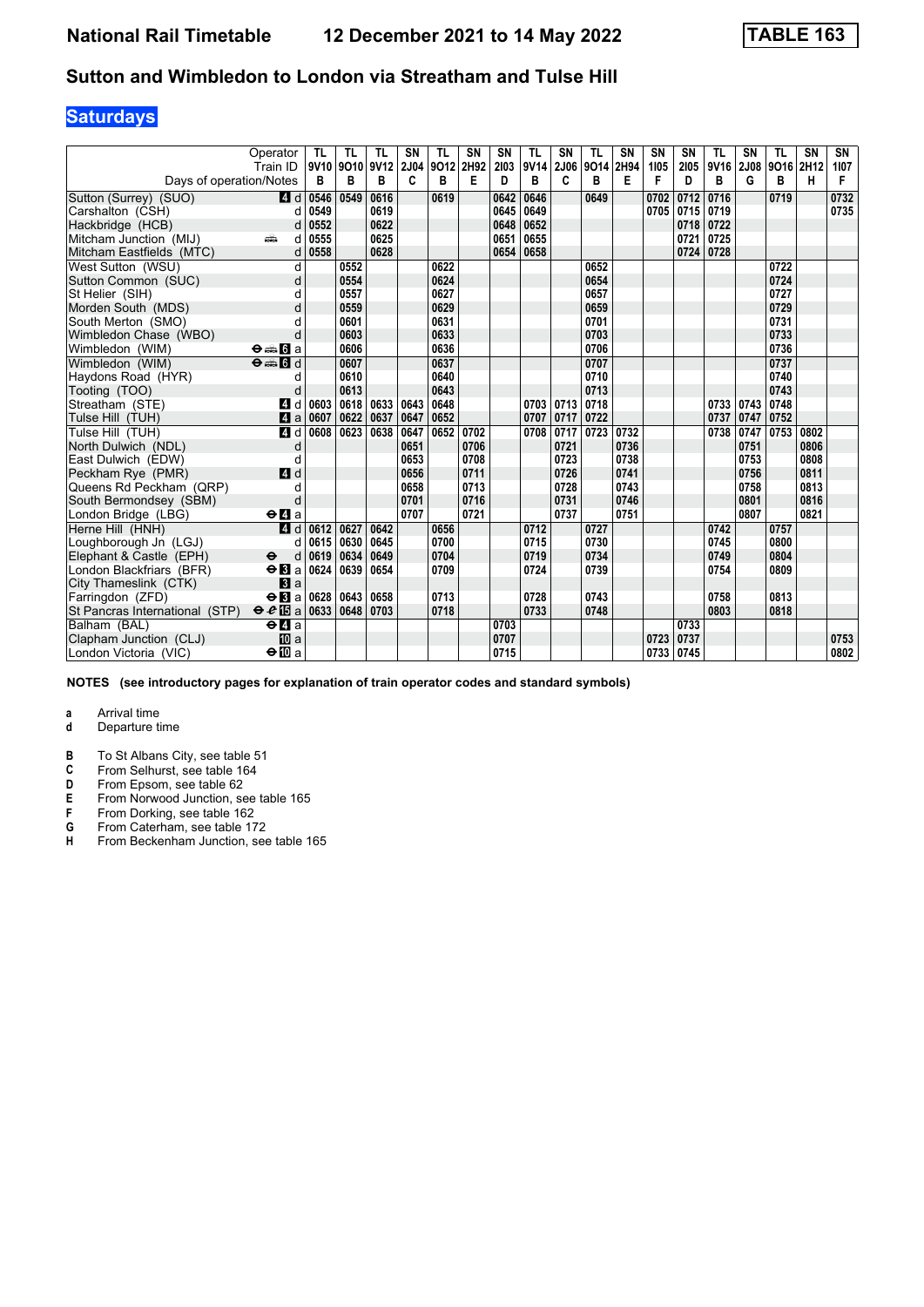## **Saturdays**

|                                | Operator<br>Train ID                              | SN<br>2107                            | TL<br>9V18 | SN<br>2J10 | TL<br>9018 | <b>SN</b><br>2H14 | SN<br>1109 | SN<br>2109 | <b>TL</b><br>9V20 | SΝ<br>2J12 | TL<br>9O20 2H16 | <b>SN</b> | <b>SN</b><br>1111 | <b>SN</b><br>2111 | TL<br>9V22 | SN<br>2J14 | TL<br>9022 | <b>SN</b><br>2H18 | SN<br>1113 |
|--------------------------------|---------------------------------------------------|---------------------------------------|------------|------------|------------|-------------------|------------|------------|-------------------|------------|-----------------|-----------|-------------------|-------------------|------------|------------|------------|-------------------|------------|
| Days of operation/Notes        |                                                   | D                                     | в          | G          | B          | н                 | F          | D          | В                 | G          | B               | н         | F                 | D                 | B          | G          | в          | н                 | J          |
| Sutton (Surrey) (SUO)          | 4 d                                               | 0742                                  | 0746       |            | 0749       |                   | 0802       | 0812       | 0816              |            | 0819            |           | 0832              | 0842              | 0846       |            | 0849       |                   | 0902       |
| Carshalton (CSH)               | d                                                 | 0745                                  | 0749       |            |            |                   | 0805       | 0815       | 0819              |            |                 |           | 0835              | 0845              | 0849       |            |            |                   | 0905       |
| Hackbridge (HCB)               | d                                                 | 0748                                  | 0752       |            |            |                   |            | 0818       | 0822              |            |                 |           |                   | 0848              | 0852       |            |            |                   |            |
| Mitcham Junction (MIJ)         | ain<br>d                                          | 0751                                  | 0755       |            |            |                   |            | 0821       | 0825              |            |                 |           |                   | 0851              | 0855       |            |            |                   |            |
| Mitcham Eastfields (MTC)       | d                                                 | 0754                                  | 0758       |            |            |                   |            | 0824       | 0828              |            |                 |           |                   | 0854              | 0858       |            |            |                   |            |
| West Sutton (WSU)              | d                                                 |                                       |            |            | 0752       |                   |            |            |                   |            | 0822            |           |                   |                   |            |            | 0852       |                   |            |
| Sutton Common (SUC)            | d                                                 |                                       |            |            | 0754       |                   |            |            |                   |            | 0824            |           |                   |                   |            |            | 0854       |                   |            |
| St Helier (SIH)                | d                                                 |                                       |            |            | 0757       |                   |            |            |                   |            | 0827            |           |                   |                   |            |            | 0857       |                   |            |
| Morden South (MDS)             | d                                                 |                                       |            |            | 0759       |                   |            |            |                   |            | 0829            |           |                   |                   |            |            | 0859       |                   |            |
| South Merton (SMO)             |                                                   |                                       |            |            | 0801       |                   |            |            |                   |            | 0831            |           |                   |                   |            |            | 0901       |                   |            |
| Wimbledon Chase (WBO)          | d                                                 |                                       |            |            | 0803       |                   |            |            |                   |            | 0833            |           |                   |                   |            |            | 0903       |                   |            |
| Wimbledon (WIM)                | $\Theta = \begin{bmatrix} 1 \\ 0 \end{bmatrix}$ a |                                       |            |            | 0806       |                   |            |            |                   |            | 0836            |           |                   |                   |            |            | 0906       |                   |            |
| Wimbledon (WIM)                | $\Theta = \begin{bmatrix} 1 \\ 0 \end{bmatrix}$   |                                       |            |            | 0807       |                   |            |            |                   |            | 0837            |           |                   |                   |            |            | 0907       |                   |            |
| Haydons Road (HYR)             | d                                                 |                                       |            |            | 0810       |                   |            |            |                   |            | 0840            |           |                   |                   |            |            | 0910       |                   |            |
| Tooting (TOO)                  | d                                                 |                                       |            |            | 0813       |                   |            |            |                   |            | 0843            |           |                   |                   |            |            | 0913       |                   |            |
| Streatham (STE)                | 4 d                                               |                                       | 0803       | 0813       | 0818       |                   |            |            | 0833              | 0843       | 0848            |           |                   |                   | 0903       | 0913       | 0918       |                   |            |
| Tulse Hill (TUH)               | $\mathbf{A}$ a                                    |                                       | 0807       | 0817       | 0822       |                   |            |            | 0837              | 0847       | 0852            |           |                   |                   | 0907       | 0917       | 0922       |                   |            |
| Tulse Hill (TUH)               | 4d                                                |                                       | 0808       | 0817       | 0823       | 0832              |            |            | 0838              | 0847       | 0853            | 0902      |                   |                   | 0908       | 0917       | 0923       | 0932              |            |
| North Dulwich (NDL)            | d                                                 |                                       |            | 0821       |            | 0836              |            |            |                   | 0851       |                 | 0906      |                   |                   |            | 0921       |            | 0936              |            |
| East Dulwich (EDW)             | d                                                 |                                       |            | 0823       |            | 0838              |            |            |                   | 0853       |                 | 0908      |                   |                   |            | 0923       |            | 0938              |            |
| Peckham Rye (PMR)              | 4d                                                |                                       |            | 0826       |            | 0841              |            |            |                   | 0856       |                 | 0911      |                   |                   |            | 0926       |            | 0941              |            |
| Queens Rd Peckham (QRP)        | d                                                 |                                       |            | 0828       |            | 0843              |            |            |                   | 0858       |                 | 0913      |                   |                   |            | 0928       |            | 0943              |            |
| South Bermondsey (SBM)         | d                                                 |                                       |            | 0831       |            | 0846              |            |            |                   | 0901       |                 | 0916      |                   |                   |            | 0931       |            | 0946              |            |
| London Bridge (LBG)            | $\Theta$ <b>d</b> a                               |                                       |            | 0837       |            | 0851              |            |            |                   | 0907       |                 | 0921      |                   |                   |            | 0937       |            | 0951              |            |
| Herne Hill (HNH)               | $\overline{a}$ d                                  |                                       | 0812       |            | 0827       |                   |            |            | 0842              |            | 0857            |           |                   |                   | 0912       |            | 0927       |                   |            |
| Loughborough Jn (LGJ)          | d                                                 |                                       | 0815       |            | 0830       |                   |            |            | 0845              |            | 0900            |           |                   |                   | 0915       |            | 0930       |                   |            |
| Elephant & Castle (EPH)        | $\ddot{\boldsymbol{\Theta}}$<br>d                 |                                       | 0819       |            | 0834       |                   |            |            | 0849              |            | 0904            |           |                   |                   | 0919       |            | 0934       |                   |            |
| London Blackfriars (BFR)       | $\Theta$ <b>B</b> a                               |                                       | 0824       |            | 0839       |                   |            |            | 0854              |            | 0909            |           |                   |                   | 0924       |            | 0939       |                   |            |
| City Thameslink (CTK)          | a                                                 |                                       |            |            |            |                   |            |            |                   |            | 0911            |           |                   |                   | 0926       |            | 0941       |                   |            |
| Farringdon (ZFD)               | $\Theta$ <b>B</b> a                               |                                       | 0828       |            | 0843       |                   |            |            | 0858              |            | 0913            |           |                   |                   | 0928       |            | 0943       |                   |            |
| St Pancras International (STP) | $\theta e$ <b>E</b> a                             |                                       | 0833       |            | 0848       |                   |            |            | 0903              |            | 0918            |           |                   |                   | 0933       |            | 0948       |                   |            |
| Balham (BAL)                   | $\Theta$ <b><math>\Omega</math></b> a             | 0803                                  |            |            |            |                   |            | 0833       |                   |            |                 |           |                   | 0903              |            |            |            |                   |            |
| Clapham Junction (CLJ)         |                                                   | $\overline{10}$ a $\overline{0}$ 0807 |            |            |            |                   | 0823       | 0837       |                   |            |                 |           | 0853              | 0907              |            |            |            |                   | 0923       |
| London Victoria (VIC)          | $\div$ 10 a 0815                                  |                                       |            |            |            |                   | 0832       | 0845       |                   |            |                 |           | 0902              | 0915              |            |            |            |                   | 0932       |

**NOTES (see introductory pages for explanation of train operator codes and standard symbols)**

- **d** Departure time
- **B** To St Albans City, see table 51<br>**D** From Epsom, see table 62
- **D** From Epsom, see table 62<br>**F** From Dorking, see table 16
- **F** From Dorking, see table 162<br>**G** From Caterham, see table 17
- **\*** From Caterham see table 17
- **+** From Beckenham Junction, see table 165<br> **4** From Horsham, see table 162
- From Horsham, see table 162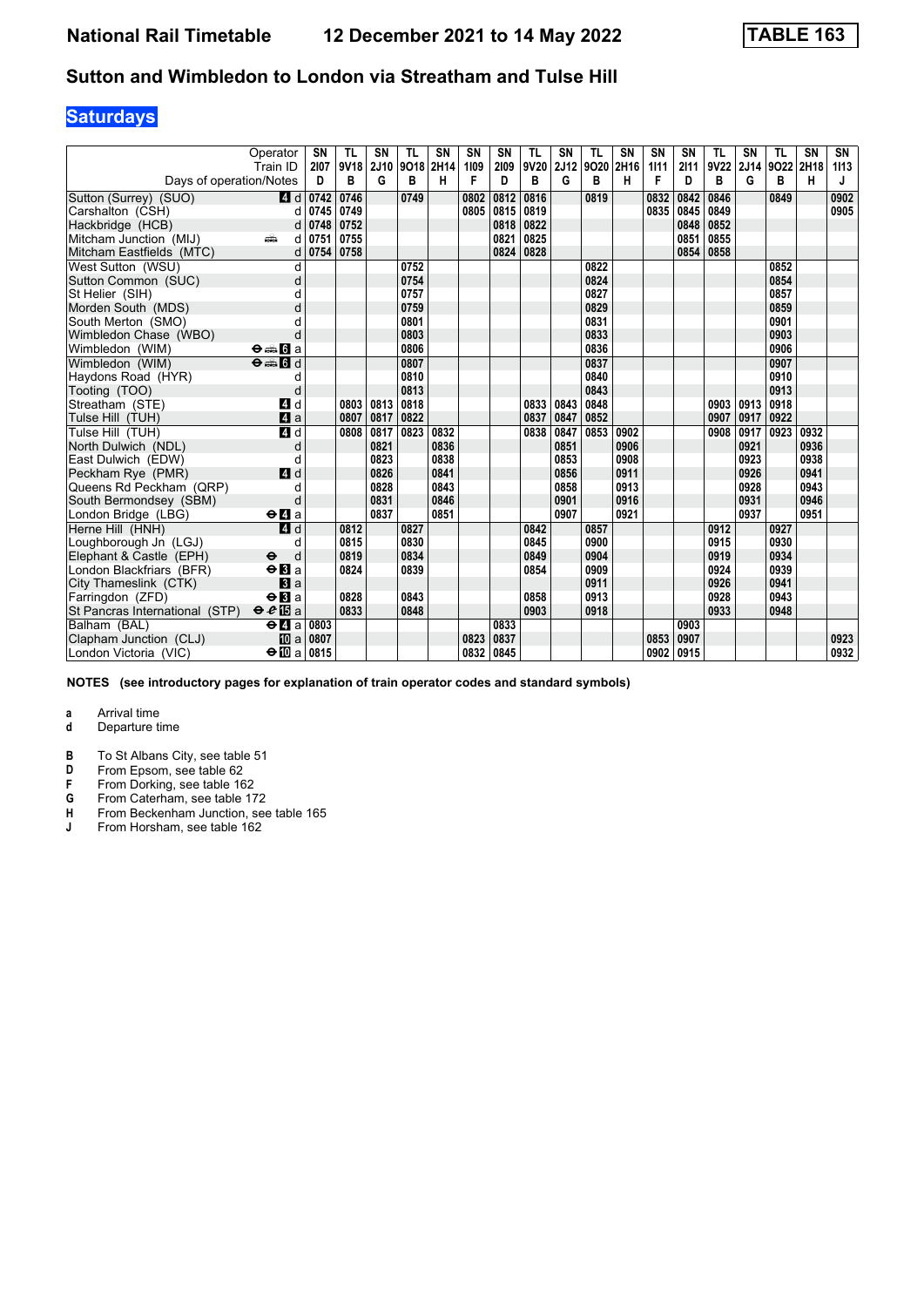## **Saturdays**

|                                | Operator<br>Train ID                        | <b>SN</b><br>2113                     | TL<br>9V24 | SN<br>2J16 | <b>TL</b><br>9024 | <b>SN</b><br>2H20 | SN<br>1115 | <b>SN</b><br>2115 | <b>TL</b><br>9V26 | SN<br>2J18 | <b>TL</b><br>9026 | <b>SN</b><br>2H22 | <b>SN</b><br>1117 | <b>SN</b><br>2117 | <b>TL</b><br>9V28 | SN<br><b>2J20</b> | <b>TL</b><br>9028 | <b>SN</b><br>2H24 | SN<br>1119 |
|--------------------------------|---------------------------------------------|---------------------------------------|------------|------------|-------------------|-------------------|------------|-------------------|-------------------|------------|-------------------|-------------------|-------------------|-------------------|-------------------|-------------------|-------------------|-------------------|------------|
| Days of operation/Notes        |                                             | D                                     | в          | G          | в                 | н                 | F          | D                 | в                 | G          | в                 | н                 | J                 | D                 | В                 | G                 | в                 | н                 | F          |
| Sutton (Surrey) (SUO)          | 4d                                          | 0912                                  | 0916       |            | 0919              |                   | 0932       | 0942              | 0946              |            | 0949              |                   | 1002              | 1012              | 1016              |                   | 1019              |                   | 1032       |
| Carshalton (CSH)               | d                                           | 0915                                  | 0919       |            |                   |                   | 0935       | 0945              | 0949              |            |                   |                   | 1005              | 1015              | 1019              |                   |                   |                   | 1035       |
| Hackbridge (HCB)               | d                                           | 0918                                  | 0922       |            |                   |                   |            | 0948              | 0952              |            |                   |                   |                   | 1018              | 1022              |                   |                   |                   |            |
| Mitcham Junction (MIJ)         | dia 1<br>d                                  | 0921                                  | 0925       |            |                   |                   |            | 0951              | 0955              |            |                   |                   |                   | 1021              | 1025              |                   |                   |                   |            |
| Mitcham Eastfields (MTC)       | d                                           | 0924                                  | 0928       |            |                   |                   |            | 0954              | 0958              |            |                   |                   |                   | 1024              | 1028              |                   |                   |                   |            |
| West Sutton (WSU)              | d                                           |                                       |            |            | 0922              |                   |            |                   |                   |            | 0952              |                   |                   |                   |                   |                   | 1022              |                   |            |
| Sutton Common (SUC)            | d                                           |                                       |            |            | 0924              |                   |            |                   |                   |            | 0954              |                   |                   |                   |                   |                   | 1024              |                   |            |
| St Helier (SIH)                | d                                           |                                       |            |            | 0927              |                   |            |                   |                   |            | 0957              |                   |                   |                   |                   |                   | 1027              |                   |            |
| Morden South (MDS)             | d                                           |                                       |            |            | 0929              |                   |            |                   |                   |            | 0959              |                   |                   |                   |                   |                   | 1029              |                   |            |
| South Merton (SMO)             | d                                           |                                       |            |            | 0931              |                   |            |                   |                   |            | 1001              |                   |                   |                   |                   |                   | 1031              |                   |            |
| Wimbledon Chase (WBO)          | d                                           |                                       |            |            | 0933              |                   |            |                   |                   |            | 1003              |                   |                   |                   |                   |                   | 1033              |                   |            |
| Wimbledon (WIM)                | $\Theta = \blacksquare$ $\blacksquare$ a    |                                       |            |            | 0936              |                   |            |                   |                   |            | 1006              |                   |                   |                   |                   |                   | 1036              |                   |            |
| Wimbledon (WIM)                | $\Theta = \blacksquare$                     |                                       |            |            | 0937              |                   |            |                   |                   |            | 1007              |                   |                   |                   |                   |                   | 1037              |                   |            |
| Haydons Road (HYR)             | d                                           |                                       |            |            | 0940              |                   |            |                   |                   |            | 1010              |                   |                   |                   |                   |                   | 1040              |                   |            |
| Tooting (TOO)                  | d                                           |                                       |            |            | 0943              |                   |            |                   |                   |            | 1013              |                   |                   |                   |                   |                   | 1043              |                   |            |
| Streatham (STE)                | 4 d                                         |                                       | 0933       | 0943       | 0948              |                   |            |                   | 1003              | 1013       | 1018              |                   |                   |                   | 1033              | 1043              | 1048              |                   |            |
| Tulse Hill (TUH)               | $\mathbf{A}$ a                              |                                       | 0937       | 0947       | 0952              |                   |            |                   | 1007              | 1017       | 1022              |                   |                   |                   | 1037              | 1047              | 1052              |                   |            |
| Tulse Hill (TUH)               | 4d                                          |                                       | 0938       | 0947       | 0953              | 1002              |            |                   | 1008              | 1017       | 1023              | 1032              |                   |                   | 1038              | 1047              | 1053              | 1102              |            |
| North Dulwich (NDL)            | d                                           |                                       |            | 0951       |                   | 1006              |            |                   |                   | 1021       |                   | 1036              |                   |                   |                   | 1051              |                   | 1106              |            |
| East Dulwich (EDW)             | d                                           |                                       |            | 0953       |                   | 1008              |            |                   |                   | 1023       |                   | 1038              |                   |                   |                   | 1053              |                   | 1108              |            |
| Peckham Rye (PMR)              | 4 d                                         |                                       |            | 0956       |                   | 1011              |            |                   |                   | 1026       |                   | 1041              |                   |                   |                   | 1056              |                   | 1111              |            |
| Queens Rd Peckham (QRP)        | d                                           |                                       |            | 0958       |                   | 1013              |            |                   |                   | 1028       |                   | 1043              |                   |                   |                   | 1058              |                   | 1113              |            |
| South Bermondsey (SBM)         | d                                           |                                       |            | 1001       |                   | 1016              |            |                   |                   | 1031       |                   | 1046              |                   |                   |                   | 1101              |                   | 1116              |            |
| London Bridge (LBG)            | $\Theta$ <b><math>\blacksquare</math></b> a |                                       |            | 1007       |                   | 1021              |            |                   |                   | 1037       |                   | 1051              |                   |                   |                   | 1107              |                   | 1121              |            |
| Herne Hill (HNH)               | 4d                                          |                                       | 0942       |            | 0957              |                   |            |                   | 1012              |            | 1027              |                   |                   |                   | 1042              |                   | 1057              |                   |            |
| Loughborough Jn (LGJ)          | d                                           |                                       | 0945       |            | 1000              |                   |            |                   | 1015              |            | 1030              |                   |                   |                   | 1045              |                   | 1100              |                   |            |
| Elephant & Castle (EPH)        | $\ddot{\boldsymbol{\Theta}}$<br>d           |                                       | 0949       |            | 1004              |                   |            |                   | 1019              |            | 1034              |                   |                   |                   | 1049              |                   | 1104              |                   |            |
| London Blackfriars (BFR)       | $\Theta$ <b>B</b> a                         |                                       | 0954       |            | 1009              |                   |            |                   | 1024              |            | 1039              |                   |                   |                   | 1054              |                   | 1109              |                   |            |
| City Thameslink (CTK)          | a                                           |                                       | 0956       |            | 1011              |                   |            |                   | 1026              |            | 1041              |                   |                   |                   | 1056              |                   | 1111              |                   |            |
| Farringdon (ZFD)               | $\Theta$ <b>R</b> a                         |                                       | 0958       |            | 1013              |                   |            |                   | 1028              |            | 1043              |                   |                   |                   | 1058              |                   | 1113              |                   |            |
| St Pancras International (STP) | $\theta e$ <b>E</b> a                       |                                       | 1003       |            | 1018              |                   |            |                   | 1033              |            | 1048              |                   |                   |                   | 1103              |                   | 1118              |                   |            |
| Balham (BAL)                   | $\Theta$ <b><math>\blacksquare</math></b> a | 0933                                  |            |            |                   |                   |            | 1003              |                   |            |                   |                   |                   | 1033              |                   |                   |                   |                   |            |
| Clapham Junction (CLJ)         |                                             | $\overline{10}$ a $\overline{0}$ 0937 |            |            |                   |                   | 0953       | 1007              |                   |            |                   |                   | 1023              | 1037              |                   |                   |                   |                   | 1053       |
| London Victoria (VIC)          | $\div$ 10 a 0945                            |                                       |            |            |                   |                   | 1002       | 1015              |                   |            |                   |                   | 1032              | 1045              |                   |                   |                   |                   | 1102       |

**NOTES (see introductory pages for explanation of train operator codes and standard symbols)**

- **d** Departure time
- **B** To St Albans City, see table 51<br>**D** From Epsom, see table 62
- **D** From Epsom, see table 62<br>**F** From Dorking, see table 16
- **F** From Dorking, see table 162<br>**G** From Caterham, see table 17
- **\*** From Caterham see table 17
- **+** From Beckenham Junction, see table 165<br> **4** From Horsham, see table 162
- From Horsham, see table 162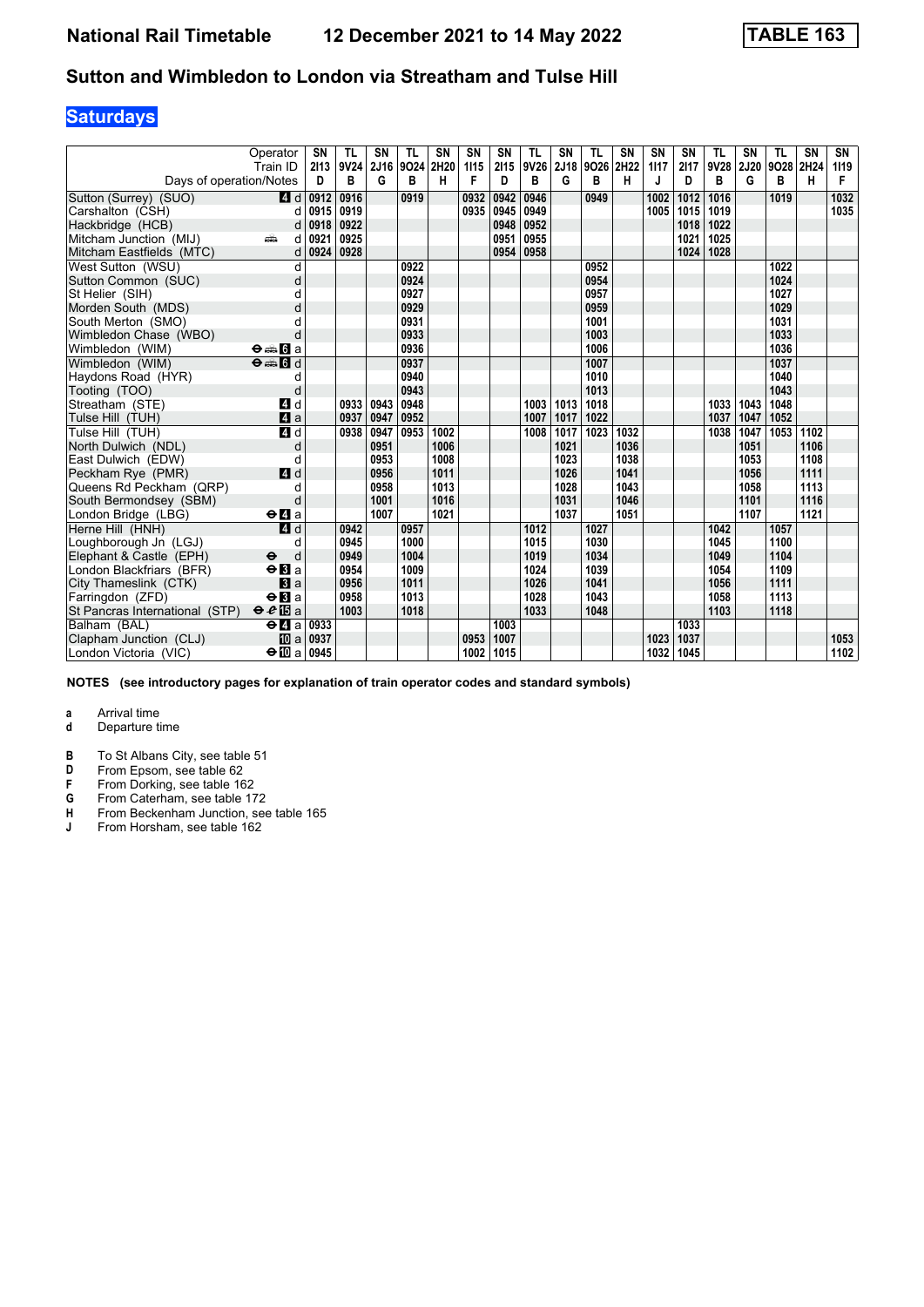## **Saturdays**

|                                | Operator<br>Train ID                              | <b>SN</b><br>2119 | TL<br>9V30 | SN<br><b>2J22</b> | <b>TL</b><br>9030 | <b>SN</b><br>2H26 | SN<br>1121 | <b>SN</b><br>2121 | <b>TL</b><br>9V32 2J24 | SN   | <b>TL</b><br>9032 | <b>SN</b><br>2H28 | <b>SN</b><br>1123 | <b>SN</b><br>2123 | <b>TL</b><br>9V34 | SN<br>2J26 | <b>TL</b><br>9O34 2H30 | <b>SN</b> | SN<br>1125 |
|--------------------------------|---------------------------------------------------|-------------------|------------|-------------------|-------------------|-------------------|------------|-------------------|------------------------|------|-------------------|-------------------|-------------------|-------------------|-------------------|------------|------------------------|-----------|------------|
| Days of operation/Notes        |                                                   | D                 | в          | G                 | в                 | н                 | J          | D                 | B                      | G    | в                 | н                 | F                 | D                 | в                 | G          | в                      | H         | J          |
| Sutton (Surrey) (SUO)          | 4 d                                               | 1042              | 1046       |                   | 1049              |                   | 1102       | 1112              | 1116                   |      | 1119              |                   | 1132              | 1142              | 1146              |            | 1149                   |           | 1202       |
| Carshalton (CSH)               | d                                                 | 1045              | 1049       |                   |                   |                   | 1105       | 1115              | 1119                   |      |                   |                   | 1135              | 1145              | 1149              |            |                        |           | 1205       |
| Hackbridge (HCB)               | d                                                 | 1048              | 1052       |                   |                   |                   |            | 1118              | 1122                   |      |                   |                   |                   | 1148              | 1152              |            |                        |           |            |
| Mitcham Junction (MIJ)         | dia 1<br>d                                        | 1051              | 1055       |                   |                   |                   |            | 1121              | 1125                   |      |                   |                   |                   | 1151              | 1155              |            |                        |           |            |
| Mitcham Eastfields (MTC)       | d                                                 | 1054              | 1058       |                   |                   |                   |            | 1124              | 1128                   |      |                   |                   |                   | 1154              | 1158              |            |                        |           |            |
| West Sutton (WSU)              | d                                                 |                   |            |                   | 1052              |                   |            |                   |                        |      | 1122              |                   |                   |                   |                   |            | 1152                   |           |            |
| Sutton Common (SUC)            | d                                                 |                   |            |                   | 1054              |                   |            |                   |                        |      | 1124              |                   |                   |                   |                   |            | 1154                   |           |            |
| St Helier (SIH)                | d                                                 |                   |            |                   | 1057              |                   |            |                   |                        |      | 1127              |                   |                   |                   |                   |            | 1157                   |           |            |
| Morden South (MDS)             | d                                                 |                   |            |                   | 1059              |                   |            |                   |                        |      | 1129              |                   |                   |                   |                   |            | 1159                   |           |            |
| South Merton (SMO)             |                                                   |                   |            |                   | 1101              |                   |            |                   |                        |      | 1131              |                   |                   |                   |                   |            | 1201                   |           |            |
| Wimbledon Chase (WBO)          | d                                                 |                   |            |                   | 1103              |                   |            |                   |                        |      | 1133              |                   |                   |                   |                   |            | 1203                   |           |            |
| Wimbledon (WIM)                | $\Theta = \begin{bmatrix} 1 \\ 0 \end{bmatrix}$ a |                   |            |                   | 1106              |                   |            |                   |                        |      | 1136              |                   |                   |                   |                   |            | 1206                   |           |            |
| Wimbledon (WIM)                | $\Theta = \begin{bmatrix} 1 \\ 0 \end{bmatrix}$   |                   |            |                   | 1107              |                   |            |                   |                        |      | 1137              |                   |                   |                   |                   |            | 1207                   |           |            |
| Haydons Road (HYR)             | d                                                 |                   |            |                   | 1110              |                   |            |                   |                        |      | 1140              |                   |                   |                   |                   |            | 1210                   |           |            |
| Tooting (TOO)                  | d                                                 |                   |            |                   | 1113              |                   |            |                   |                        |      | 1143              |                   |                   |                   |                   |            | 1213                   |           |            |
| Streatham (STE)                | 4 d                                               |                   | 1103       | 1113              | 1118              |                   |            |                   | 1133                   | 1143 | 1148              |                   |                   |                   | 1203              | 1213       | 1218                   |           |            |
| Tulse Hill (TUH)               | $\mathbf{A}$ a                                    |                   | 1107       | 1117              | 1122              |                   |            |                   | 1137                   | 1147 | 1152              |                   |                   |                   | 1207              | 1217       | 1222                   |           |            |
| Tulse Hill (TUH)               | 4d                                                |                   | 1108       | 1117              | 1123              | 1132              |            |                   | 1138                   | 1147 | 1153              | 1202              |                   |                   | 1208              | 1217       | 1223                   | 1232      |            |
| North Dulwich (NDL)            | d                                                 |                   |            | 1121              |                   | 1136              |            |                   |                        | 1151 |                   | 1206              |                   |                   |                   | 1221       |                        | 1236      |            |
| East Dulwich (EDW)             | d                                                 |                   |            | 1123              |                   | 1138              |            |                   |                        | 1153 |                   | 1208              |                   |                   |                   | 1223       |                        | 1238      |            |
| Peckham Rye (PMR)              | 4 d                                               |                   |            | 1126              |                   | 1141              |            |                   |                        | 1156 |                   | 1211              |                   |                   |                   | 1226       |                        | 1241      |            |
| Queens Rd Peckham (QRP)        | d                                                 |                   |            | 1128              |                   | 1143              |            |                   |                        | 1158 |                   | 1213              |                   |                   |                   | 1228       |                        | 1243      |            |
| South Bermondsey (SBM)         | d                                                 |                   |            | 1131              |                   | 1146              |            |                   |                        | 1201 |                   | 1216              |                   |                   |                   | 1231       |                        | 1246      |            |
| London Bridge (LBG)            | $\Theta$ <b>d</b> a                               |                   |            | 1137              |                   | 1151              |            |                   |                        | 1207 |                   | 1221              |                   |                   |                   | 1237       |                        | 1251      |            |
| Herne Hill (HNH)               | 4d                                                |                   | 1112       |                   | 1127              |                   |            |                   | 1142                   |      | 1157              |                   |                   |                   | 1212              |            | 1227                   |           |            |
| Loughborough Jn (LGJ)          | d                                                 |                   | 1115       |                   | 1130              |                   |            |                   | 1145                   |      | 1200              |                   |                   |                   | 1215              |            | 1230                   |           |            |
| Elephant & Castle (EPH)        | $\ddot{\boldsymbol{\Theta}}$<br>d                 |                   | 1119       |                   | 1134              |                   |            |                   | 1149                   |      | 1204              |                   |                   |                   | 1219              |            | 1234                   |           |            |
| London Blackfriars (BFR)       | $\Theta$ <b>B</b> a                               |                   | 1124       |                   | 1139              |                   |            |                   | 1154                   |      | 1209              |                   |                   |                   | 1224              |            | 1239                   |           |            |
| City Thameslink (CTK)          | a                                                 |                   | 1126       |                   | 1141              |                   |            |                   | 1156                   |      | 1211              |                   |                   |                   | 1226              |            | 1241                   |           |            |
| Farringdon (ZFD)               | $\Theta$ <b>B</b> a                               |                   | 1128       |                   | 1143              |                   |            |                   | 1158                   |      | 1213              |                   |                   |                   | 1228              |            | 1243                   |           |            |
| St Pancras International (STP) | $\theta e$ <b>E</b> a                             |                   | 1133       |                   | 1148              |                   |            |                   | 1203                   |      | 1218              |                   |                   |                   | 1233              |            | 1248                   |           |            |
| Balham (BAL)                   | $\Theta$ <b><math>\blacksquare</math></b> a       | 1103              |            |                   |                   |                   |            | 1133              |                        |      |                   |                   |                   | 1203              |                   |            |                        |           |            |
| Clapham Junction (CLJ)         | 吅 al                                              | 1107              |            |                   |                   |                   | 1123       | 1137              |                        |      |                   |                   | 1153              | 1207              |                   |            |                        |           | 1223       |
| London Victoria (VIC)          | $\div$ 10 a 1115                                  |                   |            |                   |                   |                   | 1132       | 1145              |                        |      |                   |                   | 1202              | 1215              |                   |            |                        |           | 1232       |

**NOTES (see introductory pages for explanation of train operator codes and standard symbols)**

- **d** Departure time
- **B** To St Albans City, see table 51<br>**D** From Epsom, see table 62
- **D** From Epsom, see table 62<br>**F** From Dorking, see table 16
- **F** From Dorking, see table 162<br>**G** From Caterham, see table 17
- **\*** From Caterham see table 17
- **+** From Beckenham Junction, see table 165<br> **4** From Horsham, see table 162
- From Horsham, see table 162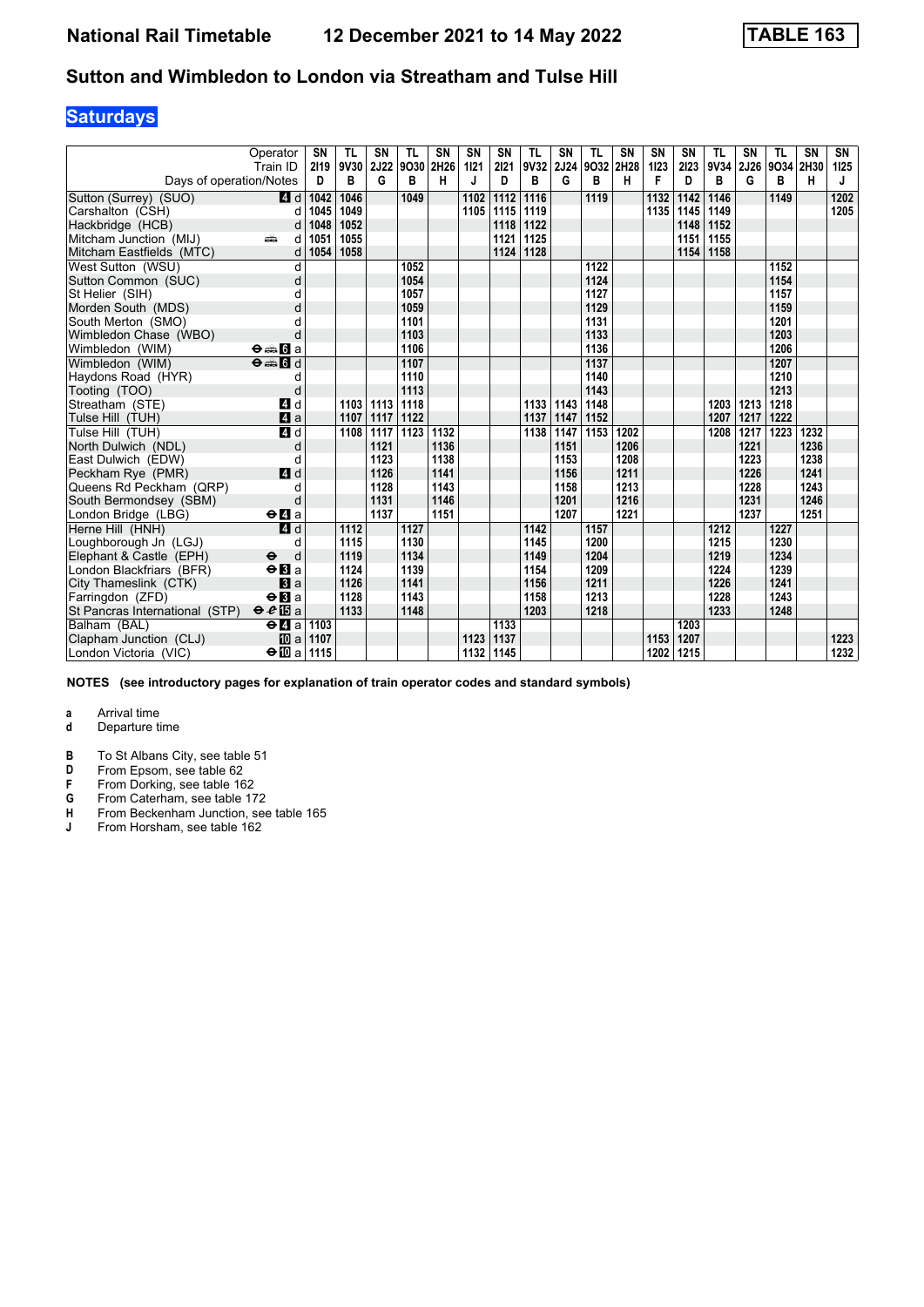## **Saturdays**

|                                | Operator<br>Train ID                        | <b>SN</b><br>2125 | <b>TL</b><br>9V36 | SN<br>2J28 | <b>TL</b><br>9036 | <b>SN</b><br>2H32 | SN<br>1127 | <b>SN</b><br>2127 | <b>TL</b><br>9V38 | SN<br>2J30 | <b>TL</b><br>9038 | <b>SN</b><br>2H34 | <b>SN</b><br>1129 | <b>SN</b><br>2129 | <b>TL</b><br>9V40 | SN<br>2J32 | <b>TL</b><br>9040 | <b>SN</b><br>2H36 | SN        |
|--------------------------------|---------------------------------------------|-------------------|-------------------|------------|-------------------|-------------------|------------|-------------------|-------------------|------------|-------------------|-------------------|-------------------|-------------------|-------------------|------------|-------------------|-------------------|-----------|
| Days of operation/Notes        |                                             | D                 | в                 | G          | в                 | н                 | F          | D                 | в                 | G          | в                 | н                 | J                 | D                 | В                 | G          | в                 | H                 | 1131<br>F |
| Sutton (Surrey) (SUO)          | 4 d                                         | 1212              | 1216              |            | 1219              |                   | 1232       | 1242              | 1246              |            | 1249              |                   | 1302              | 1312              | 1316              |            | 1319              |                   | 1332      |
| Carshalton (CSH)               | d                                           | 1215              | 1219              |            |                   |                   | 1235       | 1245              | 1249              |            |                   |                   | 1305              | 1315              | 1319              |            |                   |                   | 1335      |
| Hackbridge (HCB)               | d                                           | 1218              | 1222              |            |                   |                   |            | 1248              | 1252              |            |                   |                   |                   | 1318              | 1322              |            |                   |                   |           |
| Mitcham Junction (MIJ)         | پیش<br>d                                    | 1221              | 1225              |            |                   |                   |            | 1251              | 1255              |            |                   |                   |                   | 1321              | 1325              |            |                   |                   |           |
| Mitcham Eastfields (MTC)       | d                                           | 1224              | 1228              |            |                   |                   |            | 1254              | 1258              |            |                   |                   |                   | 1324              | 1328              |            |                   |                   |           |
| West Sutton (WSU)              | d                                           |                   |                   |            | 1222              |                   |            |                   |                   |            | 1252              |                   |                   |                   |                   |            | 1322              |                   |           |
| Sutton Common (SUC)            | d                                           |                   |                   |            | 1224              |                   |            |                   |                   |            | 1254              |                   |                   |                   |                   |            | 1324              |                   |           |
| St Helier (SIH)                | d                                           |                   |                   |            | 1227              |                   |            |                   |                   |            | 1257              |                   |                   |                   |                   |            | 1327              |                   |           |
| Morden South (MDS)             | d                                           |                   |                   |            | 1229              |                   |            |                   |                   |            | 1259              |                   |                   |                   |                   |            | 1329              |                   |           |
| South Merton (SMO)             | d                                           |                   |                   |            | 1231              |                   |            |                   |                   |            | 1301              |                   |                   |                   |                   |            | 1331              |                   |           |
| Wimbledon Chase (WBO)          | d                                           |                   |                   |            | 1233              |                   |            |                   |                   |            | 1303              |                   |                   |                   |                   |            | 1333              |                   |           |
| Wimbledon (WIM)                | $\Theta = \blacksquare$ $\blacksquare$ a    |                   |                   |            | 1236              |                   |            |                   |                   |            | 1306              |                   |                   |                   |                   |            | 1336              |                   |           |
| Wimbledon (WIM)                | $\Theta = \blacksquare$                     |                   |                   |            | 1237              |                   |            |                   |                   |            | 1307              |                   |                   |                   |                   |            | 1337              |                   |           |
| Haydons Road (HYR)             | d                                           |                   |                   |            | 1240              |                   |            |                   |                   |            | 1310              |                   |                   |                   |                   |            | 1340              |                   |           |
| Tooting (TOO)                  | d                                           |                   |                   |            | 1243              |                   |            |                   |                   |            | 1313              |                   |                   |                   |                   |            | 1343              |                   |           |
| Streatham (STE)                | 4 d                                         |                   | 1233              | 1243       | 1248              |                   |            |                   | 1303              | 1313       | 1318              |                   |                   |                   | 1333              | 1343       | 1348              |                   |           |
| Tulse Hill (TUH)               | $\mathbf{A}$ a                              |                   | 1237              | 1247       | 1252              |                   |            |                   | 1307              | 1317       | 1322              |                   |                   |                   | 1337              | 1347       | 1352              |                   |           |
| Tulse Hill (TUH)               | 4d                                          |                   | 1238              | 1247       | 1253              | 1302              |            |                   | 1308              | 1317       | 1323              | 1332              |                   |                   | 1338              | 1347       | 1353              | 1402              |           |
| North Dulwich (NDL)            | d                                           |                   |                   | 1251       |                   | 1306              |            |                   |                   | 1321       |                   | 1336              |                   |                   |                   | 1351       |                   | 1406              |           |
| East Dulwich (EDW)             | d                                           |                   |                   | 1253       |                   | 1308              |            |                   |                   | 1323       |                   | 1338              |                   |                   |                   | 1353       |                   | 1408              |           |
| Peckham Rye (PMR)              | 4 d                                         |                   |                   | 1256       |                   | 1311              |            |                   |                   | 1326       |                   | 1341              |                   |                   |                   | 1356       |                   | 1411              |           |
| Queens Rd Peckham (QRP)        | d                                           |                   |                   | 1258       |                   | 1313              |            |                   |                   | 1328       |                   | 1343              |                   |                   |                   | 1358       |                   | 1413              |           |
| South Bermondsey (SBM)         | d                                           |                   |                   | 1301       |                   | 1316              |            |                   |                   | 1331       |                   | 1346              |                   |                   |                   | 1401       |                   | 1416              |           |
| London Bridge (LBG)            | $\Theta$ <b><math>\blacksquare</math></b> a |                   |                   | 1307       |                   | 1321              |            |                   |                   | 1337       |                   | 1351              |                   |                   |                   | 1407       |                   | 1421              |           |
| Herne Hill (HNH)               | 4d                                          |                   | 1242              |            | 1257              |                   |            |                   | 1312              |            | 1327              |                   |                   |                   | 1342              |            | 1357              |                   |           |
| Loughborough Jn (LGJ)          | d                                           |                   | 1245              |            | 1300              |                   |            |                   | 1315              |            | 1330              |                   |                   |                   | 1345              |            | 1400              |                   |           |
| Elephant & Castle (EPH)        | $\ddot{\boldsymbol{\Theta}}$<br>d           |                   | 1249              |            | 1304              |                   |            |                   | 1319              |            | 1334              |                   |                   |                   | 1349              |            | 1404              |                   |           |
| London Blackfriars (BFR)       | $\Theta$ <b>B</b> a                         |                   | 1254              |            | 1309              |                   |            |                   | 1324              |            | 1339              |                   |                   |                   | 1354              |            | 1409              |                   |           |
| City Thameslink (CTK)          | a                                           |                   | 1256              |            | 1311              |                   |            |                   | 1326              |            | 1341              |                   |                   |                   | 1356              |            | 1411              |                   |           |
| Farringdon (ZFD)               | $\Theta$ <b>El</b> a                        |                   | 1258              |            | 1313              |                   |            |                   | 1328              |            | 1343              |                   |                   |                   | 1358              |            | 1413              |                   |           |
| St Pancras International (STP) | $\theta e$ <b>E</b> a                       |                   | 1303              |            | 1318              |                   |            |                   | 1333              |            | 1348              |                   |                   |                   | 1403              |            | 1418              |                   |           |
| Balham (BAL)                   | $\Theta$ <b><math>\blacksquare</math></b> a | 1233              |                   |            |                   |                   |            | 1303              |                   |            |                   |                   |                   | 1333              |                   |            |                   |                   |           |
| Clapham Junction (CLJ)         | <b>ID</b> al                                | 1237              |                   |            |                   |                   | 1253       | 1307              |                   |            |                   |                   | 1323              | 1337              |                   |            |                   |                   | 1353      |
| London Victoria (VIC)          | $\Theta$ III a                              | 1245              |                   |            |                   |                   | 1302       | 1315              |                   |            |                   |                   | 1332              | 1345              |                   |            |                   |                   | 1402      |

**NOTES (see introductory pages for explanation of train operator codes and standard symbols)**

- **d** Departure time
- **B** To St Albans City, see table 51<br>**D** From Epsom, see table 62
- **D** From Epsom, see table 62<br>**F** From Dorking, see table 16
- **F** From Dorking, see table 162<br>**G** From Caterham, see table 17
- **\*** From Caterham see table 17
- **+** From Beckenham Junction, see table 165<br> **4** From Horsham, see table 162
- From Horsham, see table 162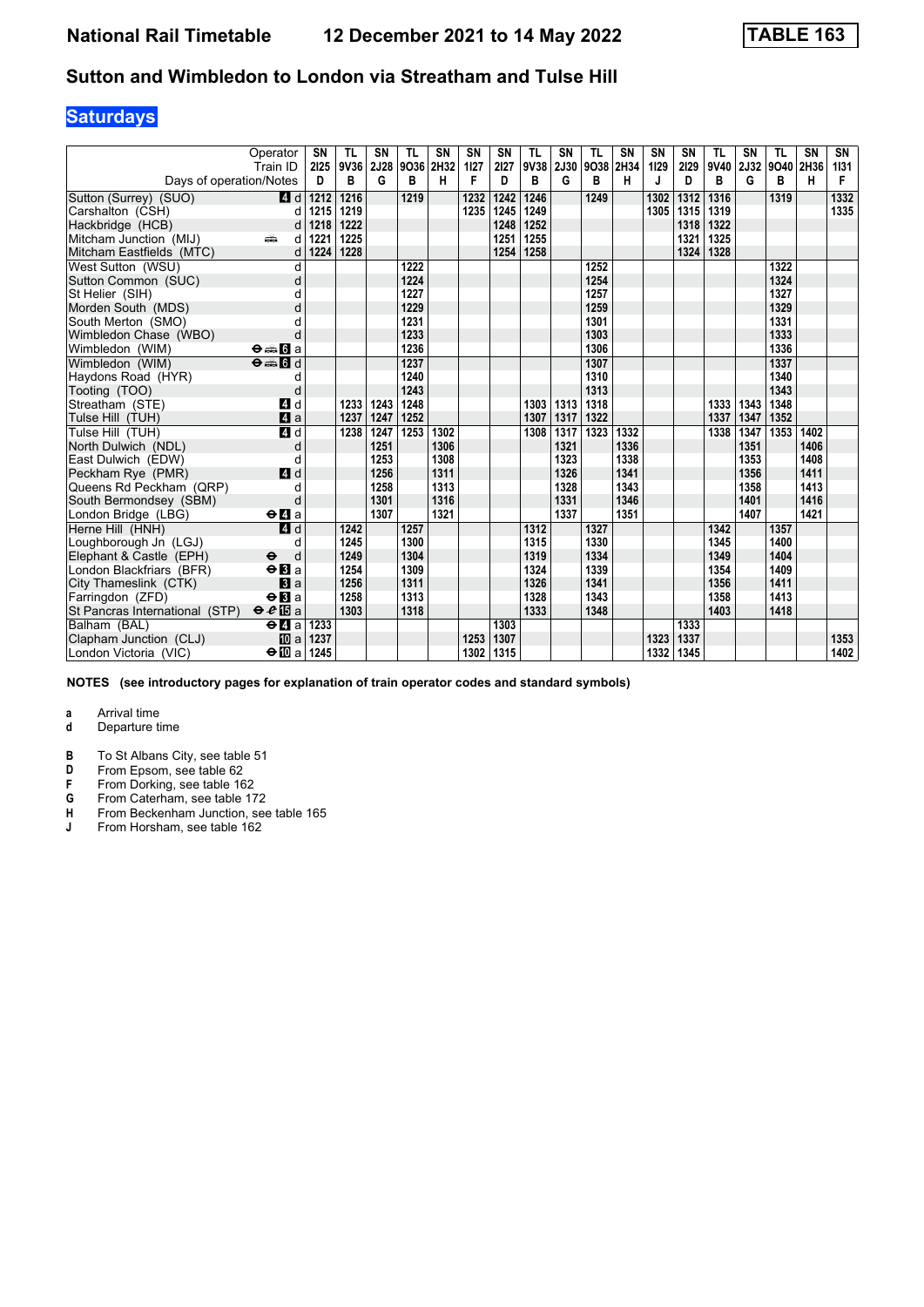## **Saturdays**

|                                | Operator                                    | <b>SN</b><br>2131 | TL<br>9V42 | SN<br>2J34 | <b>TL</b><br>9042 | <b>SN</b><br>2H38 | <b>SN</b><br>1133 | <b>SN</b><br>2133 | <b>TL</b><br>9V44 | SN<br>2J36 | <b>TL</b><br>9044 | <b>SN</b><br>2H40 | <b>SN</b><br>1135 | <b>SN</b><br>2135 | <b>TL</b><br>9V46 | SN<br>2J38 | <b>TL</b><br>9046 | <b>SN</b><br>2H42 | SN<br>1137 |
|--------------------------------|---------------------------------------------|-------------------|------------|------------|-------------------|-------------------|-------------------|-------------------|-------------------|------------|-------------------|-------------------|-------------------|-------------------|-------------------|------------|-------------------|-------------------|------------|
| Days of operation/Notes        | Train ID                                    | D                 | в          | G          | в                 | н                 | J                 | D                 | В                 | G          | B                 | н                 | F                 | D                 | В                 | G          | в                 | н                 | J          |
| Sutton (Surrey) (SUO)          | 4 d                                         | 1342              | 1346       |            | 1349              |                   | 1402              | 1412              | 1416              |            | 1419              |                   | 1432              | 1442              | 1446              |            | 1449              |                   | 1502       |
| Carshalton (CSH)               | d                                           | 1345              | 1349       |            |                   |                   | 1405              | 1415              | 1419              |            |                   |                   | 1435              | 1445              | 1449              |            |                   |                   | 1505       |
| Hackbridge (HCB)               | d                                           | 1348              | 1352       |            |                   |                   |                   | 1418              | 1422              |            |                   |                   |                   | 1448              | 1452              |            |                   |                   |            |
| Mitcham Junction (MIJ)         | dia 1<br>d                                  | 1351              | 1355       |            |                   |                   |                   | 1421              | 1425              |            |                   |                   |                   | 1451              | 1455              |            |                   |                   |            |
| Mitcham Eastfields (MTC)       | d                                           | 1354              | 1358       |            |                   |                   |                   | 1424              | 1428              |            |                   |                   |                   | 1454              | 1458              |            |                   |                   |            |
| West Sutton (WSU)              | d                                           |                   |            |            | 1352              |                   |                   |                   |                   |            | 1422              |                   |                   |                   |                   |            | 1452              |                   |            |
| Sutton Common (SUC)            | d                                           |                   |            |            | 1354              |                   |                   |                   |                   |            | 1424              |                   |                   |                   |                   |            | 1454              |                   |            |
| St Helier (SIH)                | d                                           |                   |            |            | 1357              |                   |                   |                   |                   |            | 1427              |                   |                   |                   |                   |            | 1457              |                   |            |
| Morden South (MDS)             | d                                           |                   |            |            | 1359              |                   |                   |                   |                   |            | 1429              |                   |                   |                   |                   |            | 1459              |                   |            |
| South Merton (SMO)             | d                                           |                   |            |            | 1401              |                   |                   |                   |                   |            | 1431              |                   |                   |                   |                   |            | 1501              |                   |            |
| Wimbledon Chase (WBO)          | d                                           |                   |            |            | 1403              |                   |                   |                   |                   |            | 1433              |                   |                   |                   |                   |            | 1503              |                   |            |
| Wimbledon (WIM)                | $\Theta = \blacksquare$ $\blacksquare$ a    |                   |            |            | 1406              |                   |                   |                   |                   |            | 1436              |                   |                   |                   |                   |            | 1506              |                   |            |
| Wimbledon (WIM)                | $\theta = 1$                                |                   |            |            | 1407              |                   |                   |                   |                   |            | 1437              |                   |                   |                   |                   |            | 1507              |                   |            |
| Haydons Road (HYR)             | d                                           |                   |            |            | 1410              |                   |                   |                   |                   |            | 1440              |                   |                   |                   |                   |            | 1510              |                   |            |
| Tooting (TOO)                  | d                                           |                   |            |            | 1413              |                   |                   |                   |                   |            | 1443              |                   |                   |                   |                   |            | 1513              |                   |            |
| Streatham (STE)                | 4 d                                         |                   | 1403       | 1413       | 1418              |                   |                   |                   | 1433              | 1443       | 1448              |                   |                   |                   | 1503              | 1513       | 1518              |                   |            |
| Tulse Hill (TUH)               | $\mathbf{A}$ a                              |                   | 1407       | 1417       | 1422              |                   |                   |                   | 1437              | 1447       | 1452              |                   |                   |                   | 1507              | 1517       | 1522              |                   |            |
| Tulse Hill (TUH)               | 4d                                          |                   | 1408       | 1417       | 1423              | 1432              |                   |                   | 1438              | 1447       | 1453              | 1502              |                   |                   | 1508              | 1517       | 1523              | 1532              |            |
| North Dulwich (NDL)            | d                                           |                   |            | 1421       |                   | 1436              |                   |                   |                   | 1451       |                   | 1506              |                   |                   |                   | 1521       |                   | 1536              |            |
| East Dulwich (EDW)             | d                                           |                   |            | 1423       |                   | 1438              |                   |                   |                   | 1453       |                   | 1508              |                   |                   |                   | 1523       |                   | 1538              |            |
| Peckham Rye (PMR)              | 4 d                                         |                   |            | 1426       |                   | 1441              |                   |                   |                   | 1456       |                   | 1511              |                   |                   |                   | 1526       |                   | 1541              |            |
| Queens Rd Peckham (QRP)        | d                                           |                   |            | 1428       |                   | 1443              |                   |                   |                   | 1458       |                   | 1513              |                   |                   |                   | 1528       |                   | 1543              |            |
| South Bermondsey (SBM)         | d                                           |                   |            | 1431       |                   | 1446              |                   |                   |                   | 1501       |                   | 1516              |                   |                   |                   | 1531       |                   | 1546              |            |
| London Bridge (LBG)            | $\Theta$ <b><math>\blacksquare</math></b> a |                   |            | 1437       |                   | 1451              |                   |                   |                   | 1507       |                   | 1521              |                   |                   |                   | 1537       |                   | 1551              |            |
| Herne Hill (HNH)               | 4d                                          |                   | 1412       |            | 1427              |                   |                   |                   | 1442              |            | 1457              |                   |                   |                   | 1512              |            | 1527              |                   |            |
| Loughborough Jn (LGJ)          | d                                           |                   | 1415       |            | 1430              |                   |                   |                   | 1445              |            | 1500              |                   |                   |                   | 1515              |            | 1530              |                   |            |
| Elephant & Castle (EPH)        | $\ddot{\boldsymbol{\Theta}}$<br>d           |                   | 1419       |            | 1434              |                   |                   |                   | 1449              |            | 1504              |                   |                   |                   | 1519              |            | 1534              |                   |            |
| London Blackfriars (BFR)       | $\Theta$ <b>B</b> a                         |                   | 1424       |            | 1439              |                   |                   |                   | 1454              |            | 1509              |                   |                   |                   | 1524              |            | 1539              |                   |            |
| City Thameslink (CTK)          | $\mathbf{B}$ a                              |                   | 1426       |            | 1441              |                   |                   |                   | 1456              |            | 1511              |                   |                   |                   | 1526              |            | 1541              |                   |            |
| Farringdon (ZFD)               | $\Theta$ <b>El</b> a                        |                   | 1428       |            | 1443              |                   |                   |                   | 1458              |            | 1513              |                   |                   |                   | 1528              |            | 1543              |                   |            |
| St Pancras International (STP) | $\theta e$ <b>E</b> a                       |                   | 1433       |            | 1448              |                   |                   |                   | 1503              |            | 1518              |                   |                   |                   | 1533              |            | 1548              |                   |            |
| Balham (BAL)                   | $\Theta$ <b><math>\blacksquare</math></b> a | 1403              |            |            |                   |                   |                   | 1433              |                   |            |                   |                   |                   | 1503              |                   |            |                   |                   |            |
| Clapham Junction (CLJ)         | [II] al                                     | 1407              |            |            |                   |                   | 1423              | 1437              |                   |            |                   |                   | 1453              | 1507              |                   |            |                   |                   | 1523       |
| London Victoria (VIC)          | $\Theta$ III al                             | 1415              |            |            |                   |                   | 1432              | 1445              |                   |            |                   |                   | 1502              | 1515              |                   |            |                   |                   | 1532       |

**NOTES (see introductory pages for explanation of train operator codes and standard symbols)**

- **d** Departure time
- **B** To St Albans City, see table 51<br>**D** From Epsom, see table 62
- **D** From Epsom, see table 62<br>**F** From Dorking, see table 16
- **F** From Dorking, see table 162<br>**G** From Caterham, see table 17
- **\*** From Caterham see table 17
- **+** From Beckenham Junction, see table 165<br> **4** From Horsham, see table 162
- From Horsham, see table 162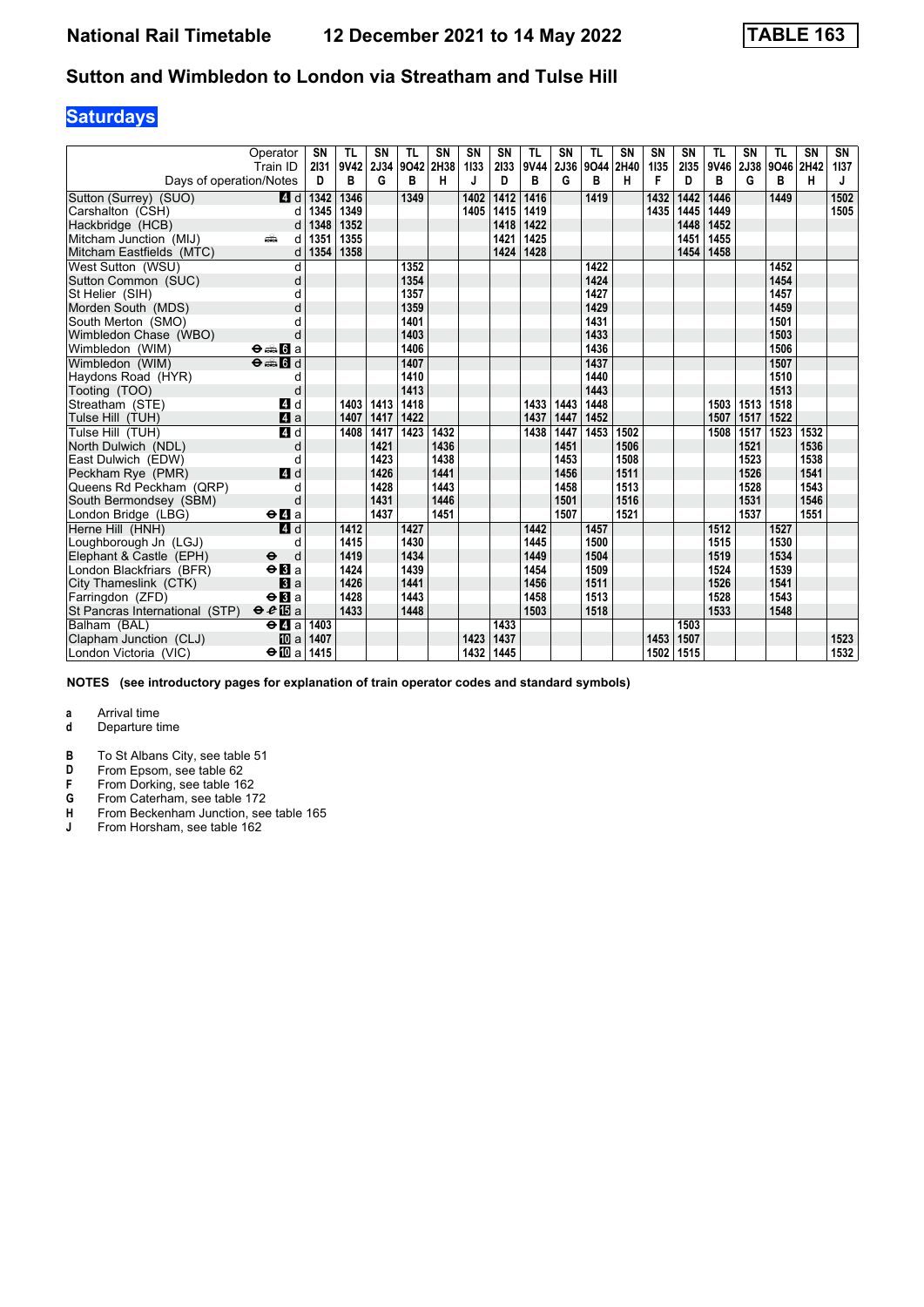## **Saturdays**

|                                | Operator<br>Train ID                        | <b>SN</b><br>2137 | <b>TL</b><br>9V48 | SN<br>2J40 | <b>TL</b><br>9048 | <b>SN</b><br>2H44 | <b>SN</b><br>1139 | <b>SN</b><br>2139 | <b>TL</b><br>9V50 | SN<br>2J42 | <b>TL</b><br>9050 | <b>SN</b><br>2H46 | <b>SN</b><br>1141 | <b>SN</b><br>2141 | <b>TL</b><br>9V52 | SN<br>2J44 | <b>TL</b><br>9O52 2H48 | <b>SN</b> | SN<br>1143 |
|--------------------------------|---------------------------------------------|-------------------|-------------------|------------|-------------------|-------------------|-------------------|-------------------|-------------------|------------|-------------------|-------------------|-------------------|-------------------|-------------------|------------|------------------------|-----------|------------|
| Days of operation/Notes        |                                             | D                 | в                 | G          | в                 | н                 | F                 | D                 | в                 | G          | в                 | н                 | J                 | D                 | в                 | G          | в                      | H         | F          |
| Sutton (Surrey) (SUO)          | 4 d                                         | 1512              | 1516              |            | 1519              |                   | 1532              | 1542              | 1546              |            | 1549              |                   | 1602              | 1612              | 1616              |            | 1619                   |           | 1632       |
| Carshalton (CSH)               | d                                           | 1515              | 1519              |            |                   |                   | 1535              | 1545              | 1549              |            |                   |                   | 1605              | 1615              | 1619              |            |                        |           | 1635       |
| Hackbridge (HCB)               | d                                           | 1518              | 1522              |            |                   |                   |                   | 1548              | 1552              |            |                   |                   |                   | 1618              | 1622              |            |                        |           |            |
| Mitcham Junction (MIJ)         | پیش<br>d                                    | 1521              | 1525              |            |                   |                   |                   | 1551              | 1555              |            |                   |                   |                   | 1621              | 1625              |            |                        |           |            |
| Mitcham Eastfields (MTC)       | d                                           | 1524              | 1528              |            |                   |                   |                   | 1554              | 1558              |            |                   |                   |                   | 1624              | 1628              |            |                        |           |            |
| West Sutton (WSU)              | d                                           |                   |                   |            | 1522              |                   |                   |                   |                   |            | 1552              |                   |                   |                   |                   |            | 1622                   |           |            |
| Sutton Common (SUC)            | d                                           |                   |                   |            | 1524              |                   |                   |                   |                   |            | 1554              |                   |                   |                   |                   |            | 1624                   |           |            |
| St Helier (SIH)                | d                                           |                   |                   |            | 1527              |                   |                   |                   |                   |            | 1557              |                   |                   |                   |                   |            | 1627                   |           |            |
| Morden South (MDS)             | d                                           |                   |                   |            | 1529              |                   |                   |                   |                   |            | 1559              |                   |                   |                   |                   |            | 1629                   |           |            |
| South Merton (SMO)             | d                                           |                   |                   |            | 1531              |                   |                   |                   |                   |            | 1601              |                   |                   |                   |                   |            | 1631                   |           |            |
| Wimbledon Chase (WBO)          | d                                           |                   |                   |            | 1533              |                   |                   |                   |                   |            | 1603              |                   |                   |                   |                   |            | 1633                   |           |            |
| Wimbledon (WIM)                | $\Theta = \blacksquare$ $\blacksquare$ a    |                   |                   |            | 1536              |                   |                   |                   |                   |            | 1606              |                   |                   |                   |                   |            | 1636                   |           |            |
| Wimbledon (WIM)                | $\Theta = 5d$                               |                   |                   |            | 1537              |                   |                   |                   |                   |            | 1607              |                   |                   |                   |                   |            | 1637                   |           |            |
| Haydons Road (HYR)             | d                                           |                   |                   |            | 1540              |                   |                   |                   |                   |            | 1610              |                   |                   |                   |                   |            | 1640                   |           |            |
| Tooting (TOO)                  | d                                           |                   |                   |            | 1543              |                   |                   |                   |                   |            | 1613              |                   |                   |                   |                   |            | 1643                   |           |            |
| Streatham (STE)                | 4 d                                         |                   | 1533              | 1543       | 1548              |                   |                   |                   | 1603              | 1613       | 1618              |                   |                   |                   | 1633              | 1643       | 1648                   |           |            |
| Tulse Hill (TUH)               | $\mathbf{A}$ a                              |                   | 1537              | 1547       | 1552              |                   |                   |                   | 1607              | 1617       | 1622              |                   |                   |                   | 1637              | 1647       | 1652                   |           |            |
| Tulse Hill (TUH)               | 4d                                          |                   | 1538              | 1547       | 1553              | 1602              |                   |                   | 1608              | 1617       | 1623              | 1632              |                   |                   | 1638              | 1647       | 1653                   | 1702      |            |
| North Dulwich (NDL)            | d                                           |                   |                   | 1551       |                   | 1606              |                   |                   |                   | 1621       |                   | 1636              |                   |                   |                   | 1651       |                        | 1706      |            |
| East Dulwich (EDW)             | d                                           |                   |                   | 1553       |                   | 1608              |                   |                   |                   | 1623       |                   | 1638              |                   |                   |                   | 1653       |                        | 1708      |            |
| Peckham Rye (PMR)              | 4 d                                         |                   |                   | 1556       |                   | 1611              |                   |                   |                   | 1626       |                   | 1641              |                   |                   |                   | 1656       |                        | 1711      |            |
| Queens Rd Peckham (QRP)        | d                                           |                   |                   | 1558       |                   | 1613              |                   |                   |                   | 1628       |                   | 1643              |                   |                   |                   | 1658       |                        | 1713      |            |
| South Bermondsey (SBM)         | d                                           |                   |                   | 1601       |                   | 1616              |                   |                   |                   | 1631       |                   | 1646              |                   |                   |                   | 1701       |                        | 1716      |            |
| London Bridge (LBG)            | $\Theta$ <b><math>\blacksquare</math></b> a |                   |                   | 1607       |                   | 1621              |                   |                   |                   | 1637       |                   | 1651              |                   |                   |                   | 1707       |                        | 1721      |            |
| Herne Hill (HNH)               | 4d                                          |                   | 1542              |            | 1557              |                   |                   |                   | 1612              |            | 1627              |                   |                   |                   | 1642              |            | 1657                   |           |            |
| Loughborough Jn (LGJ)          | d                                           |                   | 1545              |            | 1600              |                   |                   |                   | 1615              |            | 1630              |                   |                   |                   | 1645              |            | 1700                   |           |            |
| Elephant & Castle (EPH)        | $\ddot{\boldsymbol{\Theta}}$<br>d           |                   | 1549              |            | 1604              |                   |                   |                   | 1619              |            | 1634              |                   |                   |                   | 1649              |            | 1704                   |           |            |
| London Blackfriars (BFR)       | $\Theta$ <b>B</b> a                         |                   | 1554              |            | 1609              |                   |                   |                   | 1624              |            | 1639              |                   |                   |                   | 1654              |            | 1709                   |           |            |
| City Thameslink (CTK)          | a                                           |                   | 1556              |            | 1611              |                   |                   |                   | 1626              |            | 1641              |                   |                   |                   | 1656              |            | 1711                   |           |            |
| Farringdon (ZFD)               | $\Theta$ <b>El</b> a                        |                   | 1558              |            | 1613              |                   |                   |                   | 1628              |            | 1643              |                   |                   |                   | 1658              |            | 1713                   |           |            |
| St Pancras International (STP) | $\theta e$ <b>E</b> a                       |                   | 1603              |            | 1618              |                   |                   |                   | 1633              |            | 1648              |                   |                   |                   | 1703              |            | 1718                   |           |            |
| Balham (BAL)                   | $\Theta$ <b><math>\blacksquare</math></b> a | 1533              |                   |            |                   |                   |                   | 1603              |                   |            |                   |                   |                   | 1633              |                   |            |                        |           |            |
| Clapham Junction (CLJ)         | [l] al                                      | 1537              |                   |            |                   |                   | 1553              | 1607              |                   |            |                   |                   | 1623              | 1637              |                   |            |                        |           | 1653       |
| London Victoria (VIC)          | $\Theta$ III a                              | 1545              |                   |            |                   |                   | 1602              | 1615              |                   |            |                   |                   | 1632              | 1645              |                   |            |                        |           | 1702       |

**NOTES (see introductory pages for explanation of train operator codes and standard symbols)**

- **d** Departure time
- **B** To St Albans City, see table 51<br>**D** From Epsom, see table 62
- **D** From Epsom, see table 62<br>**F** From Dorking, see table 16
- **F** From Dorking, see table 162<br>**G** From Caterham, see table 17
- **\*** From Caterham see table 17
- **+** From Beckenham Junction, see table 165<br> **4** From Horsham, see table 162
- From Horsham, see table 162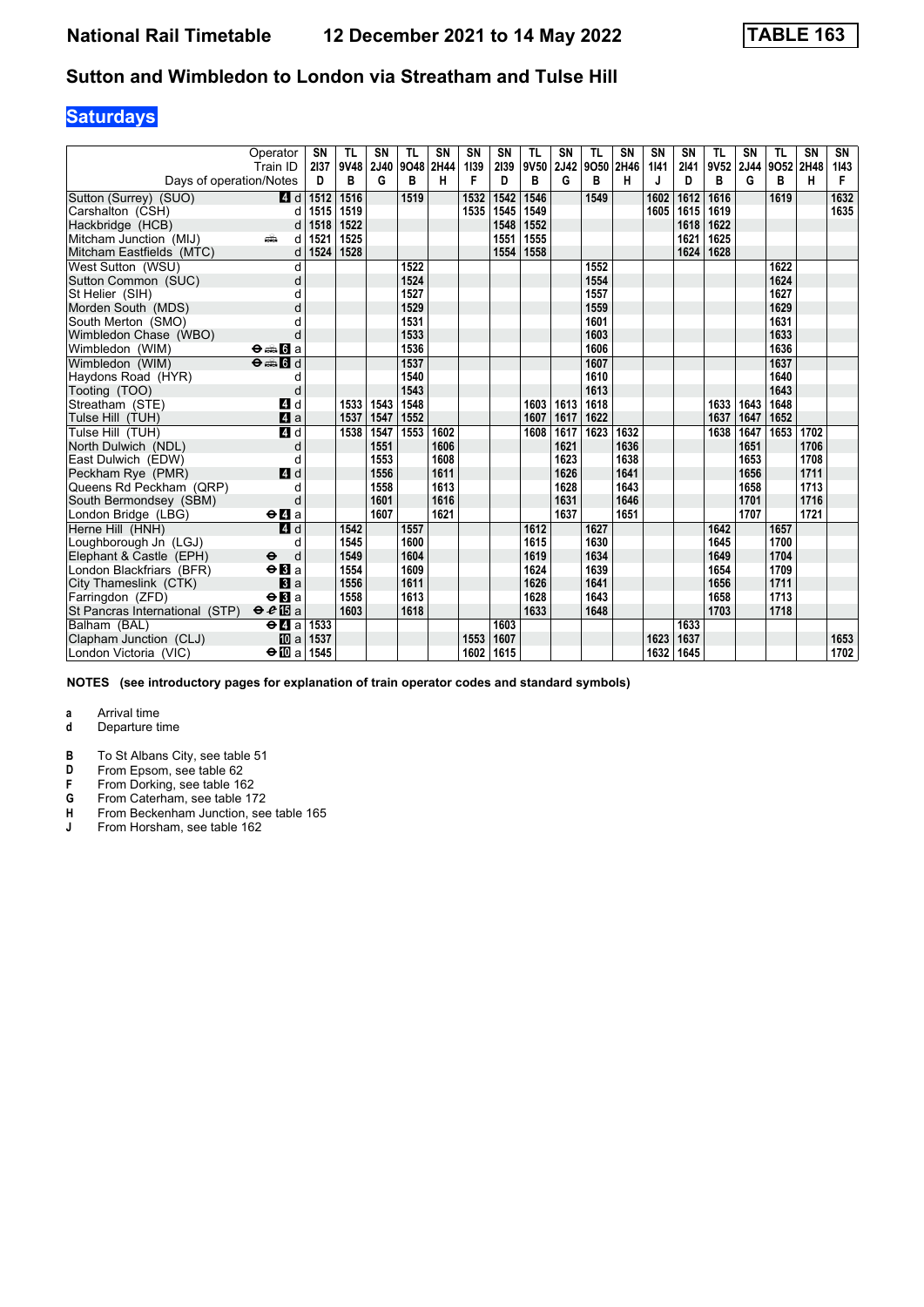## **Saturdays**

|                                | Operator<br>Train ID                        | SN<br>2143 | TL<br>9V54 | SN<br>2J46 | TL<br>9054 | <b>SN</b><br>2H50 | <b>SN</b><br>1145 | SN<br>2145 | <b>TL</b><br>9V56 | SN<br>2J48 | TL<br>9O56 2H52 | <b>SN</b> | <b>SN</b><br>1147 | <b>SN</b><br>2147 | <b>TL</b><br>9V58 | SN<br><b>2J50</b> | <b>TL</b><br>9058 | <b>SN</b><br>2H54 | SN<br>1149 |
|--------------------------------|---------------------------------------------|------------|------------|------------|------------|-------------------|-------------------|------------|-------------------|------------|-----------------|-----------|-------------------|-------------------|-------------------|-------------------|-------------------|-------------------|------------|
| Days of operation/Notes        |                                             | D          | в          | G          | в          | н                 | J                 | D          | в                 | G          | в               | н         | F                 | D                 | В                 | G                 | в                 | н                 | J          |
| Sutton (Surrey) (SUO)          | 4 d                                         | 1642       | 1646       |            | 1649       |                   | 1702              | 1712       | 1716              |            | 1719            |           | 1732              | 1742              | 1746              |                   | 1749              |                   | 1802       |
| Carshalton (CSH)               | d                                           | 1645       | 1649       |            |            |                   | 1705              | 1715       | 1719              |            |                 |           | 1735              | 1745              | 1749              |                   |                   |                   | 1805       |
| Hackbridge (HCB)               | d                                           | 1648       | 1652       |            |            |                   |                   | 1718       | 1722              |            |                 |           |                   | 1748              | 1752              |                   |                   |                   |            |
| Mitcham Junction (MIJ)         | ain<br>d                                    | 1651       | 1655       |            |            |                   |                   | 1721       | 1725              |            |                 |           |                   | 1751              | 1755              |                   |                   |                   |            |
| Mitcham Eastfields (MTC)       | d                                           | 1654       | 1658       |            |            |                   |                   | 1724       | 1728              |            |                 |           |                   | 1754              | 1758              |                   |                   |                   |            |
| West Sutton (WSU)              | d                                           |            |            |            | 1652       |                   |                   |            |                   |            | 1722            |           |                   |                   |                   |                   | 1752              |                   |            |
| Sutton Common (SUC)            | d                                           |            |            |            | 1654       |                   |                   |            |                   |            | 1724            |           |                   |                   |                   |                   | 1754              |                   |            |
| St Helier (SIH)                | d                                           |            |            |            | 1657       |                   |                   |            |                   |            | 1727            |           |                   |                   |                   |                   | 1757              |                   |            |
| Morden South (MDS)             | d                                           |            |            |            | 1659       |                   |                   |            |                   |            | 1729            |           |                   |                   |                   |                   | 1759              |                   |            |
| South Merton (SMO)             |                                             |            |            |            | 1701       |                   |                   |            |                   |            | 1731            |           |                   |                   |                   |                   | 1801              |                   |            |
| Wimbledon Chase (WBO)          | d                                           |            |            |            | 1703       |                   |                   |            |                   |            | 1733            |           |                   |                   |                   |                   | 1803              |                   |            |
| Wimbledon (WIM)                | $\Theta = \blacksquare$ $\blacksquare$ a    |            |            |            | 1706       |                   |                   |            |                   |            | 1736            |           |                   |                   |                   |                   | 1806              |                   |            |
| Wimbledon (WIM)                | $\Theta = \blacksquare$                     |            |            |            | 1707       |                   |                   |            |                   |            | 1737            |           |                   |                   |                   |                   | 1807              |                   |            |
| Haydons Road (HYR)             | d                                           |            |            |            | 1710       |                   |                   |            |                   |            | 1740            |           |                   |                   |                   |                   | 1810              |                   |            |
| Tooting (TOO)                  | d                                           |            |            |            | 1713       |                   |                   |            |                   |            | 1743            |           |                   |                   |                   |                   | 1813              |                   |            |
| Streatham (STE)                | 4 d                                         |            | 1703       | 1713       | 1718       |                   |                   |            | 1733              | 1743       | 1748            |           |                   |                   | 1803              | 1813              | 1818              |                   |            |
| Tulse Hill (TUH)               | 4a                                          |            | 1707       | 1717       | 1722       |                   |                   |            | 1737              | 1747       | 1752            |           |                   |                   | 1807              | 1817              | 1822              |                   |            |
| Tulse Hill (TUH)               | 4d                                          |            | 1708       | 1717       | 1723       | 1732              |                   |            | 1738              | 1747       | 1753            | 1802      |                   |                   | 1808              | 1817              | 1823              | 1832              |            |
| North Dulwich (NDL)            | d                                           |            |            | 1721       |            | 1736              |                   |            |                   | 1751       |                 | 1806      |                   |                   |                   | 1821              |                   | 1836              |            |
| East Dulwich (EDW)             | d                                           |            |            | 1723       |            | 1738              |                   |            |                   | 1753       |                 | 1808      |                   |                   |                   | 1823              |                   | 1838              |            |
| Peckham Rye (PMR)              | 4 d                                         |            |            | 1726       |            | 1741              |                   |            |                   | 1756       |                 | 1811      |                   |                   |                   | 1826              |                   | 1841              |            |
| Queens Rd Peckham (QRP)        | d                                           |            |            | 1728       |            | 1743              |                   |            |                   | 1758       |                 | 1813      |                   |                   |                   | 1828              |                   | 1843              |            |
| South Bermondsey (SBM)         | d                                           |            |            | 1731       |            | 1746              |                   |            |                   | 1801       |                 | 1816      |                   |                   |                   | 1831              |                   | 1846              |            |
| London Bridge (LBG)            | $\Theta$ <b><math>\blacksquare</math></b> a |            |            | 1737       |            | 1751              |                   |            |                   | 1807       |                 | 1821      |                   |                   |                   | 1837              |                   | 1851              |            |
| Herne Hill (HNH)               | $\overline{a}$ d                            |            | 1712       |            | 1727       |                   |                   |            | 1742              |            | 1757            |           |                   |                   | 1812              |                   | 1827              |                   |            |
| Loughborough Jn (LGJ)          | d                                           |            | 1715       |            | 1730       |                   |                   |            | 1745              |            | 1800            |           |                   |                   | 1815              |                   | 1830              |                   |            |
| Elephant & Castle (EPH)        | $\ddot{\boldsymbol{\Theta}}$<br>d           |            | 1719       |            | 1734       |                   |                   |            | 1749              |            | 1804            |           |                   |                   | 1819              |                   | 1834              |                   |            |
| London Blackfriars (BFR)       | $\Theta$ <b>B</b> a                         |            | 1724       |            | 1739       |                   |                   |            | 1754              |            | 1809            |           |                   |                   | 1824              |                   | 1839              |                   |            |
| City Thameslink (CTK)          | a                                           |            | 1726       |            | 1741       |                   |                   |            | 1756              |            | 1811            |           |                   |                   | 1826              |                   | 1841              |                   |            |
| Farringdon (ZFD)               | $\Theta$ <b>B</b> a                         |            | 1728       |            | 1743       |                   |                   |            | 1758              |            | 1813            |           |                   |                   | 1828              |                   | 1843              |                   |            |
| St Pancras International (STP) | $\theta e$ <b>E</b> a                       |            | 1733       |            | 1748       |                   |                   |            | 1803              |            | 1818            |           |                   |                   | 1833              |                   | 1848              |                   |            |
| Balham (BAL)                   | $\Theta$ <b><math>\blacksquare</math></b> a | 1703       |            |            |            |                   |                   | 1733       |                   |            |                 |           |                   | 1803              |                   |                   |                   |                   |            |
| Clapham Junction (CLJ)         | <b>ID</b> al                                | 1707       |            |            |            |                   | 1723              | 1737       |                   |            |                 |           | 1753              | 1807              |                   |                   |                   |                   | 1823       |
| London Victoria (VIC)          | $\div$ 10 a 1715                            |            |            |            |            |                   | 1732              | 1745       |                   |            |                 |           | 1802              | 1815              |                   |                   |                   |                   | 1832       |

**NOTES (see introductory pages for explanation of train operator codes and standard symbols)**

- **d** Departure time
- **B** To St Albans City, see table 51<br>**D** From Epsom, see table 62
- **D** From Epsom, see table 62<br>**F** From Dorking, see table 16
- **F** From Dorking, see table 162<br>**G** From Caterham, see table 17
- **\*** From Caterham see table 17
- **+** From Beckenham Junction, see table 165<br> **4** From Horsham, see table 162
- From Horsham, see table 162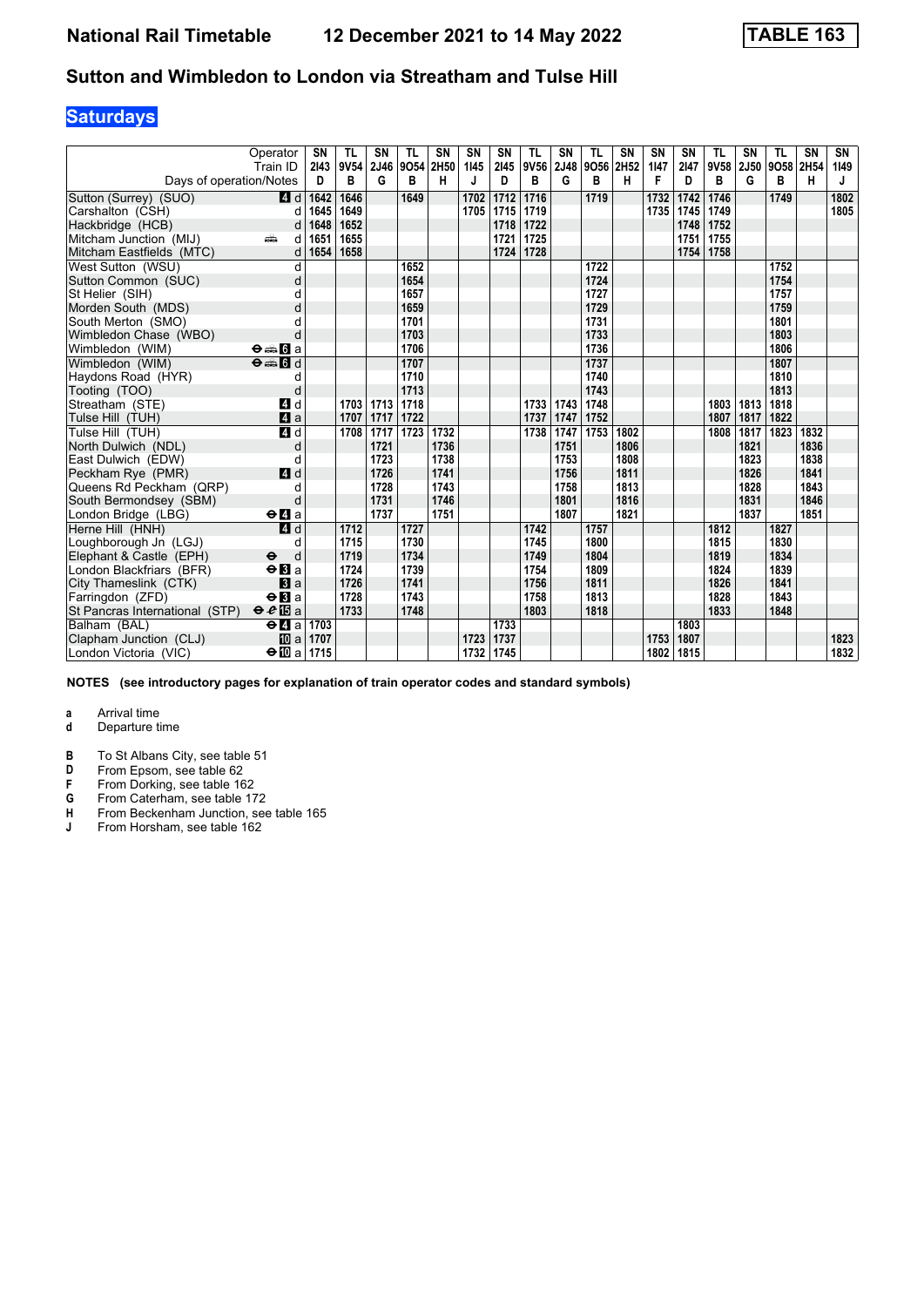## **Saturdays**

|                                | Operator<br>Train ID                              | SN<br>2149 | TL<br>9V60 | SN<br>2J52 | TL<br>9060 | <b>SN</b><br>2H56 | SN<br>1151 | SN<br>2151 | TL<br>9V62 | SΝ<br>2J54 | TL<br>9O62 2H58 | <b>SN</b> | <b>SN</b><br>1153 | <b>SN</b><br>2153 | <b>TL</b><br>9V64 | SN<br><b>2J56</b> | <b>TL</b><br>9064 | <b>SN</b><br>2H60 | SN<br>1155 |
|--------------------------------|---------------------------------------------------|------------|------------|------------|------------|-------------------|------------|------------|------------|------------|-----------------|-----------|-------------------|-------------------|-------------------|-------------------|-------------------|-------------------|------------|
| Days of operation/Notes        |                                                   | D          | в          | G          | в          | н                 | F          | D          | в          | G          | в               | н         |                   | D                 | B                 | G                 | в                 | н                 | F          |
| Sutton (Surrey) (SUO)          | 4 d                                               | 1812       | 1816       |            | 1819       |                   | 1832       | 1842       | 1846       |            | 1849            |           | 1902              | 1912              | 1916              |                   | 1919              |                   | 1932       |
| Carshalton (CSH)               | d                                                 | 1815       | 1819       |            |            |                   | 1835       | 1845       | 1849       |            |                 |           | 1905              | 1915              | 1919              |                   |                   |                   | 1935       |
| Hackbridge (HCB)               | d                                                 | 1818       | 1822       |            |            |                   |            | 1848       | 1852       |            |                 |           |                   | 1918              | 1922              |                   |                   |                   |            |
| Mitcham Junction (MIJ)         | ain<br>d                                          | 1821       | 1825       |            |            |                   |            | 1851       | 1855       |            |                 |           |                   | 1921              | 1925              |                   |                   |                   |            |
| Mitcham Eastfields (MTC)       | d                                                 | 1824       | 1828       |            |            |                   |            | 1854       | 1858       |            |                 |           |                   | 1924              | 1928              |                   |                   |                   |            |
| West Sutton (WSU)              | d                                                 |            |            |            | 1822       |                   |            |            |            |            | 1852            |           |                   |                   |                   |                   | 1922              |                   |            |
| Sutton Common (SUC)            | d                                                 |            |            |            | 1824       |                   |            |            |            |            | 1854            |           |                   |                   |                   |                   | 1924              |                   |            |
| St Helier (SIH)                | d                                                 |            |            |            | 1827       |                   |            |            |            |            | 1857            |           |                   |                   |                   |                   | 1927              |                   |            |
| Morden South (MDS)             | d                                                 |            |            |            | 1829       |                   |            |            |            |            | 1859            |           |                   |                   |                   |                   | 1929              |                   |            |
| South Merton (SMO)             |                                                   |            |            |            | 1831       |                   |            |            |            |            | 1901            |           |                   |                   |                   |                   | 1931              |                   |            |
| Wimbledon Chase (WBO)          | d                                                 |            |            |            | 1833       |                   |            |            |            |            | 1903            |           |                   |                   |                   |                   | 1933              |                   |            |
| Wimbledon (WIM)                | $\Theta = \begin{bmatrix} 1 \\ 0 \end{bmatrix}$ a |            |            |            | 1836       |                   |            |            |            |            | 1906            |           |                   |                   |                   |                   | 1936              |                   |            |
| Wimbledon (WIM)                | $\Theta = \begin{bmatrix} 1 \\ 0 \end{bmatrix}$   |            |            |            | 1837       |                   |            |            |            |            | 1907            |           |                   |                   |                   |                   | 1937              |                   |            |
| Haydons Road (HYR)             | d                                                 |            |            |            | 1840       |                   |            |            |            |            | 1910            |           |                   |                   |                   |                   | 1940              |                   |            |
| Tooting (TOO)                  | d                                                 |            |            |            | 1843       |                   |            |            |            |            | 1913            |           |                   |                   |                   |                   | 1943              |                   |            |
| Streatham (STE)                | 4 d                                               |            | 1833       | 1843       | 1848       |                   |            |            | 1903       | 1913       | 1918            |           |                   |                   | 1933              | 1943              | 1948              |                   |            |
| Tulse Hill (TUH)               | $\mathbf{A}$ a                                    |            | 1837       | 1847       | 1852       |                   |            |            | 1907       | 1917       | 1922            |           |                   |                   | 1937              | 1947              | 1952              |                   |            |
| Tulse Hill (TUH)               | 4d                                                |            | 1838       | 1847       | 1853       | 1902              |            |            | 1908       | 1917       | 1923            | 1932      |                   |                   | 1938              | 1947              | 1953              | 2002              |            |
| North Dulwich (NDL)            | d                                                 |            |            | 1851       |            | 1906              |            |            |            | 1921       |                 | 1936      |                   |                   |                   | 1951              |                   | 2006              |            |
| East Dulwich (EDW)             | d                                                 |            |            | 1853       |            | 1908              |            |            |            | 1923       |                 | 1938      |                   |                   |                   | 1953              |                   | 2008              |            |
| Peckham Rye (PMR)              | 4d                                                |            |            | 1856       |            | 1911              |            |            |            | 1926       |                 | 1941      |                   |                   |                   | 1956              |                   | 2011              |            |
| Queens Rd Peckham (QRP)        | d                                                 |            |            | 1858       |            | 1913              |            |            |            | 1928       |                 | 1943      |                   |                   |                   | 1958              |                   | 2013              |            |
| South Bermondsey (SBM)         | d                                                 |            |            | 1901       |            | 1916              |            |            |            | 1931       |                 | 1946      |                   |                   |                   | 2001              |                   | 2016              |            |
| London Bridge (LBG)            | $\Theta$ <b>d</b> a                               |            |            | 1907       |            | 1921              |            |            |            | 1937       |                 | 1951      |                   |                   |                   | 2007              |                   | 2021              |            |
| Herne Hill (HNH)               | $\overline{a}$ d                                  |            | 1842       |            | 1857       |                   |            |            | 1912       |            | 1927            |           |                   |                   | 1942              |                   | 1957              |                   |            |
| Loughborough Jn (LGJ)          | d                                                 |            | 1845       |            | 1900       |                   |            |            | 1915       |            | 1930            |           |                   |                   | 1945              |                   | 2000              |                   |            |
| Elephant & Castle (EPH)        | $\ddot{\boldsymbol{\Theta}}$<br>d                 |            | 1849       |            | 1904       |                   |            |            | 1919       |            | 1934            |           |                   |                   | 1949              |                   | 2004              |                   |            |
| London Blackfriars (BFR)       | $\Theta$ <b>B</b> a                               |            | 1854       |            | 1909       |                   |            |            | 1924       |            | 1939            |           |                   |                   | 1954              |                   | 2009              |                   |            |
| City Thameslink (CTK)          | a                                                 |            | 1856       |            | 1911       |                   |            |            | 1926       |            | 1941            |           |                   |                   | 1956              |                   | 2011              |                   |            |
| Farringdon (ZFD)               | $\Theta$ <b>B</b> a                               |            | 1858       |            | 1913       |                   |            |            | 1928       |            | 1943            |           |                   |                   | 1958              |                   | 2013              |                   |            |
| St Pancras International (STP) | $\Theta \cdot e \mathbb{E}$ a                     |            | 1903       |            | 1918       |                   |            |            | 1933       |            | 1948            |           |                   |                   | 2003              |                   | 2018              |                   |            |
| Balham (BAL)                   | $\Theta$ <b><math>\blacksquare</math></b> a       | 1833       |            |            |            |                   |            | 1903       |            |            |                 |           |                   | 1933              |                   |                   |                   |                   |            |
| Clapham Junction (CLJ)         | [l] al                                            | 1837       |            |            |            |                   | 1853       | 1907       |            |            |                 |           | 1923              | 1937              |                   |                   |                   |                   | 1953       |
| London Victoria (VIC)          | $\Theta$ III a                                    | 1845       |            |            |            |                   | 1902       | 1915       |            |            |                 |           | 1932              | 1945              |                   |                   |                   |                   | 2002       |

**NOTES (see introductory pages for explanation of train operator codes and standard symbols)**

- **d** Departure time
- **B** To St Albans City, see table 51<br>**D** From Epsom, see table 62
- **D** From Epsom, see table 62<br>**F** From Dorking, see table 16
- **F** From Dorking, see table 162<br>**G** From Caterham, see table 17
- **\*** From Caterham see table 17
- **+** From Beckenham Junction, see table 165<br> **4** From Horsham, see table 162
- From Horsham, see table 162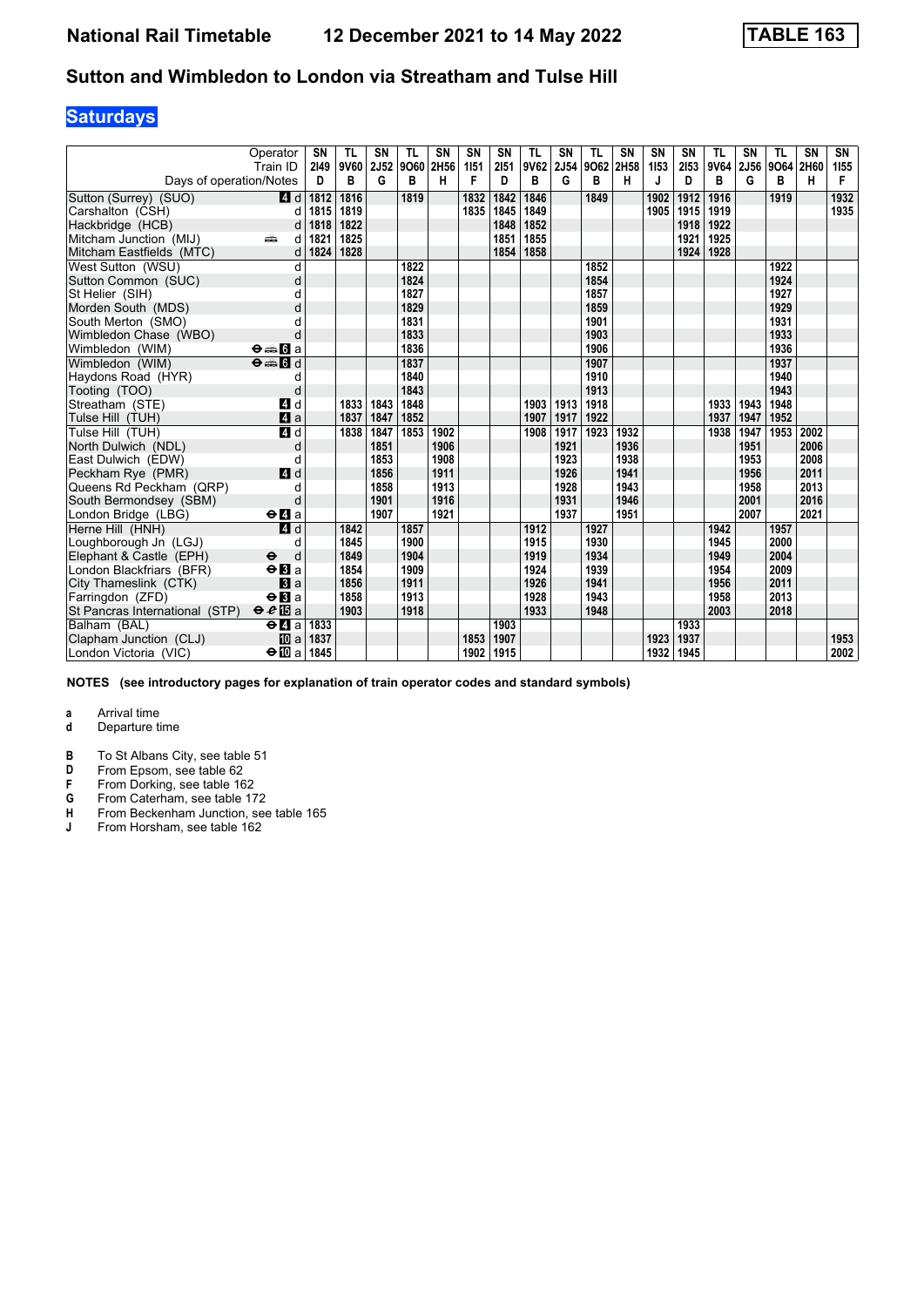# **Saturdays**

|                                | Operator<br>Train ID                        | SN        | TL<br>9V66 | SN<br>2J58 | TL<br>9066 | <b>SN</b><br>2H62 | SN<br>1157 | SN<br>2157 | TL<br>9V68 | SΝ<br><b>2J60</b> | TL<br>9068 2H64 | <b>SN</b> | <b>SN</b><br>1159 | <b>SN</b><br>2159 | <b>TL</b><br>9V70 | SN<br>2J62 | TL<br>9070 | <b>SN</b><br>2H66 | SN        |
|--------------------------------|---------------------------------------------|-----------|------------|------------|------------|-------------------|------------|------------|------------|-------------------|-----------------|-----------|-------------------|-------------------|-------------------|------------|------------|-------------------|-----------|
| Days of operation/Notes        |                                             | 2155<br>D | в          | G          | в          | н                 | F          | D          | В          | G                 | B               | н         | F                 | D                 | B                 | G          | в          | н                 | 1161<br>F |
| Sutton (Surrey) (SUO)          | 4 d                                         | 1942      | 1946       |            | 1949       |                   | 2002       | 2012       | 2016       |                   | 2019            |           | 2032              | 2042              | 2046              |            | 2049       |                   | 2102      |
| Carshalton (CSH)               | d                                           | 1945      | 1949       |            |            |                   | 2005       | 2015       | 2019       |                   |                 |           | 2035              | 2045              | 2049              |            |            |                   | 2105      |
| Hackbridge (HCB)               | d                                           | 1948      | 1952       |            |            |                   |            | 2018       | 2022       |                   |                 |           |                   | 2048              | 2052              |            |            |                   |           |
| Mitcham Junction (MIJ)         | dia 1<br>d                                  | 1951      | 1955       |            |            |                   |            | 2021       | 2025       |                   |                 |           |                   | 2051              | 2055              |            |            |                   |           |
| Mitcham Eastfields (MTC)       | d                                           | 1954      | 1958       |            |            |                   |            | 2024       | 2028       |                   |                 |           |                   | 2054              | 2058              |            |            |                   |           |
| West Sutton (WSU)              | d                                           |           |            |            | 1952       |                   |            |            |            |                   | 2022            |           |                   |                   |                   |            | 2052       |                   |           |
| Sutton Common (SUC)            | d                                           |           |            |            | 1954       |                   |            |            |            |                   | 2024            |           |                   |                   |                   |            | 2054       |                   |           |
| St Helier (SIH)                | d                                           |           |            |            | 1957       |                   |            |            |            |                   | 2027            |           |                   |                   |                   |            | 2057       |                   |           |
| Morden South (MDS)             | d                                           |           |            |            | 1959       |                   |            |            |            |                   | 2029            |           |                   |                   |                   |            | 2059       |                   |           |
| South Merton (SMO)             |                                             |           |            |            | 2001       |                   |            |            |            |                   | 2031            |           |                   |                   |                   |            | 2101       |                   |           |
| Wimbledon Chase (WBO)          | d                                           |           |            |            | 2003       |                   |            |            |            |                   | 2033            |           |                   |                   |                   |            | 2103       |                   |           |
| Wimbledon (WIM)                | $\Theta \oplus \blacksquare$ a              |           |            |            | 2006       |                   |            |            |            |                   | 2036            |           |                   |                   |                   |            | 2106       |                   |           |
| Wimbledon (WIM)                | $\theta = 1$                                |           |            |            | 2007       |                   |            |            |            |                   | 2037            |           |                   |                   |                   |            | 2107       |                   |           |
| Haydons Road (HYR)             | d                                           |           |            |            | 2010       |                   |            |            |            |                   | 2040            |           |                   |                   |                   |            | 2110       |                   |           |
| Tooting (TOO)                  | d                                           |           |            |            | 2013       |                   |            |            |            |                   | 2043            |           |                   |                   |                   |            | 2113       |                   |           |
| Streatham (STE)                | 4 d                                         |           | 2003       | 2013       | 2018       |                   |            |            | 2033       | 2043              | 2048            |           |                   |                   |                   | 2103 2113  | 2118       |                   |           |
| Tulse Hill (TUH)               | $\blacksquare$ a                            |           | 2007       | 2017       | 2022       |                   |            |            | 2037       | 2047              | 2052            |           |                   |                   | 2107              | 2117 2122  |            |                   |           |
| Tulse Hill (TUH)               | 4d                                          |           | 2008       | 2017       | 2023       | 2032              |            |            | 2038       | 2047              | 2053            | 2102      |                   |                   | 2108              | 2117       | 2123       | 2132              |           |
| North Dulwich (NDL)            | d                                           |           |            | 2021       |            | 2036              |            |            |            | 2051              |                 | 2106      |                   |                   |                   | 2121       |            | 2136              |           |
| East Dulwich (EDW)             | d                                           |           |            | 2023       |            | 2038              |            |            |            | 2053              |                 | 2108      |                   |                   |                   | 2123       |            | 2138              |           |
| Peckham Rye (PMR)              | 4 d                                         |           |            | 2026       |            | 2041              |            |            |            | 2056              |                 | 2111      |                   |                   |                   | 2126       |            | 2141              |           |
| Queens Rd Peckham (QRP)        | d                                           |           |            | 2028       |            | 2043              |            |            |            | 2058              |                 | 2113      |                   |                   |                   | 2128       |            | 2143              |           |
| South Bermondsey (SBM)         | d                                           |           |            | 2031       |            | 2046              |            |            |            | 2101              |                 | 2116      |                   |                   |                   | 2131       |            | 2146              |           |
| London Bridge (LBG)            | $\Theta$ <b>d</b> a                         |           |            | 2037       |            | 2051              |            |            |            | 2107              |                 | 2121      |                   |                   |                   | 2137       |            | 2151              |           |
| Herne Hill (HNH)               | 4d                                          |           | 2012       |            | 2027       |                   |            |            | 2042       |                   | 2057            |           |                   |                   | 2112              |            | 2127       |                   |           |
| Loughborough Jn (LGJ)          | d                                           |           | 2015       |            | 2030       |                   |            |            | 2045       |                   | 2100            |           |                   |                   | 2115              |            | 2130       |                   |           |
| Elephant & Castle (EPH)        | $\ddot{\boldsymbol{\Theta}}$<br>d           |           | 2019       |            | 2034       |                   |            |            | 2049       |                   | 2104            |           |                   |                   | 2119              |            | 2134       |                   |           |
| London Blackfriars (BFR)       | $\Theta$ <b>B</b> a                         |           | 2024       |            | 2039       |                   |            |            | 2054       |                   | 2109            |           |                   |                   | 2124              |            | 2139       |                   |           |
| City Thameslink (CTK)          | a                                           |           | 2026       |            | 2041       |                   |            |            | 2056       |                   |                 |           |                   |                   |                   |            |            |                   |           |
| Farringdon (ZFD)               | $\Theta$ <b>B</b> a                         |           | 2028       |            | 2043       |                   |            |            | 2058       |                   | 2113            |           |                   |                   | 2128              |            | 2143       |                   |           |
| St Pancras International (STP) | $\theta e$ <b>E</b> a                       |           | 2033       |            | 2048       |                   |            |            | 2103       |                   | 2118            |           |                   |                   | 2133              |            | 2148       |                   |           |
| Balham (BAL)                   | $\Theta$ <b><math>\blacksquare</math></b> a | 2003      |            |            |            |                   |            | 2033       |            |                   |                 |           |                   | 2103              |                   |            |            |                   |           |
| Clapham Junction (CLJ)         | <b>ID</b> a                                 | 2007      |            |            |            |                   | 2023       | 2037       |            |                   |                 |           | 2053              | 2107              |                   |            |            |                   | 2123      |
| London Victoria (VIC)          | $\Theta$ III a                              | 2015      |            |            |            |                   | 2032       | 2045       |            |                   |                 |           | 2102              | 2115              |                   |            |            |                   | 2132      |

**NOTES (see introductory pages for explanation of train operator codes and standard symbols)**

- **d** Departure time
- **B** To St Albans City, see table 51<br>**D** From Epsom, see table 62
- **D** From Epsom, see table 62<br>**F** From Dorking, see table 16
- **F** From Dorking, see table 162
- **6** From Caterham, see table 172
- **4** From Borking, see table 172<br>**4** From Beckenham Junction, see table 165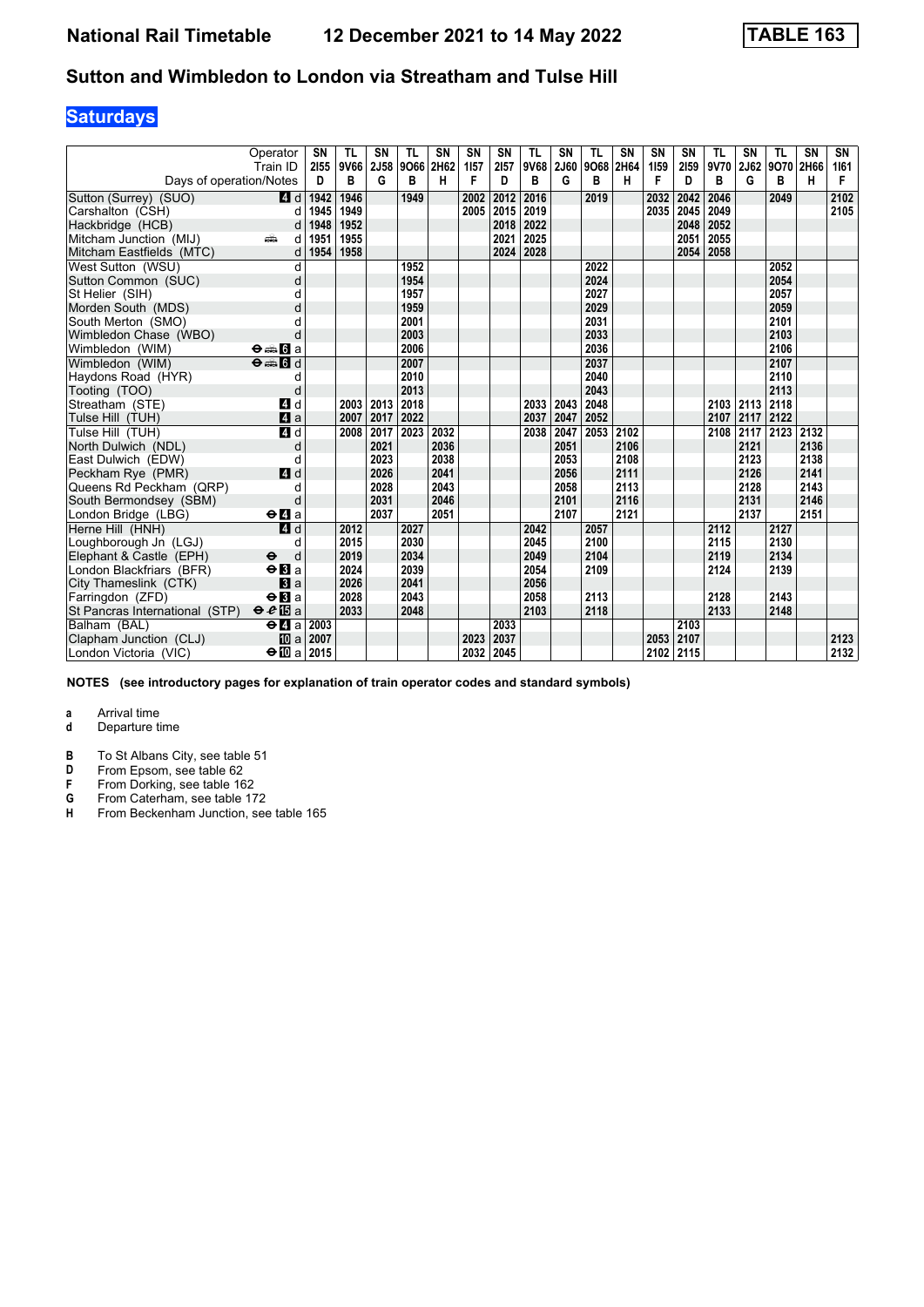## **Saturdays**

|                                | Operator<br>Train ID                        | SN<br>2161 | TL<br>9V72 | SN<br>2J64 | TL<br>9072 | <b>SN</b><br>2H68 | SN<br>1163 | SN<br>2163 | TL<br>9V90 | SN<br><b>2J66</b> | TL<br>9074 2H70 | <b>SN</b> | <b>SN</b><br>1165 | <b>SN</b><br>2165 | <b>TL</b><br>9V92 | SN<br>2J68 | TL<br>9076 | <b>SN</b><br>2H72 | SN<br>1167 |
|--------------------------------|---------------------------------------------|------------|------------|------------|------------|-------------------|------------|------------|------------|-------------------|-----------------|-----------|-------------------|-------------------|-------------------|------------|------------|-------------------|------------|
| Days of operation/Notes        |                                             | D          | в          | G          | A          | н                 | F          | D          | A          | G                 | A               | н         | F                 | D                 | A                 | G          | A          | H                 | F          |
| Sutton (Surrey) (SUO)          | 4d                                          | 2112       | 2116       |            | 2119       |                   | 2132       | 2142       | 2146       |                   | 2149            |           | 2202              | 2212              | 2218              |            | 2219       |                   | 2232       |
| Carshalton (CSH)               | d                                           | 2115       | 2119       |            |            |                   |            | 2135 2145  | 2149       |                   |                 |           | 2205              | 2215              | 2221              |            |            |                   | 2235       |
| Hackbridge (HCB)               | d                                           | 2118       | 2122       |            |            |                   |            | 2148       | 2152       |                   |                 |           |                   | 2218              | 2224              |            |            |                   |            |
| Mitcham Junction (MIJ)         | dia 1<br>d                                  | 2121       | 2125       |            |            |                   |            | 2151       | 2155       |                   |                 |           |                   | 2221              | 2227              |            |            |                   |            |
| Mitcham Eastfields (MTC)       | d                                           | 2124       | 2128       |            |            |                   |            | 2154       | 2158       |                   |                 |           |                   | 2224              | 2230              |            |            |                   |            |
| West Sutton (WSU)              | d                                           |            |            |            | 2122       |                   |            |            |            |                   | 2152            |           |                   |                   |                   |            | 2222       |                   |            |
| Sutton Common (SUC)            | d                                           |            |            |            | 2124       |                   |            |            |            |                   | 2154            |           |                   |                   |                   |            | 2224       |                   |            |
| St Helier (SIH)                | d                                           |            |            |            | 2127       |                   |            |            |            |                   | 2157            |           |                   |                   |                   |            | 2227       |                   |            |
| Morden South (MDS)             | d                                           |            |            |            | 2129       |                   |            |            |            |                   | 2159            |           |                   |                   |                   |            | 2229       |                   |            |
| South Merton (SMO)             |                                             |            |            |            | 2131       |                   |            |            |            |                   | 2201            |           |                   |                   |                   |            | 2231       |                   |            |
| Wimbledon Chase (WBO)          | d                                           |            |            |            | 2133       |                   |            |            |            |                   | 2203            |           |                   |                   |                   |            | 2233       |                   |            |
| Wimbledon (WIM)                | $\Theta = \blacksquare$ $\blacksquare$ a    |            |            |            | 2136       |                   |            |            |            |                   | 2206            |           |                   |                   |                   |            | 2236       |                   |            |
| Wimbledon (WIM)                | $\Theta = \Box$                             |            |            |            | 2137       |                   |            |            |            |                   | 2207            |           |                   |                   |                   |            | 2241       |                   |            |
| Haydons Road (HYR)             | d                                           |            |            |            | 2140       |                   |            |            |            |                   | 2210            |           |                   |                   |                   |            | 2244       |                   |            |
| Tooting (TOO)                  | d                                           |            |            |            | 2143       |                   |            |            |            |                   | 2213            |           |                   |                   |                   |            | 2247       |                   |            |
| Streatham (STE)                | 4 d                                         |            | 2133       | 2143       | 2148       |                   |            |            | 2203       | 2213              | 2218            |           |                   |                   | 2235              | 2243       | 2252       |                   |            |
| Tulse Hill (TUH)               | $\blacksquare$ a                            |            | 2137       | 2147       | 2152       |                   |            |            | 2207       | 2217              | 2222            |           |                   |                   | 2239              | 2247       | 2256       |                   |            |
| Tulse Hill (TUH)               | 4d                                          |            | 2138       | 2147       | 2153       | 2202              |            |            | 2208       | 2217              | 2223            | 2232      |                   |                   | 2240              | 2247       | 2257       | 2302              |            |
| North Dulwich (NDL)            | d                                           |            |            | 2151       |            | 2206              |            |            |            | 2221              |                 | 2236      |                   |                   |                   | 2251       |            | 2306              |            |
| East Dulwich (EDW)             | d                                           |            |            | 2153       |            | 2208              |            |            |            | 2223              |                 | 2238      |                   |                   |                   | 2253       |            | 2308              |            |
| Peckham Rye (PMR)              | 4 d                                         |            |            | 2156       |            | 2211              |            |            |            | 2226              |                 | 2241      |                   |                   |                   | 2256       |            | 2311              |            |
| Queens Rd Peckham (QRP)        | d                                           |            |            | 2158       |            | 2213              |            |            |            | 2228              |                 | 2243      |                   |                   |                   | 2258       |            | 2313              |            |
| South Bermondsey (SBM)         | d                                           |            |            | 2201       |            | 2216              |            |            |            | 2231              |                 | 2246      |                   |                   |                   | 2301       |            | 2316              |            |
| London Bridge (LBG)            | $\Theta$ <b>d</b> a                         |            |            | 2207       |            | 2221              |            |            |            | 2237              |                 | 2252      |                   |                   |                   | 2307       |            | 2323              |            |
| Herne Hill (HNH)               | 4d                                          |            | 2142       |            | 2157       |                   |            |            | 2212       |                   | 2227            |           |                   |                   | 2244              |            | 2301       |                   |            |
| Loughborough Jn (LGJ)          | d                                           |            | 2145       |            | 2200       |                   |            |            | 2215       |                   | 2230            |           |                   |                   | 2247              |            | 2304       |                   |            |
| Elephant & Castle (EPH)        | $\ddot{\boldsymbol{\Theta}}$<br>d           |            | 2149       |            | 2204       |                   |            |            | 2219       |                   | 2234            |           |                   |                   | 2251              |            | 2308       |                   |            |
| London Blackfriars (BFR)       | $\Theta$ <b>B</b> a                         |            | 2154       |            | 2209       |                   |            |            | 2224       |                   | 2244            |           |                   |                   | 2256              |            | 2314       |                   |            |
| City Thameslink (CTK)          | a                                           |            |            |            |            |                   |            |            |            |                   |                 |           |                   |                   |                   |            |            |                   |            |
| Farringdon (ZFD)               | $\Theta$ <b>B</b> a                         |            | 2158       |            | 2213       |                   |            |            | 2228       |                   | 2248            |           |                   |                   | 2303              |            | 2318       |                   |            |
| St Pancras International (STP) | $\theta e$ <b>E</b> a                       |            | 2203       |            | 2218       |                   |            |            | 2233       |                   | 2253            |           |                   |                   | 2307              |            | 2323       |                   |            |
| Balham (BAL)                   | $\Theta$ <b><math>\blacksquare</math></b> a | 2133       |            |            |            |                   |            | 2203       |            |                   |                 |           |                   | 2233              |                   |            |            |                   |            |
| Clapham Junction (CLJ)         | <b>ID</b> al                                | 2137       |            |            |            |                   | 2153       | 2207       |            |                   |                 |           | 2223              | 2237              |                   |            |            |                   | 2253       |
| London Victoria (VIC)          | $\div$ 10 a 2145                            |            |            |            |            |                   | 2201       | 2215       |            |                   |                 |           | 2232              | 2245              |                   |            |            |                   | 2302       |

**NOTES (see introductory pages for explanation of train operator codes and standard symbols)**

- **d** Departure time
- **A** To Bedford, see table 51<br>**B** To St Albans City, see ta
- **B** To St Albans City, see table 51<br>**D** From Epsom, see table 62
- **D** From Epsom, see table 62<br>**F** From Dorking, see table 16
- **F** From Dorking, see table 162<br>**G** From Caterham, see table 17
- **6** From Caterham, see table 172<br>**H** From Beckenham Junction, see
- **From Beckenham Junction, see table 165**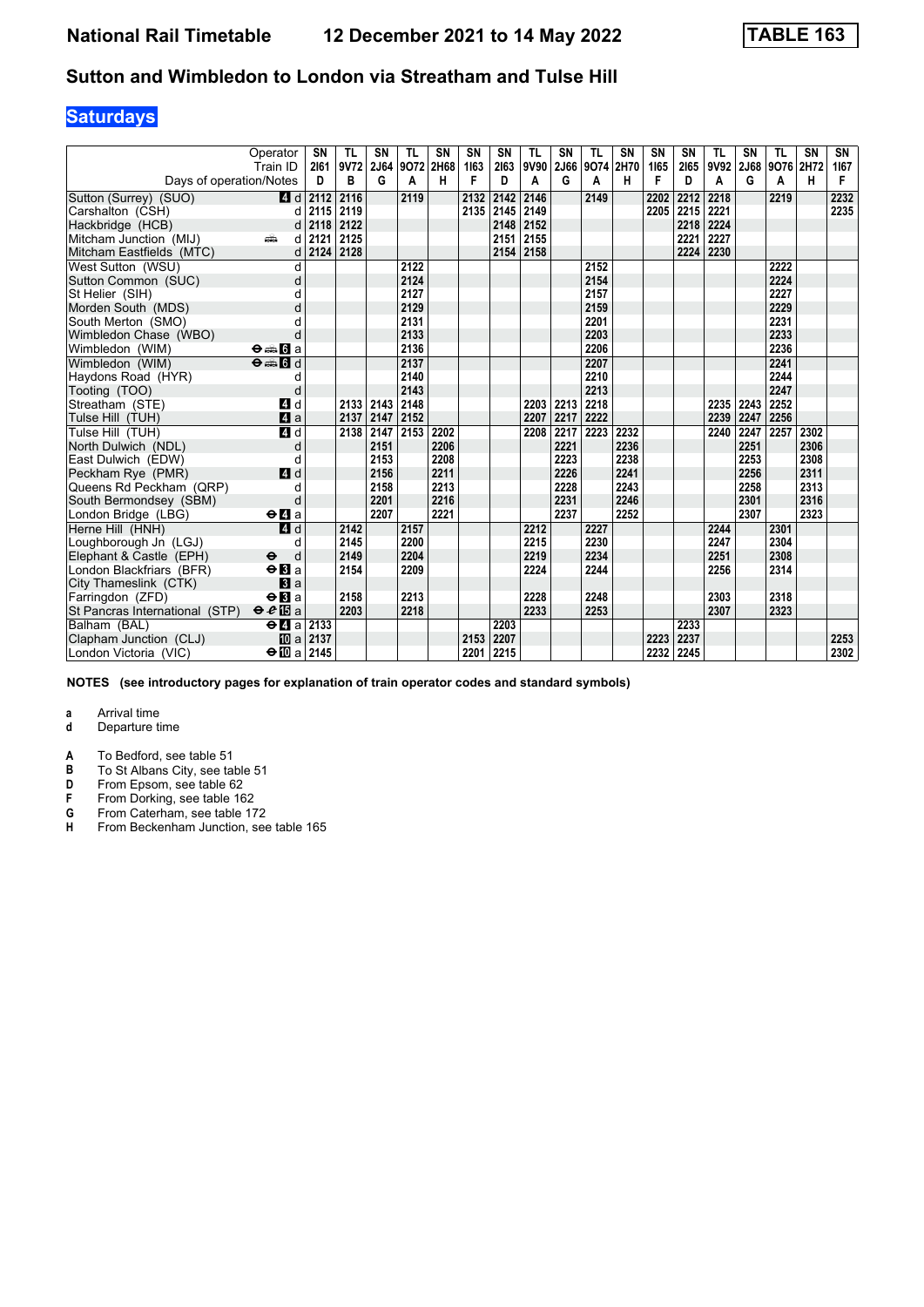# **Saturdays**

|                                | Operator<br>Train ID                            | SN<br>2167 | <b>TL</b><br>9V94 | SN<br><b>2J70</b> | <b>TL</b><br>9078 2H74 | <b>SN</b> | SN<br>1169 | SN<br>2169 | <b>TL</b><br>9V96 | SN<br>2J72 | <b>TL</b><br>9080 |
|--------------------------------|-------------------------------------------------|------------|-------------------|-------------------|------------------------|-----------|------------|------------|-------------------|------------|-------------------|
| Days of operation/Notes        |                                                 | D          | A                 | G                 | A                      | н         | F          | D          | A                 | G          | Α                 |
|                                |                                                 |            |                   |                   |                        |           |            |            |                   |            |                   |
| Sutton (Surrey) (SUO)          | 4d                                              | 2242       | 2248              |                   | 2249                   |           | 2302       | 2312       | 2318              |            | 2319              |
| Carshalton (CSH)               | d                                               | 2245       | 2251              |                   |                        |           | 2305       | 2315 2321  |                   |            |                   |
| Hackbridge (HCB)               | d                                               | 2248 2254  |                   |                   |                        |           |            | 2318 2324  |                   |            |                   |
| Mitcham Junction (MIJ)         | æ<br>d                                          | 2251       | 2257              |                   |                        |           |            | 2321 2327  |                   |            |                   |
| Mitcham Eastfields (MTC)       | d                                               | 2254 2300  |                   |                   |                        |           |            | 2324       | 2330              |            |                   |
| West Sutton (WSU)              | d                                               |            |                   |                   | 2252                   |           |            |            |                   |            | 2322              |
| Sutton Common (SUC)            | d                                               |            |                   |                   | 2254                   |           |            |            |                   |            | 2324              |
| St Helier (SIH)                | d                                               |            |                   |                   | 2257                   |           |            |            |                   |            | 2327              |
| Morden South (MDS)             | d                                               |            |                   |                   | 2259                   |           |            |            |                   |            | 2329              |
| South Merton (SMO)             | d                                               |            |                   |                   | 2301                   |           |            |            |                   |            | 2331              |
| Wimbledon Chase (WBO)          | d                                               |            |                   |                   | 2303                   |           |            |            |                   |            | 2333              |
| Wimbledon (WIM)                | <b>⊖⊯⊪[i</b> a                                  |            |                   |                   | 2306                   |           |            |            |                   |            | 2336              |
| Wimbledon (WIM)                | $\Theta = \begin{bmatrix} 1 \\ 0 \end{bmatrix}$ |            |                   |                   | 2311                   |           |            |            |                   |            | 2337              |
| Haydons Road (HYR)             | d                                               |            |                   |                   | 2314                   |           |            |            |                   |            | 2340              |
| Tooting (TOO)                  | d                                               |            |                   |                   | 2317                   |           |            |            |                   |            | 2343              |
| Streatham (STE)                | 4 d                                             |            | 2305              | 2312              | 2322                   |           |            |            | 2335              | 2343       | 2348              |
| Tulse Hill (TUH)               | Zi a                                            |            | 2309              | 2317              | 2326                   |           |            |            | 2339              | 2347       | 2352              |
| Tulse Hill (TUH)               | 41 d                                            |            | 2310              | 2317              | 2327                   | 2332      |            |            | 2340              | 2347       | 2352              |
| North Dulwich (NDL)            | d                                               |            |                   | 2321              |                        | 2336      |            |            |                   | 2351       |                   |
| East Dulwich (EDW)             | d                                               |            |                   | 2323              |                        | 2338      |            |            |                   | 2353       |                   |
| Peckham Rye (PMR)              | $\blacksquare$ d                                |            |                   | 2326              |                        | 2341      |            |            |                   | 2356       |                   |
| Queens Rd Peckham (QRP)        | d                                               |            |                   | 2328              |                        | 2343      |            |            |                   | 2358       |                   |
| South Bermondsey (SBM)         | d                                               |            |                   | 2331              |                        | 2346      |            |            |                   | 0002       |                   |
| London Bridge (LBG)            | $\Theta$ <b><math>\blacksquare</math></b> a     |            |                   | 2337              |                        | 2351      |            |            |                   | 0008       |                   |
| Herne Hill (HNH)               | 4d                                              |            | 2314              |                   | 2334c                  |           |            |            | 2344              |            | 2356              |
| Loughborough Jn (LGJ)          | d                                               |            | 2317              |                   | 2337                   |           |            |            | 2347              |            | 2359              |
| Elephant & Castle (EPH)        | d<br>$\bullet$                                  |            | 2321              |                   | 2341                   |           |            |            | 2354              |            | 0004              |
| London Blackfriars (BFR)       | $\Theta$ <b>B</b> a                             |            | 2326              |                   | 2346                   |           |            |            | 0001              |            | 0008              |
| City Thameslink (CTK)          | $\mathbf{B}$ a                                  |            |                   |                   |                        |           |            |            |                   |            |                   |
| Farringdon (ZFD)               | $\Theta$ <b>El</b> a                            |            | 2333              |                   | 2353                   |           |            |            | 0006              |            | 0013              |
| St Pancras International (STP) | $\Theta \cdot \theta$ a                         |            | 2337              |                   | 2357                   |           |            |            | 0010              |            | 0017              |
| Balham (BAL)                   | $\Theta$ <b><math>\blacksquare</math></b> a     | 2303       |                   |                   |                        |           |            | 2333       |                   |            |                   |
| Clapham Junction (CLJ)         | 10<br>al                                        | 2307       |                   |                   |                        |           | 2323       | 2337       |                   |            |                   |
| London Victoria (VIC)          | ⊖n∏al                                           | 2315       |                   |                   |                        |           | 2332 2348  |            |                   |            |                   |

**NOTES (see introductory pages for explanation of train operator codes and standard symbols)**

- **d** Departure time
- **c** Arrives 4 minutes earlier
- 
- **A** To Bedford, see table 51<br>**D** From Epsom, see table 6
- **D** From Epsom, see table 62<br>**F** From Dorking, see table 16 **F** From Dorking, see table 162<br>**G** From Caterham, see table 17
- **6** From Caterham, see table 172<br>**H** From Beckenham Junction, see
- **From Beckenham Junction, see table 165**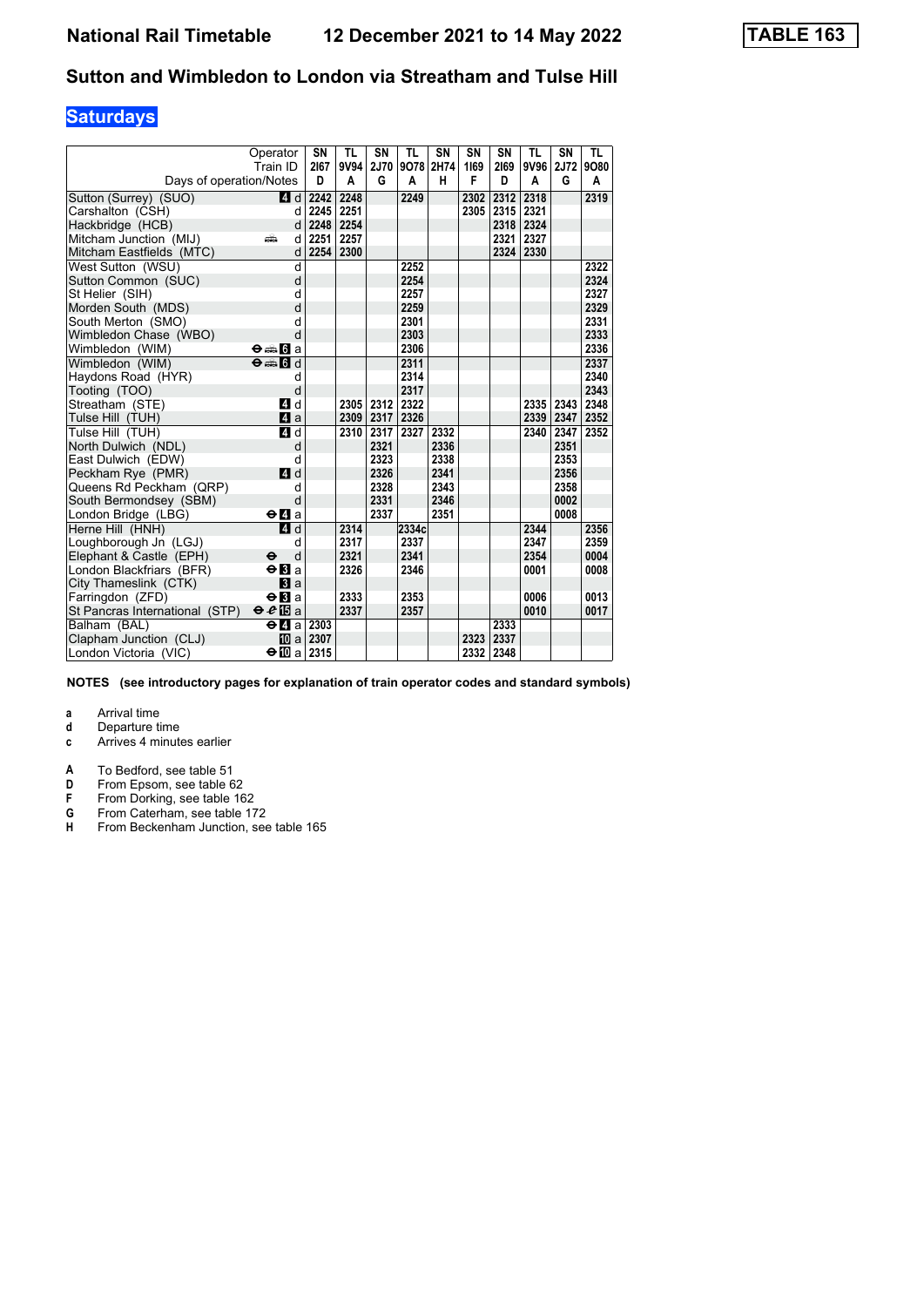## **Sundays**

|                                | Operator<br>Train ID                              | <b>SN</b><br>2J06 | <b>SN</b><br>2105 | <b>SN</b><br>2H08 | <b>SN</b><br>2J08 | <b>SN</b><br>2H10 | SN<br>2191 | <b>SN</b><br>2J10 | SN<br>2109 | SN<br>2H12 | <b>SN</b><br>2J12 | <b>SN</b><br>1111 | SN<br>2111 | SN<br>2H14 | <b>SN</b><br>2J14 | SN<br>1113 | <b>SN</b><br>2H16 | SN<br>2J16 | SN<br>2H18 |
|--------------------------------|---------------------------------------------------|-------------------|-------------------|-------------------|-------------------|-------------------|------------|-------------------|------------|------------|-------------------|-------------------|------------|------------|-------------------|------------|-------------------|------------|------------|
| Days of operation/Notes        |                                                   | B                 | C                 | D                 | в                 | D                 | Е          | B                 | C          | D          | в                 | Е                 | C          | D          | B                 | Е          | D                 | B          | D          |
| Sutton (Surrey) (SUO)          | 4 d                                               |                   | 0714              |                   |                   |                   | 0744       |                   | 0812       |            |                   | 0830              | 0842       |            |                   | 0900       |                   |            |            |
| Carshalton (CSH)               | d                                                 |                   | 0717              |                   |                   |                   | 0747       |                   | 0815       |            |                   | 0834              | 0845       |            |                   | 0904       |                   |            |            |
| Hackbridge (HCB)               | d                                                 |                   | 0720              |                   |                   |                   | 0750       |                   | 0818       |            |                   |                   | 0848       |            |                   |            |                   |            |            |
| Mitcham Junction (MIJ)         | d<br>æ                                            |                   | 0724              |                   |                   |                   | 0754       |                   | 0821       |            |                   |                   | 0851       |            |                   |            |                   |            |            |
| Mitcham Eastfields (MTC)       | d                                                 |                   | 0727              |                   |                   |                   | 0757       |                   | 0824       |            |                   |                   | 0854       |            |                   |            |                   |            |            |
| West Sutton (WSU)              | d                                                 |                   |                   |                   |                   |                   |            |                   |            |            |                   |                   |            |            |                   |            |                   |            |            |
| Sutton Common (SUC)            | d                                                 |                   |                   |                   |                   |                   |            |                   |            |            |                   |                   |            |            |                   |            |                   |            |            |
| St Helier (SIH)                | d                                                 |                   |                   |                   |                   |                   |            |                   |            |            |                   |                   |            |            |                   |            |                   |            |            |
| Morden South (MDS)             | d                                                 |                   |                   |                   |                   |                   |            |                   |            |            |                   |                   |            |            |                   |            |                   |            |            |
| South Merton (SMO)             |                                                   |                   |                   |                   |                   |                   |            |                   |            |            |                   |                   |            |            |                   |            |                   |            |            |
| Wimbledon Chase (WBO)          |                                                   |                   |                   |                   |                   |                   |            |                   |            |            |                   |                   |            |            |                   |            |                   |            |            |
| Wimbledon (WIM)                | $\Theta = \blacksquare$ $\blacksquare$ a          |                   |                   |                   |                   |                   |            |                   |            |            |                   |                   |            |            |                   |            |                   |            |            |
| Wimbledon (WIM)                | $\overline{\Theta}$ $\cong$ $\overline{\Theta}$ d |                   |                   |                   |                   |                   |            |                   |            |            |                   |                   |            |            |                   |            |                   |            |            |
| Haydons Road (HYR)             | d                                                 |                   |                   |                   |                   |                   |            |                   |            |            |                   |                   |            |            |                   |            |                   |            |            |
| Tooting (TOO)                  | d                                                 |                   |                   |                   |                   |                   |            |                   |            |            |                   |                   |            |            |                   |            |                   |            |            |
| Streatham (STE)                | 4<br>d                                            | 0659              |                   |                   | 0729              |                   |            | 0800              |            |            | 0829              |                   |            |            | 0859              |            |                   | 0929       |            |
| Tulse Hill (TUH)               | ZI a                                              | 0702              |                   |                   | 0732              |                   |            | 0803              |            |            | 0832              |                   |            |            | 0902              |            |                   | 0932       |            |
| Tulse Hill (TUH)               | 4d                                                | 0703              |                   | 0720              | 0733              | 0743              |            | 0804              |            | 0813       | 0833              |                   |            | 0843       | 0903              |            | 0913              | 0933       | 0943       |
| North Dulwich (NDL)            | d                                                 | 0706              |                   | 0723              | 0736              | 0747              |            | 0807              |            | 0817       | 0836              |                   |            | 0847       | 0906              |            | 0917              | 0936       | 0947       |
| East Dulwich (EDW)             |                                                   | 0708              |                   | 0725              | 0738              | 0749              |            | 0809              |            | 0819       | 0838              |                   |            | 0849       | 0908              |            | 0919              | 0938       | 0949       |
| Peckham Rye (PMR)              | ZI d                                              | 0711              |                   | 0729              | 0742              | 0753              |            | 0812              |            | 0823       | 0841              |                   |            | 0853       | 0911              |            | 0923              | 0941       | 0953       |
| Queens Rd Peckham (QRP)        | d                                                 | 0713              |                   | 0731              | 0744              | 0755              |            | 0814              |            | 0825       | 0843              |                   |            | 0855       | 0913              |            | 0925              | 0943       | 0955       |
| South Bermondsey (SBM)         | d                                                 | 0717              |                   | 0733              | 0747              | 0759              |            | 0817              |            | 0829       | 0847              |                   |            | 0859       | 0917              |            | 0929              | 0947       | 0959       |
| London Bridge (LBG)            | $\Theta$ <b>d</b> a                               | 0722              |                   | 0739              | 0752              | 0804              |            | 0822              |            | 0834       | 0853              |                   |            | 0907       | 0923              |            | 0934              | 0952       | 1004       |
| Herne Hill (HNH)               | 4d                                                |                   |                   |                   |                   |                   |            |                   |            |            |                   |                   |            |            |                   |            |                   |            |            |
| Loughborough Jn (LGJ)          | d                                                 |                   |                   |                   |                   |                   |            |                   |            |            |                   |                   |            |            |                   |            |                   |            |            |
| Elephant & Castle (EPH)        | d<br>$\ddot{\boldsymbol{\Theta}}$                 |                   |                   |                   |                   |                   |            |                   |            |            |                   |                   |            |            |                   |            |                   |            |            |
| London Blackfriars (BFR)       | $\Theta$ <b>B</b> a                               |                   |                   |                   |                   |                   |            |                   |            |            |                   |                   |            |            |                   |            |                   |            |            |
| City Thameslink (CTK)          | $\mathbf{B}$ a                                    |                   |                   |                   |                   |                   |            |                   |            |            |                   |                   |            |            |                   |            |                   |            |            |
| Farringdon (ZFD)               | $\Theta$ <b>B</b> a                               |                   |                   |                   |                   |                   |            |                   |            |            |                   |                   |            |            |                   |            |                   |            |            |
| St Pancras International (STP) | $\Theta \cdot e$ is a                             |                   |                   |                   |                   |                   |            |                   |            |            |                   |                   |            |            |                   |            |                   |            |            |
| Balham (BAL)                   | $\Theta$ <b><math>\blacksquare</math></b> a       |                   | 0735              |                   |                   |                   | 0805       |                   | 0834       |            |                   |                   | 0902       |            |                   |            |                   |            |            |
| Clapham Junction (CLJ)         | <b>ID</b> a                                       |                   | 0740              |                   |                   |                   | 0810       |                   | 0841       |            |                   | 0853              | 0907       |            |                   | 0923       |                   |            |            |
| London Victoria (VIC)          | $\bigoplus$ a                                     |                   | 0748              |                   |                   |                   | 0819       |                   | 0849       |            |                   | 0902              | 0915       |            |                   | 0932       |                   |            |            |

**NOTES (see introductory pages for explanation of train operator codes and standard symbols)**

- **d** Departure time
- **B** From East Croydon, see table 164<br>**C** From Epsom, see table 162
- 
- **C** From Epsom, see table 162<br>**D** From Crystal Palace, see table<br>**E** From Dorking, see table 162 From Crystal Palace, see table 165
- **From Dorking, see table 162**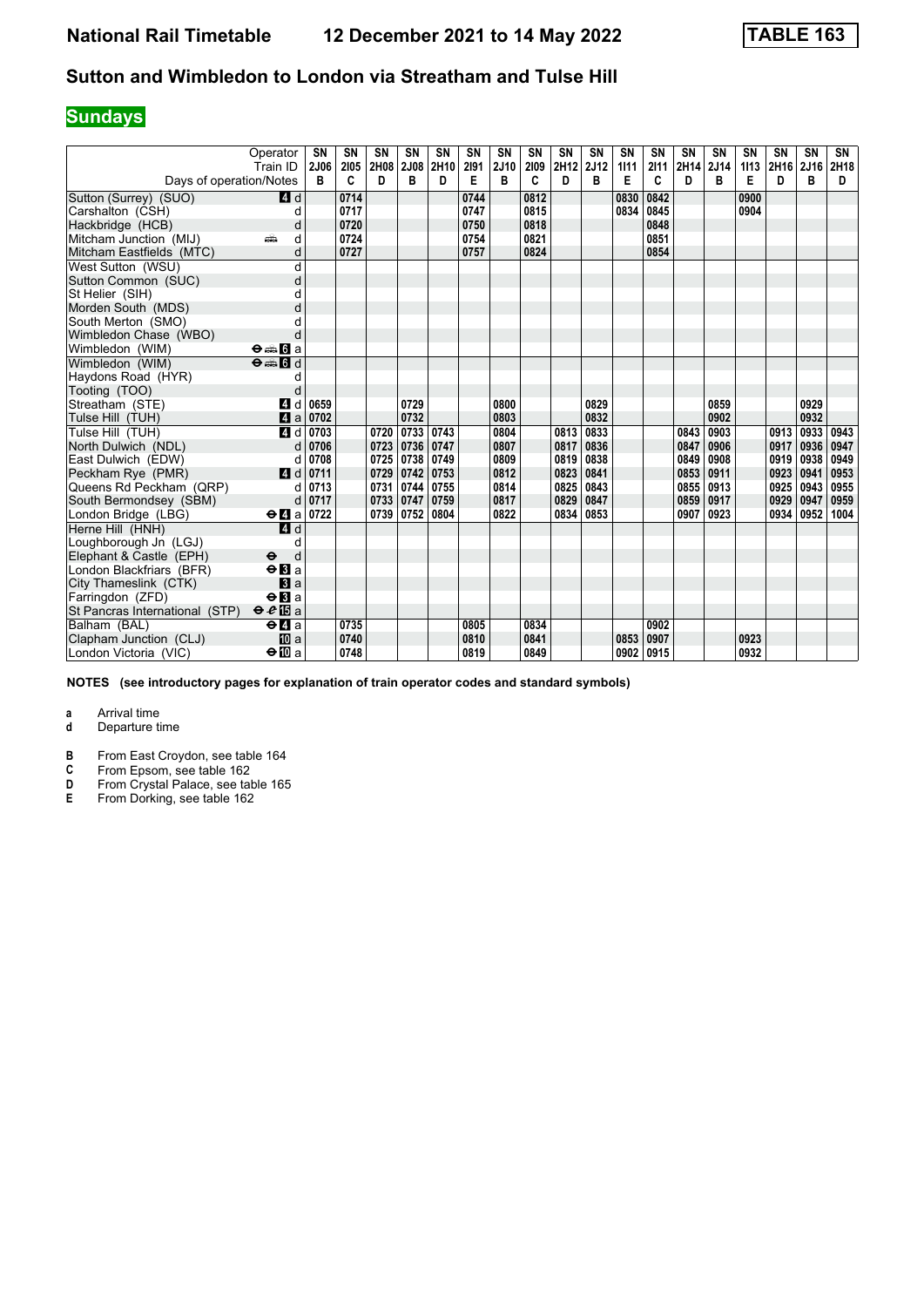## **Sundays**

|                                | Operator<br>Train ID           | TL<br>9024 | <b>SN</b><br>2J18 | SN<br>2113 | <b>SN</b><br>1115 | <b>SN</b> | <b>TL</b><br>2H20 9O26 | <b>SN</b><br>2J20 | <b>SN</b><br>2115 | SN<br>1117 | SN   | TL<br>2H22 9O28 | <b>SN</b><br>2J22 | <b>SN</b><br>2117 | SN<br>1119 | SN<br>2119 | <b>TL</b> | <b>SN</b><br>9V96 2H24 | TL.<br>9030 |
|--------------------------------|--------------------------------|------------|-------------------|------------|-------------------|-----------|------------------------|-------------------|-------------------|------------|------|-----------------|-------------------|-------------------|------------|------------|-----------|------------------------|-------------|
| Days of operation/Notes        |                                | F          | в                 | C          | Е                 | D         | F                      | в                 | C                 | E          | D    | F               | в                 | C                 | E          | C          |           | D                      | F           |
| Sutton (Surrey) (SUO)          | 4 d                            | 0909       |                   | 0912       | 0930              |           | 0939                   |                   | 0942              | 1000       |      | 1009            |                   | 1012              | 1030       | 1042       | 1046      |                        | 1039        |
| Carshalton (CSH)               | d                              |            |                   | 0916       | 0934              |           |                        |                   | 0946              | 1004       |      |                 |                   | 1016              | 1034       | 1045       | 1049      |                        |             |
| Hackbridge (HCB)               | d                              |            |                   | 0918       |                   |           |                        |                   | 0948              |            |      |                 |                   | 1018              |            | 1048       | 1052      |                        |             |
| Mitcham Junction (MIJ)         | d<br>añ,                       |            |                   | 0921       |                   |           |                        |                   | 0951              |            |      |                 |                   | 1021              |            | 1051       | 1055      |                        |             |
| Mitcham Eastfields (MTC)       | d                              |            |                   | 0925       |                   |           |                        |                   | 0955              |            |      |                 |                   | 1025              |            | 1054       | 1058      |                        |             |
| West Sutton (WSU)              | d                              | 0912       |                   |            |                   |           | 0942                   |                   |                   |            |      | 1012            |                   |                   |            |            |           |                        | 1042        |
| Sutton Common (SUC)            | d                              | 0914       |                   |            |                   |           | 0944                   |                   |                   |            |      | 1014            |                   |                   |            |            |           |                        | 1044        |
| St Helier (SIH)                | d                              | 0917       |                   |            |                   |           | 0947                   |                   |                   |            |      | 1017            |                   |                   |            |            |           |                        | 1047        |
| Morden South (MDS)             |                                | 0919       |                   |            |                   |           | 0949                   |                   |                   |            |      | 1019            |                   |                   |            |            |           |                        | 1049        |
| South Merton (SMO)             | d                              | 0921       |                   |            |                   |           | 0951                   |                   |                   |            |      | 1021            |                   |                   |            |            |           |                        | 1051        |
| Wimbledon Chase (WBO)          | d                              | 0923       |                   |            |                   |           | 0953                   |                   |                   |            |      | 1023            |                   |                   |            |            |           |                        | 1053        |
| Wimbledon (WIM)                | $\Theta \oplus \blacksquare$ a | 0927       |                   |            |                   |           | 0957                   |                   |                   |            |      | 1027            |                   |                   |            |            |           |                        | 1057        |
| Wimbledon (WIM)                | $\Theta = \Pi d$               | 0927       |                   |            |                   |           | 0957                   |                   |                   |            |      | 1027            |                   |                   |            |            |           |                        | 1057        |
| Haydons Road (HYR)             | d                              | 0930       |                   |            |                   |           | 1000                   |                   |                   |            |      | 1030            |                   |                   |            |            |           |                        | 1100        |
| Tooting (TOO)                  | d                              | 0933       |                   |            |                   |           | 1003                   |                   |                   |            |      | 1033            |                   |                   |            |            |           |                        | 1103        |
| Streatham (STE)                | 4 d                            | 0938       | 0959              |            |                   |           | 1008                   | 1029              |                   |            |      | 1038            | 1059              |                   |            |            | 1103      |                        | 1108        |
| Tulse Hill (TUH)               | 4a                             | 0942       | 1002              |            |                   |           | 1012                   | 1032              |                   |            |      | 1042            | 1102              |                   |            |            | 1107      |                        | 1112        |
| Tulse Hill (TUH)               | 4 d                            | 0942       | 1003              |            |                   | 1013      | 1012                   | 1033              |                   |            | 1043 | 1042            | 1103              |                   |            |            | 1107      | 1113                   | 1112        |
| North Dulwich (NDL)            | d                              |            | 1006              |            |                   | 1017      |                        | 1036              |                   |            | 1047 |                 | 1106              |                   |            |            |           | 1117                   |             |
| East Dulwich (EDW)             | d                              |            | 1008              |            |                   | 1019      |                        | 1038              |                   |            | 1049 |                 | 1108              |                   |            |            |           | 1119                   |             |
| Peckham Rye (PMR)              | 4 d                            |            | 1011              |            |                   | 1023      |                        | 1041              |                   |            | 1053 |                 | 1111              |                   |            |            |           | 1123                   |             |
| Queens Rd Peckham (QRP)        | d                              |            | 1013              |            |                   | 1025      |                        | 1043              |                   |            | 1055 |                 | 1113              |                   |            |            |           | 1125                   |             |
| South Bermondsey (SBM)         | d                              |            | 1017              |            |                   | 1029      |                        | 1047              |                   |            | 1059 |                 | 1117              |                   |            |            |           | 1129                   |             |
| London Bridge (LBG)            | $\Theta$ <b>d</b> a            |            | 1022              |            |                   | 1034      |                        | 1052              |                   |            | 1104 |                 | 1122              |                   |            |            |           | 1134                   |             |
| Herne Hill (HNH)               | 4d                             | 0946       |                   |            |                   |           | 1016                   |                   |                   |            |      | 1046            |                   |                   |            |            | 1111      |                        | 1116        |
| Loughborough Jn (LGJ)          | d                              | 0949       |                   |            |                   |           | 1019                   |                   |                   |            |      | 1049            |                   |                   |            |            | 1114      |                        | 1119        |
| Elephant & Castle (EPH)        | $\ddot{\mathbf{e}}$<br>d       | 0954       |                   |            |                   |           | 1024                   |                   |                   |            |      | 1054            |                   |                   |            |            | 1119      |                        | 1124        |
| London Blackfriars (BFR)       | $\Theta$ <b>B</b> a            | 0958       |                   |            |                   |           | 1028                   |                   |                   |            |      | 1058            |                   |                   |            |            | 1123      |                        | 1128        |
| City Thameslink (CTK)          | $\mathbf{B}$ a                 |            |                   |            |                   |           |                        |                   |                   |            |      |                 |                   |                   |            |            |           |                        |             |
| Farringdon (ZFD)               | $\Theta$ <b>N</b> a            | 1003       |                   |            |                   |           | 1033                   |                   |                   |            |      | 1103            |                   |                   |            |            |           |                        | 1133        |
| St Pancras International (STP) | $\theta e$ <b>B</b> a          | 1007       |                   |            |                   |           | 1037                   |                   |                   |            |      | 1107            |                   |                   |            |            |           |                        | 1137        |
| Balham (BAL)                   | $e$ $q$ a                      |            |                   | 0932       |                   |           |                        |                   | 1002              |            |      |                 |                   | 1032              |            | 1102       |           |                        |             |
| Clapham Junction (CLJ)         | <b>ID</b> a                    |            |                   | 0937       | 0953              |           |                        |                   | 1007              | 1023       |      |                 |                   | 1037              | 1053       | 1107       |           |                        |             |
| London Victoria (VIC)          | $\Theta$ III a                 |            |                   | 0945       | 1002              |           |                        |                   | 1015              | 1032       |      |                 |                   | 1045              | 1102       | 1115       |           |                        |             |

**NOTES (see introductory pages for explanation of train operator codes and standard symbols)**

- **d** Departure time
- **B** From East Croydon, see table 164<br>**C** From Epsom, see table 162
- **C** From Epsom, see table 162<br>**D** From Crystal Palace, see tal
- **D** From Crystal Palace, see table 165<br>**E** From Dorking, see table 162<br>**F** To Luton, see table 51
- **E** From Dorking, see table 162
- **F** To Luton, see table 51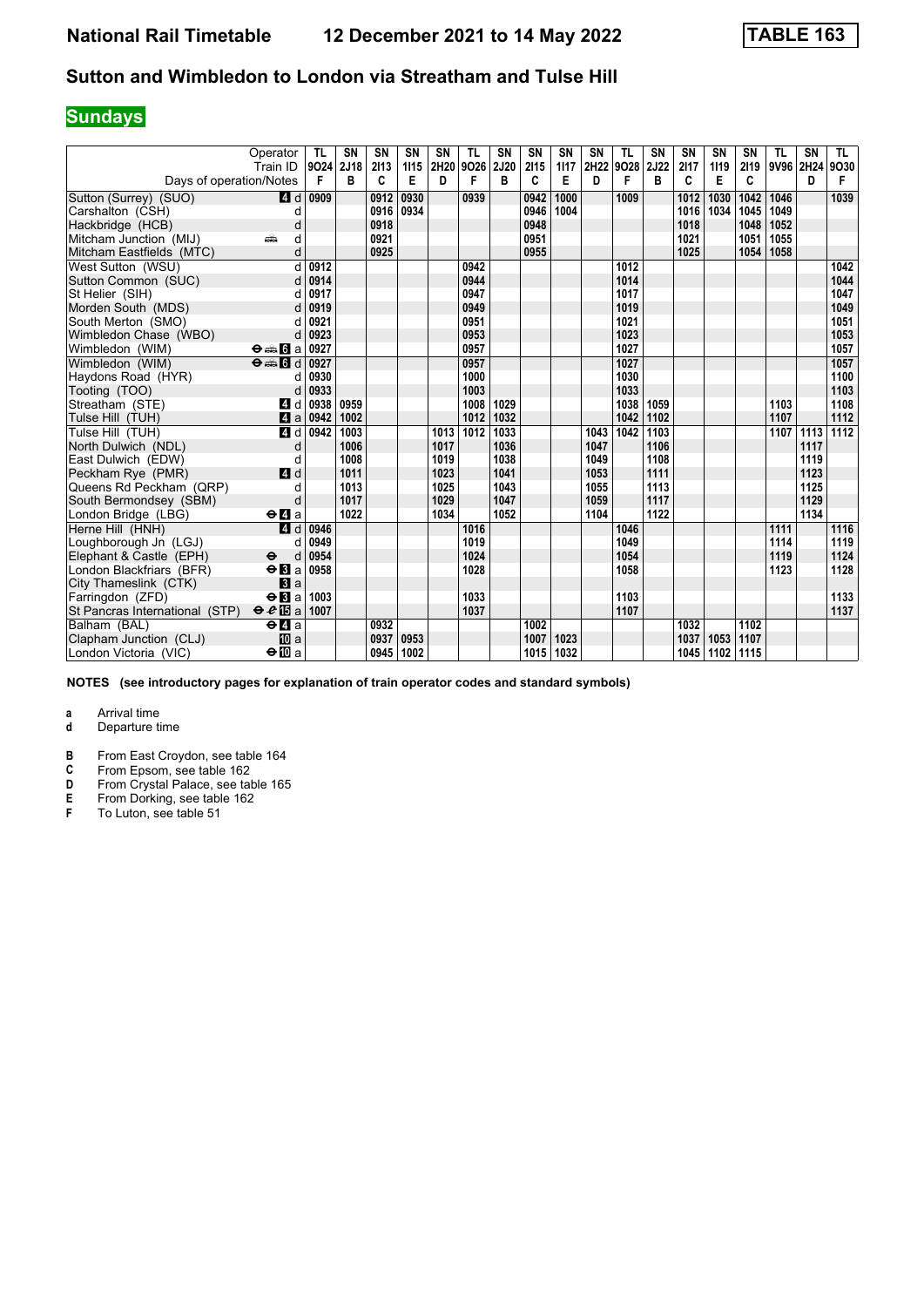## **Sundays**

|                                | Operator<br>Train ID                            | SN<br>2J24 | <b>SN</b><br>1121 | <b>SN</b><br>2121 | TL<br>9V32 | <b>SN</b><br>2H26 | TL<br>9032 | <b>SN</b><br>2J26 | <b>SN</b><br>1123 | SΝ<br>2123 | TL<br>9V34 | <b>SN</b><br>2H28 | TL<br>9034 | SN<br>2J28 | <b>SN</b><br>1125 | SN<br>2125 | TL<br>9V36 | SN<br>2H30 | TL.<br>9036 |
|--------------------------------|-------------------------------------------------|------------|-------------------|-------------------|------------|-------------------|------------|-------------------|-------------------|------------|------------|-------------------|------------|------------|-------------------|------------|------------|------------|-------------|
| Days of operation/Notes        |                                                 | B          | Е                 | C                 | G          | D                 | F          | в                 | Е                 | C          | G          | D                 | F          | в          | Е                 | C          | G          | D          | F           |
| Sutton (Surrey) (SUO)          | 4 d                                             |            | 1100              | 1112              | 1116       |                   | 1119       |                   | 1130              | 1142       | 1146       |                   | 1149       |            | 1200              | 1212       | 1216       |            | 1219        |
| Carshalton (CSH)               | d                                               |            | 1104              | 1115              | 1119       |                   |            |                   | 1134              | 1145       | 1149       |                   |            |            | 1204              | 1215       | 1219       |            |             |
| Hackbridge (HCB)               | d                                               |            |                   | 1118              | 1122       |                   |            |                   |                   | 1148       | 1152       |                   |            |            |                   | 1218       | 1222       |            |             |
| Mitcham Junction (MIJ)         | d<br>پیش                                        |            |                   | 1121              | 1125       |                   |            |                   |                   | 1151       | 1155       |                   |            |            |                   | 1221       | 1225       |            |             |
| Mitcham Eastfields (MTC)       | d                                               |            |                   | 1124              | 1128       |                   |            |                   |                   | 1154       | 1158       |                   |            |            |                   | 1224       | 1228       |            |             |
| West Sutton (WSU)              | d                                               |            |                   |                   |            |                   | 1122       |                   |                   |            |            |                   | 1152       |            |                   |            |            |            | 1222        |
| Sutton Common (SUC)            | d                                               |            |                   |                   |            |                   | 1124       |                   |                   |            |            |                   | 1154       |            |                   |            |            |            | 1224        |
| St Helier (SIH)                | d                                               |            |                   |                   |            |                   | 1127       |                   |                   |            |            |                   | 1157       |            |                   |            |            |            | 1227        |
| Morden South (MDS)             | d                                               |            |                   |                   |            |                   | 1129       |                   |                   |            |            |                   | 1159       |            |                   |            |            |            | 1229        |
| South Merton (SMO)             | d                                               |            |                   |                   |            |                   | 1131       |                   |                   |            |            |                   | 1201       |            |                   |            |            |            | 1231        |
| Wimbledon Chase (WBO)          | d                                               |            |                   |                   |            |                   | 1133       |                   |                   |            |            |                   | 1203       |            |                   |            |            |            | 1233        |
| Wimbledon (WIM)                | $\Theta = \blacksquare$ $\blacksquare$ a        |            |                   |                   |            |                   | 1136       |                   |                   |            |            |                   | 1206       |            |                   |            |            |            | 1236        |
| Wimbledon (WIM)                | $\Theta = \begin{bmatrix} 1 \\ 0 \end{bmatrix}$ |            |                   |                   |            |                   | 1137       |                   |                   |            |            |                   | 1207       |            |                   |            |            |            | 1237        |
| Haydons Road (HYR)             | d                                               |            |                   |                   |            |                   | 1139       |                   |                   |            |            |                   | 1209       |            |                   |            |            |            | 1239        |
| Tooting (TOO)                  | d                                               |            |                   |                   |            |                   | 1143       |                   |                   |            |            |                   | 1213       |            |                   |            |            |            | 1243        |
| Streatham (STE)                | 4 d                                             | 1129       |                   |                   | 1133       |                   | 1147       | 1159              |                   |            | 1203       |                   | 1217       | 1229       |                   |            | 1233       |            | 1247        |
| Tulse Hill (TUH)               | ZI a                                            | 1132       |                   |                   | 1137       |                   | 1151       | 1202              |                   |            | 1207       |                   | 1221       | 1232       |                   |            | 1237       |            | 1251        |
| Tulse Hill (TUH)               | 4d                                              | 1133       |                   |                   | 1137       | 1143              | 1152       | 1203              |                   |            | 1207       | 1213              | 1222       | 1233       |                   |            | 1237       | 1243       | 1252        |
| North Dulwich (NDL)            | d                                               | 1136       |                   |                   |            | 1147              |            | 1206              |                   |            |            | 1217              |            | 1236       |                   |            |            | 1247       |             |
| East Dulwich (EDW)             | d                                               | 1138       |                   |                   |            | 1149              |            | 1208              |                   |            |            | 1219              |            | 1238       |                   |            |            | 1249       |             |
| Peckham Rye (PMR)              | <b>4</b> d                                      | 1141       |                   |                   |            | 1153              |            | 1211              |                   |            |            | 1223              |            | 1241       |                   |            |            | 1253       |             |
| Queens Rd Peckham (QRP)        | d                                               | 1143       |                   |                   |            | 1155              |            | 1213              |                   |            |            | 1225              |            | 1243       |                   |            |            | 1255       |             |
| South Bermondsey (SBM)         | d                                               | 1147       |                   |                   |            | 1159              |            | 1217              |                   |            |            | 1229              |            | 1247       |                   |            |            | 1259       |             |
| London Bridge (LBG)            | $\Theta$ <b><math>\blacksquare</math></b> a     | 1152       |                   |                   |            | 1204              |            | 1222              |                   |            |            | 1234              |            | 1252       |                   |            |            | 1304       |             |
| Herne Hill (HNH)               | 4d                                              |            |                   |                   | 1141       |                   | 1156       |                   |                   |            | 1211       |                   | 1226       |            |                   |            | 1241       |            | 1256        |
| Loughborough Jn (LGJ)          | d                                               |            |                   |                   | 1144       |                   | 1159       |                   |                   |            | 1214       |                   | 1229       |            |                   |            | 1244       |            | 1259        |
| Elephant & Castle (EPH)        | $\ddot{\boldsymbol{\Theta}}$<br>d               |            |                   |                   | 1149       |                   | 1204       |                   |                   |            | 1219       |                   | 1234       |            |                   |            | 1249       |            | 1304        |
| London Blackfriars (BFR)       | $\Theta$ <b>B</b> a                             |            |                   |                   | 1153       |                   | 1208       |                   |                   |            | 1223       |                   | 1238       |            |                   |            | 1253       |            | 1308        |
| City Thameslink (CTK)          | $\blacksquare$                                  |            |                   |                   |            |                   |            |                   |                   |            |            |                   |            |            |                   |            |            |            |             |
| Farringdon (ZFD)               | $\Theta$ <b>B</b> a                             |            |                   |                   | 1158       |                   | 1213       |                   |                   |            | 1228       |                   | 1243       |            |                   |            | 1258       |            | 1313        |
| St Pancras International (STP) | $\theta e \mathbb{E}$ a                         |            |                   |                   | 1202       |                   | 1217       |                   |                   |            | 1232       |                   | 1247       |            |                   |            | 1302       |            | 1317        |
| Balham (BAL)                   | $\Theta$ <b><math>\blacksquare</math></b> a     |            |                   | 1132              |            |                   |            |                   |                   | 1202       |            |                   |            |            |                   | 1232       |            |            |             |
| Clapham Junction (CLJ)         | <b>ID</b> a                                     |            | 1123              | 1137              |            |                   |            |                   | 1153              | 1207       |            |                   |            |            | 1223              | 1237       |            |            |             |
| London Victoria (VIC)          | $\Theta$ $\mathbf{m}$ a                         |            | 1132              | 1145              |            |                   |            |                   | 1202              | 1215       |            |                   |            |            | 1232              | 1245       |            |            |             |

**NOTES (see introductory pages for explanation of train operator codes and standard symbols)**

- **d** Departure time
- **B** From East Croydon, see table 164<br>**C** From Epsom, see table 162
- **C** From Epsom, see table 162<br>**D** From Crystal Palace, see tal
- **D** From Crystal Palace, see table 165<br>**E** From Dorking, see table 162<br>**F** To Luton, see table 51
- **E** From Dorking, see table 162
- **F** To Luton, see table 51
- **6** To St Albans City, see table 51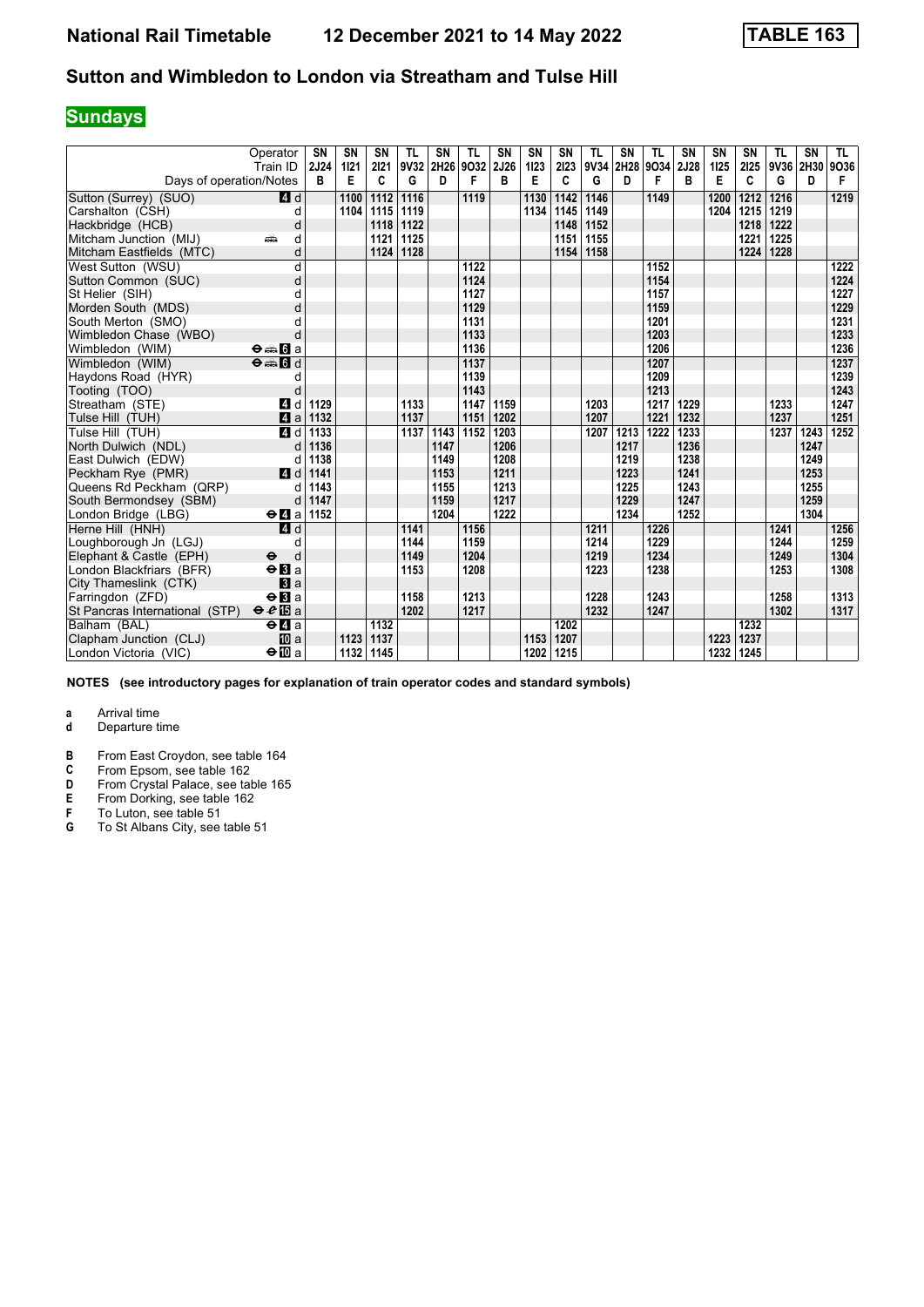## **Sundays**

|                                | Operator                                                           | <b>SN</b> | <b>SN</b> | SN        | <b>TL</b> | <b>SN</b> | <b>TL</b>      | <b>SN</b> | <b>SN</b> | SN        | <b>TL</b> | <b>SN</b> | <b>TL</b> | <b>SN</b> | SN        | SN        | <b>TL</b> | <b>SN</b>      | TL.       |
|--------------------------------|--------------------------------------------------------------------|-----------|-----------|-----------|-----------|-----------|----------------|-----------|-----------|-----------|-----------|-----------|-----------|-----------|-----------|-----------|-----------|----------------|-----------|
| Days of operation/Notes        | Train ID                                                           | 2J30<br>в | 1127<br>Е | 2127<br>C | 9V38<br>G | D         | 2H32 9O38<br>F | 2J32<br>в | 1129<br>E | 2129<br>C | 9V40<br>G | 2H34<br>D | 9040<br>F | 2J34<br>в | 1131<br>Е | 2131<br>C | G         | 9V42 2H36<br>D | 9042<br>F |
|                                |                                                                    |           |           |           |           |           |                |           |           |           |           |           |           |           |           |           |           |                |           |
| Sutton (Surrey) (SUO)          | 4 d                                                                |           | 1230      | 1242      | 1246      |           | 1249           |           | 1300      | 1312      | 1316      |           | 1319      |           | 1330      | 1342      | 1346      |                | 1349      |
| Carshalton (CSH)               | d                                                                  |           | 1234      | 1245      | 1249      |           |                |           | 1304      | 1315      | 1319      |           |           |           | 1334      | 1345      | 1349      |                |           |
| Hackbridge (HCB)               | d                                                                  |           |           | 1248      | 1252      |           |                |           |           | 1318      | 1322      |           |           |           |           | 1348      | 1352      |                |           |
| Mitcham Junction (MIJ)         | d<br>яŵ                                                            |           |           | 1251      | 1255      |           |                |           |           | 1321      | 1325      |           |           |           |           | 1351      | 1355      |                |           |
| Mitcham Eastfields (MTC)       | d                                                                  |           |           | 1254      | 1258      |           |                |           |           | 1324      | 1328      |           |           |           |           | 1354      | 1358      |                |           |
| West Sutton (WSU)              | d                                                                  |           |           |           |           |           | 1252           |           |           |           |           |           | 1322      |           |           |           |           |                | 1352      |
| Sutton Common (SUC)            | d                                                                  |           |           |           |           |           | 1254           |           |           |           |           |           | 1324      |           |           |           |           |                | 1354      |
| St Helier (SIH)                | d                                                                  |           |           |           |           |           | 1257           |           |           |           |           |           | 1327      |           |           |           |           |                | 1357      |
| Morden South (MDS)             | d                                                                  |           |           |           |           |           | 1259           |           |           |           |           |           | 1329      |           |           |           |           |                | 1359      |
| South Merton (SMO)             | d                                                                  |           |           |           |           |           | 1301           |           |           |           |           |           | 1331      |           |           |           |           |                | 1401      |
| Wimbledon Chase (WBO)          | d                                                                  |           |           |           |           |           | 1303           |           |           |           |           |           | 1333      |           |           |           |           |                | 1403      |
| Wimbledon (WIM)                | $\Theta = \blacksquare$ $\blacksquare$ a                           |           |           |           |           |           | 1306           |           |           |           |           |           | 1336      |           |           |           |           |                | 1406      |
| Wimbledon (WIM)                | $\overline{\Theta}$ $\overline{\bullet}$ $\overline{\mathbf{G}}$ d |           |           |           |           |           | 1307           |           |           |           |           |           | 1337      |           |           |           |           |                | 1407      |
| Haydons Road (HYR)             | d                                                                  |           |           |           |           |           | 1309           |           |           |           |           |           | 1339      |           |           |           |           |                | 1409      |
| Tooting (TOO)                  | d                                                                  |           |           |           |           |           | 1313           |           |           |           |           |           | 1343      |           |           |           |           |                | 1413      |
| Streatham (STE)                | ZI d                                                               | 1259      |           |           | 1303      |           | 1317           | 1329      |           |           | 1333      |           | 1347      | 1359      |           |           | 1403      |                | 1417      |
| Tulse Hill (TUH)               | 4a                                                                 | 1302      |           |           | 1307      |           | 1321           | 1332      |           |           | 1337      |           | 1351      | 1402      |           |           | 1407      |                | 1421      |
| Tulse Hill (TUH)               | 4 d                                                                | 1303      |           |           | 1307      | 1313      | 1322           | 1333      |           |           | 1337      | 1343      | 1352      | 1403      |           |           | 1407      | 1413           | 1422      |
| North Dulwich (NDL)            | d                                                                  | 1306      |           |           |           | 1317      |                | 1336      |           |           |           | 1347      |           | 1406      |           |           |           | 1417           |           |
| East Dulwich (EDW)             | d                                                                  | 1308      |           |           |           | 1319      |                | 1338      |           |           |           | 1349      |           | 1408      |           |           |           | 1419           |           |
| Peckham Rye (PMR)              | 4d                                                                 | 1311      |           |           |           | 1323      |                | 1341      |           |           |           | 1353      |           | 1411      |           |           |           | 1423           |           |
| Queens Rd Peckham (QRP)        | d                                                                  | 1313      |           |           |           | 1325      |                | 1343      |           |           |           | 1355      |           | 1413      |           |           |           | 1425           |           |
| South Bermondsey (SBM)         | d                                                                  | 1317      |           |           |           | 1329      |                | 1347      |           |           |           | 1359      |           | 1417      |           |           |           | 1429           |           |
| London Bridge (LBG)            | $\Theta$ <b>d</b> a                                                | 1322      |           |           |           | 1334      |                | 1352      |           |           |           | 1404      |           | 1422      |           |           |           | 1434           |           |
| Herne Hill (HNH)               | 4d                                                                 |           |           |           | 1311      |           | 1326           |           |           |           | 1341      |           | 1356      |           |           |           | 1411      |                | 1426      |
| Loughborough Jn (LGJ)          | d                                                                  |           |           |           | 1314      |           | 1329           |           |           |           | 1344      |           | 1359      |           |           |           | 1414      |                | 1429      |
| Elephant & Castle (EPH)        | $\ddot{\boldsymbol{\Theta}}$<br>d                                  |           |           |           | 1319      |           | 1334           |           |           |           | 1349      |           | 1404      |           |           |           | 1419      |                | 1434      |
| London Blackfriars (BFR)       | $\Theta$ <b>B</b> a                                                |           |           |           | 1323      |           | 1338           |           |           |           | 1353      |           | 1408      |           |           |           | 1423      |                | 1438      |
| City Thameslink (CTK)          | a                                                                  |           |           |           |           |           |                |           |           |           |           |           |           |           |           |           |           |                |           |
| Farringdon (ZFD)               | $\Theta$ <b>B</b> a                                                |           |           |           | 1328      |           | 1343           |           |           |           | 1358      |           | 1413      |           |           |           | 1428      |                | 1443      |
| St Pancras International (STP) | $\theta e$ <b>E</b> a                                              |           |           |           | 1332      |           | 1347           |           |           |           | 1402      |           | 1417      |           |           |           | 1432      |                | 1447      |
| Balham (BAL)                   | $e$ $q$ a                                                          |           |           | 1302      |           |           |                |           |           | 1332      |           |           |           |           |           | 1402      |           |                |           |
| Clapham Junction (CLJ)         | <b>ID</b> a                                                        |           | 1253      | 1307      |           |           |                |           | 1323      | 1337      |           |           |           |           | 1353      | 1407      |           |                |           |
| London Victoria (VIC)          | $\Theta$ III a                                                     |           | 1302      | 1315      |           |           |                |           | 1332      | 1345      |           |           |           |           | 1402      | 1415      |           |                |           |

**NOTES (see introductory pages for explanation of train operator codes and standard symbols)**

- **d** Departure time
- **B** From East Croydon, see table 164<br>**C** From Epsom, see table 162
- **C** From Epsom, see table 162<br>**D** From Crystal Palace, see tal
- **D** From Crystal Palace, see table 165<br>**E** From Dorking, see table 162<br>**F** To Luton, see table 51
- **E** From Dorking, see table 162
- **F** To Luton, see table 51
- **6** To St Albans City, see table 51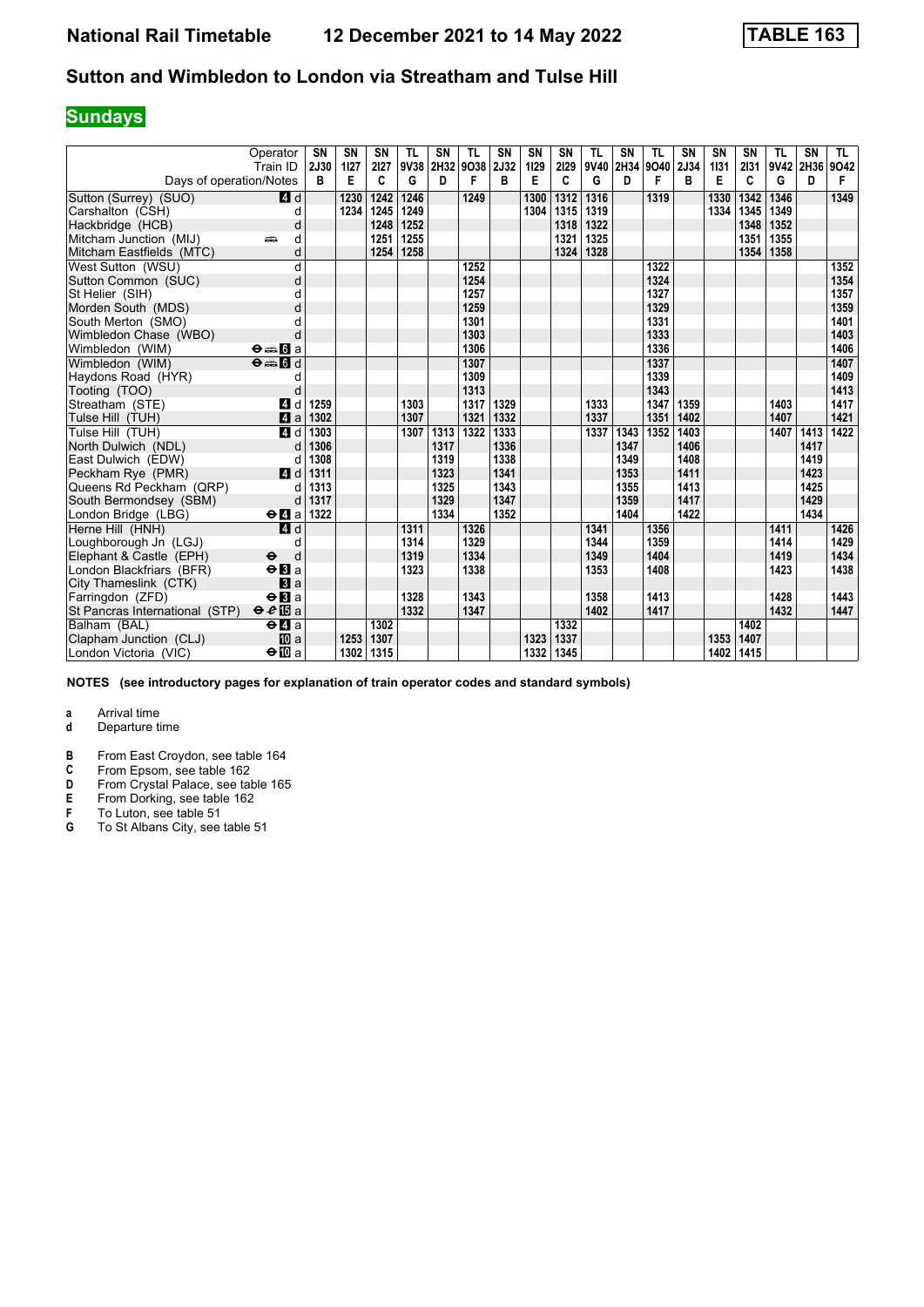## **Sundays**

|                                | Operator                                 | <b>SN</b><br>2J36 | <b>SN</b><br>1133 | SN<br>2133 | <b>TL</b><br>9V44 | <b>SN</b> | <b>TL</b><br>2H38 9O44 | <b>SN</b><br>2J38 | <b>SN</b> | SN        | <b>TL</b><br>9V46 | <b>SN</b><br>2H40 9O46 | <b>TL</b> | <b>SN</b><br>2J40 | SN<br>1137 | SN<br>2137 | <b>TL</b><br>9V48 | <b>SN</b><br>2H42 | TL.       |
|--------------------------------|------------------------------------------|-------------------|-------------------|------------|-------------------|-----------|------------------------|-------------------|-----------|-----------|-------------------|------------------------|-----------|-------------------|------------|------------|-------------------|-------------------|-----------|
| Days of operation/Notes        | Train ID                                 | B                 | E                 | C          | G                 | D         | F                      | в                 | 1135<br>E | 2135<br>C | G                 | D                      | F         | B                 | Е          | C          | G                 | D                 | 9048<br>F |
| Sutton (Surrey) (SUO)          | 4 d                                      |                   | 1400              | 1412       | 1416              |           | 1419                   |                   | 1430      | 1442      | 1446              |                        | 1449      |                   | 1500       | 1512       | 1516              |                   | 1519      |
| Carshalton (CSH)               | d                                        |                   | 1404              | 1415       | 1419              |           |                        |                   | 1434      | 1445      | 1449              |                        |           |                   | 1504       | 1515       | 1519              |                   |           |
| Hackbridge (HCB)               | d                                        |                   |                   | 1418       | 1422              |           |                        |                   |           | 1448      | 1452              |                        |           |                   |            | 1518       | 1522              |                   |           |
| Mitcham Junction (MIJ)         | d<br>æ                                   |                   |                   | 1421       | 1425              |           |                        |                   |           | 1451      | 1455              |                        |           |                   |            | 1521       | 1525              |                   |           |
| Mitcham Eastfields (MTC)       | d                                        |                   |                   | 1424       | 1428              |           |                        |                   |           | 1454      | 1458              |                        |           |                   |            | 1524       | 1528              |                   |           |
| West Sutton (WSU)              | d                                        |                   |                   |            |                   |           | 1422                   |                   |           |           |                   |                        | 1452      |                   |            |            |                   |                   | 1522      |
| Sutton Common (SUC)            | d                                        |                   |                   |            |                   |           | 1424                   |                   |           |           |                   |                        | 1454      |                   |            |            |                   |                   | 1524      |
| St Helier (SIH)                | d                                        |                   |                   |            |                   |           | 1427                   |                   |           |           |                   |                        | 1457      |                   |            |            |                   |                   | 1527      |
| Morden South (MDS)             | d                                        |                   |                   |            |                   |           | 1429                   |                   |           |           |                   |                        | 1459      |                   |            |            |                   |                   | 1529      |
| South Merton (SMO)             | d                                        |                   |                   |            |                   |           | 1431                   |                   |           |           |                   |                        | 1501      |                   |            |            |                   |                   | 1531      |
| Wimbledon Chase (WBO)          | d                                        |                   |                   |            |                   |           | 1433                   |                   |           |           |                   |                        | 1503      |                   |            |            |                   |                   | 1533      |
| Wimbledon (WIM)                | $\Theta = \blacksquare$ $\blacksquare$ a |                   |                   |            |                   |           | 1436                   |                   |           |           |                   |                        | 1506      |                   |            |            |                   |                   | 1536      |
| Wimbledon (WIM)                | $\Theta = \Pi d$                         |                   |                   |            |                   |           | 1437                   |                   |           |           |                   |                        | 1507      |                   |            |            |                   |                   | 1537      |
| Haydons Road (HYR)             | d                                        |                   |                   |            |                   |           | 1439                   |                   |           |           |                   |                        | 1509      |                   |            |            |                   |                   | 1539      |
| Tooting (TOO)                  | d                                        |                   |                   |            |                   |           | 1443                   |                   |           |           |                   |                        | 1513      |                   |            |            |                   |                   | 1543      |
| Streatham (STE)                | ZI d                                     | 1429              |                   |            | 1433              |           | 1447                   | 1459              |           |           | 1503              |                        | 1517      | 1529              |            |            | 1533              |                   | 1547      |
| Tulse Hill (TUH)               | a                                        | 1432              |                   |            | 1437              |           | 1451                   | 1502              |           |           | 1507              |                        | 1521      | 1532              |            |            | 1537              |                   | 1551      |
| Tulse Hill (TUH)               | 4d                                       | 1433              |                   |            | 1437              | 1443      | 1452                   | 1503              |           |           | 1507              | 1513                   | 1522      | 1533              |            |            | 1537              | 1543              | 1552      |
| North Dulwich (NDL)            | d                                        | 1436              |                   |            |                   | 1447      |                        | 1506              |           |           |                   | 1517                   |           | 1536              |            |            |                   | 1547              |           |
| East Dulwich (EDW)             | d                                        | 1438              |                   |            |                   | 1449      |                        | 1508              |           |           |                   | 1519                   |           | 1538              |            |            |                   | 1549              |           |
| Peckham Rye (PMR)              | $\blacksquare$                           | 1441              |                   |            |                   | 1453      |                        | 1511              |           |           |                   | 1523                   |           | 1541              |            |            |                   | 1553              |           |
| Queens Rd Peckham (QRP)        | d                                        | 1443              |                   |            |                   | 1455      |                        | 1513              |           |           |                   | 1525                   |           | 1543              |            |            |                   | 1555              |           |
| South Bermondsey (SBM)         | d                                        | 1447              |                   |            |                   | 1459      |                        | 1517              |           |           |                   | 1529                   |           | 1547              |            |            |                   | 1559              |           |
| London Bridge (LBG)            | $\Theta$ <b>d</b> a                      | 1452              |                   |            |                   | 1504      |                        | 1522              |           |           |                   | 1534                   |           | 1552              |            |            |                   | 1604              |           |
| Herne Hill (HNH)               | 4d                                       |                   |                   |            | 1441              |           | 1456                   |                   |           |           | 1511              |                        | 1526      |                   |            |            | 1541              |                   | 1556      |
| Loughborough Jn (LGJ)          | d                                        |                   |                   |            | 1444              |           | 1459                   |                   |           |           | 1514              |                        | 1529      |                   |            |            | 1544              |                   | 1559      |
| Elephant & Castle (EPH)        | d<br>$\ddot{\mathbf{e}}$                 |                   |                   |            | 1449              |           | 1504                   |                   |           |           | 1519              |                        | 1534      |                   |            |            | 1549              |                   | 1604      |
| London Blackfriars (BFR)       | $\Theta$ <b>B</b> a                      |                   |                   |            | 1453              |           | 1508                   |                   |           |           | 1523              |                        | 1538      |                   |            |            | 1553              |                   | 1608      |
| City Thameslink (CTK)          | $\blacksquare$ a                         |                   |                   |            |                   |           |                        |                   |           |           |                   |                        |           |                   |            |            |                   |                   |           |
| Farringdon (ZFD)               | $\Theta$ <b>R</b> a                      |                   |                   |            | 1458              |           | 1513                   |                   |           |           | 1528              |                        | 1543      |                   |            |            | 1558              |                   | 1613      |
| St Pancras International (STP) | $\theta e$ <b>E</b> a                    |                   |                   |            | 1502              |           | 1517                   |                   |           |           | 1532              |                        | 1547      |                   |            |            | 1602              |                   | 1617      |
| Balham (BAL)                   | $e$ $a$                                  |                   |                   | 1432       |                   |           |                        |                   |           | 1502      |                   |                        |           |                   |            | 1532       |                   |                   |           |
| Clapham Junction (CLJ)         | <b>ID</b> a                              |                   | 1423              | 1437       |                   |           |                        |                   | 1453      | 1507      |                   |                        |           |                   | 1523       | 1537       |                   |                   |           |
| London Victoria (VIC)          | $\Theta$ <b>III</b> a                    |                   | 1432              | 1445       |                   |           |                        |                   | 1502      | 1515      |                   |                        |           |                   | 1532       | 1545       |                   |                   |           |

**NOTES (see introductory pages for explanation of train operator codes and standard symbols)**

- **d** Departure time
- **B** From East Croydon, see table 164<br>**C** From Epsom, see table 162
- **C** From Epsom, see table 162<br>**D** From Crystal Palace, see tal
- **D** From Crystal Palace, see table 165<br>**E** From Dorking, see table 162<br>**F** To Luton, see table 51
- **E** From Dorking, see table 162
- **F** To Luton, see table 51
- **6** To St Albans City, see table 51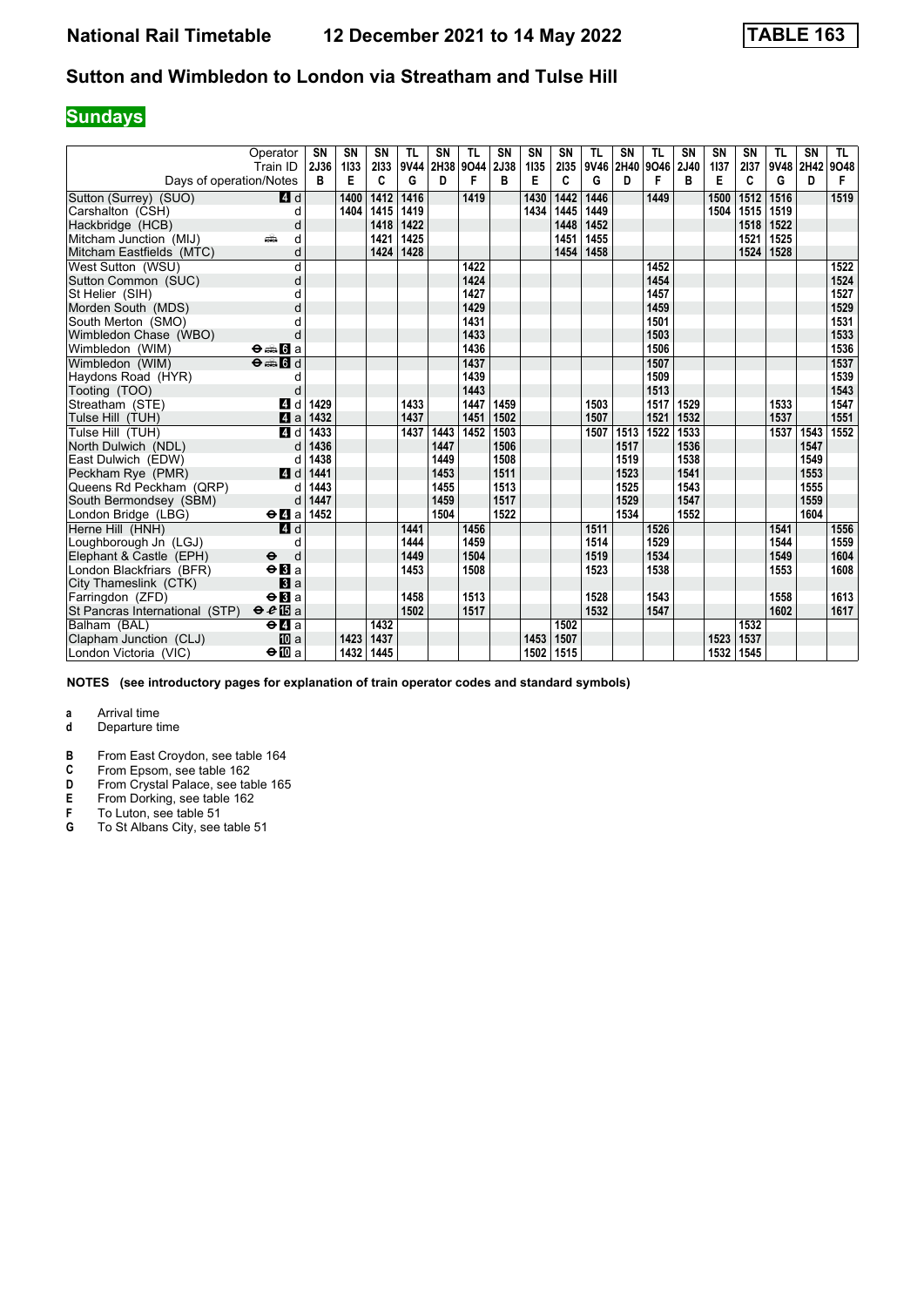## **Sundays**

|                                | Operator                                                           | <b>SN</b> | SN        | SN        | <b>TL</b> | SN   | <b>TL</b>      | <b>SN</b> | <b>SN</b> | SN        | <b>TL</b> | <b>SN</b>      | <b>TL</b> | <b>SN</b> | SN        | SN        | <b>TL</b> | <b>SN</b>      | TL.       |
|--------------------------------|--------------------------------------------------------------------|-----------|-----------|-----------|-----------|------|----------------|-----------|-----------|-----------|-----------|----------------|-----------|-----------|-----------|-----------|-----------|----------------|-----------|
| Days of operation/Notes        | Train ID                                                           | 2J42<br>в | 1139<br>E | 2139<br>C | 9V50<br>G | D    | 2H44 9O50<br>F | 2J44<br>в | 1141<br>E | 2141<br>C | G         | 9V52 2H46<br>D | 9052<br>F | 2J46<br>B | 1143<br>Е | 2143<br>C | G         | 9V54 2H48<br>D | 9054<br>F |
| Sutton (Surrey) (SUO)          | 4 d                                                                |           | 1530      | 1542      | 1546      |      | 1549           |           | 1600      | 1612      | 1616      |                | 1619      |           | 1630      | 1642      | 1646      |                | 1649      |
| Carshalton (CSH)               | d                                                                  |           | 1534      | 1545      | 1549      |      |                |           | 1604      | 1615      | 1619      |                |           |           | 1634      | 1645      | 1649      |                |           |
| Hackbridge (HCB)               | d                                                                  |           |           | 1548      | 1552      |      |                |           |           | 1618      | 1622      |                |           |           |           | 1648      | 1652      |                |           |
| Mitcham Junction (MIJ)         | d<br>añ,                                                           |           |           | 1551      | 1555      |      |                |           |           | 1621      | 1625      |                |           |           |           | 1651      | 1655      |                |           |
| Mitcham Eastfields (MTC)       | d                                                                  |           |           | 1554      | 1558      |      |                |           |           | 1624      | 1628      |                |           |           |           | 1654      | 1658      |                |           |
| West Sutton (WSU)              | d                                                                  |           |           |           |           |      | 1552           |           |           |           |           |                | 1622      |           |           |           |           |                | 1652      |
| Sutton Common (SUC)            | d                                                                  |           |           |           |           |      | 1554           |           |           |           |           |                | 1624      |           |           |           |           |                | 1654      |
| St Helier (SIH)                | d                                                                  |           |           |           |           |      | 1557           |           |           |           |           |                | 1627      |           |           |           |           |                | 1657      |
| Morden South (MDS)             | d                                                                  |           |           |           |           |      | 1559           |           |           |           |           |                | 1629      |           |           |           |           |                | 1659      |
| South Merton (SMO)             | d                                                                  |           |           |           |           |      | 1601           |           |           |           |           |                | 1631      |           |           |           |           |                | 1701      |
| Wimbledon Chase (WBO)          | d                                                                  |           |           |           |           |      | 1603           |           |           |           |           |                | 1633      |           |           |           |           |                | 1703      |
| Wimbledon (WIM)                | $\Theta = \blacksquare$ $\blacksquare$ a                           |           |           |           |           |      | 1606           |           |           |           |           |                | 1636      |           |           |           |           |                | 1706      |
| Wimbledon (WIM)                | $\overline{\Theta}$ $\overline{\bullet}$ $\overline{\mathbf{G}}$ d |           |           |           |           |      | 1607           |           |           |           |           |                | 1637      |           |           |           |           |                | 1707      |
| Haydons Road (HYR)             | d                                                                  |           |           |           |           |      | 1609           |           |           |           |           |                | 1639      |           |           |           |           |                | 1709      |
| Tooting (TOO)                  | d                                                                  |           |           |           |           |      | 1613           |           |           |           |           |                | 1643      |           |           |           |           |                | 1713      |
| Streatham (STE)                | ZI d                                                               | 1559      |           |           | 1603      |      | 1617           | 1629      |           |           | 1633      |                | 1647      | 1659      |           |           | 1703      |                | 1717      |
| Tulse Hill (TUH)               | 4a                                                                 | 1602      |           |           | 1607      |      | 1621           | 1632      |           |           | 1637      |                | 1651      | 1702      |           |           | 1707      |                | 1721      |
| Tulse Hill (TUH)               | 4 d                                                                | 1603      |           |           | 1607      | 1613 | 1622           | 1633      |           |           | 1637      | 1643           | 1652      | 1703      |           |           | 1707      | 1713           | 1722      |
| North Dulwich (NDL)            | d                                                                  | 1606      |           |           |           | 1617 |                | 1636      |           |           |           | 1647           |           | 1706      |           |           |           | 1717           |           |
| East Dulwich (EDW)             | d                                                                  | 1608      |           |           |           | 1619 |                | 1638      |           |           |           | 1649           |           | 1708      |           |           |           | 1719           |           |
| Peckham Rye (PMR)              | 4d                                                                 | 1611      |           |           |           | 1623 |                | 1641      |           |           |           | 1653           |           | 1711      |           |           |           | 1723           |           |
| Queens Rd Peckham (QRP)        |                                                                    | 1613      |           |           |           | 1625 |                | 1643      |           |           |           | 1655           |           | 1713      |           |           |           | 1725           |           |
| South Bermondsey (SBM)         | d                                                                  | 1617      |           |           |           | 1629 |                | 1647      |           |           |           | 1659           |           | 1717      |           |           |           | 1729           |           |
| London Bridge (LBG)            | $\Theta$ <b>d</b> a                                                | 1622      |           |           |           | 1634 |                | 1652      |           |           |           | 1704           |           | 1722      |           |           |           | 1734           |           |
| Herne Hill (HNH)               | 4d                                                                 |           |           |           | 1611      |      | 1626           |           |           |           | 1641      |                | 1656      |           |           |           | 1711      |                | 1726      |
| Loughborough Jn (LGJ)          | d                                                                  |           |           |           | 1614      |      | 1629           |           |           |           | 1644      |                | 1659      |           |           |           | 1714      |                | 1729      |
| Elephant & Castle (EPH)        | $\ddot{\boldsymbol{\Theta}}$<br>d                                  |           |           |           | 1619      |      | 1634           |           |           |           | 1649      |                | 1704      |           |           |           | 1719      |                | 1734      |
| London Blackfriars (BFR)       | $\Theta$ <b>B</b> a                                                |           |           |           | 1623      |      | 1638           |           |           |           | 1653      |                | 1708      |           |           |           | 1723      |                | 1738      |
| City Thameslink (CTK)          | a                                                                  |           |           |           |           |      |                |           |           |           |           |                |           |           |           |           |           |                |           |
| Farringdon (ZFD)               | $\Theta$ <b>B</b> a                                                |           |           |           | 1628      |      | 1643           |           |           |           | 1658      |                | 1713      |           |           |           | 1728      |                | 1743      |
| St Pancras International (STP) | $\theta e$ <b>E</b> a                                              |           |           |           | 1632      |      | 1647           |           |           |           | 1702      |                | 1717      |           |           |           | 1732      |                | 1747      |
| Balham (BAL)                   | $e$ $q$ a                                                          |           |           | 1602      |           |      |                |           |           | 1632      |           |                |           |           |           | 1702      |           |                |           |
| Clapham Junction (CLJ)         | <b>ID</b> a                                                        |           | 1553      | 1607      |           |      |                |           | 1623      | 1637      |           |                |           |           | 1653      | 1707      |           |                |           |
| London Victoria (VIC)          | $\Theta$ III a                                                     |           | 1602      | 1615      |           |      |                |           | 1632      | 1645      |           |                |           |           | 1702      | 1715      |           |                |           |

**NOTES (see introductory pages for explanation of train operator codes and standard symbols)**

- **d** Departure time
- **B** From East Croydon, see table 164<br>**C** From Epsom, see table 162
- **C** From Epsom, see table 162<br>**D** From Crystal Palace, see tal
- **D** From Crystal Palace, see table 165<br>**E** From Dorking, see table 162<br>**F** To Luton, see table 51
- **E** From Dorking, see table 162
- **F** To Luton, see table 51
- **6** To St Albans City, see table 51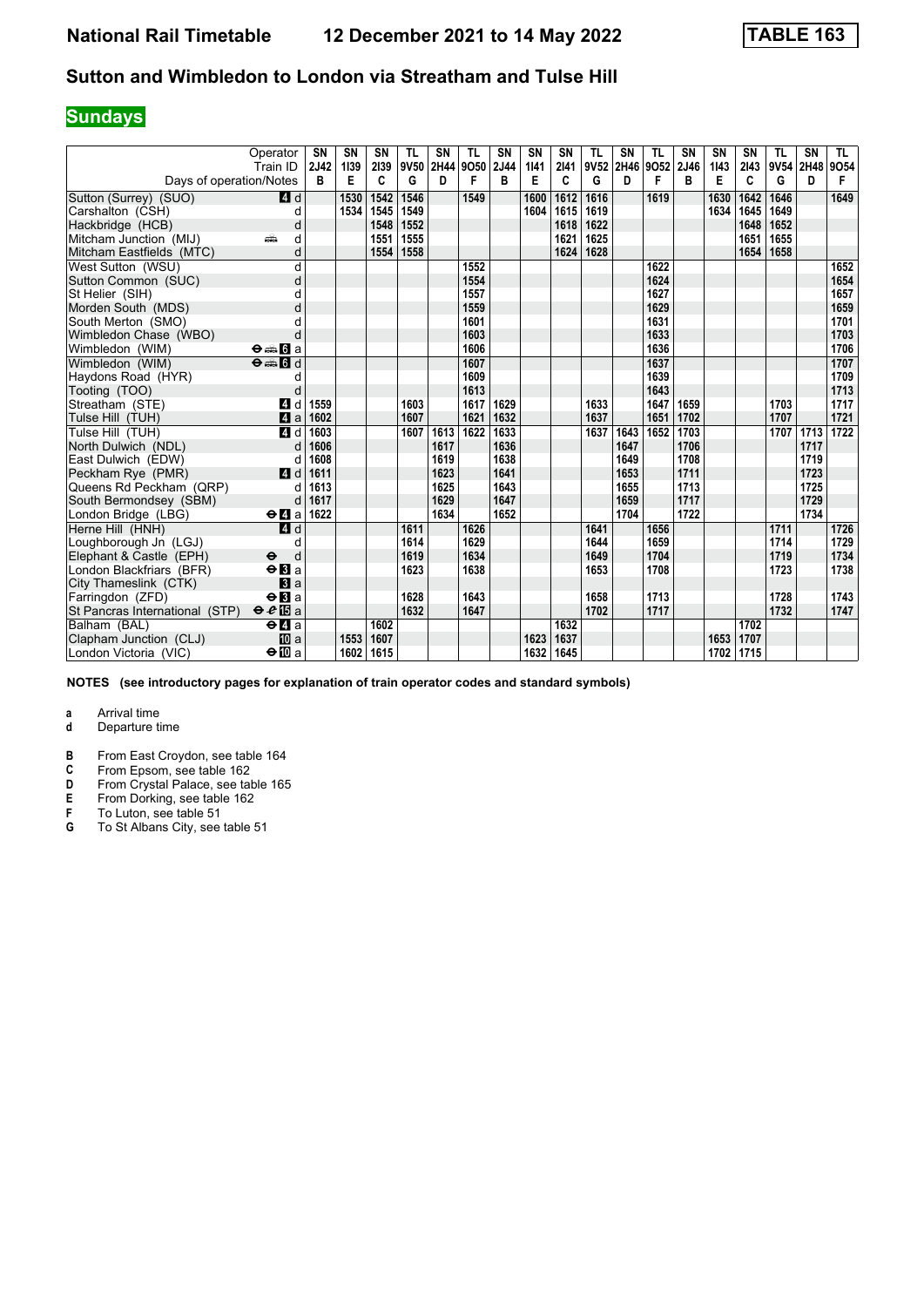## **Sundays**

|                                | Operator                                 | <b>SN</b><br>2J48 | SN<br>1145 | SN<br>2145 | <b>TL</b><br>9V56 | SN   | <b>TL</b><br>2H50 9O56 | <b>SN</b> | <b>SN</b> | SN        | <b>TL</b> | <b>SN</b><br>9V58 2H52 9O58 | <b>TL</b> | <b>SN</b><br><b>2J52</b> | SN<br>1149 | SN<br>2149 | <b>TL</b><br>9V60 | <b>SN</b><br>2H54 | TL.       |
|--------------------------------|------------------------------------------|-------------------|------------|------------|-------------------|------|------------------------|-----------|-----------|-----------|-----------|-----------------------------|-----------|--------------------------|------------|------------|-------------------|-------------------|-----------|
| Days of operation/Notes        | Train ID                                 | B                 | E          | C          | G                 | D    | F                      | 2J50<br>в | 1147<br>E | 2147<br>C | G         | D                           | F         | B                        | Е          | C          | G                 | D                 | 9060<br>F |
| Sutton (Surrey) (SUO)          | 4 d                                      |                   | 1700       | 1712       | 1716              |      | 1719                   |           | 1730      | 1742      | 1746      |                             | 1749      |                          | 1800       | 1812       | 1816              |                   | 1819      |
| Carshalton (CSH)               | d                                        |                   | 1704       | 1715       | 1719              |      |                        |           | 1734      | 1745      | 1749      |                             |           |                          | 1804       | 1815       | 1819              |                   |           |
| Hackbridge (HCB)               | d                                        |                   |            | 1718       | 1722              |      |                        |           |           | 1748      | 1752      |                             |           |                          |            | 1818       | 1822              |                   |           |
| Mitcham Junction (MIJ)         | d<br>æ                                   |                   |            | 1721       | 1725              |      |                        |           |           | 1751      | 1755      |                             |           |                          |            | 1821       | 1825              |                   |           |
| Mitcham Eastfields (MTC)       | d                                        |                   |            | 1724       | 1728              |      |                        |           |           | 1754      | 1758      |                             |           |                          |            | 1824       | 1828              |                   |           |
| West Sutton (WSU)              | d                                        |                   |            |            |                   |      | 1722                   |           |           |           |           |                             | 1752      |                          |            |            |                   |                   | 1822      |
| Sutton Common (SUC)            | d                                        |                   |            |            |                   |      | 1724                   |           |           |           |           |                             | 1754      |                          |            |            |                   |                   | 1824      |
| St Helier (SIH)                | d                                        |                   |            |            |                   |      | 1727                   |           |           |           |           |                             | 1757      |                          |            |            |                   |                   | 1827      |
| Morden South (MDS)             | d                                        |                   |            |            |                   |      | 1729                   |           |           |           |           |                             | 1759      |                          |            |            |                   |                   | 1829      |
| South Merton (SMO)             | d                                        |                   |            |            |                   |      | 1731                   |           |           |           |           |                             | 1801      |                          |            |            |                   |                   | 1831      |
| Wimbledon Chase (WBO)          | d                                        |                   |            |            |                   |      | 1733                   |           |           |           |           |                             | 1803      |                          |            |            |                   |                   | 1833      |
| Wimbledon (WIM)                | $\Theta = \blacksquare$ $\blacksquare$ a |                   |            |            |                   |      | 1736                   |           |           |           |           |                             | 1806      |                          |            |            |                   |                   | 1836      |
| Wimbledon (WIM)                | $\Theta = \Pi d$                         |                   |            |            |                   |      | 1737                   |           |           |           |           |                             | 1807      |                          |            |            |                   |                   | 1837      |
| Haydons Road (HYR)             | d                                        |                   |            |            |                   |      | 1739                   |           |           |           |           |                             | 1809      |                          |            |            |                   |                   | 1839      |
| Tooting (TOO)                  | d                                        |                   |            |            |                   |      | 1743                   |           |           |           |           |                             | 1813      |                          |            |            |                   |                   | 1843      |
| Streatham (STE)                | ZI d                                     | 1729              |            |            | 1733              |      | 1747                   | 1759      |           |           | 1803      |                             | 1817      | 1829                     |            |            | 1833              |                   | 1847      |
| Tulse Hill (TUH)               | a                                        | 1732              |            |            | 1737              |      | 1751                   | 1802      |           |           | 1807      |                             | 1821      | 1832                     |            |            | 1837              |                   | 1851      |
| Tulse Hill (TUH)               | 4 d                                      | 1733              |            |            | 1737              | 1743 | 1752                   | 1803      |           |           | 1807      | 1813                        | 1822      | 1833                     |            |            | 1837              | 1843              | 1852      |
| North Dulwich (NDL)            |                                          | 1736              |            |            |                   | 1747 |                        | 1806      |           |           |           | 1817                        |           | 1836                     |            |            |                   | 1847              |           |
| East Dulwich (EDW)             | d                                        | 1738              |            |            |                   | 1749 |                        | 1808      |           |           |           | 1819                        |           | 1838                     |            |            |                   | 1849              |           |
| Peckham Rye (PMR)              | $\blacksquare$                           | 1741              |            |            |                   | 1753 |                        | 1811      |           |           |           | 1823                        |           | 1841                     |            |            |                   | 1853              |           |
| Queens Rd Peckham (QRP)        | d                                        | 1743              |            |            |                   | 1755 |                        | 1813      |           |           |           | 1825                        |           | 1843                     |            |            |                   | 1855              |           |
| South Bermondsey (SBM)         | d                                        | 1747              |            |            |                   | 1759 |                        | 1817      |           |           |           | 1829                        |           | 1847                     |            |            |                   | 1859              |           |
| London Bridge (LBG)            | $\Theta$ <b>d</b> a                      | 1752              |            |            |                   | 1804 |                        | 1822      |           |           |           | 1834                        |           | 1852                     |            |            |                   | 1904              |           |
| Herne Hill (HNH)               | 4d                                       |                   |            |            | 1741              |      | 1756                   |           |           |           | 1811      |                             | 1826      |                          |            |            | 1841              |                   | 1856      |
| Loughborough Jn (LGJ)          | d                                        |                   |            |            | 1744              |      | 1759                   |           |           |           | 1814      |                             | 1829      |                          |            |            | 1844              |                   | 1859      |
| Elephant & Castle (EPH)        | d<br>$\ddot{\mathbf{e}}$                 |                   |            |            | 1749              |      | 1804                   |           |           |           | 1819      |                             | 1834      |                          |            |            | 1849              |                   | 1904      |
| London Blackfriars (BFR)       | $\Theta$ <b>B</b> a                      |                   |            |            | 1753              |      | 1808                   |           |           |           | 1823      |                             | 1838      |                          |            |            | 1853              |                   | 1908      |
| City Thameslink (CTK)          | $\blacksquare$ a                         |                   |            |            |                   |      |                        |           |           |           |           |                             |           |                          |            |            |                   |                   |           |
| Farringdon (ZFD)               | $\Theta$ <b>R</b> a                      |                   |            |            | 1758              |      | 1813                   |           |           |           | 1828      |                             | 1843      |                          |            |            | 1858              |                   | 1913      |
| St Pancras International (STP) | $eE$ a                                   |                   |            |            | 1802              |      | 1817                   |           |           |           | 1832      |                             | 1847      |                          |            |            | 1902              |                   | 1917      |
| Balham (BAL)                   | $e$ $a$                                  |                   |            | 1732       |                   |      |                        |           |           | 1802      |           |                             |           |                          |            | 1832       |                   |                   |           |
| Clapham Junction (CLJ)         | <b>ID</b> a                              |                   | 1723       | 1737       |                   |      |                        |           | 1753      | 1807      |           |                             |           |                          | 1823       | 1837       |                   |                   |           |
| London Victoria (VIC)          | $\Theta$ <b>III</b> a                    |                   | 1732       | 1745       |                   |      |                        |           | 1802      | 1815      |           |                             |           |                          | 1832       | 1845       |                   |                   |           |

**NOTES (see introductory pages for explanation of train operator codes and standard symbols)**

- **d** Departure time
- **B** From East Croydon, see table 164<br>**C** From Epsom, see table 162
- **C** From Epsom, see table 162<br>**D** From Crystal Palace, see tal
- **D** From Crystal Palace, see table 165<br>**E** From Dorking, see table 162<br>**F** To Luton, see table 51
- **E** From Dorking, see table 162
- **F** To Luton, see table 51
- **6** To St Albans City, see table 51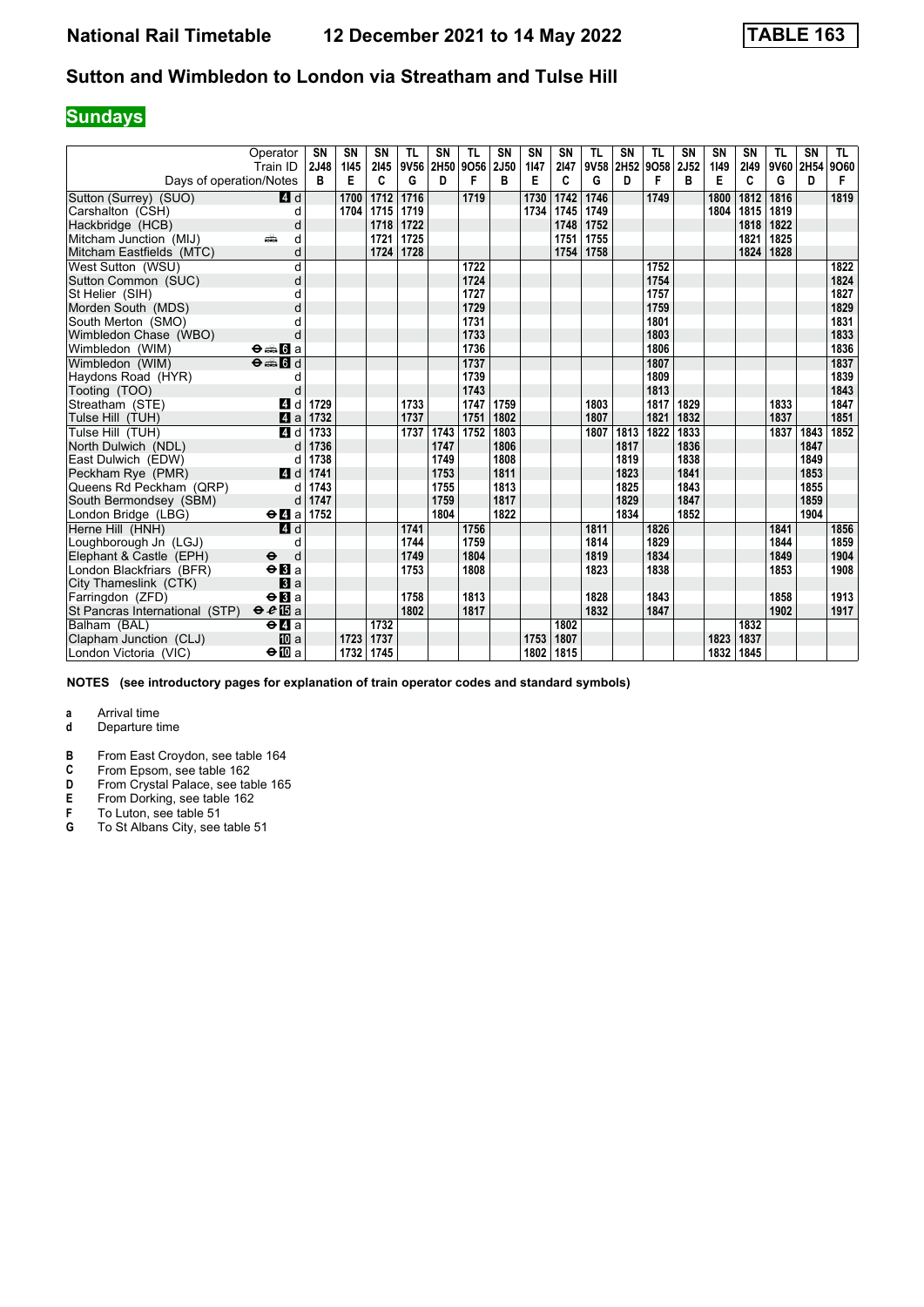## **Sundays**

|                                | Operator                                                           | <b>SN</b> | <b>SN</b> | SN        | <b>TL</b> | SN   | <b>TL</b>      | <b>SN</b> | <b>SN</b> | SN        | <b>TL</b> | <b>SN</b> | <b>TL</b> | <b>SN</b>        | SN        | SN        | <b>TL</b> | <b>SN</b> | TL.       |
|--------------------------------|--------------------------------------------------------------------|-----------|-----------|-----------|-----------|------|----------------|-----------|-----------|-----------|-----------|-----------|-----------|------------------|-----------|-----------|-----------|-----------|-----------|
| Days of operation/Notes        | Train ID                                                           | 2J54<br>в | 1151<br>Е | 2151<br>C | 9V62<br>G | D    | 2H56 9O62<br>F | 2J56<br>в | 1153<br>E | 2153<br>C | 9V64<br>G | 2H58<br>D | 9064<br>F | <b>2J58</b><br>в | 1155<br>Е | 2155<br>C | 9V66<br>G | 2H60<br>D | 9066<br>F |
| Sutton (Surrey) (SUO)          | 4 d                                                                |           | 1830      | 1842      | 1846      |      | 1849           |           | 1900      | 1912      | 1916      |           | 1919      |                  | 1930      | 1942      | 1946      |           | 1949      |
| Carshalton (CSH)               | d                                                                  |           | 1834      | 1845      | 1849      |      |                |           | 1904      | 1915      | 1919      |           |           |                  | 1934      | 1945      | 1949      |           |           |
| Hackbridge (HCB)               | d                                                                  |           |           | 1848      | 1852      |      |                |           |           | 1918      | 1922      |           |           |                  |           | 1948      | 1952      |           |           |
| Mitcham Junction (MIJ)         | d<br>۵Ë                                                            |           |           | 1851      | 1855      |      |                |           |           | 1921      | 1925      |           |           |                  |           | 1951      | 1955      |           |           |
| Mitcham Eastfields (MTC)       | d                                                                  |           |           | 1854      | 1858      |      |                |           |           | 1924      | 1928      |           |           |                  |           | 1954      | 1958      |           |           |
| West Sutton (WSU)              | d                                                                  |           |           |           |           |      | 1852           |           |           |           |           |           | 1922      |                  |           |           |           |           | 1952      |
| Sutton Common (SUC)            | d                                                                  |           |           |           |           |      | 1854           |           |           |           |           |           | 1924      |                  |           |           |           |           | 1954      |
| St Helier (SIH)                | d                                                                  |           |           |           |           |      | 1857           |           |           |           |           |           | 1927      |                  |           |           |           |           | 1957      |
| Morden South (MDS)             | d                                                                  |           |           |           |           |      | 1859           |           |           |           |           |           | 1929      |                  |           |           |           |           | 1959      |
| South Merton (SMO)             | d                                                                  |           |           |           |           |      | 1901           |           |           |           |           |           | 1931      |                  |           |           |           |           | 2001      |
| Wimbledon Chase (WBO)          | d                                                                  |           |           |           |           |      | 1903           |           |           |           |           |           | 1933      |                  |           |           |           |           | 2003      |
| Wimbledon (WIM)                | $\Theta = \blacksquare$ $\blacksquare$ a                           |           |           |           |           |      | 1906           |           |           |           |           |           | 1936      |                  |           |           |           |           | 2006      |
| Wimbledon (WIM)                | $\overline{\Theta}$ $\overline{\bullet}$ $\overline{\mathbf{G}}$ d |           |           |           |           |      | 1907           |           |           |           |           |           | 1937      |                  |           |           |           |           | 2007      |
| Haydons Road (HYR)             | d                                                                  |           |           |           |           |      | 1909           |           |           |           |           |           | 1939      |                  |           |           |           |           | 2009      |
| Tooting (TOO)                  | d                                                                  |           |           |           |           |      | 1913           |           |           |           |           |           | 1943      |                  |           |           |           |           | 2013      |
| Streatham (STE)                | ZI d                                                               | 1859      |           |           | 1903      |      | 1917           | 1929      |           |           | 1933      |           | 1947      | 1959             |           |           | 2003      |           | 2017      |
| Tulse Hill (TUH)               | 4a                                                                 | 1902      |           |           | 1907      |      | 1921           | 1932      |           |           | 1937      |           | 1951      | 2002             |           |           | 2007      |           | 2021      |
| Tulse Hill (TUH)               | 4 d                                                                | 1903      |           |           | 1907      | 1913 | 1922           | 1933      |           |           | 1937      | 1943      | 1952      | 2003             |           |           | 2007      | 2013      | 2022      |
| North Dulwich (NDL)            | d                                                                  | 1906      |           |           |           | 1917 |                | 1936      |           |           |           | 1947      |           | 2006             |           |           |           | 2017      |           |
| East Dulwich (EDW)             | d                                                                  | 1908      |           |           |           | 1919 |                | 1938      |           |           |           | 1949      |           | 2008             |           |           |           | 2019      |           |
| Peckham Rye (PMR)              | 4d                                                                 | 1911      |           |           |           | 1923 |                | 1941      |           |           |           | 1953      |           | 2011             |           |           |           | 2023      |           |
| Queens Rd Peckham (QRP)        |                                                                    | 1913      |           |           |           | 1925 |                | 1943      |           |           |           | 1955      |           | 2013             |           |           |           | 2025      |           |
| South Bermondsey (SBM)         | d                                                                  | 1917      |           |           |           | 1929 |                | 1947      |           |           |           | 1959      |           | 2017             |           |           |           | 2029      |           |
| London Bridge (LBG)            | $\Theta$ <b>d</b> a                                                | 1922      |           |           |           | 1934 |                | 1952      |           |           |           | 2004      |           | 2022             |           |           |           | 2034      |           |
| Herne Hill (HNH)               | 4d                                                                 |           |           |           | 1911      |      | 1926           |           |           |           | 1941      |           | 1956      |                  |           |           | 2011      |           | 2026      |
| Loughborough Jn (LGJ)          | d                                                                  |           |           |           | 1914      |      | 1929           |           |           |           | 1944      |           | 1959      |                  |           |           | 2014      |           | 2029      |
| Elephant & Castle (EPH)        | $\ddot{\boldsymbol{\Theta}}$<br>d                                  |           |           |           | 1919      |      | 1934           |           |           |           | 1949      |           | 2004      |                  |           |           | 2019      |           | 2034      |
| London Blackfriars (BFR)       | $\Theta$ <b>B</b> a                                                |           |           |           | 1923      |      | 1938           |           |           |           | 1953      |           | 2008      |                  |           |           | 2023      |           | 2038      |
| City Thameslink (CTK)          | a                                                                  |           |           |           |           |      |                |           |           |           |           |           |           |                  |           |           |           |           |           |
| Farringdon (ZFD)               | $\Theta$ <b>B</b> a                                                |           |           |           | 1928      |      | 1943           |           |           |           | 1958      |           | 2013      |                  |           |           | 2028      |           | 2043      |
| St Pancras International (STP) | $\theta e$ <b>E</b> a                                              |           |           |           | 1932      |      | 1947           |           |           |           | 2002      |           | 2017      |                  |           |           | 2032      |           | 2047      |
| Balham (BAL)                   | $e$ $q$ a                                                          |           |           | 1902      |           |      |                |           |           | 1932      |           |           |           |                  |           | 2002      |           |           |           |
| Clapham Junction (CLJ)         | <b>ID</b> a                                                        |           | 1853      | 1907      |           |      |                |           | 1923      | 1937      |           |           |           |                  | 1953      | 2007      |           |           |           |
| London Victoria (VIC)          | $\Theta$ III a                                                     |           | 1902      | 1915      |           |      |                |           | 1932      | 1945      |           |           |           |                  | 2002      | 2015      |           |           |           |

**NOTES (see introductory pages for explanation of train operator codes and standard symbols)**

- **d** Departure time
- **B** From East Croydon, see table 164<br>**C** From Epsom, see table 162
- **C** From Epsom, see table 162<br>**D** From Crystal Palace, see tal
- **D** From Crystal Palace, see table 165<br>**E** From Dorking, see table 162<br>**F** To Luton, see table 51
- **E** From Dorking, see table 162
- **F** To Luton, see table 51
- **6** To St Albans City, see table 51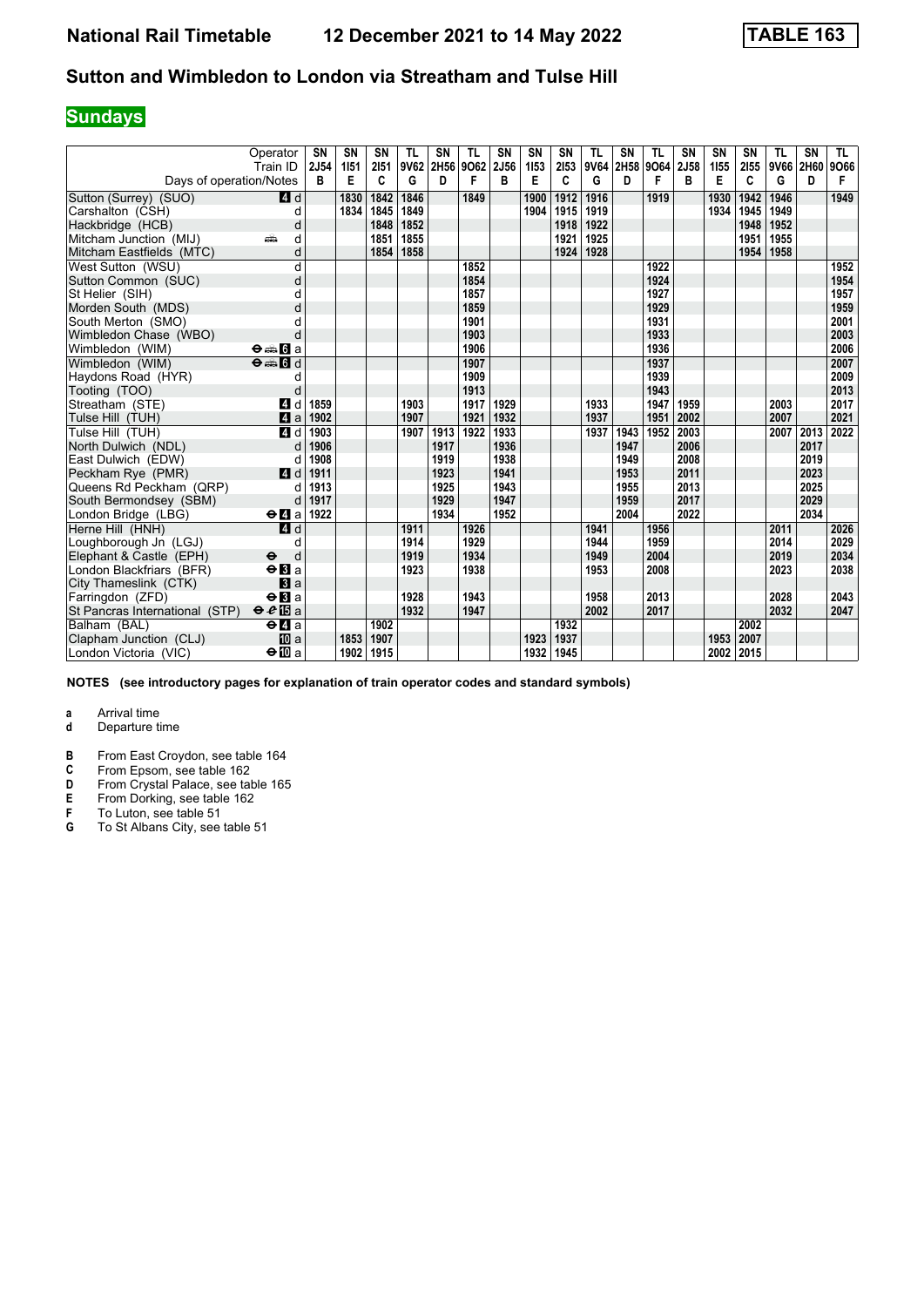## **Sundays**

|                                | Operator<br>Train ID                                               | <b>SN</b><br>2J60 | <b>SN</b><br>1157 | SN<br>2157 | <b>TL</b><br>9V68 | SN   | <b>TL</b><br>2H62 9O68 | <b>SN</b><br>2J62 | <b>SN</b><br>1159 | SN<br>2159 | <b>TL</b><br>9V70 | <b>SN</b><br>2H64 | <b>TL</b><br>9070 | <b>SN</b><br>2J64 | SN<br>1161 | SN<br>2161 | <b>TL</b> | <b>SN</b><br>9V72 2H66 | TL.<br>9072 |
|--------------------------------|--------------------------------------------------------------------|-------------------|-------------------|------------|-------------------|------|------------------------|-------------------|-------------------|------------|-------------------|-------------------|-------------------|-------------------|------------|------------|-----------|------------------------|-------------|
| Days of operation/Notes        |                                                                    | в                 | E                 | C          | G                 | D    | F                      | в                 | E                 | C          | G                 | D                 | F                 | B                 | Е          | C          | G         | D                      | A           |
| Sutton (Surrey) (SUO)          | 4 d                                                                |                   | 2000              | 2012       | 2016              |      | 2019                   |                   | 2030              | 2042       | 2046              |                   | 2049              |                   | 2100       | 2112       | 2116      |                        | 2119        |
| Carshalton (CSH)               | d                                                                  |                   | 2004              | 2015       | 2019              |      |                        |                   | 2034              | 2045       | 2049              |                   |                   |                   | 2104       | 2115       | 2119      |                        |             |
| Hackbridge (HCB)               | d                                                                  |                   |                   | 2018       | 2022              |      |                        |                   |                   | 2048       | 2052              |                   |                   |                   |            | 2118       | 2122      |                        |             |
| Mitcham Junction (MIJ)         | d<br>aîn                                                           |                   |                   | 2021       | 2025              |      |                        |                   |                   | 2051       | 2055              |                   |                   |                   |            | 2121       | 2125      |                        |             |
| Mitcham Eastfields (MTC)       | d                                                                  |                   |                   | 2024       | 2028              |      |                        |                   |                   | 2054       | 2058              |                   |                   |                   |            | 2124       | 2128      |                        |             |
| West Sutton (WSU)              | d                                                                  |                   |                   |            |                   |      | 2022                   |                   |                   |            |                   |                   | 2052              |                   |            |            |           |                        | 2122        |
| Sutton Common (SUC)            | d                                                                  |                   |                   |            |                   |      | 2024                   |                   |                   |            |                   |                   | 2054              |                   |            |            |           |                        | 2124        |
| St Helier (SIH)                | d                                                                  |                   |                   |            |                   |      | 2027                   |                   |                   |            |                   |                   | 2057              |                   |            |            |           |                        | 2127        |
| Morden South (MDS)             | d                                                                  |                   |                   |            |                   |      | 2029                   |                   |                   |            |                   |                   | 2059              |                   |            |            |           |                        | 2129        |
| South Merton (SMO)             | d                                                                  |                   |                   |            |                   |      | 2031                   |                   |                   |            |                   |                   | 2101              |                   |            |            |           |                        | 2131        |
| Wimbledon Chase (WBO)          | d                                                                  |                   |                   |            |                   |      | 2033                   |                   |                   |            |                   |                   | 2103              |                   |            |            |           |                        | 2133        |
| Wimbledon (WIM)                | $\Theta = \blacksquare$ $\blacksquare$ a                           |                   |                   |            |                   |      | 2036                   |                   |                   |            |                   |                   | 2106              |                   |            |            |           |                        | 2136        |
| Wimbledon (WIM)                | $\overline{\Theta}$ $\overline{\bullet}$ $\overline{\mathbf{G}}$ d |                   |                   |            |                   |      | 2037                   |                   |                   |            |                   |                   | 2107              |                   |            |            |           |                        | 2137        |
| Haydons Road (HYR)             | d                                                                  |                   |                   |            |                   |      | 2039                   |                   |                   |            |                   |                   | 2109              |                   |            |            |           |                        | 2139        |
| Tooting (TOO)                  | d                                                                  |                   |                   |            |                   |      | 2043                   |                   |                   |            |                   |                   | 2113              |                   |            |            |           |                        | 2143        |
| Streatham (STE)                | 4 d                                                                | 2029              |                   |            | 2033              |      | 2047                   | 2059              |                   |            | 2103              |                   | 2117              | 2129              |            |            | 2133      |                        | 2147        |
| Tulse Hill (TUH)               | 4a                                                                 | 2032              |                   |            | 2037              |      | 2051 2102              |                   |                   |            | 2107              |                   | 2121              | 2132              |            |            | 2137      |                        | 2151        |
| Tulse Hill (TUH)               | 4 d                                                                | 2033              |                   |            | 2037              | 2043 | 2052                   | 2103              |                   |            | 2107              | 2113              | 2122              | 2133              |            |            | 2137      | 2143                   | 2152        |
| North Dulwich (NDL)            | d                                                                  | 2036              |                   |            |                   | 2047 |                        | 2106              |                   |            |                   | 2117              |                   | 2136              |            |            |           | 2147                   |             |
| East Dulwich (EDW)             | d                                                                  | 2038              |                   |            |                   | 2049 |                        | 2108              |                   |            |                   | 2119              |                   | 2138              |            |            |           | 2149                   |             |
| Peckham Rye (PMR)              | 4d                                                                 | 2041              |                   |            |                   | 2053 |                        | 2111              |                   |            |                   | 2123              |                   | 2141              |            |            |           | 2153                   |             |
| Queens Rd Peckham (QRP)        | d                                                                  | 2043              |                   |            |                   | 2055 |                        | 2113              |                   |            |                   | 2125              |                   | 2143              |            |            |           | 2155                   |             |
| South Bermondsey (SBM)         | d                                                                  | 2047              |                   |            |                   | 2059 |                        | 2117              |                   |            |                   | 2129              |                   | 2147              |            |            |           | 2159                   |             |
| London Bridge (LBG)            | $\Theta$ <b>d</b> a                                                | 2052              |                   |            |                   | 2104 |                        | 2122              |                   |            |                   | 2134              |                   | 2152              |            |            |           | 2204                   |             |
| Herne Hill (HNH)               | 4d                                                                 |                   |                   |            | 2041              |      | 2056                   |                   |                   |            | 2111              |                   | 2126              |                   |            |            | 2141      |                        | 2156        |
| Loughborough Jn (LGJ)          | d                                                                  |                   |                   |            | 2044              |      | 2059                   |                   |                   |            | 2114              |                   | 2129              |                   |            |            | 2144      |                        | 2159        |
| Elephant & Castle (EPH)        | $\ddot{\boldsymbol{\Theta}}$<br>d                                  |                   |                   |            | 2049              |      | 2104                   |                   |                   |            | 2119              |                   | 2134              |                   |            |            | 2149      |                        | 2204        |
| London Blackfriars (BFR)       | $\Theta$ <b>B</b> a                                                |                   |                   |            | 2053              |      | 2108                   |                   |                   |            | 2123              |                   | 2138              |                   |            |            | 2153      |                        | 2208        |
| City Thameslink (CTK)          | a                                                                  |                   |                   |            |                   |      |                        |                   |                   |            |                   |                   |                   |                   |            |            |           |                        |             |
| Farringdon (ZFD)               | $\Theta$ <b>B</b> a                                                |                   |                   |            | 2058              |      | 2113                   |                   |                   |            | 2128              |                   | 2143              |                   |            |            | 2158      |                        | 2213        |
| St Pancras International (STP) | $\theta e$ <b>E</b> a                                              |                   |                   |            | 2102              |      | 2117                   |                   |                   |            | 2132              |                   | 2147              |                   |            |            | 2202      |                        | 2217        |
| Balham (BAL)                   | $e$ $q$ a                                                          |                   |                   | 2032       |                   |      |                        |                   |                   | 2102       |                   |                   |                   |                   |            | 2132       |           |                        |             |
| Clapham Junction (CLJ)         | <b>ID</b> a                                                        |                   | 2023              | 2037       |                   |      |                        |                   | 2053              | 2107       |                   |                   |                   |                   | 2123       | 2137       |           |                        |             |
| London Victoria (VIC)          | $\Theta$ III a                                                     |                   | 2032              | 2045       |                   |      |                        |                   | 2102              | 2115       |                   |                   |                   |                   | 2132       | 2145       |           |                        |             |

**NOTES (see introductory pages for explanation of train operator codes and standard symbols)**

- **d** Departure time
- **A** To Bedford, see table 51<br>**B** From East Croydon, see
- **B** From East Croydon, see table 164<br>**C** From Epsom, see table 162
- 
- **C** From Epsom, see table 162<br>**D** From Crystal Palace, see tal<br>**E** From Dorking, see table 162 Prom Crystal Palace, see table 165
- **E** From Dorking, see table 162<br>**F** To Luton, see table 51
- **F** To Luton, see table 51<br>**G** To St Albans City, see
- To St Albans City, see table 51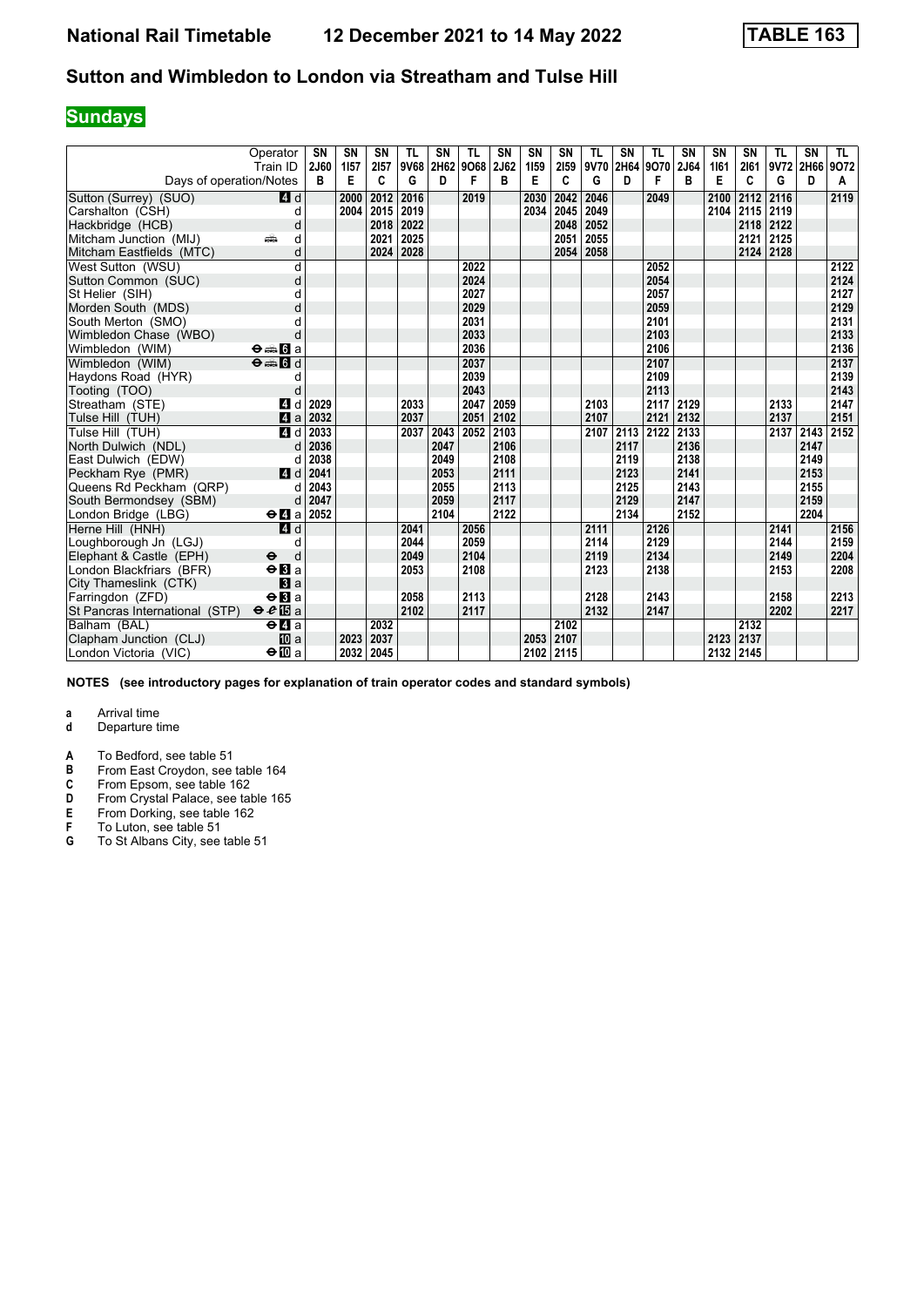## **Sundays**

|                                | Operator<br>Train ID                        | <b>SN</b><br>2J66 | <b>SN</b><br>1163 | SN<br>2163 | <b>TL</b><br>9V90 | SN   | <b>TL</b><br>2H68 9O74 | <b>SN</b><br>2J68 | <b>SN</b><br>1165 | SN<br>2165 | <b>TL</b> | <b>SN</b><br>9V92 2H70 9O76 | <b>TL</b> | <b>SN</b><br><b>2J70</b> | SN<br>1167 | SN<br>2167 | <b>TL</b><br>9V94 2H72 | <b>SN</b> | SN<br>1169 |
|--------------------------------|---------------------------------------------|-------------------|-------------------|------------|-------------------|------|------------------------|-------------------|-------------------|------------|-----------|-----------------------------|-----------|--------------------------|------------|------------|------------------------|-----------|------------|
| Days of operation/Notes        |                                             | в                 | E                 | C          | н                 | D    | A                      | в                 | Е                 | C          | A         | D                           |           | B                        | Е          | C          | A                      | D         | Е          |
| Sutton (Surrey) (SUO)          | 4 d                                         |                   | 2130              | 2142       | 2146              |      | 2149                   |                   | 2200              | 2212       | 2216      |                             | 2219      |                          | 2230       | 2242       | 2246                   |           | 2300       |
| Carshalton (CSH)               | d                                           |                   | 2134              | 2145       | 2149              |      |                        |                   | 2204              | 2215       | 2219      |                             |           |                          | 2234       | 2245       | 2249                   |           | 2304       |
| Hackbridge (HCB)               | d                                           |                   |                   | 2148       | 2152              |      |                        |                   |                   | 2218       | 2222      |                             |           |                          |            | 2248       | 2252                   |           |            |
| Mitcham Junction (MIJ)         | d<br>۵Ě                                     |                   |                   | 2151       | 2155              |      |                        |                   |                   | 2221       | 2225      |                             |           |                          |            | 2251       | 2255                   |           |            |
| Mitcham Eastfields (MTC)       | d                                           |                   |                   | 2154       | 2158              |      |                        |                   |                   | 2224       | 2228      |                             |           |                          |            | 2254       | 2258                   |           |            |
| West Sutton (WSU)              | d                                           |                   |                   |            |                   |      | 2152                   |                   |                   |            |           |                             | 2222      |                          |            |            |                        |           |            |
| Sutton Common (SUC)            | d                                           |                   |                   |            |                   |      | 2154                   |                   |                   |            |           |                             | 2224      |                          |            |            |                        |           |            |
| St Helier (SIH)                | d                                           |                   |                   |            |                   |      | 2157                   |                   |                   |            |           |                             | 2227      |                          |            |            |                        |           |            |
| Morden South (MDS)             | d                                           |                   |                   |            |                   |      | 2159                   |                   |                   |            |           |                             | 2229      |                          |            |            |                        |           |            |
| South Merton (SMO)             | d                                           |                   |                   |            |                   |      | 2201                   |                   |                   |            |           |                             | 2231      |                          |            |            |                        |           |            |
| Wimbledon Chase (WBO)          | d                                           |                   |                   |            |                   |      | 2203                   |                   |                   |            |           |                             | 2233      |                          |            |            |                        |           |            |
| Wimbledon (WIM)                | $\Theta = \blacksquare$ $\blacksquare$ a    |                   |                   |            |                   |      | 2206                   |                   |                   |            |           |                             | 2236      |                          |            |            |                        |           |            |
| Wimbledon (WIM)                | $\Theta = \blacksquare$                     |                   |                   |            |                   |      | 2207                   |                   |                   |            |           |                             | 2237      |                          |            |            |                        |           |            |
| Haydons Road (HYR)             | d                                           |                   |                   |            |                   |      | 2209                   |                   |                   |            |           |                             | 2239      |                          |            |            |                        |           |            |
| Tooting (TOO)                  | d                                           |                   |                   |            |                   |      | 2213                   |                   |                   |            |           |                             | 2242      |                          |            |            |                        |           |            |
| Streatham (STE)                | 4 d                                         | 2159              |                   |            | 2203              |      | 2217                   | 2229              |                   |            | 2233      |                             | 2247      | 2259                     |            |            | 2303                   |           |            |
| Tulse Hill (TUH)               | 4a                                          | 2202              |                   |            | 2207              |      | 2221                   | 2232              |                   |            | 2237      |                             | 2251      | 2303                     |            |            | 2307                   |           |            |
| Tulse Hill (TUH)               | 4 d                                         | 2203              |                   |            | 2207              | 2213 | 2222                   | 2233              |                   |            | 2237      | 2243                        | 2252      | 2303                     |            |            | 2307 2313              |           |            |
| North Dulwich (NDL)            | d                                           | 2206              |                   |            |                   | 2217 |                        | 2236              |                   |            |           | 2247                        |           | 2306                     |            |            |                        | 2317      |            |
| East Dulwich (EDW)             | d                                           | 2208              |                   |            |                   | 2219 |                        | 2238              |                   |            |           | 2249                        |           | 2308                     |            |            |                        | 2319      |            |
| Peckham Rye (PMR)              | 4d                                          | 2211              |                   |            |                   | 2223 |                        | 2241              |                   |            |           | 2253                        |           | 2312                     |            |            |                        | 2323      |            |
| Queens Rd Peckham (QRP)        | d                                           | 2213              |                   |            |                   | 2225 |                        | 2243              |                   |            |           | 2255                        |           | 2314                     |            |            |                        | 2325      |            |
| South Bermondsey (SBM)         | d                                           | 2217              |                   |            |                   | 2229 |                        | 2247              |                   |            |           | 2259                        |           | 2317                     |            |            |                        | 2329      |            |
| London Bridge (LBG)            | $\Theta$ <b><math>\blacksquare</math></b> a | 2222              |                   |            |                   | 2234 |                        | 2252              |                   |            |           | 2304                        |           | 2322                     |            |            |                        | 2334      |            |
| Herne Hill (HNH)               | 4d                                          |                   |                   |            | 2211              |      | 2226                   |                   |                   |            | 2241      |                             | 2256      |                          |            |            | 2311                   |           |            |
| Loughborough Jn (LGJ)          | d                                           |                   |                   |            | 2214              |      | 2229                   |                   |                   |            | 2244      |                             | 2259      |                          |            |            | 2314                   |           |            |
| Elephant & Castle (EPH)        | $\ddot{\boldsymbol{\Theta}}$<br>d           |                   |                   |            | 2219              |      | 2234                   |                   |                   |            | 2249      |                             | 2304      |                          |            |            | 2319                   |           |            |
| London Blackfriars (BFR)       | $\Theta$ <b>B</b> a                         |                   |                   |            | 2223              |      | 2238                   |                   |                   |            | 2253      |                             | 2308      |                          |            |            | 2323                   |           |            |
| City Thameslink (CTK)          | a                                           |                   |                   |            |                   |      |                        |                   |                   |            |           |                             |           |                          |            |            |                        |           |            |
| Farringdon (ZFD)               | $\Theta$ <b>B</b> a                         |                   |                   |            | 2228              |      | 2243                   |                   |                   |            | 2258      |                             |           |                          |            |            | 2328                   |           |            |
| St Pancras International (STP) | $\theta e$ <b>E</b> a                       |                   |                   |            | 2232              |      | 2247                   |                   |                   |            | 2302      |                             |           |                          |            |            | 2332                   |           |            |
| Balham (BAL)                   | $e$ $q$ a                                   |                   |                   | 2202       |                   |      |                        |                   |                   | 2232       |           |                             |           |                          |            | 2302       |                        |           |            |
| Clapham Junction (CLJ)         | <b>ID</b> a                                 |                   | 2153              | 2207       |                   |      |                        |                   | 2223              | 2237       |           |                             |           |                          | 2253       | 2307       |                        |           | 2323       |
| London Victoria (VIC)          | $\Theta$ III a                              |                   | 2202              | 2215       |                   |      |                        |                   | 2232              | 2248       |           |                             |           |                          | 2302       | 2315       |                        |           | 2332       |

**NOTES (see introductory pages for explanation of train operator codes and standard symbols)**

- **d** Departure time
- **A** To Bedford, see table 51<br>**B** From East Croydon, see
- **B** From East Croydon, see table 164<br>**C** From Epsom, see table 162
- **C** From Epsom, see table 162<br>**D** From Crystal Palace, see tal<br>**E** From Dorking, see table 162
- Prom Crystal Palace, see table 165
- **E** From Dorking, see table 162<br>**H** To West Hampstead Thames
- To West Hampstead Thameslink, see table 51